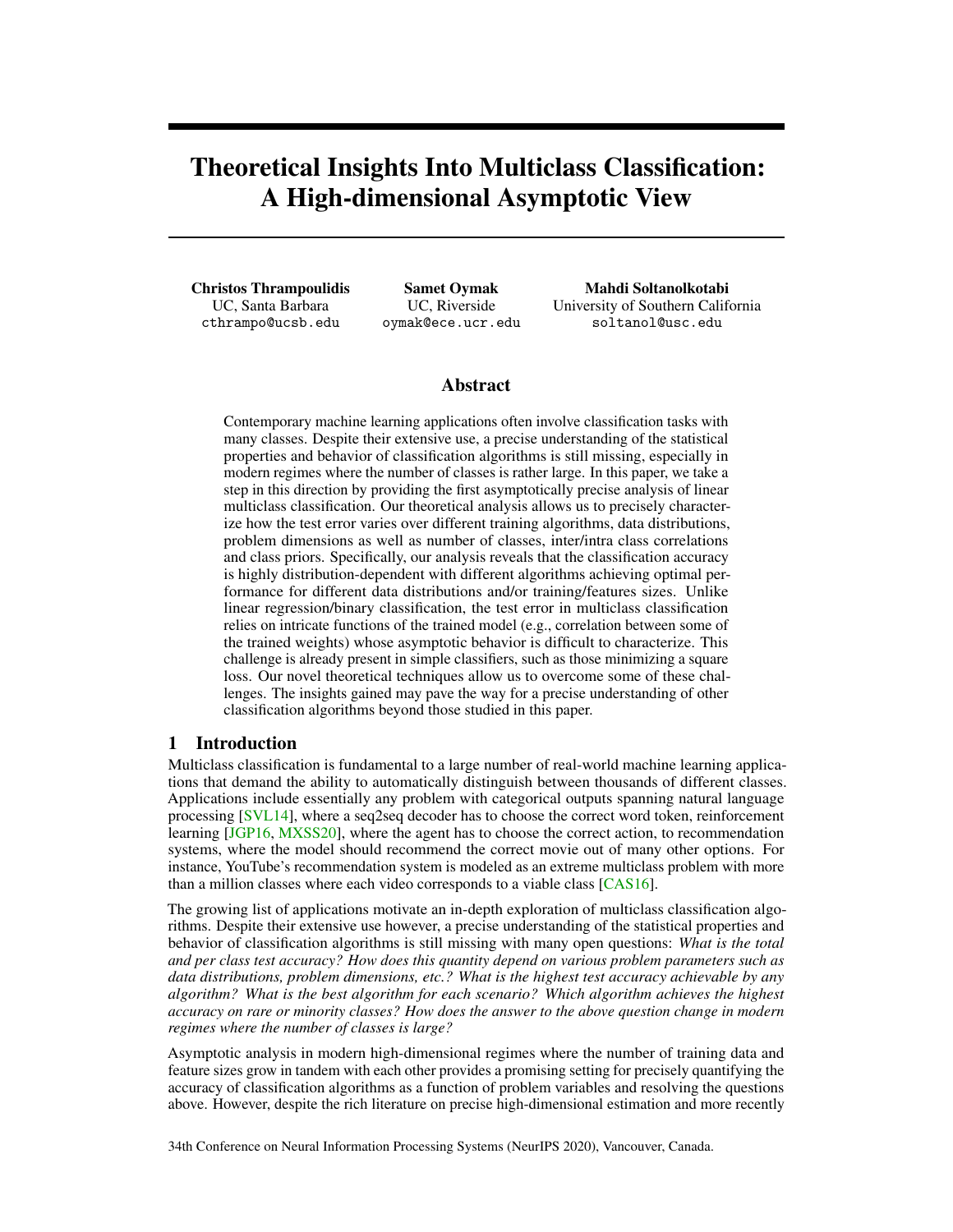binary classification, multiclass classification is an under-explored venue possibly due to the difficulty of capturing the intricate dependencies between the classes even for relatively simple linear classifiers.

Contributions. We initiate a precise asymptotic study of linear multiclass classification in the modern high-dimensional regime, where the sizes of the training data and of the feature vectors grow large at a proportional rate. A key promise of such a precise analysis is that it allows us to accurately compare between different classification algorithms and data models. Compared to linear regression/binary classification, we identify the following crucial challenge: *the test accuracy in multiclass classification relies on intricate cross-correlations between the trained weights of the classifier.* This has two consequences that drive our analysis. First, in order to obtain sharp asymptotics on the test error of any classifier, it is a prerequisite to precisely quantify the asymptotics of these cross-correlations. Second, the test error does not depend on the correlations in closed-form expressions. Thus, to compare between different classifiers, we need efficient numerical and analytic means to evaluate the test error in terms of the correlation matrices. Interestingly, we show that these challenges are already present in simple classifiers, such as minimizing the square loss, and in stylized distributional settings, such as Gaussian features. Our contributions are as follows:

● We study two different data models: a Gaussian Mixtures Model (GMM) and a Multinomial Logit Model (MLM) with Gaussian features. For each one of them, we provide a precise characterization of total and class-wise test accuracy for three different training algorithms: (i) a least-squares (LS) based classifier, (ii) a weighted least-squares (WLS) based classifier, and (iii) a simple per class averaging (Avg) estimator. For the least-squares based classifiers, we develop a new technique to overcome the technical challenge of characterizing the limiting behavior of the weights' cross-correlations. For the per class averaging classifier, we show that it is Bayes optimal for a GMM with equal priors.

• We discuss efficient means of evaluating the test accuracy as a function of the weights' crosscorrelations. This, together with the derived asymptotic formulae for the latter, lead to the first precise high-dimensional characterization of how the total/class-wise accuracy varies for different algorithms, data distributions, problem dimensions as well as number of classes, the inter/intra class correlations and class priors. For special problem geometries, we derive precise conditions on the data distribution and on the relative size of the training set over which each of the two studied algorithms dominates.

• We present and discuss numerical simulations that corroborate our theoretical findings. For instance, with an eye towards making classification algorithms more fair/equitable, we use our precise characterization of the class-wise accuracy to demonstrate how different algorithms behave in the presence of rare/minority classes. We also empirically compare the algorithms studied in this paper to other popular losses such as cross-entropy minimization. This allows us to better understand the performance of various algorithms in modern regimes of large number of classes.

Related Work. There is a classical body of algorithmic work on multiclass classification, e.g., [\[CS01,](#page-10-1) [LLW04,](#page-12-1) [WW98,](#page-14-0) [BB99,](#page-10-2) [DB94\]](#page-10-3) and several empirical studies of their comparative performance [\[RK04,](#page-13-1) [Für02,](#page-11-1) [ASS00,](#page-10-4) [PM05\]](#page-13-2). A more recent extension of this line of work investigates the effect of the loss function in deep neural networks [\[HYS16,](#page-11-2) [GCOZ17,](#page-11-3) [KS18,](#page-12-2) [BEH20,](#page-10-5) [DCO20\]](#page-10-6). Algorithms for extreme multiclass problems with huge number of classes has also been studied in several [\[CAL13,](#page-10-7) [YHR](#page-14-1)<sup>+</sup>16, [RCY](#page-13-3)<sup>+</sup>19, [KMS15\]](#page-11-4) works. On the theory front, numerous works have investigated consistency [\[Zha04,](#page-14-2) [LLW04,](#page-12-1) [TB07,](#page-13-4) [PSG13,](#page-13-5) [PS16\]](#page-13-6) and finite-sample behavior [\[KP](#page-11-5)<sup>+</sup>02, [Gue02,](#page-11-6) [ASS00,](#page-10-4) [LLY](#page-12-3)<sup>+</sup> 18, [CKMY16,](#page-10-8) [LDBK15,](#page-12-4) [Mau16,](#page-12-5) [LDZK19\]](#page-12-6) of multiclass classification algorithms. Our work differs from this literature in that we are interested in *precise* characterizations of the test accuracy rather than order-wise bounds. Here we focus on linear classifiers, but we consider the modern high-dimensional regime in which both the sample size and the features' dimension are large.

Specifically, our theoretical approach to linear multiclass classification fits in the rapidly growing literature on *sharp* high-dimensional asymptotics of convex optimization-based estimators [\[Don06,](#page-11-7) [Sto09,](#page-13-7) [OH10,](#page-12-7) [CRPW12,](#page-10-9) [ALMT13,](#page-10-10) [DMM11,](#page-11-8) [BM12,](#page-10-11) [ALMT13,](#page-10-10) [Sto13,](#page-13-8) [OTH13,](#page-13-9) [TOH15,](#page-13-10) [Kar13,](#page-11-9) [EK18,](#page-11-10) [DM16,](#page-11-11) [ORS17,](#page-12-8) [TXH18,](#page-14-3) [TAH18,](#page-13-11) [MM18,](#page-12-9) [WWM19,](#page-14-4) [CM19,](#page-10-12) [HL19,](#page-11-12) [BKRS19,](#page-10-13) [ASH19,](#page-10-14) [JSH20\]](#page-11-13). Most of this line of work studies linear models and regression problems. More recently there has been a surge of interest in sharp analysis of a variety of methods tailored to binary classification models [\[TAH15,](#page-13-12) [Hua17,](#page-11-14) [CS18,](#page-10-15) [SC19,](#page-13-13) [MLC19b,](#page-12-10) [MLC19a,](#page-12-11) [KA19,](#page-11-15) [SAH19,](#page-13-14) [TPT20b,](#page-13-15) [DKT19,](#page-10-16) [MRSY19,](#page-12-12) [LS20,](#page-12-13) [MKLZ20,](#page-12-14) [Lol20,](#page-12-15) [TPT20a\]](#page-13-16). Nevertheless, none of these prior works have yet considered multiclass classification settings. Our paper unveils the salient features of the multiclass setting and shows that corresponding results from the binary setting do not directly apply here. We emphasize that this is the case even for seemingly simple one-vs-all (OVA) classifiers, such as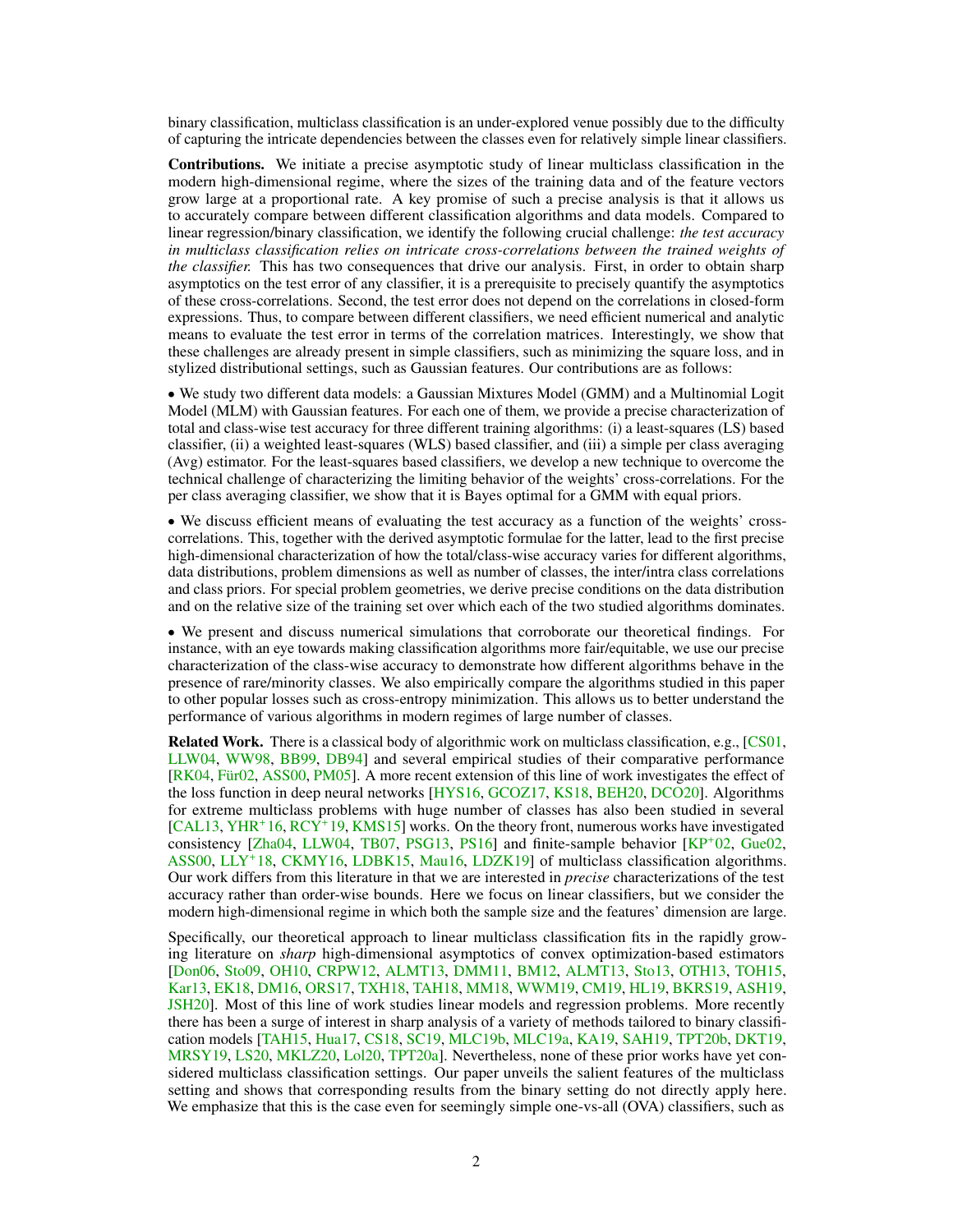minimizing the square-loss, that involve training a single binary classifier per class  $\sqrt{RK04}$ . The key technical tool behind our sharp analysis is the convex Gaussian min-max Theorem (CGMT) [\[TOH15,](#page-13-10) [Sto13\]](#page-13-8). However, a "naive" application of the CGMT on the original optimization of the classifier does not allow us to compute all the necessary correleations between the classfier's weights to precisely capture the total/class-wise errors. Instead, our key idea is to formulate an artificial optimization problem, which captures the missing correlations and at the same time conveniently allows us to leverage the CGMT.

**Notation.** We use  $[k]$  to denote  $\{1, \ldots, k\}$ . We use boldface lowercase letters  $x, y, \mu, \ldots$  to denote vectors and boldface uppercase letters  $X, Y, M, \ldots$  for matrices. We write  $e_\ell$  for the  $\ell$ -th standard basis vector in  $\mathbb{R}^k$ . We also write  $I_k$ ,  $0_{k \times k}$  and  $1_k$  for the  $k \times k$  identity and all-zeros matrices and the  $k \times 1$  all-ones vectors. For a vector  $c \in \mathbb{R}^k$  we write  $\arg \max c$  to denote the index of its la i.e., arg max  $c = \arg \max_{j \in [k]} c_i$ . The superscript † denotes pseudoinverse. We use  $Q(x)$  for the tail of a standard Gaussian (Q-function). Finally, we reserve variables  $G_0, G_1, \ldots, G_k \stackrel{iid}{\sim} \mathcal{N}(0,1)$  to denote i.i.d. standard Gaussians.

## 2 Problem formulation

We focus on multiclass classification problems with  $k$  classes. Specifically, we assume the training data consists of *n* feature/label pairs  $\{(x_i, Y_i)\}_{i=1}^n$  with  $x_i \in \mathbb{R}^d$  representing the features and  $Y_i \in \{1, 2, \ldots, k\}$  the associated labels representing one of *k* classes. It will be convenient to also  $Y_i \in \{1, 2, \ldots, k\}$  the associated labels representing one of k classes. It will be convenient to also model the labels as one-hot encoded vectors  $y_i \in \mathbb{R}^k$  representing one of k classes with one-hot encoding, i.e.,  $y_i = e_{Y_i}$ . Therefore, when convenient we shall use  $\{(x_i, y_i)\}_{i=1}^n$  to represent the training data. Throughout we shall use training data. Throughout, we shall use

$$
\boldsymbol{X} = \begin{bmatrix} x_1 & x_2 & \dots & x_n \end{bmatrix} \in \mathbb{R}^{d \times n} \quad \text{and} \quad \boldsymbol{Y} = \begin{bmatrix} y_1 & y_2 & \dots & y_n \end{bmatrix} \in \mathbb{R}^{k \times n},
$$

to denote the matrix of features and their labels aggregated into a matrix, respectively. We shall also use  $Y_\ell \in \mathbb{R}^n$  to denote the  $\ell$ -th row of Y. In our analysis we focus on training linear classifiers. Specifically, we use

$$
\boldsymbol{W} = \begin{bmatrix} \boldsymbol{w}_1 & \boldsymbol{w}_2 & \cdots & \boldsymbol{w}_k \end{bmatrix}^T \in \mathbb{R}^{k \times d} \text{ and } \boldsymbol{b} \in \mathbb{R}^k
$$

to denote the weights and biases of this linear model, respectively. The overall input-output relationship of the classifier in this case is a function that maps an input vector  $x \in \mathbb{R}^d$  into an output of size k via  $x \mapsto Wx + b \in \mathbb{R}^k$ , where a training algorithm is used to train the corresponding weights  $W \in \mathbb{R}^{k \times d}$  and biases  $b \in \mathbb{R}^k$ . Next we detail the data models and training algorithms that are formally studied in this paper. We end this section by discussing how the test error can be calculated for the different data models.

# 2.1 Data Models

In our theoretical analysis we assume the training data  $\{(x_i, Y_i)\}_{i=1}^n$  (alternatively  $\{(x_i, y_i)\}_{i=1}^n$ ) are<br>generated i.i.d. according to  $(x, Y)(x, y)$ . We consider two models for the distribution of  $(x, y)$ generated i.i.d. according to  $(x,Y)/(x,y).$  We consider two models for the distribution of  $(x,y)$ which we detail next. In both models we shall use mean/regressor vectors  $\{\mu_{\ell}\}_{\ell=1}^{k} \in \mathbb{R}^{d}$  and aggregate them into columns of a matrix of the form them into columns of a matrix of the form

$$
\boldsymbol{M}\coloneqq\begin{bmatrix} \boldsymbol{\mu}_1 & \boldsymbol{\mu}_2 & \dots & \boldsymbol{\mu}_k \end{bmatrix} \!\in\! \mathbb{R}^{d\times k}
$$

In the first model, these vectors represent the mean of the features conditioned on the class, i.e.,  $\mu_{\ell}$  =  $\mathbb{E}[x|Y = \ell]$ , whereas in the second model these vectors can be viewed as regressor coefficients. We shall refer to  $\{\mu_\ell\}_{\ell=1}^k/M$  as "mean" vectors/matrix in both models. We denote the Grammian matrix SHAH FEEL to  $\{ \mu_{\ell} \}_{\ell=1}^{\ell}$ /*W* as the anti-vectors/matrix in both models. We denote the Gramman matrix of means as  $\Sigma_{\mu,\mu} = M^T M$ . Furthermore, we shall use  $\mu_{\ell} := ||\mu_{\ell}||_{\ell_2}$  to denote the norm of the mea vector  $\mu_{\ell}$ .

**Gaussian Mixture Model (GMM).** In this model each example  $(x, Y)$  belongs to class  $\ell \in [k]$ with probability  $\pi_{\ell}$ , i.e.,  $\mathbb{P}\{Y = \ell\} = \pi_{\ell}$ . We let  $\pi = [\pi_1 \quad \pi_2 \quad \dots \quad \pi_k]^T \in \mathbb{R}^k$  denote the vector of priors which of course obeys  $\pi \ge 0$  and  $1^T \pi = 1$ . Also, we model the class conditional density of an example in class  $\ell$  with an isotropic Gaussian centered at a mean vector  $\mu_{\ell}$ . In particular, we say that a data point  $(x, Y)$  (or its one-hot encoded representation  $(x, y)$ ) follows the GMM model when

$$
\mathbb{P}\{Y=\ell\}=\pi_{\ell} \quad \text{and} \quad x=\mu_Y+z, \ z \sim \mathcal{N}(\mathbf{0}, \sigma^2 \mathbf{I}_d). \tag{2.1}
$$

<span id="page-2-0"></span>.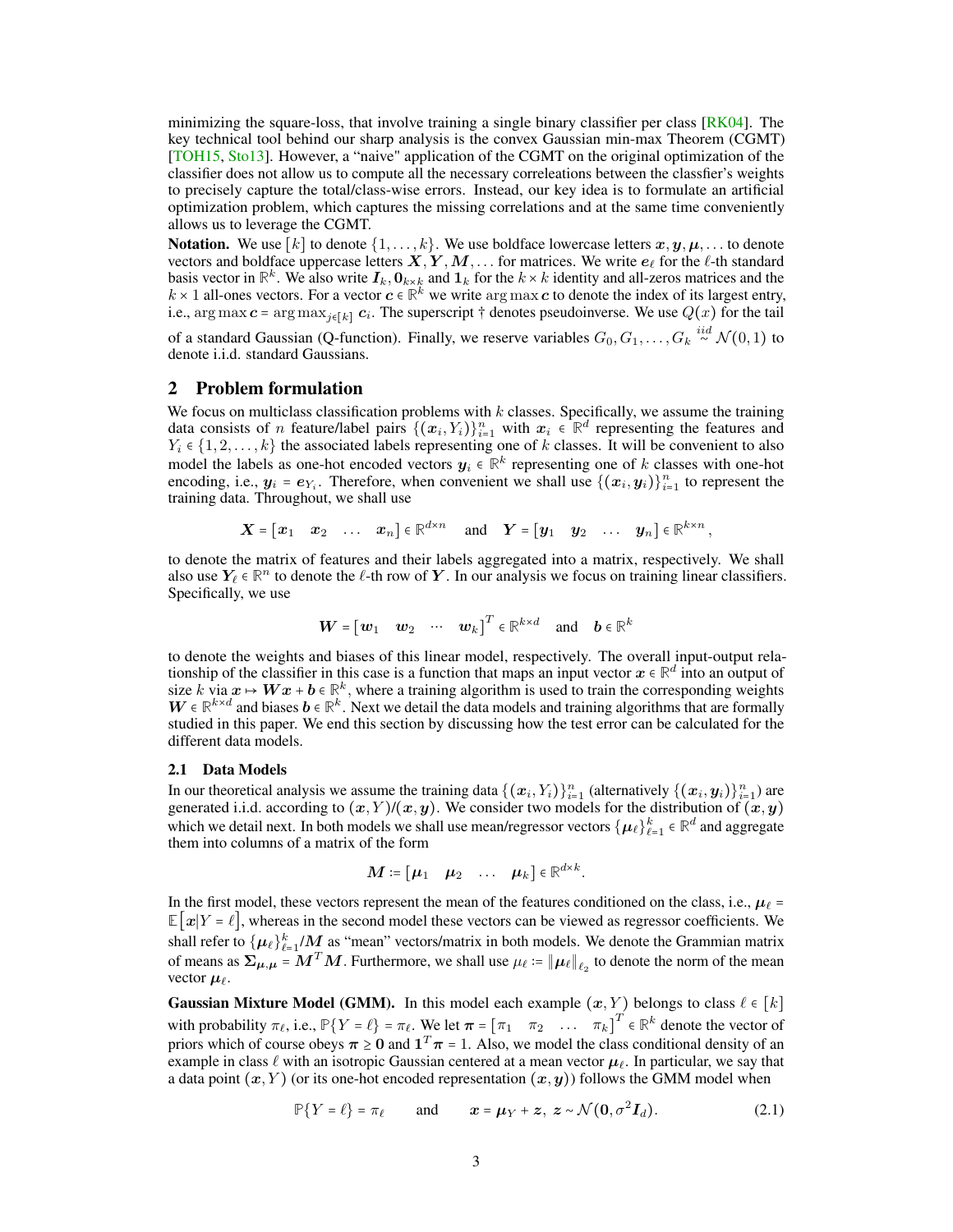We note that for a training set summarized by the feature and label matrices  $X$  and  $Y$  with columns generated i.i.d. according to the above distribution we have:  $X = MY + Z$  where  $Z \in \mathbb{R}^{d \times n}$  is a Gaussian noise matrix with i.i.d.  $\mathcal{N}(0, \sigma^2)$  entries.

**Multinomial Logit Model (MLM).** In this model we assume that feature vectors  $x$  are distributed i.i.d.  $\mathcal{N}(\mathbf{0}, \mathbf{I}_d)$  and that the conditional density of the class labels is given by the soft-max function. Concretely, we say that a data point  $(x, Y)$  (or its one-hot encoded representation  $(x, y)$ ) follows the multinomial logit model when

$$
\mathbf{x} \sim \mathcal{N}(\mathbf{0}, \mathbf{I}_d) \quad \text{and} \quad \mathbb{P}\{Y = \ell \mid \mathbf{x}\} = e^{\langle \boldsymbol{\mu}_{\ell}, \mathbf{x} \rangle} / \sum_{j \in [k]} e^{\langle \boldsymbol{\mu}_j, \mathbf{x} \rangle}.
$$
 (2.2)

#### <span id="page-3-1"></span>2.2 Classification algorithms

As mentioned earlier, in this paper we focus on training linear classifiers of the form  $x \mapsto Wx + b$ with  $W \in \mathbb{R}^{k \times d}$  denoting the weights and  $b \in \mathbb{R}^k$  the offset values.

**Least-squares (LS).** In this approach we train a linear classifier  $x \mapsto Wx + b$  via a least-squares fit to the training data:

$$
(\widehat{\boldsymbol{W}},\widehat{\boldsymbol{b}})\coloneqq\arg\min_{\boldsymbol{W},\boldsymbol{b}}\frac{1}{2n}\sum_{i=1}^n\left\|\boldsymbol{W}\boldsymbol{x}_i+\boldsymbol{b}-\boldsymbol{y}_i\right\|_{\ell_2}^2=\frac{1}{2n}\left\|\boldsymbol{W}\boldsymbol{X}+\boldsymbol{b}\boldsymbol{1}_n^T-\boldsymbol{Y}\right\|_F^2.
$$

Class averaging (Avg). This approach uses the following weight and offset values

<span id="page-3-0"></span>
$$
\widehat{\mathbf{W}} \coloneqq \frac{1}{n} \mathbf{Y} \mathbf{X}^T \quad \text{and} \quad \widehat{\mathbf{b}} \coloneqq \frac{1}{n} \mathbf{Y} \mathbf{1}.
$$

Let  $n_\ell$  be the number of training data from class  $\ell$  then, equivalently,  $\widehat{w}_\ell$  =  $\frac{n_{\ell}}{n} \left( \frac{1}{n_{\ell}} \sum_{i}^{n} Y_{i} = \ell x_{i} \right)$  and  $\widehat{b}_{\ell} = \frac{n_{\ell}}{n}$ . Therefore, this classifier picks weights according to the empirical mean of features of each class multiplied by the relative frequency of that class and the offset value as the fraction of data points from that class. We note that this algorithm has the same classification performance as the outcome of the ridge-regularized least-squares with infinite regularization.

Weighted Least-squares (WLS). This is a variation of the Least-squares approach where we fit a weighted least squares loss of the form

$$
(\widehat{\boldsymbol{W}},\widehat{\boldsymbol{b}})\coloneqq\arg\min_{\boldsymbol{W},\boldsymbol{b}}\,\frac{1}{2n}\left\lVert \left(\boldsymbol{W}\boldsymbol{X}+\boldsymbol{b}\boldsymbol{1}_n^T-\boldsymbol{Y}\right)\boldsymbol{D}\right\rVert_F^2.
$$

Here,  $D \in \mathbb{R}^{n \times n}$  is a diagonal matrix with the ith diagonal entry equal to  $D_{ii} = \omega_\ell$  when the i-th data point is from class  $\ell$  (i.e.  $Y_i = \ell$ ) and  $\omega_\ell \geq 0$ ,  $\ell \in [k]$  denote the weights. Aggregating the weights into a vector of the form  $\boldsymbol{\omega} = [\omega_1 \quad \omega_2 \quad \dots \quad \omega_k]^T \in \mathbb{R}^k$  we can rewrite  $\boldsymbol{D}$  in the form

$$
\boldsymbol{D} = \mathrm{diag}\left(\boldsymbol{Y}^T\boldsymbol{\omega}\right).
$$

In this approach the loss associated to data points to class  $\ell$  is weighted by a factor  $\omega_\ell^2$ . For instance, if the class priors are known, a natural choice might be  $\omega_{\ell} = 1/\sqrt{\pi_{\ell}}$ . Such a weighted approach allows the classification algorithm to focus on rare/minority classes which are not well represented in the training data.

Cross-entropy (CE). In this approach the best weight/offset values are determined by fitting a cross entropy loss  $(\widehat{W}, \widehat{b}) \coloneqq \arg\min_{W, b} \frac{1}{n} \sum_{i=1}^{n} \log \left( \frac{\sum_{\ell=1}^{k} e^{\langle \widehat{w}_{\ell}, x_i \rangle + b_{\ell}}}{e^{\langle \widehat{w}_{Y_i}, x_i \rangle + b_{Y_i}}}\right)$  $\frac{e^{i\epsilon}+e^{-i\epsilon}}{e^{i(\widehat{\boldsymbol{\omega}}_{Y_i},\boldsymbol{\omega}_i)+\mathbf{b}_{Y_i}}}$ ). Theoretical analysis for CE is substantially more involved and we defer it to future work. Nevertheless, we compare with this classifier in our numerical simulations.

#### <span id="page-3-2"></span>2.3 Class-wise and total test classification error

Let  $\widehat{W}$ ,  $\widehat{b}$  denote the parameters of a trained classifier. Now consider a fresh data sample  $(x, Y)$ generated according to the same distribution as the training data. Once, we have learned the parameters  $\overline{\widehat{W}}$ ,  $\widehat{b}$  of the classifier, the class  $\widehat{Y}$  predicted by the classifier is made by a winner takes it all strategy, as follows,  $\hat{Y} = \arg \max_{j \in [k]} \langle \hat{w}_j, x \rangle + \hat{b}_j$ . Therefore, the classification error condition on the the true label being c, which we shall refer to as the *class-wise test error*, is equal to

$$
\mathbb{P}_{e|c} := \mathbb{P}\left\{\widehat{Y} \neq Y \middle| Y = c\right\} = \mathbb{P}\left\{\left\langle \widehat{\boldsymbol{w}}_c, \boldsymbol{x}\right\rangle + \widehat{\boldsymbol{b}}_c \leq \max_{j \neq c} \left\langle \widehat{\boldsymbol{w}}_j, \boldsymbol{x}\right\rangle + \widehat{\boldsymbol{b}}_j\right\}.
$$
 (2.3)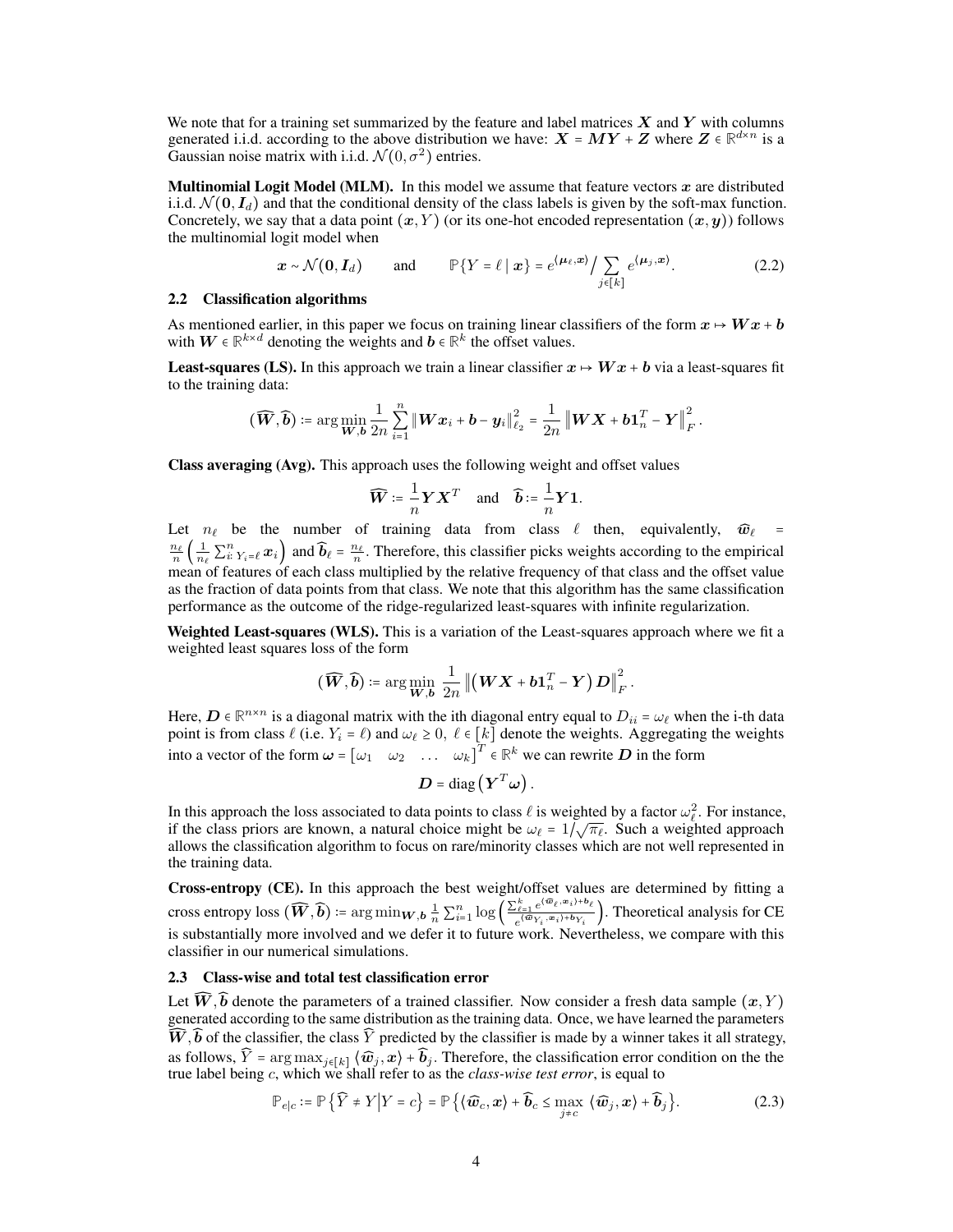Correspondingly, the *total classification error* is given by

$$
\mathbb{P}_e := \mathbb{P}\left\{\widehat{Y} \neq Y\right\} = \mathbb{P}\left\{\arg\max_{j\in[k]}\left\{\langle\widehat{\boldsymbol{w}}_j,\boldsymbol{x}\rangle + \widehat{\boldsymbol{b}}_j\right\} \neq Y\right\}\right\} = \mathbb{P}\left\{\langle\widehat{\boldsymbol{w}}_Y,\boldsymbol{x}\rangle + \widehat{\boldsymbol{b}}_Y \leq \max_{j\neq Y} \langle\widehat{\boldsymbol{w}}_j,\boldsymbol{x}\rangle + \widehat{\boldsymbol{b}}_j\right\}.\tag{2.4}
$$

For both the GMM and MLM, the classification error depends on the vector of intercepts  $\widehat{\bm{b}} \in \mathbb{R}^k$  and the following key "correlation" matrices:

<span id="page-4-3"></span><span id="page-4-0"></span>
$$
\Sigma_{w,w} \coloneqq \widehat{W}\widehat{W}^T
$$
 and  $\Sigma_{w,\mu} \coloneqq \widehat{W}M$ .

**GMM.** In model  $(2.1)$ , the test error probability is explicitly given by

$$
\mathbb{P}_e = \mathbb{P}\left\{\arg\max\left(\sigma g + \widehat{b} + \Sigma_{w,\mu} e_Y\right) \neq Y\right\}, \text{ where } g \sim \mathcal{N}\left(0, \Sigma_{w,w}\right),\tag{2.5}
$$

and Y is independent of g with probability mass function  $\mathbb{P}\{Y = \ell\} = \pi_{\ell}, \ell \in [k]$ .

**MLM.** In model [\(2.2\)](#page-3-0), the test error probability is explicitly given by

$$
\mathbb{P}_e = \mathbb{P}\left\{\arg \max\left(\,g + \widehat{b}\,\right) \neq Y(h)\right\}, \quad \text{where } \begin{bmatrix} g \\ h \end{bmatrix} \sim \mathcal{N}\left(0, \begin{bmatrix} \Sigma_{w,w} & \Sigma_{w,\mu} \\ \Sigma_{w,\mu}^T & \Sigma_{\mu,\mu} \end{bmatrix}\right), \tag{2.6}
$$

and  $\mathbb{P}\{Y(\boldsymbol{h}) = \ell\} = e^{\boldsymbol{h}_{\ell}} / \sum_{j \in [k]} e^{\boldsymbol{h}_{j}}, \ \ \ell \in [k].$ 

Calculating the class-wise/total misclassifcation errors. The identities [\(2.5\)](#page-4-0) and [\(2.6\)](#page-4-1) (see Section [D.1](#page-20-0) for a proof) as well as similar ones for the class-wise test error demonstrate that the total/classwise errors only depend on the correlation matrices  $\Sigma_{w,w}$  and  $\Sigma_{w,\mu}$ , the offset values  $\widehat{b}$  and the the class conditional means. For instance, as we show in the supplementary for GMM the class-wise errors are given by

<span id="page-4-2"></span><span id="page-4-1"></span>
$$
\mathbb{P}_{e|c} = 1 - \mathbb{P}\left\{S_c^{1/2} \, z \ge \mathbf{t}_c\right\},\tag{2.7}
$$

where z is a Gaussian random vector distributed as  $\mathcal{N}(\mathbf{0}, \sigma^2 \mathbf{I}_{k-1}), \mathbf{S}_c \in \mathbb{R}^{(k-1)\times (k-1)}$  is a symmetric matrix such that its *i*, *j* element is given by  $[\mathcal{S}_c]_{ij} \coloneqq \langle \widehat{w}_c - \widehat{w}_j, \widehat{w}_c - \widehat{w}_i \rangle$  and  $t_c \in \mathbb{R}^{k-1}$  a vector with entries  $[t_c]_i = \langle \widehat{w}_i - \widehat{w}_c, \mu_c \rangle + (\widehat{b}_i - \widehat{b}_c)$ . Similarly, based on [\(2.7\)](#page-4-2) the total classification error in GMM is equal to  $\mathbb{P}_e = \sum_{k=1}^k \pi_\ell \mathbb{P}_{e|c} = 1 - \sum_{\ell=1}^k \pi_\ell \mathbb{P}\left\{S_c^{1/2} \ z \ge t_c\right\}$ . As also detailed in the supplementary, the class-wise/total test errors for MLM similarly depends on quantities of the form  $\mathbb{P}\{Az \geq t\}$  with z a standard Gaussian random vector, A and t depending only on correlation matrices, conditional means and classifier offset-values; see Section [D.3.](#page-21-0) There are a variety of algorithmic approaches to calculate  $P{Az \ge t}$  once A and t are known based on Monte Carlo methods. Analytic bounds on this quantity have also been studied in the literature, e.g., [\[HH03,](#page-11-16) [SL80\]](#page-13-17); see more details in Section [D.](#page-20-1)

#### 2.4 High-dimensional regime

This paper derives sharp asymptotic formulae for the class-wise and total classification error of averaging and (weighted) LS algorithms for GMM and MLM. We defer all our proofs to the appendix. All our results hold in the following high-dimensional regime with finite  $k$ .

**Assumption 1** *We focus on a double asymptotic regime where*  $n, d \rightarrow \infty$  *at a fixed ratio*  $\gamma = d/n > 0$ *.* 

For the (weighted) least-squares classifier, we focus here in the overdetermined regime  $\gamma < 1$ . However, our approach is also directly applicable to regularized (or min-norm) LS/WLS in the overparameterized regime  $\gamma > 1$ .

For a sequence of random variables  $\mathcal{X}_{n,d}$  that converges in probability to some constant c in the limit above, we simply write  $\mathcal{X}_{n,d} \stackrel{P}{\longrightarrow} c$ . For a random vector/matrix  $v_{n,d}/V_{n,d}$  and a deterministic vector/matrix  $c/C$ , the expressions  $v_{n,d} \stackrel{P}{\longrightarrow} c$  and  $V_{n,d} \stackrel{P}{\longrightarrow} C$  are to be understood entry-wise.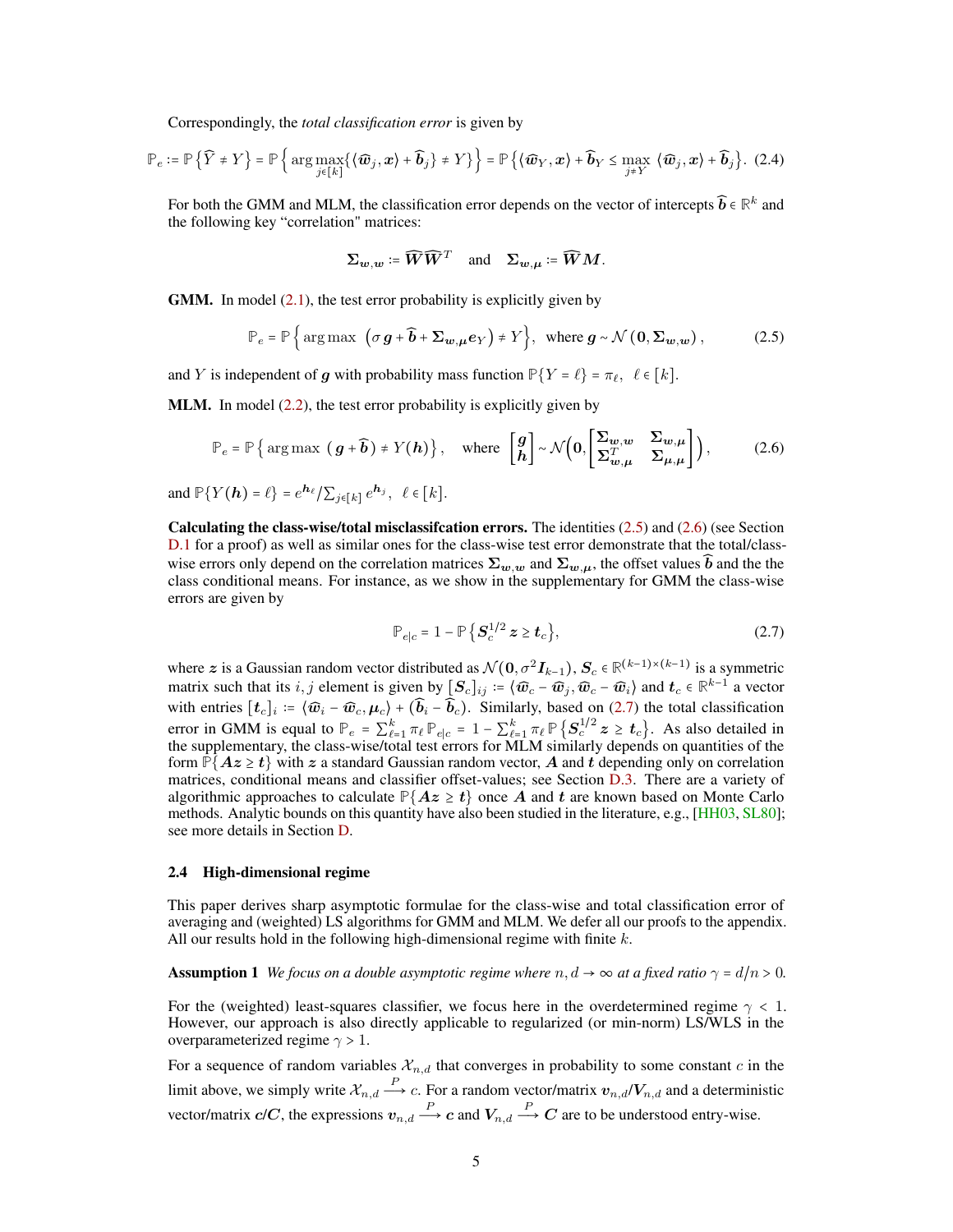# 3 Results for Gaussian Mixture Model

In this section we discuss the asymptotics of the intercepts/correlation matrices for the averaging and the LS classifiers for the GMM. The derived formulas can be directly plugged in [\(2.5\)](#page-4-0) and [\(2.7\)](#page-4-2) to obtain asymptotics for the total and class-wise test error, respectively. We end this section by also characterizing the Bayes optimal estimator in this model when priors are balanced  $\pi_{\ell} = 1/k, \ell \in [k]$ . Additional results on the performance of Weighted LS are deferred to the appendix.

#### 3.1 Class averaging classifier

<span id="page-5-3"></span>**Proposition 3.1** *Consider data generated according to GMM in an asymptotic regime with any*  $\gamma > 0$ *. For the averaging estimator discussed in Section [2.2,](#page-3-1) the following high-dimensional limits hold*

<span id="page-5-1"></span><span id="page-5-0"></span>
$$
\widehat{\boldsymbol{b}} \stackrel{P}{\longrightarrow} \pi \,, \quad \Sigma_{w\mu} \stackrel{P}{\longrightarrow} diag(\pi) \cdot \Sigma_{\mu,\mu} \,, \tag{3.1a}
$$

$$
\Sigma_{w,w} \stackrel{P}{\longrightarrow} \gamma \sigma^2 \cdot diag(\pi) + diag(\pi) \cdot \Sigma_{\mu,\mu} \cdot diag(\pi).
$$
 (3.1b)

The above result allows us to precisely characterize the behavior of the averaging estimator in the high-dimensional regime. Let us consider a few special cases.

**Two classes.** Consider the special case with two classes with class priors  $\pi_1 = 1 - \pi_2 =: \pi$ . In this case we can compute the class-wise misclassification probabilities  $\mathbb{P}_{e|1}$  and  $\mathbb{P}_{e|2}$  explicitly. Specifically using [\(3.1\)](#page-5-0), we have  $S_1 = ||\pi \mu_1 - (1 - \pi) \mu_2||_e^2$  $\frac{2}{\ell_2} + \gamma \sigma^2$  and  $t_1 = (1 - 2\pi) + (1 - \pi) \langle \mu_1, \mu_2 \rangle - \pi ||\mu_1||_e^2$  $\frac{2}{\ell_2}$  . Substituting the latter two in [\(2.7\)](#page-4-2) we arrive at  $\mathbb{P}_{e|1} \stackrel{P}{\longrightarrow} Q\left(\frac{\pi ||\mu_1||_{\ell_2}^2 - (1-\pi)(\mu_1, \mu_2) + 2\pi - 1}{\sqrt{||\pi \mu_1 - (1-\pi)\mu_2||_{\ell_2}^2 + \gamma \sigma^2}}\right)$ . In the case of equal priors  $\pi = \pi_1 = \pi_2 = 1/2$ , antipodal and equal energy of the means, i.e.,  $\mu_1 = -\mu_2$  and  $\mu_2 = \|\mu_1\| = \|\mu_2\|$  we can use the above to conclude that  $\mathbb{P}_{\lambda} = \mathbb{P}_{\lambda} = \frac{1}{\mathbb{P}_{\lambda}} = \frac{1}{2}O(\sqrt{\frac{\mu^2}{\mu^2}})$  $\mu := ||\mu_1||_{\ell_2} = ||\mu_2||_{\ell_2}$ , we can use the above to conclude that  $\mathbb{P}_{e|1} = \mathbb{P}_{e|2} = \frac{1}{2} \mathbb{P}_e = \frac{1}{2} Q(\sqrt{\frac{\mu^2}{\mu^2 + q^2}})$ . This formula recovers the result of [\[MKLZ20\]](#page-12-14) for this special case. Also, as mentioned in [MKLZ20], the formula matches the Bayes optimal error computed in  $[LM19]$  for Gaussian mean vectors. This shows that the class averaging method is Bayes optimal in this very simple setting. In Section [3.3,](#page-6-0) we generalize this result to multiple classes: we show that the average estimator is (asymptotically) Bayes optimal for balanced classes and equal-energy Gaussian means for any  $k \geq 2$ .

Orthogonal means, equal priors and equal energy. Next we focus on a special case with orthogonal means  $\langle \mu_i, \mu_j \rangle = 0, i \neq j \in [k]$  of equal energy  $\mu^2 \coloneqq {\|\mu_i\|}^2_{\ell}$  $\sum_{\ell_2}^2$  and of equal priors  $\pi_i = \pi = 1/k$  for  $i \in [k]$ . In this case, the class-wise miss-classification error converges to  $\mathbb{P}_{e|c} \stackrel{P}{\longrightarrow} 1 - \mathbb{P}\left\{S_c^{\frac{1}{2}} z > t\right\},\$ where  $S_c = \pi (\pi \mu^2 + \gamma \sigma^2) (I_{k-1} + 1_{k-1} I_{k-1}^T)$  and  $t = -\pi \mu^2 1_{k-1}$ . Defining  $u_{Avg} = \frac{\mu^2}{\sigma}$  $\frac{u^2}{\sigma}\sqrt{\frac{1}{\mu^2+k}}$ where  $S_c = \pi(\pi \mu^2 + \gamma \sigma^2)(I_{k-1} + 1_{k-1}1_{k-1}^T)$  and  $t = -\pi \mu^2 1_{k-1}$ . Defining  $u_{Avg} = \frac{\mu^2}{\sigma} \sqrt{\frac{1}{\mu^2 + k\gamma \sigma^2}}$ , after some algebraic manipulations the total classification error of the averaging estimator in th is given by  $\mathbb{P}_{e|c} = \mathbb{P}_{e,\text{Avg}} \stackrel{P}{\longrightarrow} \mathbb{P}\left\{G_0 + \max_{j \in [k-1]} G_j \ge u_{\text{Avg}}\right\}$ , where  $G_0, \ldots, G_{k-1} \stackrel{iid}{\sim} \mathcal{N}(0,1)$ .

# 3.2 Least-squares classifier

This section focuses on characterizing the intercepts and correlation matrices for the least-squares classifier. To present our results, we assume that the Grammian matrix has eigenvalue decomposition

$$
\Sigma_{\mu,\mu} = M^T M = V \Sigma^2 V^T, \qquad \Sigma > 0_{r \times r}, \ V \in \mathbb{R}^{k \times r}, \ r \le k. \tag{3.2}
$$

with  $\Sigma$  a diagonal positive-definite matrix and V an orthonormal matrix obeying  $V^TV = I_r$ .

<span id="page-5-4"></span>Theorem 3.2 *Consider data generated according to GMM in an asymptotic regime with* γ < 1*. In addition to* [\(3.2\)](#page-5-1)*, define the following two positive (semi)-definite matrices:*  $P := diag(\pi) - \pi \pi^T \geq$  $0_{k\times k}$  and  $\Delta \coloneqq \sigma^2 I_r + \Sigma V^T P V \Sigma > 0_{r\times r}$ . Then, for the least-squares linear classifier  $(\widehat{W}, \widehat{b})$  the *following limits are true asymptotically*

<span id="page-5-2"></span>
$$
\widehat{\boldsymbol{b}} \xrightarrow{P} \boldsymbol{\pi} - \boldsymbol{P} \boldsymbol{V} \boldsymbol{\Sigma} \boldsymbol{\Delta}^{-1} \boldsymbol{\Sigma} \boldsymbol{V}^T \boldsymbol{\pi}, \quad \boldsymbol{\Sigma}_{w,\mu} \xrightarrow{P} \boldsymbol{P} \boldsymbol{V} \boldsymbol{\Sigma} \boldsymbol{\Delta}^{-1} \boldsymbol{\Sigma} \boldsymbol{V}^T,
$$
\n(3.3a)

$$
\Sigma_{w,w} \stackrel{P}{\longrightarrow} \frac{\gamma}{(1-\gamma)\sigma^2} \mathbf{P} + \mathbf{P} \mathbf{V} \Sigma \Delta^{-1} \Big( \Delta^{-1} - \frac{\gamma}{(1-\gamma)\sigma^2} \mathbf{I}_r \Big) \Sigma \mathbf{V}^T \mathbf{P}.
$$
 (3.3b)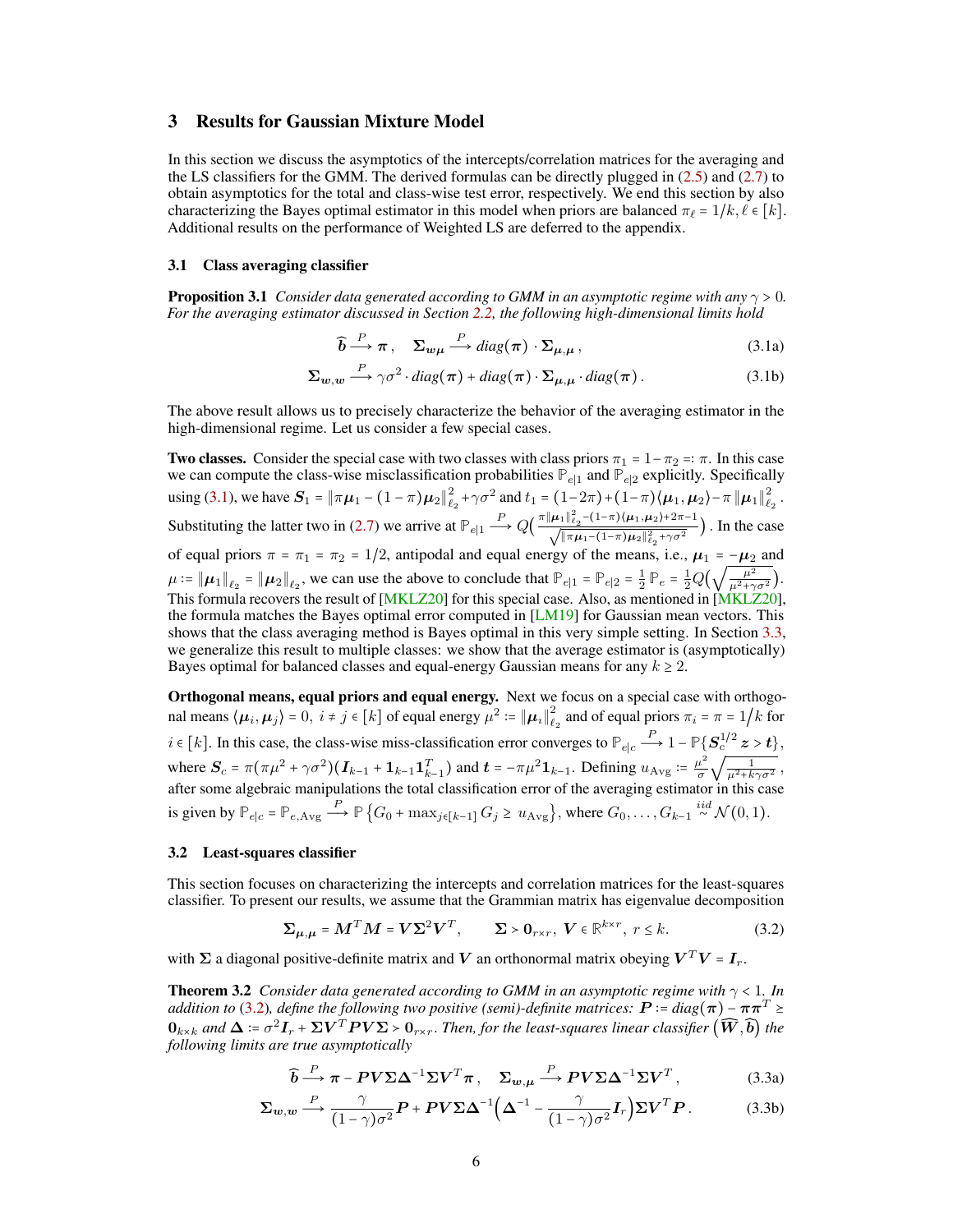The above result allows us to precisely characterize the behavior of the least-squares classifier in the high-dimensional regime. In Section [H.2,](#page-35-0) we specialize  $(3.3)$  to the case of orthogonal means. Compared to the weight vectors  $\widehat{w}_i, i \in [k]$  of the class averaging classifier that are also (asymptotically) orthogonal when means are orthogonal, this is *not* the case for LS. We show next that these spurious correlations only hurt the classification error when classes are balanced.

**Proposition 3.3** *Consider the case of orthogonal, equal energy-means*  $\Sigma_{\mu,\mu} = \mu I_k$ *, balanced priors*  $\pi_i = 1/k$ ,  $i \in [k]$  and  $\gamma < 1$ . Setting  $u_{\text{LS}} \coloneqq \frac{\mu^2}{\sigma}$  $\frac{u^2}{\sigma}\sqrt{\frac{1-\gamma}{\mu^2+k\gamma}}$  $\frac{1-\gamma}{\mu^2+k\gamma\sigma^2}$ , *it holds that* 

$$
\mathbb{P}_{e,\text{LS}} \stackrel{P}{\longrightarrow} \mathbb{P}\left\{G_0 + \max_{j \in [k-1]} G_j \ge u_{\text{LS}}\right\}.
$$

 $S$ pecifically, since  $u_{\text{LS}} = u_{\text{Avg}} \sqrt{1-\gamma} < u_{\text{Avg}}$ , the averaging estimator strictly outperforms LS for *all*  $0 < \gamma < 1$  *and*  $k \geq 2$  *in this setting.* 

#### <span id="page-6-0"></span>3.3 Bayes estimator for the balanced Gaussian Mixture Model

To check how far the above algorithms are from the lowest misclassification error achievable by any algorithm in this section, we consider a Bayesian setting with Gaussian mean vectors and we derive the Bayes-optimal risk for the case of equal priors. Recall that the Bayes estimator  $\hat{Y}$  = arg max<sub> $\ell \in [k]$ </sub>  $\mathbb{P}\{Y = \ell \mid \bm{X}, \bm{Y}, \bm{x}\}$  minimizes the risk  $\mathbb{P}_e = \mathbb{P}\{\hat{Y} \neq Y\}$  =  $\mathbb{E}_{\bm{X}, \bm{Y}, \bm{x}, Y}$   $\lceil \mathbb{1}[\hat{Y} \neq Y]$ .

<span id="page-6-3"></span>**Proposition 3.4** *Consider*  $\mu_i \stackrel{iid}{\sim} \mathcal{N}(0, \frac{\mu^2}{d})$  $\frac{d}{d}L_{d}$ ) and  $\pi_{i} = 1/k$  for all  $i \in [k]$ . Set  $u_{\text{Bayes}}$  :=  $\mu^2$  $rac{u^2}{\sigma}$   $rac{1}{\sqrt{u^2+1}}$  $\frac{1}{\mu^2 + k\gamma \sigma^2}$ . *Then, the Bayes risk converges to*  $\mathbb{P}$  { $G_0 + \max_{\ell \in [k-1]} G_{\ell} \geq u_{\text{Bayes}}$  }.

Under Gaussian prior, the means are asymptotically orthogonal and equal-energy. As shown earlier, in this setting,  $\mathbb{P}_{e, \text{Avg}} \xrightarrow{P} \mathbb{P}\left\{G_0 + \max_{\ell \in [k-1]} G_{\ell} \geq u_{\text{Avg}}\right\}$ . But,  $u_{\text{Avg}} = u_{\text{Bayes}}$ . Thus, the averaging method is (asymptotically) Bayes optimal for equal-norm, orthogonal means and balanced class An analogous result was derived in [\[LM19,](#page-12-16) [MKLZ20\]](#page-12-14), but only for binary classification.

## 4 Results for Multinomial Logit Model

In this section we discuss the asymptotics of the intercepts/correlation matrices for MLM. We present results for arbitrary mean-vectors as well as special cases where the means are mutually orthogonal. Recall the eigenvalue decomposition of the Grammian  $\Sigma_{\mu,\mu}$  =  $V\Sigma^2 V^T$  in [\(3.2\)](#page-5-1). In order to state our results, it is convenient to introduce the following probability vectors in  $\mathbb{R}^k$  and  $\mathbb{R}^{k^2}$ :

$$
\boldsymbol{\pi} \coloneqq \mathbb{E}\Big[\frac{e^{\boldsymbol{V}\boldsymbol{\Sigma}\boldsymbol{g}}}{\mathbf{1}_{k}^{T}e^{\boldsymbol{V}\boldsymbol{\Sigma}\boldsymbol{g}}}\Big] \in \mathbb{R}^{k} \text{ and } \boldsymbol{\Pi} \coloneqq \mathbb{E}\Big[\frac{\left(e^{\boldsymbol{V}\boldsymbol{\Sigma}\boldsymbol{g}}\right)\left(e^{\boldsymbol{V}\boldsymbol{\Sigma}\boldsymbol{g}}\right)^{T}}{\left(\mathbf{1}_{k}^{T}e^{\boldsymbol{V}\boldsymbol{\Sigma}\boldsymbol{g}}\right)^{2}}\Big] \in \mathbb{R}^{k \times k}, \text{ where } \boldsymbol{g} \sim \mathcal{N}(\boldsymbol{0}, \boldsymbol{I}_{r}). \quad (4.1)
$$

Note that  $\pi$  and  $\Pi$  are the first and second moments of the soft-max mapping of  $V\Sigma g \sim \mathcal{N}(0, \Sigma_{\mu,\mu}).$ In fact, for the MLM in [\(2.2\)](#page-3-0) it holds that  $\mathbb{P}\{Y = \ell\} = \mathbb{E}[\mathbb{P}\{Y = \ell | \bm{x}\}] = \mathbb{E}[\frac{e^{\epsilon_{\ell}^T V \Sigma g}}{T^T e^{V \Sigma g}}]$  $\frac{e^{-\ell} \cdot \cdot \cdot}{\mathbf{1}_{k}^{T} e^{\mathbf{V} \Sigma g}}$  =  $\boldsymbol{\pi}_{\ell}, \ \ell \in [k]$ since  $M^T x$  is distributed as  $V \Sigma g$ . Thus,  $\pi$  is the vector of class priors (which explains the slight abuse of notation here in relation to our notation for the class priors of the GMM).

#### 4.1 Class averaging classifier

<span id="page-6-4"></span>**Proposition 4.1** *Consider data generated according to MLM in an asymptotic regime with any*  $\gamma > 0$ *. For the averaging classifier, the following high-dimensional limits hold*

<span id="page-6-2"></span><span id="page-6-1"></span>
$$
\widehat{\mathbf{b}} \stackrel{P}{\longrightarrow} \pi, \quad \Sigma_{\mathbf{w},\mu} \stackrel{P}{\longrightarrow} (diag(\pi) - \Pi) \cdot \Sigma_{\mu,\mu}, \tag{4.2a}
$$

$$
\Sigma_{w,w} \stackrel{P}{\longrightarrow} \gamma \cdot diag(\pi) + (diag(\pi) - \Pi) \cdot \Sigma_{\mu,\mu} (diag(\pi) - \Pi) \ . \tag{4.2b}
$$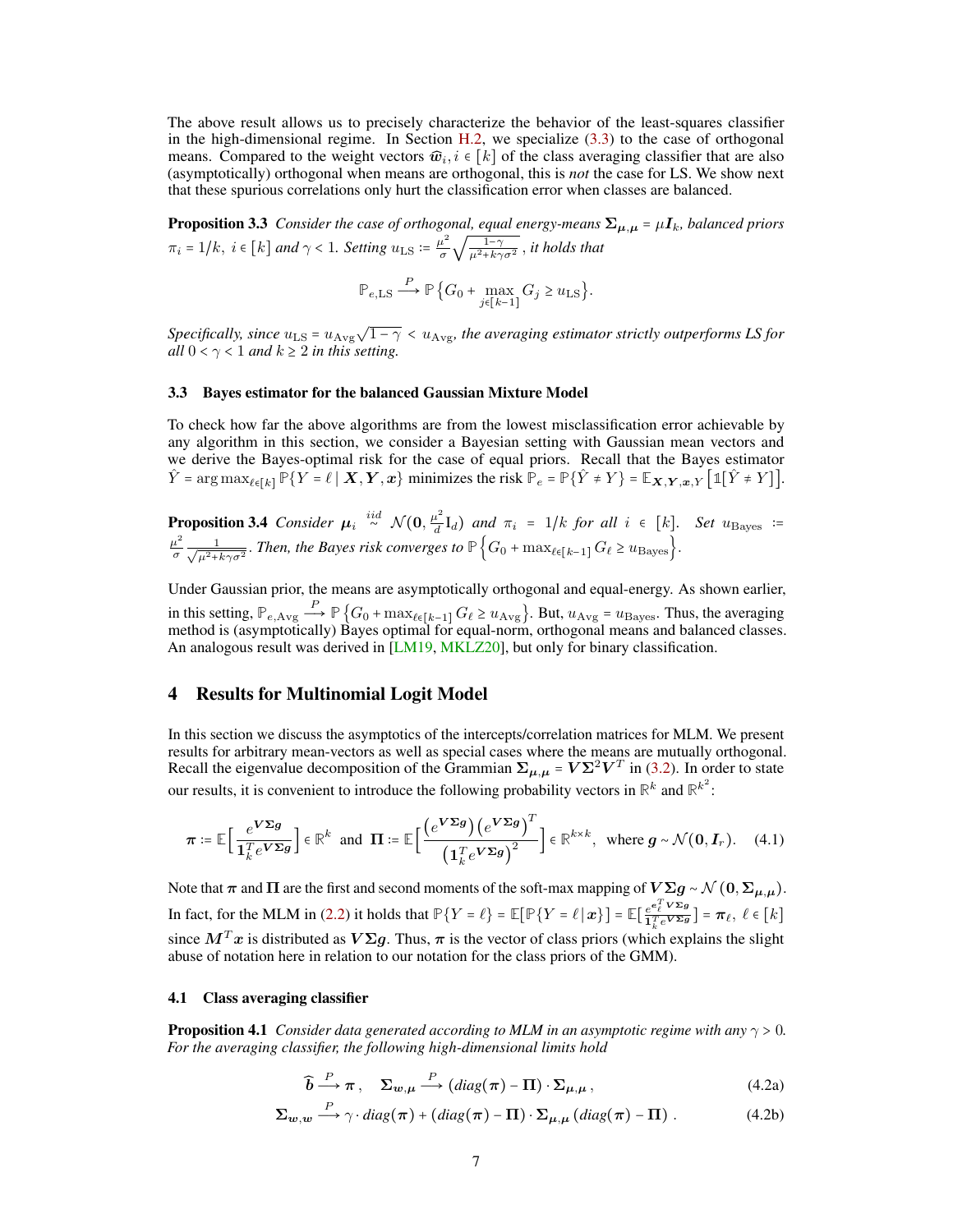Using Gaussian decomposition in [\(2.6\)](#page-4-1) and checking from [\(4.2\)](#page-6-1) that  $\Sigma_{w,w}$  –  $\Sigma_{w,\mu} \Sigma_{\mu,\mu}^{\dagger} \Sigma_{w,\mu}^T$  $\stackrel{P}{\longrightarrow}$  $\gamma \cdot diag(\pi)$  the test error obtains the following explicit form:

$$
\mathbb{P}_{e,\text{Avg}} \xrightarrow{P} \mathbb{P} \{ \arg \max \{ \sqrt{\gamma} \cdot \text{diag}(\sqrt{\pi}) \cdot \widetilde{g} + (\text{diag}(\pi) - \Pi) \cdot V \Sigma \cdot g + \pi \} \neq Y(g) \}, \quad (4.3)
$$
\n
$$
\text{where } \widetilde{g} \sim \mathcal{N}(0, I_k), g \sim \mathcal{N}(0, I_r) \text{ and } \mathbb{P} \{ Y(g) = c \} = e^{c_c^T V \Sigma g} / \sum_{j \in [k]} e^{c_j^T V \Sigma g}, c \in [k].
$$

#### 4.2 Least-squares classifier

This section focuses on characterizing the intercepts and correlation matrices for the least-squares classifier. We also use the result to characterize conditions under which LS outperforms averaging.

<span id="page-7-0"></span>**Theorem 4.2** *Consider data generated according to MLM in an asymptotic regime with*  $0 < \gamma < 1$ *. Recall the notation in* [\(4.1\)](#page-6-2)*. For the LS classifier, the following high-dimensional limits hold.*

<span id="page-7-1"></span>
$$
\widehat{\mathbf{b}} \xrightarrow{P} \pi, \quad \Sigma_{\mathbf{w},\mu} \xrightarrow{P} (diag(\pi) - \Pi) \cdot \Sigma_{\mu,\mu}, \tag{4.4a}
$$

$$
\Sigma_{\mathbf{w},\mathbf{w}} \stackrel{P}{\longrightarrow} \frac{\gamma}{1-\gamma} \cdot \left( diag(\boldsymbol{\pi}) - \boldsymbol{\pi}\boldsymbol{\pi}^T \right) + \frac{1-2\gamma}{1-\gamma} \cdot \left( diag(\boldsymbol{\pi}) - \boldsymbol{\Pi} \right) \cdot \Sigma_{\mu,\mu} \cdot \left( diag(\boldsymbol{\pi}) - \boldsymbol{\Pi} \right). \tag{4.4b}
$$

It is interesting to observe that [\(4.4a\)](#page-6-2) is identical to [\(4.2a\)](#page-6-2). However, the cross-correlations in  $\Sigma_{w,w}$ differ. We prove below that this leads to an improved performance of the LS classifier for large sample sizes. First, Theorem [4.2](#page-7-0) can be used to check that

$$
\Sigma_{w,w} - \Sigma_{w,\mu} \Sigma_{\mu,\mu}^{\dagger} \Sigma_{w,\mu}^T \xrightarrow{P} \frac{\gamma}{1-\gamma} \left( \text{diag}(\pi) - \pi \pi^T - \left( \text{diag}(\pi) - \Pi \right) \Sigma_{\mu,\mu} \left( \text{diag}(\pi) - \Pi \right) \right).
$$

Thus, the only change in the test-error formula compared to [\(4.3\)](#page-7-1) is the term  $\gamma \cdot diag(\pi)$  substituted by the matrix above.

<span id="page-7-2"></span>**Proposition 4.3** Assume orthogonal, equal-energy means  $\Sigma_{\mu,\mu}$  =  $\mu^2 I_k$ ,  $k \ge 2$ . Let

$$
\gamma_{\star} = \frac{\mu^2 k}{(k-1)^2} \left( 1 - k \mathbb{E} \left[ \frac{e^{2\mu G_1}}{\left( \sum_{\ell \in [k]} e^{\mu G_\ell} \right)^2} \right] \right)^2 \in (0,1).
$$

*Then, with probability 1 as*  $n \to \infty$ ,  $\mathbb{P}_{e,LS} < \mathbb{P}_{e,\text{Avg}} \Longleftrightarrow \gamma < \gamma_{\star}$ .

## 5 Numerical Results

This section validates our theory via numerical experiments and provides further insights on multiclass classification. See also Section [A](#page-17-0) for more extensive experiments. We study the class-wise/total test misclassification error in both GMM and MLM for different sample sizes, number of classes and class priors. In line with Section [2.2](#page-3-1) we consider four algorithms: (i) Averaging (Avg), (ii) LS, (iii) Weighted LS (WLS) with the *i*th class weighted by  $\omega_{\ell}^2 = 1/\pi_{\ell}$ , (iv) Cross-Entropy (CE).

Figures [1](#page-8-0) and [2](#page-8-1) focus on GMM with  $k = 9$  classes,  $d = 300$  and  $||\mu_i||_{\ell_2}^2 = 15$ . To model different class prior probabilities, we use the distribution  $\pi_1 = \pi_2 = \pi_3 = 0.5\pi_4 = 0.5\pi_5 = 0.5\pi_6 = 0.25\pi_7 = 0.5\pi_8 = 0.75\pi_8$  $0.25\pi_8 = 0.25\pi_9 = 1/21$ . We consider three scenarios: (a) orthogonal means, equal prior ( $\pi_i = 1/9$ ); (b) orthogonal means, different prior; (c) correlated means with pairwise correlation coefficient equal to  $0.5$  (i.e.,  $\langle \mu_i, \mu_j \rangle / (\|\mu_i\|_{\ell_2} \|\mu_j\|_{\ell_2}) = 0.5$  for  $i \neq j$ ) and different priors as discussed above. Figure [1](#page-8-0) shows the test miss-classification errors as a function of  $\gamma = d/n$ . In all scenarios our theoretical predictions are a near perfect match to the empirical performance. In scenario (a), classwise averaging achieves the lowest error as predicted by Proposition [3.4.](#page-6-3) However, in scenario (b) where the means have different norms the averaging method has higher misclassification error compared with CE, LS and WLS for large sample sizes (small  $\gamma$ ). We note that both LS and WLS achieve lower errors compared with CE as the sample size grows. Scenario (c) is similar to (b). However, due to class correlations, the errors are uniformly higher. Figure [2](#page-8-1) shows the corresponding class-wise miss-classification errors for the smallest  $\gamma$  in Figure [1](#page-8-0) ( $\gamma$  = 0.117). In scenario (a), errors are equal which is expected given the equal class priors. In scenarios (b) and (c) however, due to different priors, large classes 7,8,9 achieve best accuracy. The performance difference is most visible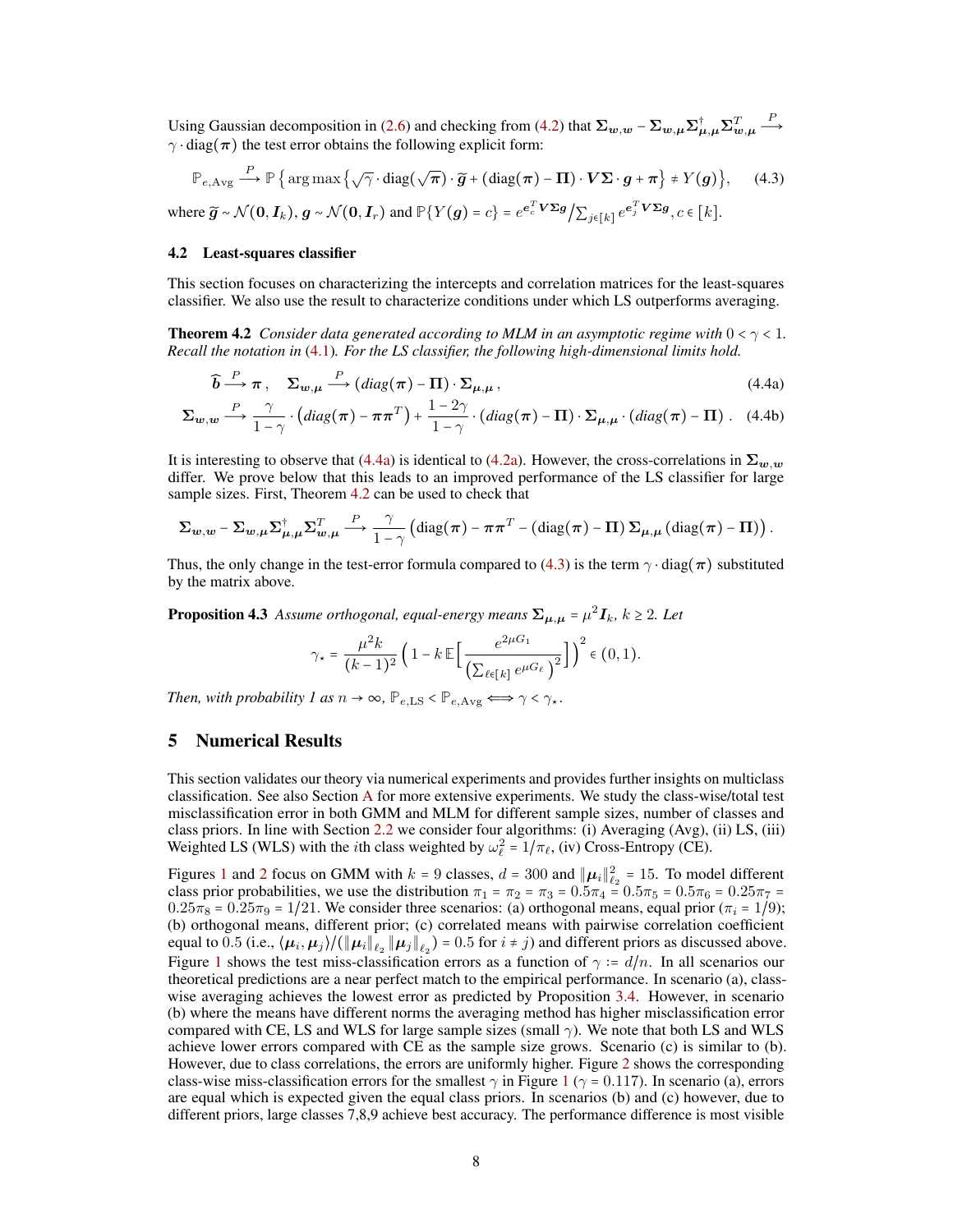for the averaging approach. LS mitigates this issue to some extent, while WLS creates the flattest class-wise errors suggesting that it can reduce the miss-classification error on small/minority classes.

Figure [3](#page-8-2) focuses on orthogonal classes with varying number of classes k where  $\|\mu_i\|_{\ell_2}^2 = 15$  and  $d \in \{50, 100, 200\}$  with  $kd/n = k\gamma$  fixed at  $k\gamma = 20/11$ . It plots the ratio of the empirical error probability and our theoretical prediction as k grows until  $k = d$ . Two observations are worth mentioning here. (1) The accuracy of our predictions noticeably improves as the problem dimension  $d, n$  grow as expected given the asymptotic nature of our analysis. Interestingly, the convergence appears to be noticeably faster (as a function of  $d$ ) for the LS rather than the Averaging classifier. (2) Our theoretical results formally require that  $k$  is fixed while  $d$  (and n) grow large. Yet, the presented experimental results suggest that they might also hold for large  $k$  under the shown scaling. This is a fascinating research question that we believe is worth investigating further.

Figure [4](#page-9-0) provides experiments on MLM with  $k = 9$  orthogonal classes. Unlike GMM, CE achieves the best performance in MLM. In Figure [4](#page-9-0) (a), classes have same norms  $\|\mu_i\|_{\ell_2} = 10$ , while in Figure [4](#page-9-0) (b) we have quadrupled the norms of classes 7,8,9 and doubled the norms of classes 4,5,6. This disparity between the norms seems to help improve the CE accuracy, but hurt LS/averaging accuracy for small  $\gamma$ . Finally, Figure [4](#page-9-0) (c) shows the class-wise probability of error associated with (b) for  $\gamma$  = 0.117 and demonstrates that LS outperforms averaging.

<span id="page-8-0"></span>

Figure 1: GMM with  $k = 9$ ,  $d = 300$ . (a) orthogonal, equal prior, (b) orthogonal, different prior, (c) correlated, different prior.

<span id="page-8-1"></span>

Figure 2: Class-wise probability of errors corresponding to Figure [1](#page-8-0) with  $\gamma = 0.117$ .

<span id="page-8-2"></span>

Figure 3: GMM,  $K/d$  is varied from 0 to 1 while keeping  $K\gamma$  constant for (a)  $d = 50$ , (b)  $d = 100$ , (c)  $d = 200$ .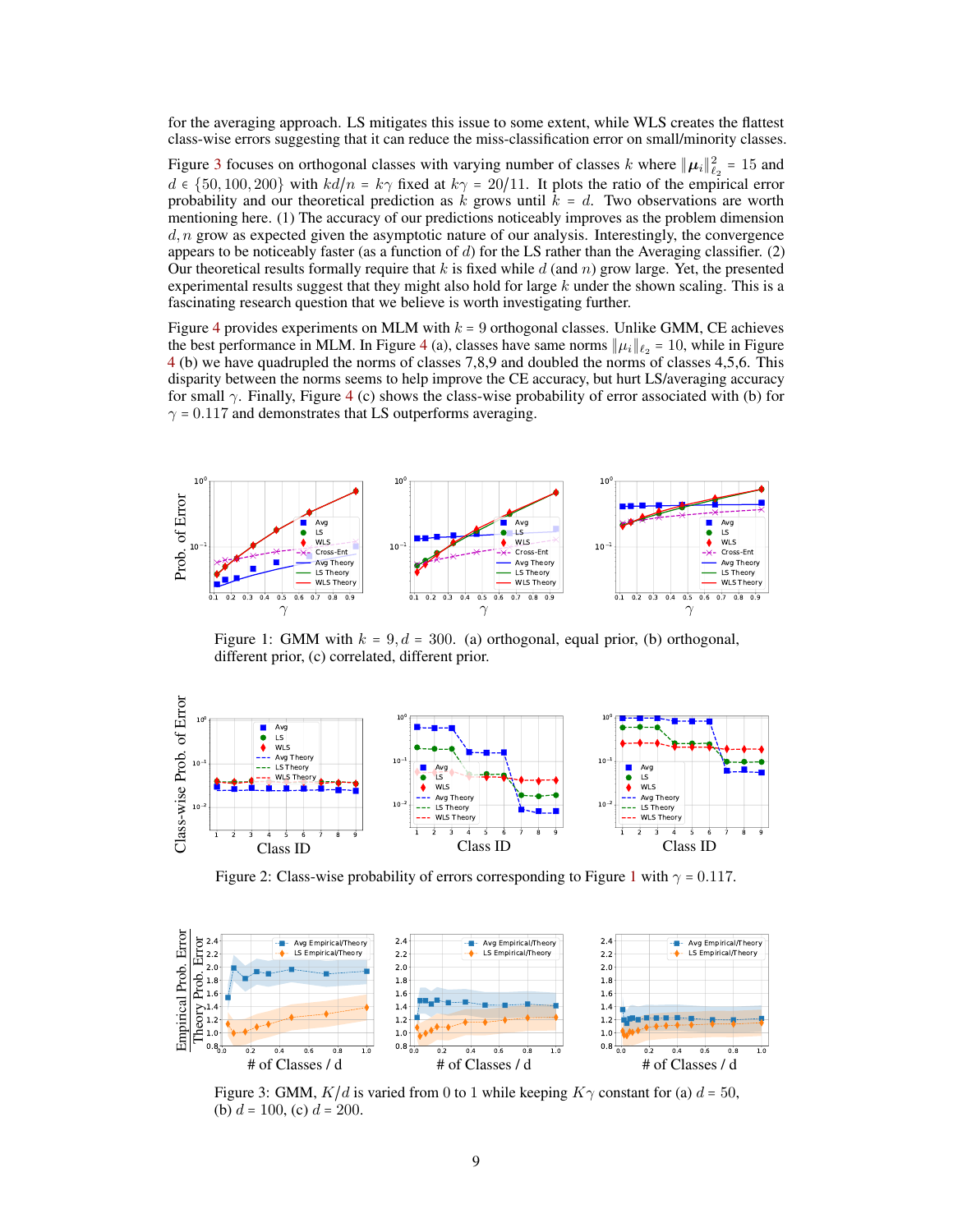# 6 Future Directions

This work aims at initiating a precise asymptotic study of multiclass classifiers that provides a promising setting for resolving a rich set of open questions regarding the (comparative) performance of classification algorithms as a function of the involved problem variables. As mentioned, even understanding the statistical performance of one-vs-all multiclass classifiers does not follow directly from the existing literature on binary classifiers. Extending the results of this paper to the one-vsall logistic and SVM classifiers would allow for a principled comparison among these different choices. A possibly more challenging, albeit mathematically intriguing and practically relevant task, is characterizing the asymptotics of more complicated (non-separable) losses, such as the cross-entropy loss. For this, even characterizing the asymptotic behavior of the correlations  $\Sigma_{w,\mu}$ requires new ideas. The previously mentioned study of "extreme multiclass classification" in which the number of classes  $k$  is very large is another fascinating direction.

### Acknowledgments

C. Thrampoulidis was partially supported by the NSF under Grant Numbers CCF-2009030 and HDR-1934641. S. Oymak is partially supported by the NSF award CNS-1932254. M. Soltanolkotabi is supported by the Packard Fellowship in Science and Engineering, a Sloan Research Fellowship in Mathematics, an NSF-CAREER under award  $\#1846369$ , the Air Force Office of Scientific Research Young Investigator Program (AFOSR-YIP) under award #FA9550−18−1−0078, DARPA Learning with Less Labels (LwLL) and FastNICS programs, and NSF-CIF awards  $\#1813877$  and  $\#2008443$ .

# Broader Impact

In this paper we develop a precise and asymptotically exact understanding of the statistical behavior of a variety of classification algorithms. In particular we precisely, characterize how the total and class-wise accuracy varies under different training algorithms, data distributions, problem dimensions, inter/intra class correlations and class priors. Despite being theoretical/foundational in nature it has potential for broader practical impact. In particular, our precise characterization of class-wise accuracy allows us to understand how different training algorithms impact accuracy of machine learning algorithms on rare/minority classes. Such a precise understanding may help guide the development of more fair/equitable algorithms. On the flip side, such insights may potentially also be used nefariously enabling the marginalization of rare/minority classes by developing algorithms that reduce their class-wise accuracy.

## References

<span id="page-9-1"></span>[AG82] Per Kragh Andersen and Richard D Gill. Cox's regression model for counting processes: a large sample study. *The annals of statistics*, pages 1100–1120, 1982.

<span id="page-9-0"></span>

Figure 4: MLM with orthogonal means for (a) equal norms and (b) different norms. (c) Class-wise probability errors for (b).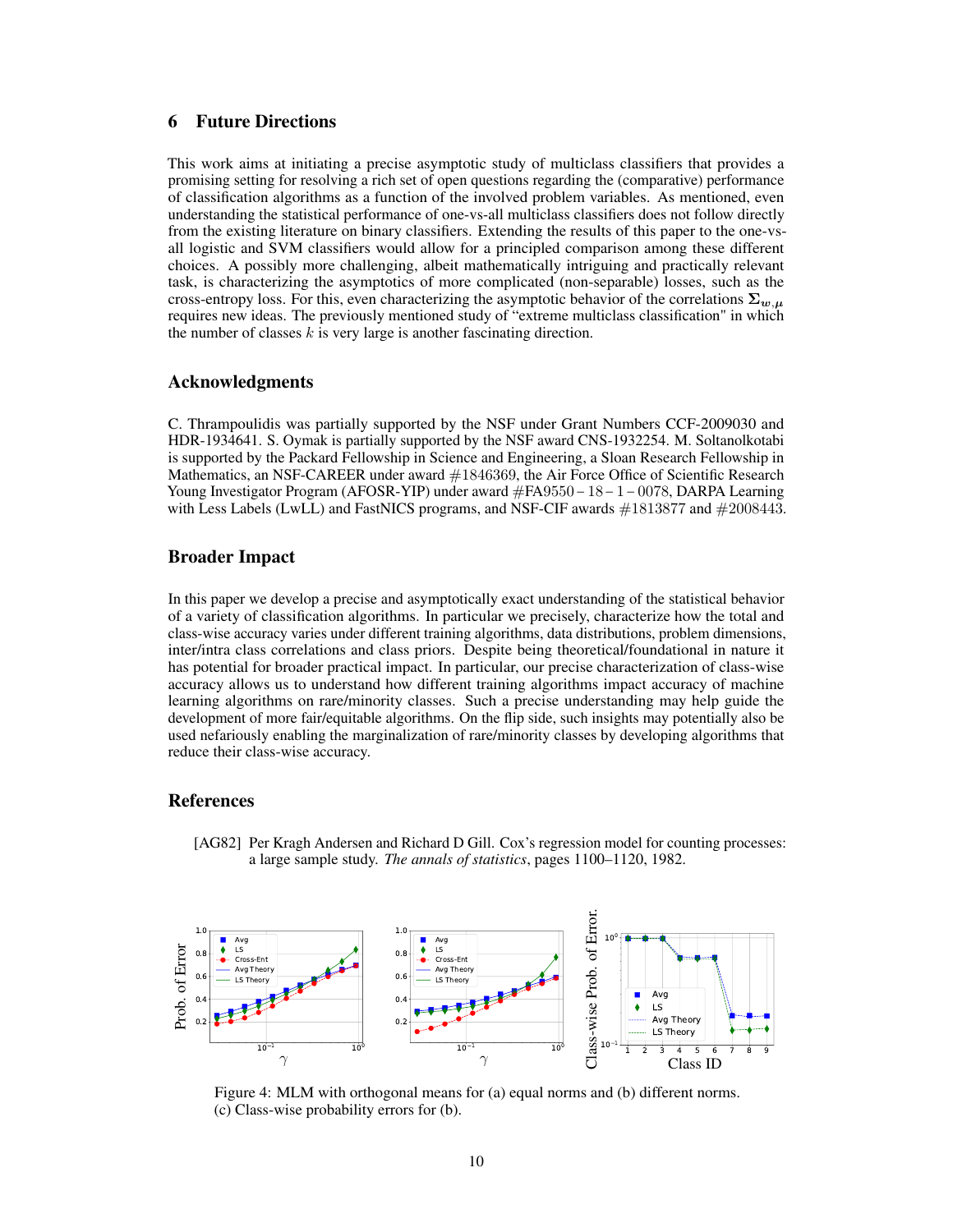- <span id="page-10-14"></span><span id="page-10-10"></span><span id="page-10-4"></span>[ALMT13] Dennis Amelunxen, Martin Lotz, Michael B McCoy, and Joel A Tropp. Living on the edge: A geometric theory of phase transitions in convex optimization. *arXiv preprint arXiv:1303.6672*, 2013.
	- [ASH19] Ehsan Abbasi, Fariborz Salehi, and Babak Hassibi. Universality in learning from linear measurements. In H. Wallach, H. Larochelle, A. Beygelzimer, F. d'Alché-Buc, E. Fox, and R. Garnett, editors, *Advances in Neural Information Processing Systems 32*, pages 12372–12382. Curran Associates, Inc., 2019.
	- [ASS00] Erin L Allwein, Robert E Schapire, and Yoram Singer. Reducing multiclass to binary: A unifying approach for margin classifiers. *Journal of machine learning research*, 1(Dec):113–141, 2000.
	- [BB99] Erin J Bredensteiner and Kristin P Bennett. Multicategory classification by support vector machines. In *Computational Optimization*, pages 53–79. Springer, 1999.
	- [BEH20] Anna Sergeevna Bosman, Andries Engelbrecht, and Mardé Helbig. Visualising basins of attraction for the cross-entropy and the squared error neural network loss functions. *Neurocomputing*, 2020.
- <span id="page-10-13"></span><span id="page-10-5"></span><span id="page-10-2"></span>[BKRS19] Zhiqi Bu, Jason Klusowski, Cynthia Rush, and Weijie Su. Algorithmic analysis and statistical estimation of slope via approximate message passing. In *Advances in Neural Information Processing Systems*, pages 9361–9371, 2019.
	- [BM12] Mohsen Bayati and Andrea Montanari. The lasso risk for gaussian matrices. *Information Theory, IEEE Transactions on*, 58(4):1997–2017, 2012.
- <span id="page-10-11"></span><span id="page-10-7"></span>[CAL13] Anna Choromanska, Alekh Agarwal, and John Langford. Extreme multi class classification. In *NIPS Workshop: eXtreme Classification, submitted*, 2013.
- <span id="page-10-0"></span>[CAS16] Paul Covington, Jay Adams, and Emre Sargin. Deep neural networks for youtube recommendations. In *Proceedings of the 10th ACM conference on recommender systems*, pages 191–198, 2016.
- <span id="page-10-8"></span>[CKMY16] Corinna Cortes, Vitaly Kuznetsov, Mehryar Mohri, and Scott Yang. Structured prediction theory based on factor graph complexity. In *Advances in Neural Information Processing Systems*, pages 2514–2522, 2016.
	- [CM19] Michael Celentano and Andrea Montanari. Fundamental barriers to high-dimensional regression with convex penalties. *arXiv preprint arXiv:1903.10603*, 2019.
- <span id="page-10-16"></span><span id="page-10-15"></span><span id="page-10-12"></span><span id="page-10-9"></span><span id="page-10-6"></span><span id="page-10-3"></span><span id="page-10-1"></span>[CRPW12] Venkat Chandrasekaran, Benjamin Recht, Pablo A Parrilo, and Alan S Willsky. The convex geometry of linear inverse problems. *Foundations of Computational Mathematics*, 12(6):805–849, 2012.
	- [CS01] Koby Crammer and Yoram Singer. On the algorithmic implementation of multiclass kernel-based vector machines. *Journal of machine learning research*, 2(Dec):265–292, 2001.
	- [CS18] Emmanuel J Candès and Pragya Sur. The phase transition for the existence of the maximum likelihood estimate in high-dimensional logistic regression. *arXiv preprint arXiv:1804.09753*, 2018.
	- [DB94] Thomas G Dietterich and Ghulum Bakiri. Solving multiclass learning problems via error-correcting output codes. *Journal of artificial intelligence research*, 2:263–286, 1994.
	- [DCO20] Ahmet Demirkaya, Jiasi Chen, and Samet Oymak. Exploring the role of loss functions in multiclass classification. In *2020 54th Annual Conference on Information Sciences and Systems (CISS)*, pages 1–5. IEEE, 2020.
	- [DKT19] Zeyu Deng, Abla Kammoun, and Christos Thrampoulidis. A model of double descent for high-dimensional binary linear classification. *arXiv preprint arXiv:1911.05822*, 2019.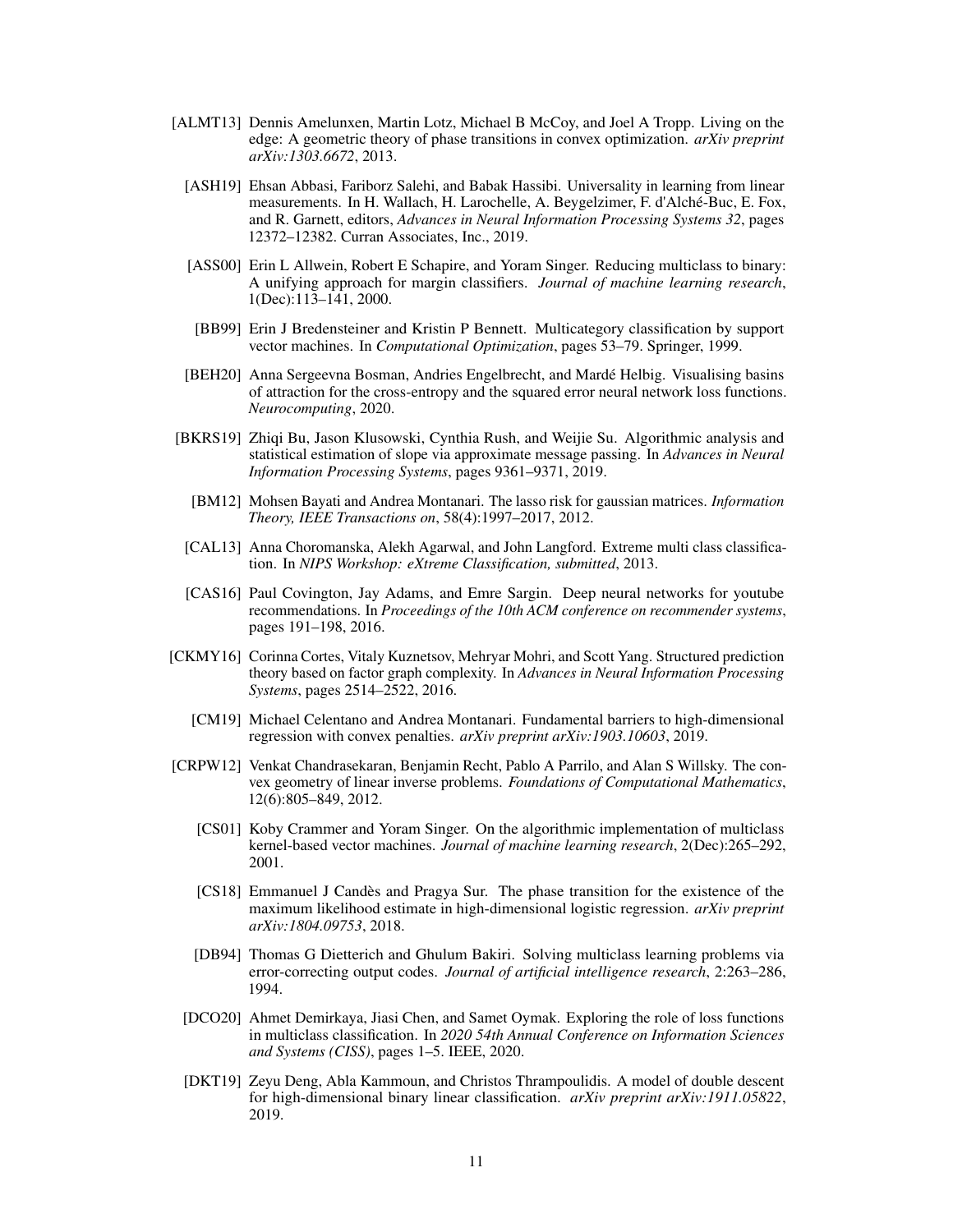- <span id="page-11-11"></span>[DM16] David Donoho and Andrea Montanari. High dimensional robust m-estimation: Asymptotic variance via approximate message passing. *Probability Theory and Related Fields*, 166(3-4):935–969, 2016.
- <span id="page-11-8"></span>[DMM11] David L Donoho, Arian Maleki, and Andrea Montanari. The noise-sensitivity phase transition in compressed sensing. *Information Theory, IEEE Transactions on*, 57(10):6920– 6941, 2011.
- <span id="page-11-7"></span>[Don06] David L Donoho. Compressed sensing. *Information Theory, IEEE Transactions on*, 52(4):1289–1306, 2006.
- <span id="page-11-10"></span>[EK18] Noureddine El Karoui. On the impact of predictor geometry on the performance on highdimensional ridge-regularized generalized robust regression estimators. *Probability Theory and Related Fields*, 170(1-2):95–175, 2018.
- <span id="page-11-17"></span>[FR13] Simon Foucart and Holger Rauhut. An invitation to compressive sensing. In *A mathematical introduction to compressive sensing*, pages 1–39. Springer, 2013.
- <span id="page-11-1"></span>[Für02] Johannes Fürnkranz. Round robin classification. *Journal of Machine Learning Research*, 2(Mar):721–747, 2002.
- <span id="page-11-18"></span><span id="page-11-16"></span><span id="page-11-14"></span><span id="page-11-12"></span><span id="page-11-6"></span><span id="page-11-3"></span>[GCOZ17] Krzysztof Gajowniczek, Leszek J Chmielewski, Arkadiusz Orłowski, and Tomasz Ząbkowski. Generalized entropy cost function in neural networks. In *International Conference on Artificial Neural Networks*, pages 128–136. Springer, 2017.
	- [Gor88] Yehoram Gordon. *On Milman's inequality and random subspaces which escape through* a mesh in  $\mathbb{R}^n$ . Springer, 1988.
	- [Gue02] Yann Guermeur. Combining discriminant models with new multi-class svms. *Pattern Analysis & Applications*, 5(2):168–179, 2002.
	- [HH03] Enkelejd Hashorva and Jürg Hüsler. On multivariate gaussian tails. *Annals of the Institute of Statistical Mathematics*, 55(3):507–522, 2003.
	- [HL19] Hong Hu and Yue M Lu. Asymptotics and optimal designs of slope for sparse linear regression. *arXiv preprint arXiv:1903.11582*, 2019.
	- [Hua17] Hanwen Huang. Asymptotic behavior of support vector machine for spiked population model. *The Journal of Machine Learning Research*, 18(1):1472–1492, 2017.
	- [HYS16] Le Hou, Chen-Ping Yu, and Dimitris Samaras. Squared earth mover's distance-based loss for training deep neural networks. *arXiv preprint arXiv:1611.05916*, 2016.
	- [JGP16] Eric Jang, Shixiang Gu, and Ben Poole. Categorical reparameterization with gumbelsoftmax. *arXiv preprint arXiv:1611.01144*, 2016.
	- [JSH20] Adel Javanmard, Mahdi Soltanolkotabi, and Hamed Hassani. Precise tradeoffs in adversarial training for linear regression. *arXiv preprint arXiv:2002.10477*, 2020.
	- [KA19] A. Kammoun and M.-S. Alouini. On the precise error analysis of support vector machines. *Submitted to IEEE Transactions on information theory*, 2019.
	- [Kar13] Noureddine El Karoui. Asymptotic behavior of unregularized and ridge-regularized high-dimensional robust regression estimators: rigorous results. *arXiv preprint arXiv:1311.2445*, 2013.
- <span id="page-11-15"></span><span id="page-11-13"></span><span id="page-11-9"></span><span id="page-11-4"></span><span id="page-11-2"></span><span id="page-11-0"></span>[KMS15] Vitaly Kuznetsov, Mehryar Mohri, and U Syed. Rademacher complexity margin bounds for learning with a large number of classes. In *ICML Workshop on Extreme Classification: Learning with a Very Large Number of Labels*, 2015.
- <span id="page-11-5"></span>[KP<sup>+</sup> 02] Vladimir Koltchinskii, Dmitry Panchenko, et al. Empirical margin distributions and bounding the generalization error of combined classifiers. *The Annals of Statistics*, 30(1):1–50, 2002.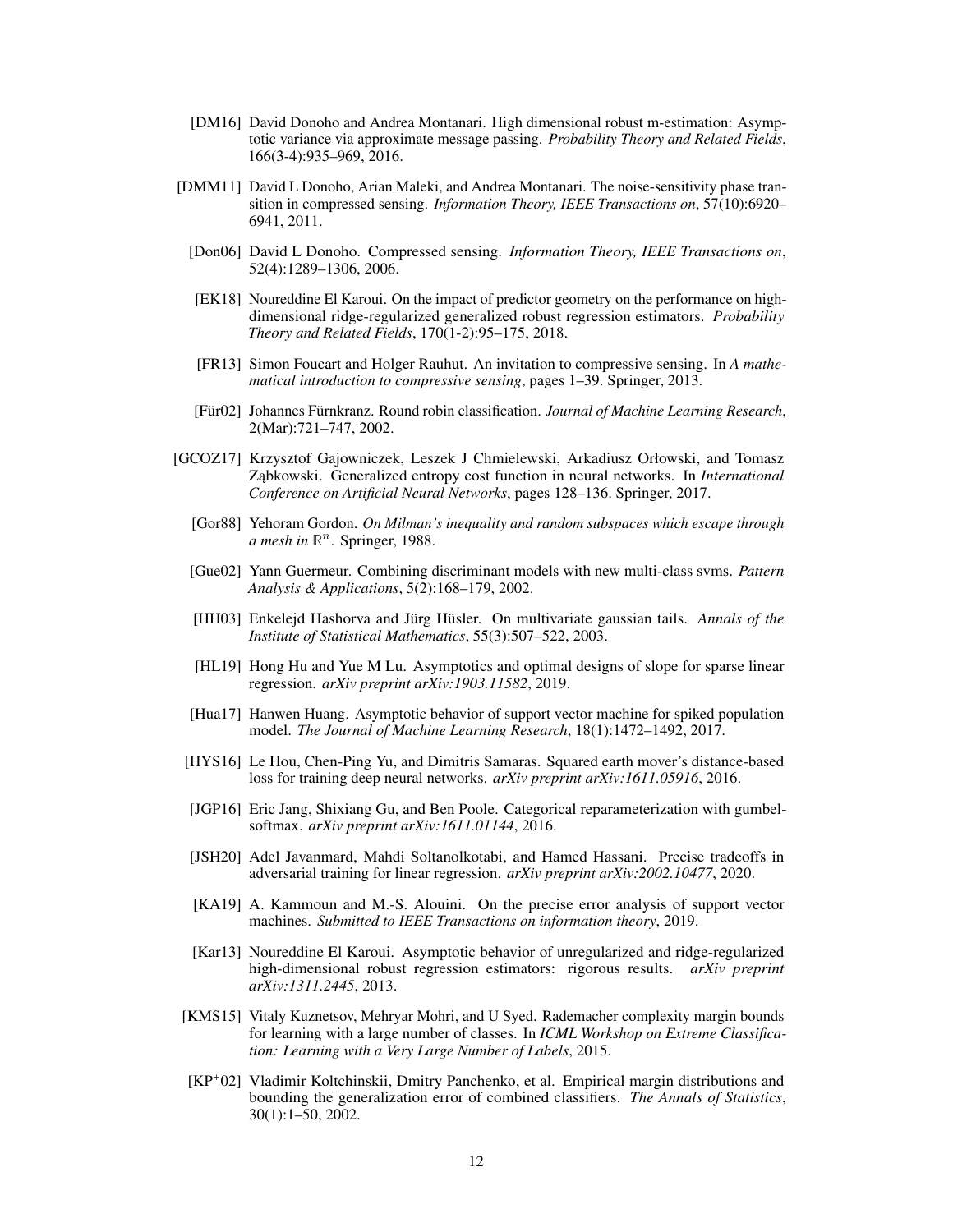- <span id="page-12-2"></span>[KS18] Himanshu Kumar and PS Sastry. Robust loss functions for learning multi-class classifiers. In *2018 IEEE International Conference on Systems, Man, and Cybernetics (SMC)*, pages 687–692. IEEE, 2018.
- <span id="page-12-4"></span>[LDBK15] Yunwen Lei, Urun Dogan, Alexander Binder, and Marius Kloft. Multi-class svms: From tighter data-dependent generalization bounds to novel algorithms. In *Advances in Neural Information Processing Systems*, pages 2035–2043, 2015.
- <span id="page-12-6"></span>[LDZK19] Yunwen Lei, Ürün Dogan, Ding-Xuan Zhou, and Marius Kloft. Data-dependent generalization bounds for multi-class classification. *IEEE Transactions on Information Theory*, 65(5):2995–3021, 2019.
- <span id="page-12-1"></span>[LLW04] Yoonkyung Lee, Yi Lin, and Grace Wahba. Multicategory support vector machines: Theory and application to the classification of microarray data and satellite radiance data. *Journal of the American Statistical Association*, 99(465):67–81, 2004.
- <span id="page-12-16"></span><span id="page-12-15"></span><span id="page-12-3"></span>[LLY+ 18] Jian Li, Yong Liu, Rong Yin, Hua Zhang, Lizhong Ding, and Weiping Wang. Multi-class learning: from theory to algorithm. In *Advances in Neural Information Processing Systems*, pages 1586–1595, 2018.
	- [LM19] Marc Lelarge and Leo Miolane. Asymptotic bayes risk for gaussian mixture in a semi-supervised setting. *arXiv preprint arXiv:1907.03792*, 2019.
	- [Lol20] Panagiotis Lolas. Regularization in high-dimensional regression and classification via random matrix theory. *arXiv preprint arXiv:2003.13723*, 2020.
	- [LS20] Tengyuan Liang and Pragya Sur. A precise high-dimensional asymptotic theory for boosting and min-l1-norm interpolated classifiers. *arXiv preprint arXiv:2002.01586*, 2020.
	- [LT91] Michel Ledoux and Michel Talagrand. *Probability in Banach Spaces: isoperimetry and processes*, volume 23. Springer, 1991.
- <span id="page-12-17"></span><span id="page-12-13"></span><span id="page-12-5"></span>[Mau16] Andreas Maurer. A vector-contraction inequality for rademacher complexities. In *International Conference on Algorithmic Learning Theory*, pages 3–17. Springer, 2016.
- <span id="page-12-14"></span>[MKLZ20] Francesca Mignacco, Florent Krzakala, Yue M Lu, and Lenka Zdeborová. The role of regularization in classification of high-dimensional noisy gaussian mixture. *arXiv preprint arXiv:2002.11544*, 2020.
- <span id="page-12-11"></span>[MLC19a] X. Mai, Z. Liao, and R. Couillet. A large scale analysis of logistic regression: asymptotic performance and new insights. In *ICASSP*, 2019.
- <span id="page-12-10"></span>[MLC19b] Xiaoyi Mai, Zhenyu Liao, and Romain Couillet. A large scale analysis of logistic regression: Asymptotic performance and new insights. In *ICASSP 2019-2019 IEEE International Conference on Acoustics, Speech and Signal Processing (ICASSP)*, pages 3357–3361. IEEE, 2019.
- <span id="page-12-9"></span>[MM18] Léo Miolane and Andrea Montanari. The distribution of the lasso: Uniform control over sparse balls and adaptive parameter tuning. *arXiv preprint arXiv:1811.01212*, 2018.
- <span id="page-12-12"></span>[MRSY19] Andrea Montanari, Feng Ruan, Youngtak Sohn, and Jun Yan. The generalization error of max-margin linear classifiers: High-dimensional asymptotics in the overparametrized regime. *arXiv preprint arXiv:1911.01544*, 2019.
- <span id="page-12-8"></span><span id="page-12-7"></span><span id="page-12-0"></span>[MXSS20] Jincheng Mei, Chenjun Xiao, Csaba Szepesvari, and Dale Schuurmans. On the global convergence rates of softmax policy gradient methods. *arXiv preprint arXiv:2005.06392*, 2020.
	- [OH10] Samet Oymak and Babak Hassibi. New null space results and recovery thresholds for matrix rank minimization. *arXiv preprint arXiv:1011.6326*, 2010.
	- [ORS17] Samet Oymak, Benjamin Recht, and Mahdi Soltanolkotabi. Sharp time–data tradeoffs for linear inverse problems. *IEEE Transactions on Information Theory*, 64(6):4129– 4158, 2017.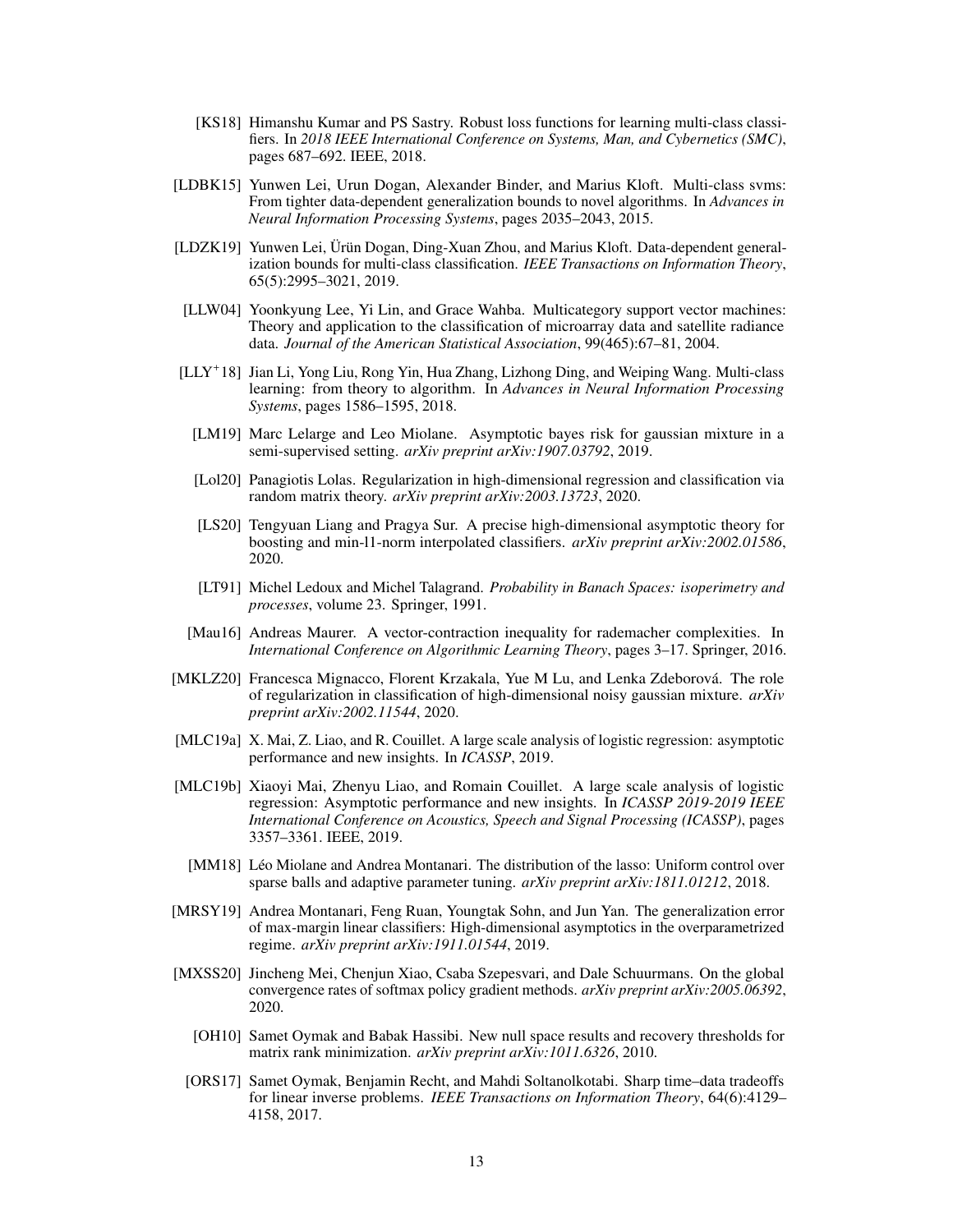- <span id="page-13-9"></span>[OTH13] Samet Oymak, Christos Thrampoulidis, and Babak Hassibi. The squared-error of generalized lasso: A precise analysis. *arXiv preprint arXiv:1311.0830*, 2013.
- <span id="page-13-2"></span>[PM05] Mahesh Pal and PM Mather. Support vector machines for classification in remote sensing. *International journal of remote sensing*, 26(5):1007–1011, 2005.
- <span id="page-13-6"></span>[PS16] Bernardo Ávila Pires and Csaba Szepesvári. Multiclass classification calibration functions. *arXiv preprint arXiv:1609.06385*, 2016.
- <span id="page-13-5"></span>[PSG13] Bernardo Avila Pires, Csaba Szepesvari, and Mohammad Ghavamzadeh. Cost-sensitive multiclass classification risk bounds. In *International Conference on Machine Learning*, pages 1391–1399, 2013.
- <span id="page-13-3"></span>[RCY+ 19] Ankit Singh Rawat, Jiecao Chen, Felix Xinnan X Yu, Ananda Theertha Suresh, and Sanjiv Kumar. Sampled softmax with random fourier features. In H. Wallach, H. Larochelle, A. Beygelzimer, F. d'Alché-Buc, E. Fox, and R. Garnett, editors, *Advances in Neural Information Processing Systems 32*, pages 13834–13844. Curran Associates, Inc., 2019.
	- [RK04] Ryan Rifkin and Aldebaro Klautau. In defense of one-vs-all classification. *Journal of machine learning research*, 5(Jan):101–141, 2004.
- <span id="page-13-14"></span><span id="page-13-13"></span><span id="page-13-1"></span>[SAH19] Fariborz Salehi, Ehsan Abbasi, and Babak Hassibi. The impact of regularization on high-dimensional logistic regression. *arXiv preprint arXiv:1906.03761*, 2019.
	- [SC19] Pragya Sur and Emmanuel J Candès. A modern maximum-likelihood theory for highdimensional logistic regression. *Proceedings of the National Academy of Sciences*, 116(29):14516–14525, 2019.
	- [SL80] YS Sathe and SR Lingras. A note on the inequalities for tail probability of the multivariate normal distribution. *Communications in Statistics-Theory and Methods*, 9(7):711– 715, 1980.
- <span id="page-13-17"></span><span id="page-13-7"></span>[Sto09] Mihailo Stojnic. Various thresholds for  $\ell_1$ -optimization in compressed sensing. *arXiv preprint arXiv:0907.3666*, 2009.
- <span id="page-13-8"></span>[Sto13] Mihailo Stojnic. A framework to characterize performance of lasso algorithms. *arXiv preprint arXiv:1303.7291*, 2013.
- <span id="page-13-0"></span>[SVL14] Ilya Sutskever, Oriol Vinyals, and Quoc V Le. Sequence to sequence learning with neural networks. In *Advances in neural information processing systems*, pages 3104–3112, 2014.
- <span id="page-13-12"></span>[TAH15] Christos Thrampoulidis, Ehsan Abbasi, and Babak Hassibi. Lasso with non-linear measurements is equivalent to one with linear measurements. In *Advances in Neural Information Processing Systems*, pages 3420–3428, 2015.
- <span id="page-13-11"></span>[TAH18] Christos Thrampoulidis, Ehsan Abbasi, and Babak Hassibi. Precise error analysis of regularized m-estimators in high dimensions. *IEEE Transactions on Information Theory*, 64(8):5592–5628, 2018.
- <span id="page-13-4"></span>[TB07] Ambuj Tewari and Peter L Bartlett. On the consistency of multiclass classification methods. *Journal of Machine Learning Research*, 8(May):1007–1025, 2007.
- <span id="page-13-10"></span>[TOH15] Christos Thrampoulidis, Samet Oymak, and Babak Hassibi. Regularized linear regression: A precise analysis of the estimation error. In *Proceedings of The 28th Conference on Learning Theory*, pages 1683–1709, 2015.
- <span id="page-13-16"></span>[TPT20a] Hossein Taheri, Ramtin Pedarsani, and Christos Thrampoulidis. Fundamental limits of ridge-regularized empirical risk minimization in high dimensions. *arXiv preprint arXiv:2006.08917*, 2020.
- <span id="page-13-15"></span>[TPT20b] Hossein Taheri, Ramtin Pedarsani, and Christos Thrampoulidis. Sharp asymptotics and optimal performance for inference in binary models. *arXiv preprint arXiv:2002.07284*, 2020.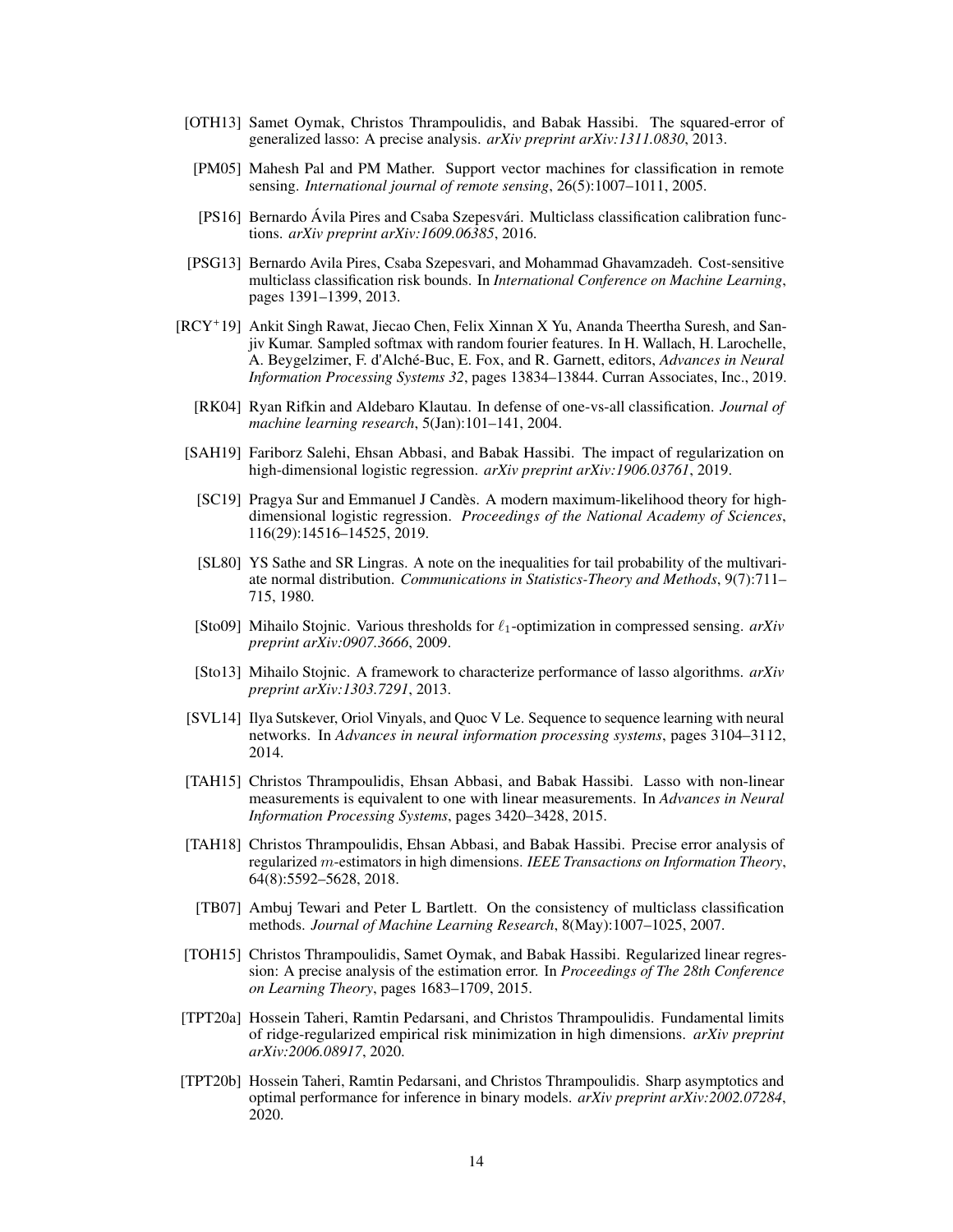- <span id="page-14-3"></span>[TXH18] Christos Thrampoulidis, Weiyu Xu, and Babak Hassibi. Symbol error rate performance of box-relaxation decoders in massive mimo. *IEEE Transactions on Signal Processing*, 66(13):3377–3392, 2018.
- <span id="page-14-5"></span>[WBW+ 16] Alan Wisler, Visar Berisha, Dennis Wei, Karthikeyan Ramamurthy, and Andreas Spanias. Empirically-estimable multi-class classification bounds. In *2016 IEEE International Conference on Acoustics, Speech and Signal Processing (ICASSP)*, pages 2594–2598. IEEE, 2016.
	- [WW98] Jason Weston and Chris Watkins. Multi-class support vector machines. Technical report, Citeseer, 1998.
- <span id="page-14-4"></span><span id="page-14-0"></span>[WWM19] Shuaiwen Wang, Haolei Weng, and Arian Maleki. Does slope outperform bridge regression? *arXiv preprint arXiv:1909.09345*, 2019.
- <span id="page-14-2"></span><span id="page-14-1"></span>[YHR<sup>+</sup>16] Ian En-Hsu Yen, Xiangru Huang, Pradeep Ravikumar, Kai Zhong, and Inderjit Dhillon. Pd-sparse: A primal and dual sparse approach to extreme multiclass and multilabel classification. In *International Conference on Machine Learning*, pages 3069–3077, 2016.
	- [Zha04] Tong Zhang. Statistical analysis of some multi-category large margin classification methods. *Journal of Machine Learning Research*, 5(Oct):1225–1251, 2004.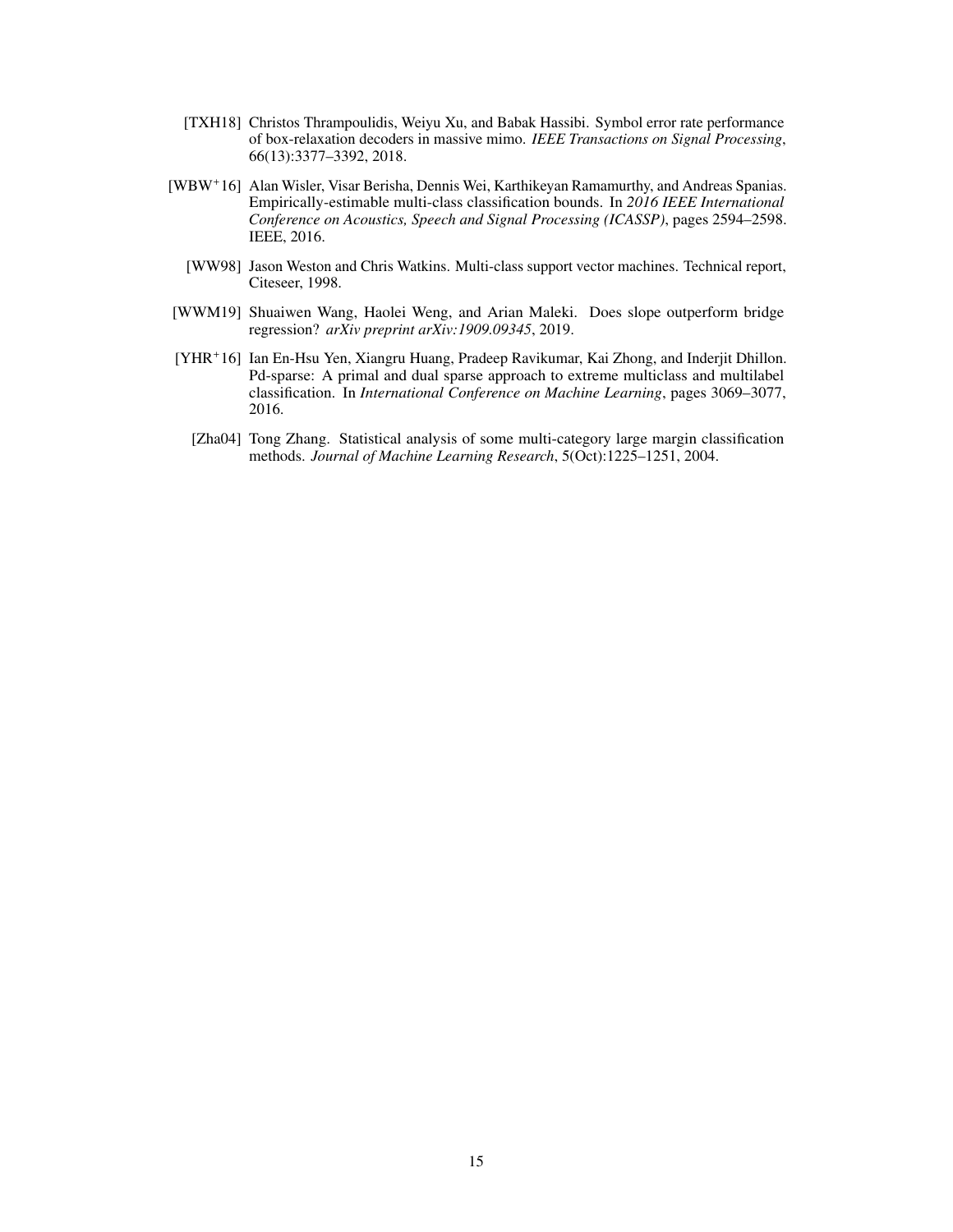# **Contents**

|                                                                      |     | <b>A</b> Additional Numerical Results                                                                          | 18 |
|----------------------------------------------------------------------|-----|----------------------------------------------------------------------------------------------------------------|----|
| <b>Additional Results on Weighted Least-squares classifiers</b><br>В |     |                                                                                                                |    |
|                                                                      | B.1 |                                                                                                                | 19 |
|                                                                      | B.2 |                                                                                                                | 20 |
| C                                                                    |     | <b>Preliminaries</b>                                                                                           | 20 |
|                                                                      | C.1 |                                                                                                                | 20 |
|                                                                      | C.2 |                                                                                                                | 21 |
|                                                                      | C.3 |                                                                                                                | 21 |
| D                                                                    |     | Calculating and bounding the missclassification error                                                          | 21 |
|                                                                      | D.1 |                                                                                                                | 21 |
|                                                                      | D.2 |                                                                                                                | 22 |
|                                                                      | D.3 | Class-wise and total miss-classification error for MLM 22                                                      |    |
|                                                                      |     | D.4 Evaluating and bounding tail probabilities of multivariate Gaussians 23                                    |    |
|                                                                      |     | D.4.1                                                                                                          |    |
|                                                                      |     | Slepian's bound $\ldots \ldots \ldots \ldots \ldots \ldots \ldots \ldots \ldots \ldots \ldots \ldots$<br>D.4.2 |    |
|                                                                      |     | D.4.3                                                                                                          |    |
| Ю                                                                    |     | The Class-averaging estimator                                                                                  | 25 |
|                                                                      | E.1 |                                                                                                                | 25 |
|                                                                      |     | E.1.1                                                                                                          | 25 |
|                                                                      | E.2 | Proofs for MLM $\dots\dots\dots\dots\dots\dots\dots\dots\dots\dots\dots\dots\dots\dots\dots\dots\dots$         | 25 |
|                                                                      |     | E.2.1                                                                                                          |    |
|                                                                      |     | E.2.2                                                                                                          |    |
| F                                                                    |     | On the Bayes risk of GMM: Proof of Proposition 3.4                                                             | 27 |
|                                                                      |     |                                                                                                                |    |
|                                                                      |     | G Proof outline for least-squares: key ideas and challenges                                                    | 29 |
|                                                                      |     |                                                                                                                | 31 |
|                                                                      |     | <b>H</b> Least-squares for GMM                                                                                 | 32 |
|                                                                      |     |                                                                                                                | 32 |
|                                                                      |     | H.1.1                                                                                                          | 32 |
|                                                                      |     | H.1.2                                                                                                          | 35 |
|                                                                      |     |                                                                                                                | 36 |
| <b>Least-squares for MLM</b><br>1                                    |     |                                                                                                                |    |
|                                                                      | I.1 |                                                                                                                | 37 |
|                                                                      |     | I.1.1                                                                                                          | 37 |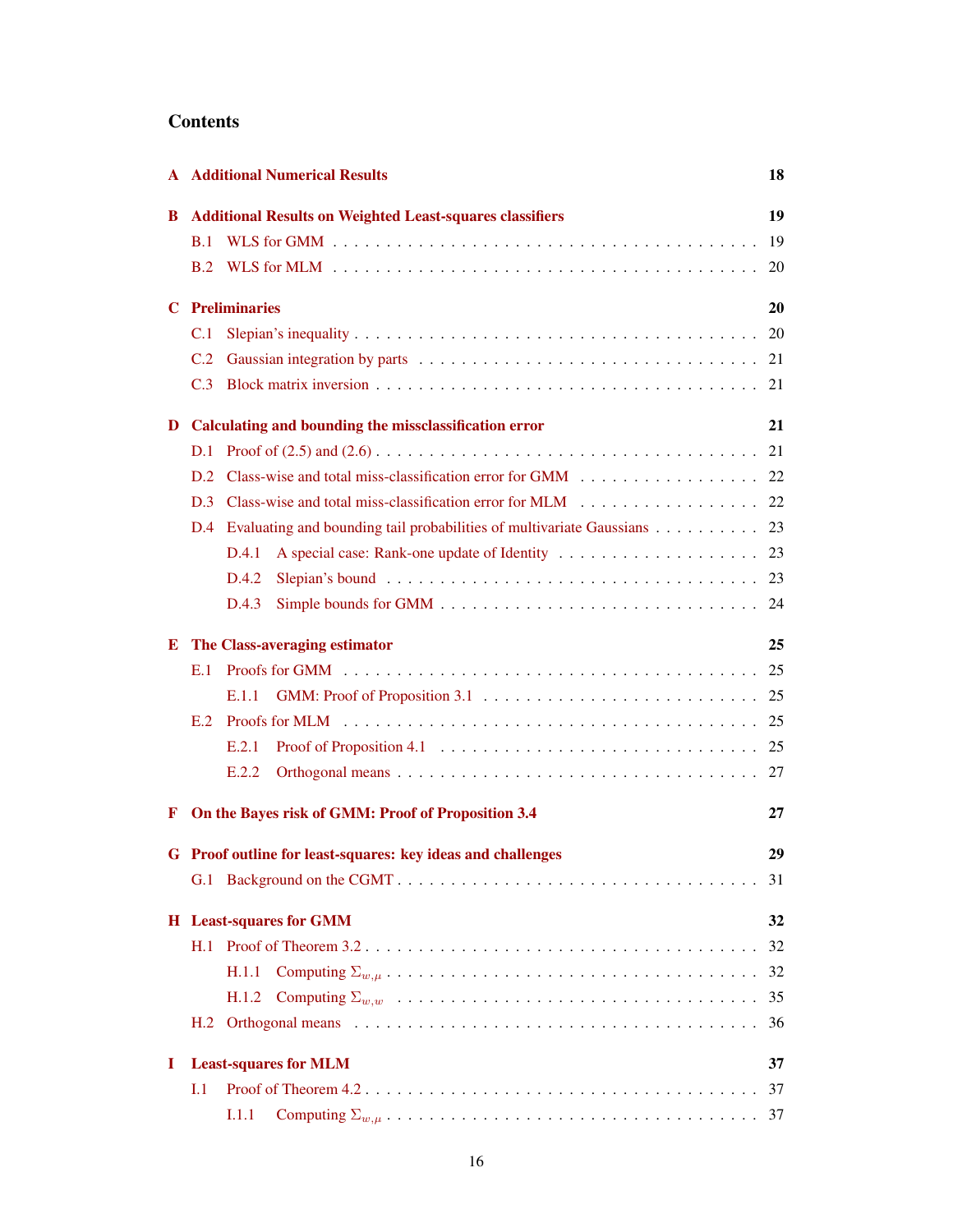|                                                    | <b>Weighted LS for GMM (Proof of Theorem B.1)</b> | 43 |  |  |
|----------------------------------------------------|---------------------------------------------------|----|--|--|
|                                                    |                                                   |    |  |  |
|                                                    |                                                   |    |  |  |
|                                                    |                                                   |    |  |  |
| K Weighted LS for MLM (Proof of Theorem B.2)<br>53 |                                                   |    |  |  |
|                                                    |                                                   |    |  |  |
|                                                    |                                                   |    |  |  |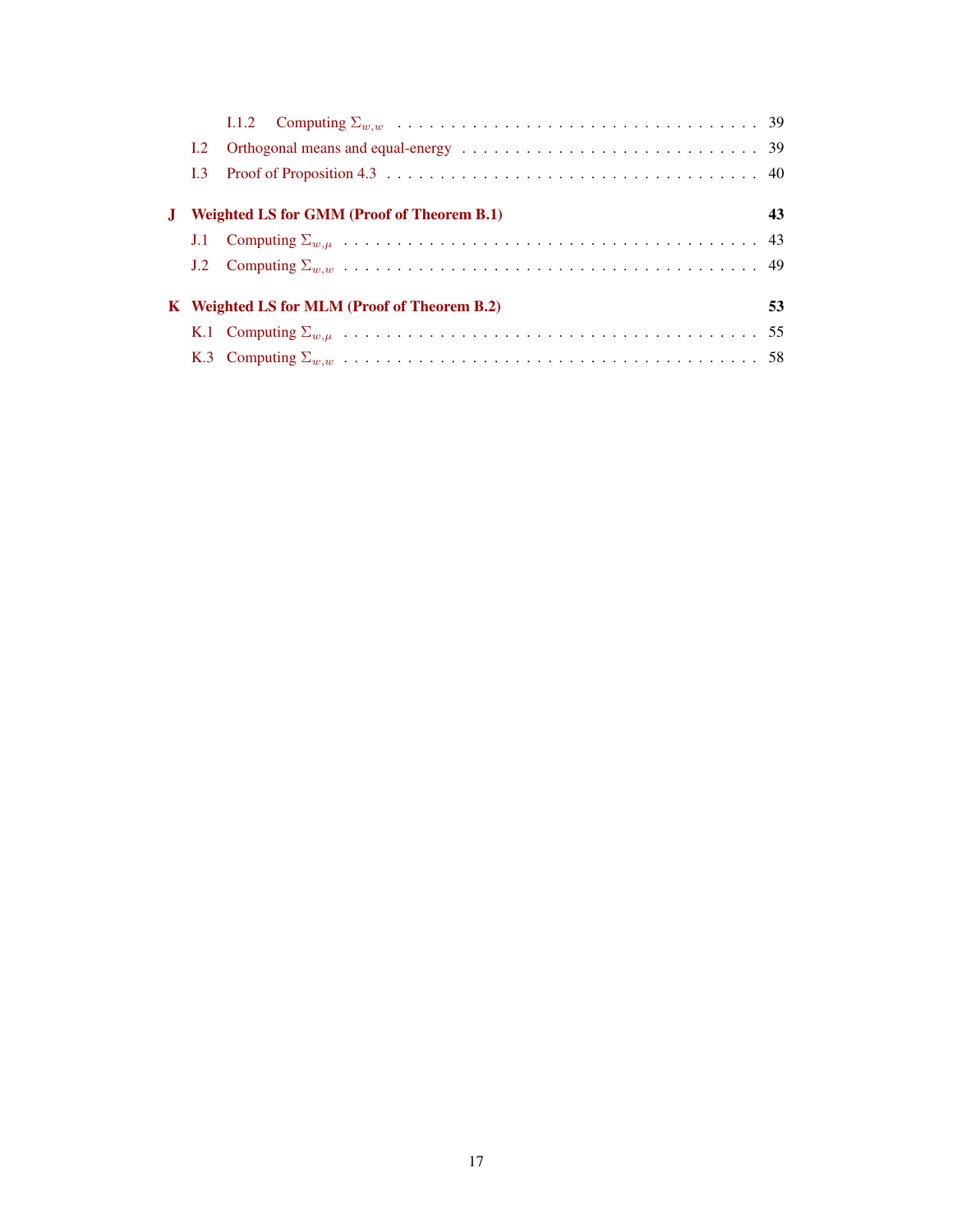<span id="page-17-1"></span>

Figure 5: The threshold  $\gamma_*$  of Proposition [4.3](#page-7-2) as a function of the number of classes k and the means' energy  $\mu$ . LS provably outperforms class-averaging for  $\gamma < \gamma_{\star}$ .

<span id="page-17-2"></span>

Figure 6: Class-wise probabilities of error for MLM with (a) orthogonal means and (b) correlated means.

<span id="page-17-3"></span>

Figure 7: Precise theoretical predictions compared to a theoretical upper bound (UB) obtained by Union bound that does *not* require knowledge of the off-diagonal entries of  $\Sigma_{w,w}$ . GMM with orthogonal means and (a) equal priors, different strengths; (b) different priors, different strengths; (c) different priors, equal strengths. See text for details.

# <span id="page-17-0"></span>A Additional Numerical Results

In this section, we provide further numerical experiments.

First, in Figure [5](#page-17-1) we investigate the question: *When does least-squares provably outperform averaging?* Our Proposition [4.3](#page-7-2) provides a fundamental transition point in sample complexity above which least-squares is provably better than averaging under MLM. In Figure [5,](#page-17-1) we visualize  $\gamma_{\star}$  as a function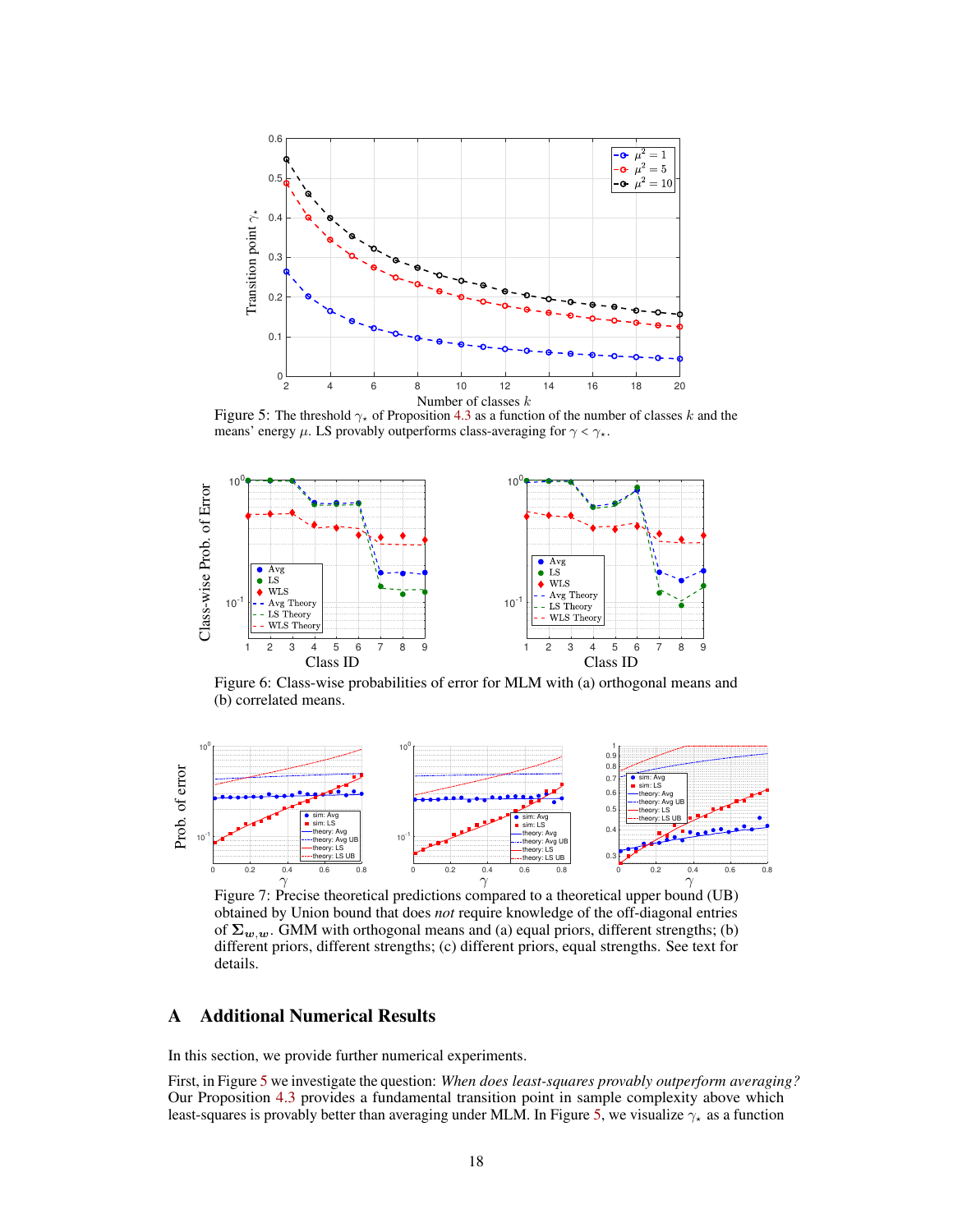of different number of classes as well as different levels of mean energy. Least-squares outperform averaging in the region below the lines displayed in Figure [5.](#page-17-1) Our key message is that least-squares work better when the sample complexity is higher and the problem is less noisy. As the number of classes  $k$  increase, the problem becomes more difficult/noisy and we require a larger sample complexity to ensure classifier achieves a similar amount of accuracy as small  $k$ . Following this intuition, as k increases,  $\gamma_{\star}$  shifts smaller due to larger sample requirement. Similarly energy  $\mu$ directly controls the noise level of the problem, i.e., larger  $\mu$  results in a larger signal-to-noise ratio. Thus, as we increase  $\mu$ ,  $\gamma_{\star}$  increases as well because same test accuracy can be achieved with smaller sample size.

Second, Figure [6](#page-17-2) provides further experiments on the class-wise probabilities of the MLM model with k = 9 classes for  $\gamma = 0.1$ . Classes 1,2,3 have norms  $\|\mu_i\|_{\ell_2} = 15$ , while we have quadrupled the norms of classes 7,8,9 and doubled the norms of classes 4,5,6. In scenario (a) the means are orthogonal and in scenario (b) the means are highly correlated. The WLS shown corresponds to the following choice of weights:  $\omega_i^2 = 1/\pi_\ell, \ell \in [k]$ , where  $\pi_\ell$  is the  $\ell$ th entry of the vector  $\pi$  in [\(4.1\)](#page-6-2). The theoretical predictions for the class-wise error probabilities are computed using formula [\(D.7\)](#page-22-3). As was the case for the GMM in Figure [2,](#page-8-1) we see that WLS creates the flattest class-wise errors.

Finally, in Figure [7](#page-17-3) we investigate the following question: *To what extent pairwise class correlations are necessary for performance prediction?* Specifically, we consider a GMM setup with k = 5 classes and orthogonal means under three scenarios: (a)  $\pi_1 = \pi_2 = \pi_3 = \pi_4 = \pi_5$ ,  $4 \|\mu_1\|_{\ell_2} = 4 \|\mu_2\|_{\ell_2} =$  $2 \|\mu_3\|_{\ell_2} = 2 \|\mu_4\|_{\ell_2} = \|\mu_5\|_{\ell_2} = 4\sqrt{3}$ ; (b)  $4\pi_1 = 4\pi_2 = 2\pi_3 = 2\pi_4 = \pi_5$ ,  $4 \|\mu_1\|_{\ell_2} = 4 \|\mu_2\|_{\ell_2} =$  $2 \|\mu_3\|_{\ell_2} = 2 \|\mu_4\|_{\ell_2} = \|\mu_5\|_{\ell_2} = 4\sqrt{3}$ ; (c)  $4\pi_1 = 4\pi_2 = 2\pi_3 = 2\pi_4 = \pi_5$ ,  $\|\mu_1\|_{\ell_2} = \|\mu_2\|_{\ell_2} = \|\mu_3\|_{\ell_2} =$  $\|\mu_4\|_{\ell_2} = \|\mu_5\|_{\ell_2} = \sqrt{3}$ . The solid lines are exact performance predictions based on our theory for averaging and least-squares estimators. The dashed lines are the theoretical upper bounds, which do *not* require the knowledge of cross-correlations between the classes (i.e., off-diagonal entries of  $\Sigma_{w,w}$  are unknown). These bounds are calculated by applying a union bound to the class-wise probabilities  $\mathbb{P}_{e|c}$ ,  $c \in [k]$  in [\(D.1\)](#page-21-2) and further appropriately bounding the off-diagonal entries of  $\Sigma_{w,w}$  in terms of the self-correlations of the classes, i.e., only the diagonal entries of  $\Sigma_{w,w}$ . Please see Section [D.4.3](#page-23-0) for details. Overall, the bounds shown only depend on  $\widehat{b}$ ,  $\Sigma_{w,\mu}$  and diag( $\Sigma_{w,w}$ ), which can all be obtained by studying the properties of isolated least-squares on individual classes without understanding their pairwise relations. While this suggests a simpler method to calculate theoretical bounds, there is a visible gap between such upper bounds and exact bounds and this gap is particularly more visible in the third scenario (c), where the bound becomes vacuous for LS. The gap remains visible in scenarios (a) and (b). At least, in these two cases comparing the bounds for averaging and LS to each other reveals the transition in performance gain between the two estimators. However, the cross-point of the curves does not coincide with the true one. This empirical study emphasizes the fact that pairwise correlations are indeed critical for exact asymptotic analysis and naive approaches cannot reproduce, in general, the results of our sharp analysis.

## <span id="page-18-0"></span>B Additional Results on Weighted Least-squares classifiers

#### <span id="page-18-1"></span>B.1 WLS for GMM

<span id="page-18-2"></span>We now focus on characterizing the intercepts/correlation matrices for the WLS classifier.

**Theorem B.1** *Consider data generated according to GMM and*  $\gamma$  < 1*. Consider a weighted LS classifier with weights*  $D = diag(\omega_1, \ldots, \omega_k)$  *and let*  $\eta$  *be the unique solution to*  $\sum_{\ell=1}^k \frac{\pi_{\ell} \omega_{\ell}^2}{\omega_{\ell}^2 + \eta} = \gamma$ . Also  $\textit{define } \boldsymbol{P} \coloneqq \textit{diag}(\boldsymbol{\widetilde{\pi}}) - \boldsymbol{\widetilde{\pi}} \boldsymbol{\widetilde{\pi}}^T \geq \boldsymbol{0}_{k \times k} \textit{ and } \boldsymbol{\Delta} \coloneqq \sigma^2 \boldsymbol{I}_r + \boldsymbol{\Sigma} \boldsymbol{V}^T \boldsymbol{P} \boldsymbol{V} \boldsymbol{\Sigma} > \boldsymbol{0}_{r \times r} \textit{ with the entries of } \boldsymbol{\widetilde{\pi}} \textit{ given }$ by  $\widetilde{\pi}_{\ell} = \frac{1}{\gamma}$  $\frac{\pi_\ell\omega_\ell^2}{\omega_\ell^2+\eta}$ *. Then, for the WLS linear classifier*  $(\widehat{\bm{W}},\widehat{\bm{b}})$  *the following asymptotic limits hold* 

<span id="page-18-4"></span><span id="page-18-3"></span>
$$
\widehat{\boldsymbol{b}} \stackrel{P}{\longrightarrow} \widetilde{\boldsymbol{\pi}} - \boldsymbol{P} \boldsymbol{V} \boldsymbol{\Sigma} \boldsymbol{\Delta}^{-1} \boldsymbol{\Sigma} \boldsymbol{V}^T \widetilde{\boldsymbol{\pi}}, \quad \boldsymbol{\Sigma}_{\boldsymbol{w}, \boldsymbol{\mu}} \stackrel{P}{\longrightarrow} \boldsymbol{P} \boldsymbol{V} \boldsymbol{\Sigma} \boldsymbol{\Delta}^{-1} \boldsymbol{\Sigma} \boldsymbol{V}^T,
$$
 (B.1a)

$$
\Sigma_{w,w} \stackrel{P}{\longrightarrow} \frac{\zeta}{\sigma^2} P + PV \Sigma \Delta^{-1} \Big( \Delta^{-1} - \frac{\zeta}{\sigma^2} I_r \Big) \Sigma V^T P + \frac{\eta \zeta}{\sigma^2} Q.
$$
 (B.1b)

*Here,*  $\zeta := \gamma / ( \eta \sum_{\ell=1}^k \frac{\pi_\ell \omega_\ell^2}{(\omega_\ell^2 + \eta)^2})$  and  $\mathbf{Q} \in \mathbb{R}^{k \times k}$  is a known matrix depending on various problem *parameters. Its precise value is given in* [\(J.18\)](#page-52-1)*.*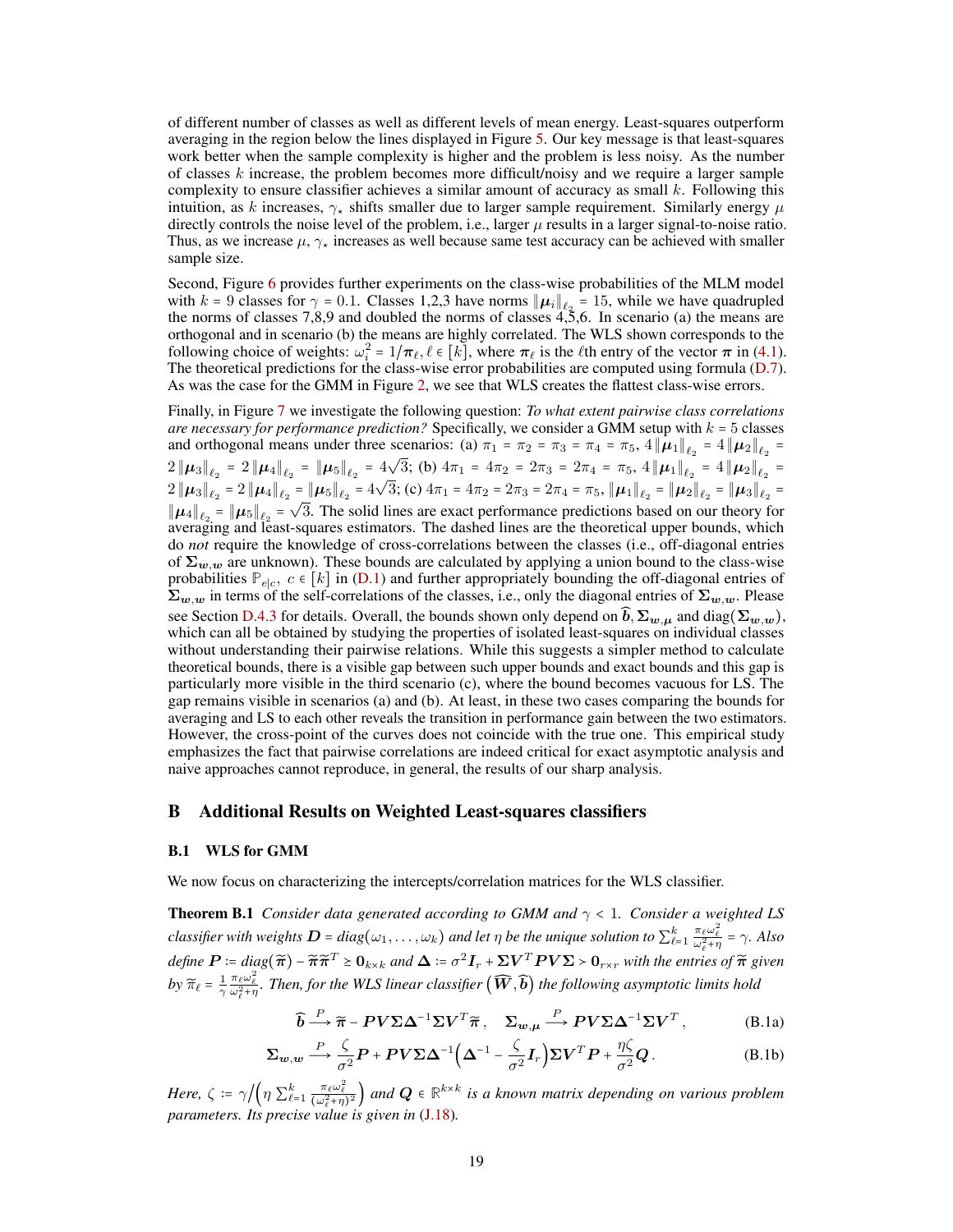Surprisingly, the effect of the weights is essentially equivalent to adjusting the class priors from  $\pi$ to  $\tilde{\pi}$  defined in the theorem (modulo the extra additive term in the cross correlation matrix  $\Sigma_{w,w}$ ). This shows that weighted LS has similar performance to an un-weighted LS applied to a model with different class priors  $\tilde{\pi}$ . This characterization allows us to precisely understand how different weighting schemes can alter test accuracy for rare/minority classes.

### <span id="page-19-0"></span>B.2 WLS for MLM

Theorem [B.2](#page-19-4) predicts the asymptotic performance of *weighted* least-squares for data generated according to MLM.

<span id="page-19-4"></span>**Theorem B.2** *Consider data generated according to MLM and*  $\gamma < 1$ *. Consider a weighted LS classifier with weights*  $D = diag(\omega_1, \ldots, \omega_k)$  *and let*  $\eta$  *be the unique solution to*  $\sum_{\ell=1}^k \frac{\pi_{\ell} \omega_{\ell}^2}{\omega_{\ell}^2 + \eta} = \gamma$ . Also *define vector*  $\boldsymbol{\nu} \in \mathbb{R}^k$  *with entries given by*  $\boldsymbol{\nu}_\ell$  =  $\frac{1}{\gamma}$  $\frac{\omega_{\ell}^2}{\omega_{\ell}^2 + \eta}$  and matrix

<span id="page-19-5"></span>
$$
\Delta = \mathbb{E}\left[\left(\boldsymbol{\nu}^T\boldsymbol{v}\right)gg^T\right] - \Sigma\boldsymbol{V}^T\left(diag(\boldsymbol{\pi}) - \Pi\right)\boldsymbol{\nu}\boldsymbol{\nu}^T\left(diag(\boldsymbol{\pi}) - \Pi\right)\boldsymbol{V}\Sigma > \mathbf{0}_{r\times r},\tag{B.2}
$$

 *<i>is a random vector with entries* $V_{\ell} = e^{\mathbf{e}_{\ell}^{T} \mathbf{V} \mathbf{\Sigma} \mathbf{g}} / \sum_{\ell' \in [k]} e^{\mathbf{e}_{\ell'} \mathbf{V} \mathbf{\Sigma} \mathbf{g}}$ *for* $\mathbf{g} \sim \mathcal{N}(\mathbf{0}, \mathbf{I}_r)$ *. Then, for the WLS linear classifier*  $(\widehat{W}, \widehat{b})$  *the following asymptotic limits hold* 

$$
\widehat{\mathbf{b}} \stackrel{P}{\longrightarrow} diag(\nu)\pi - diag(\nu)\left(\mathbf{I}_k - \pi \nu^T\right) (diag(\pi) - \Pi) \mathbf{V} \Sigma \Delta^{-1} \Sigma V^T (diag(\pi) - \Pi) \nu.
$$
\n(B.3a)

$$
\Sigma_{w,\mu} \xrightarrow{P} diag(\nu) \left( I_k - \pi \nu^T \right) (diag(\pi) - \Pi) V \Sigma \Delta^{-1} \Sigma V^T.
$$
 (B.3b)

*The corresponding formula for the asymptotic limit of the cross-correlation matrix*  $\Sigma_{w,w}$  *is given in* [\(K.38\)](#page-57-0) *in Section [K.](#page-52-0)*

Of course, the theorem above includes Theorem [4.2](#page-7-0) as a special case. Indeed, we show how setting  $\omega_{\ell} = 1, \ \ell \in [k]$  recovers the solution for (un-weighted) LS. First, solving for  $\eta$  simply gives  $\eta = \frac{1}{\gamma} - 1$ . Thus,  $\nu = 1_k$ . Also, observe in [\(4.1\)](#page-6-2) that  $(\text{diag}(\pi) - \Pi) 1_k = 0$  and  $1^T v = 1$ . Thus, [\(B.2\)](#page-18-3) reduces to  $\Delta = \mathbb{E}[gg^T] = I_r$ . With these, it can be readily checked that [\(B.3a\)](#page-18-4) and [\(B.3b\)](#page-18-3) simplify to the expressions in [\(4.4a\)](#page-6-2).

The term  $\mathbb{E}\big[\big(\nu^T v\big)gg^T\big]$  in [\(B.2\)](#page-18-3) can be computed using Monte Carlo sampling. It is also possible to slightly simplify the calcuations involved using Gaussian integration by parts as shown in Lemma [C.3.](#page-20-3) As mentioned, the formula that predicts  $\Sigma_{w,w}$  is given in [\(K.38\)](#page-57-0). While somewhat more complicated than formulae [\(B.3\)](#page-19-5), the expression that we provide is also explicit. Numerical simulations shown in Figure [6](#page-17-2) in Section [A](#page-17-0) validate the accuracy of the theoretical predictions of the theorem.

# <span id="page-19-1"></span>C Preliminaries

<span id="page-19-2"></span>In this section we gather a few preliminary results that will be used later on in our proofs.

#### C.1 Slepian's inequality

<span id="page-19-6"></span>**Lemma C.1 (Slepian's inequality [\[LT91\]](#page-12-17)**) *Let*  $g \sim \mathcal{N}(0, S)$  *and*  $\widetilde{g} \sim \mathcal{N}(0, R)$  *such that for all* i, j ∈ [k]*:*

 $S_{ii} = R_{ii},$  and  $S_{ij} \ge R_{ij}.$ 

*Then, for any*  $\mathbf{t} \in \mathbb{R}^k$  *it holds that* 

$$
\mathbb{P}\left\{\bigcup_{j\in[k]}\left\{g_j\geq t_j\right\}\right\}\leq \mathbb{P}\left\{\bigcup_{j\in[k]}\left\{\widetilde{g}_j\geq t_j\right\}\right\}\,.
$$

<span id="page-19-3"></span>*Equivalently, letting*  $z \sim \mathcal{N}(\mathbf{0}, \mathbf{I}_k)$ *,* 

$$
1-\mathbb{P}\left\{{\bf S}^{1/2}{\boldsymbol z}\leq t\right\}\leq 1-\mathbb{P}\left\{{\bf R}^{1/2}{\boldsymbol z}\leq t\right\}.
$$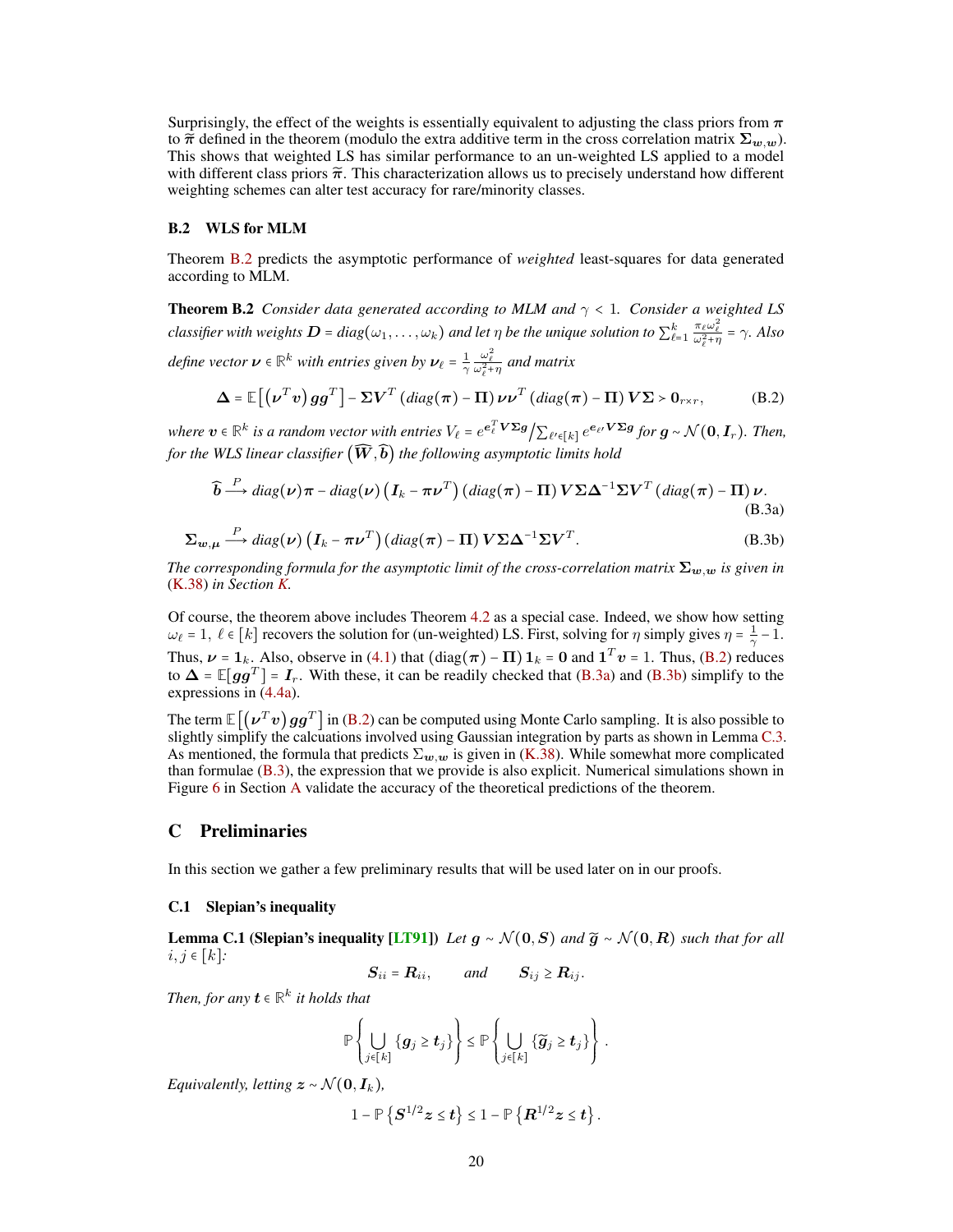#### C.2 Gaussian integration by parts

We say that a function  $F : \mathbb{R}^m \to \mathbb{R}$  is of moderate growth if for each  $c > 0$ ,

$$
\lim_{\|\boldsymbol{x}\|_{\ell_2}\to\infty} F(\boldsymbol{x}) \exp\left(-c\left\|\boldsymbol{x}\right\|_{\ell_2}^2\right) = 0.
$$

<span id="page-20-4"></span>The following result is a direct application of Gaussian integration by parts; for instance, see [\[FR13,](#page-11-17) Prop. 8.29].

**Lemma C.2 (Gaussian integration by parts (GIP)** ) *Let*  $g \sim \mathcal{N}(0, I_r)$  *and function*  $f : \mathbb{R}^r \to \mathbb{R}$ *such that* f *and all its first and second order partial derivatives are of moderate growth. Then, the following statements are true:*

(i) 
$$
\mathbb{E}[f(g)g] = \mathbb{E}[\nabla f(g)].
$$
  
\n(ii)  $\mathbb{E}[f(g)gg^T] = \mathbb{E}[f(g)]I_r + \mathbb{E}[\nabla^2 f(g)].$ 

<span id="page-20-3"></span>The following is a corollary of Lemma [C.2](#page-20-4) applied to the soft-max function.

**Lemma C.3 (GIP for the Softmax)** *Let*  $g \sim \mathcal{N}(\mathbf{0}_r, \mathbf{I}_r)$  and random vector  $\mathbf{v} = [V_1, V_2, \dots, V_k]^T$ *with entries:*

$$
\boldsymbol{v} = \frac{e^{\boldsymbol{V}\boldsymbol{\Sigma}\boldsymbol{g}}}{\mathbf{1}_{k}^{T}e^{\boldsymbol{V}\boldsymbol{\Sigma}\boldsymbol{g}}}, \qquad V_{\ell} = \frac{e^{e_{\ell}^{T}\boldsymbol{V}\boldsymbol{\Sigma}\boldsymbol{g}}}{\sum_{j\in[k]}e^{e_{j}^{T}\boldsymbol{V}\boldsymbol{\Sigma}\boldsymbol{g}}}, \ \ell \in[k]. \tag{C.1}
$$

*Further recall the notation of*  $\pi$  *and*  $\Pi$  *in* [\(4.1\)](#page-6-2)*. The following statements are true:* 

*(i)*  $\mathbb{E}[v] = \pi$ . *(ii) For all*  $i \in [r], \ell \in [k]$ *,* 

$$
\mathbb{E}\left[\boldsymbol{g}_i V_\ell\right] = \left(\boldsymbol{e}_i^T \boldsymbol{\Sigma} \boldsymbol{V}^T \boldsymbol{e}_\ell\right) \boldsymbol{\pi}_\ell - \boldsymbol{e}_i^T \boldsymbol{\Sigma} \boldsymbol{V}^T \sum_{j \in [k]} \boldsymbol{e}_j \boldsymbol{\Pi}_{ij},
$$

*and in matrix form:*

$$
\mathbb{E}\left[\mathbf{v}\mathbf{g}^T\right] = (diag(\boldsymbol{\pi}) - \boldsymbol{\Pi})\mathbf{V}\boldsymbol{\Sigma}.
$$

*(iii)* For all  $\ell \in [k]$  *let*  $s_{\ell} : \mathbb{R}^k \to \mathbb{R}$  *denote the soft-max function:*  $s_{\ell}(x) = \frac{e^{x_{\ell}}}{\sum_{i} x_{i}}$  $\frac{e^{i\epsilon}}{\sum_{i\in[k]}e^{x_i}}$ . *Then*,

$$
\mathbb{E}\left[V_{\ell}gg^{T}\right] = \pi_{\ell}I_{r} + \Sigma^{T}V^{T}\mathbb{E}\left[\nabla^{2} s_{\ell}(V\Sigma g)\right]V\Sigma.
$$

## <span id="page-20-2"></span>C.3 Block matrix inversion

**Lemma C.4** (Block matrix inversion) *Let*  $T = \begin{bmatrix} A & b \\ b^T & s \end{bmatrix}$  $\left\{\begin{array}{c} \mathbf{b}^T & \delta \end{array}\right\}$  be an invertible block matrix. Then

$$
T^{-1}\begin{bmatrix} f \\ \epsilon \end{bmatrix} = \begin{bmatrix} \Delta^{-1} \left( f - \frac{\epsilon}{\delta} b \right) \\ \frac{\epsilon}{\delta} - \frac{1}{\delta} b^T \Delta^{-1} \left( f - \frac{\epsilon}{\delta} b \right) \end{bmatrix}
$$
(C.2)

*where*  $\Delta = A - \frac{1}{\delta}bb^T > 0$  *is the Schur complement.* 

# <span id="page-20-1"></span>D Calculating and bounding the missclassification error

#### <span id="page-20-0"></span>**D.1** Proof of  $(2.5)$  and  $(2.6)$

**GMM.** Starting from [\(2.4\)](#page-4-3) and using the fact that  $x_i = \mu_Y + z = Me_Y + z$ ,  $z \sim \mathcal{N}(0, \sigma^2 I_k)$ , we have that

$$
\mathbb{P}_e = \mathbb{P}\Big\{\arg\max_{j\in[k]}\big\{\langle \widehat{\boldsymbol{w}}_j,\boldsymbol{M}\boldsymbol{e}_Y\rangle + \langle \widehat{\boldsymbol{w}}_j,\boldsymbol{z}\rangle + \widehat{\boldsymbol{b}}_j\big\} \neq Y\big\}\Big\},
$$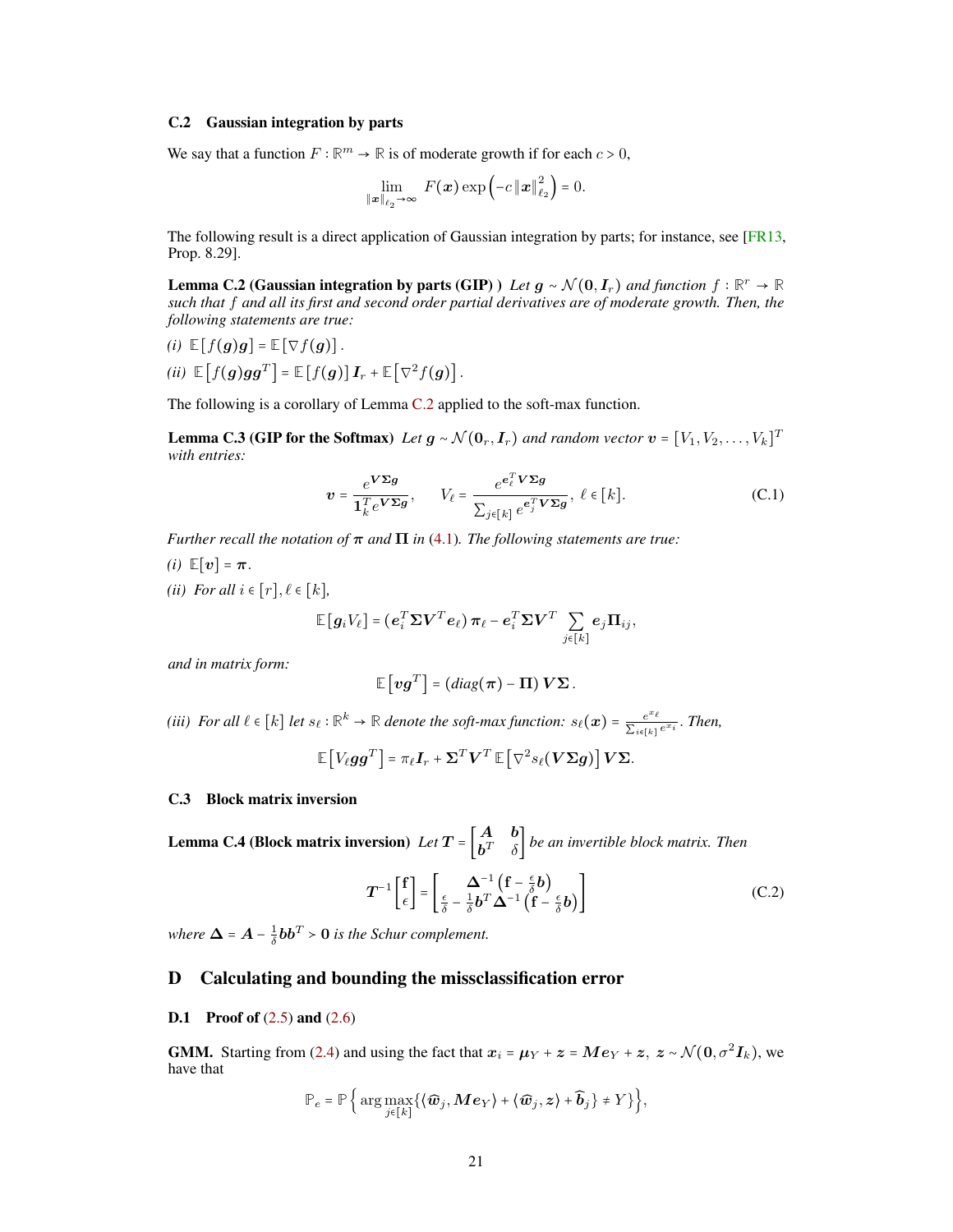or, in matrix-form:

$$
\mathbb{P}_e = \mathbb{P}\left\{\arg\max\{\widehat{\mathbf{W}}\mathbf{M}\mathbf{e}_Y+\widehat{\mathbf{W}}\mathbf{z}+\widehat{\mathbf{b}}\} \neq Y\}\right\}.
$$

Recall that  $\Sigma_{w,\mu}\coloneqq\widehat{W}M$  and note that  $\widehat{W}z$  is a zero-mean Gaussian vector with covariance matrix  $\sigma^2 \widehat{W} \widehat{W}^T = \sigma^2 \Sigma_{w,w}$  in order to conclude with the desired formula in [\(2.5\)](#page-4-0).

**MLM.** Recall from [\(2.2\)](#page-3-0) that  $x \sim \mathcal{N}(0, I_d)$  and Y is distributed such that  $\mathbb{P}{Y = \ell | x} =$  $e^{(\mu_\ell, x)} / \sum_{j \in [k]} e^{(\mu_j, x)}$ . Let  $g = \widehat{W}x$  and  $h = M^T x$ . In this notation, [\(2.4\)](#page-4-3) becomes

$$
\mathbb{P}_e = \mathbb{P}\left\{\arg\max\left(\boldsymbol{g}+\boldsymbol{\widehat{b}}\right) \neq Y\right\},\
$$

with  $\mathbb{P}\{Y = \ell \mid x\} = e^{\mathbf{h}_{\ell}} / \sum_{j \in [k]} e^{\mathbf{h}_j}$ . To complete the proof of [\(2.6\)](#page-4-1), it is easy to check that  $\begin{bmatrix} g \\ h \end{bmatrix}$  $\frac{9}{h}$ defined above is jointly Gaussian with zero-mean and covariance matrix  $\begin{bmatrix} \Sigma_{w,w} & \Sigma_{w,\mu} \\ \Sigma_{w}^{T} & \Sigma_{w,\mu} \end{bmatrix}$  $\left[ \begin{matrix} \sum_{w,\mu}^T & \sum_{\mu,\mu} \ \sum_{\mu,\mu} & \sum_{\mu,\mu} \end{matrix} \right].$ 

## <span id="page-21-1"></span>D.2 Class-wise and total miss-classification error for GMM

The class-wise miss-classification error for GMM is given by

$$
\mathbb{P}_{e|c} = \mathbb{P}\left(\exists j \neq c \; : \; \langle \widehat{\boldsymbol{w}}_c - \widehat{\boldsymbol{w}}_j, \boldsymbol{z}\rangle \leq \langle \widehat{\boldsymbol{w}}_j - \widehat{\boldsymbol{w}}_c, \boldsymbol{\mu}_c\rangle + (\widehat{\boldsymbol{b}}_j - \widehat{\boldsymbol{b}}_c)\right) \tag{D.1}
$$

<span id="page-21-6"></span>
$$
= 1 - \mathbb{P}\left(\forall j \neq c : \langle \widehat{\boldsymbol{w}}_c - \widehat{\boldsymbol{w}}_j, \boldsymbol{z}\rangle \geq \langle \widehat{\boldsymbol{w}}_j - \widehat{\boldsymbol{w}}_c, \boldsymbol{\mu}_c\rangle + (\widehat{\boldsymbol{b}}_j - \widehat{\boldsymbol{b}}_c)\right),
$$
(D.2)

where we used that  $x = \mu_c + z$ . Let  $S_c \in \mathbb{R}^{(k-1)\times (k-1)}$  be a symmetric matrix and  $t_c \in \mathbb{R}^{k-1}$  a vector with entries:

$$
[\boldsymbol{t}_c]_j := \langle \widehat{\boldsymbol{w}}_j - \widehat{\boldsymbol{w}}_c, \boldsymbol{\mu}_c \rangle + (\widehat{\boldsymbol{b}}_j - \widehat{\boldsymbol{b}}_c) \ \ j \neq c \in [k] \tag{D.3a}
$$

$$
[\mathbf{S}_c]_{ij} \coloneqq \langle \widehat{\mathbf{w}}_c - \widehat{\mathbf{w}}_j, \widehat{\mathbf{w}}_c - \widehat{\mathbf{w}}_i \rangle, \ \ i, j \neq c \in [k]. \tag{D.3b}
$$

Then, we can rewrite  $(D.2)$  as

<span id="page-21-5"></span><span id="page-21-3"></span><span id="page-21-2"></span>
$$
\mathbb{P}_{e|c} \coloneqq 1 - \mathbb{P}\left\{ S_c^{1/2} \, z \ge t_c \right\},\tag{D.4}
$$

where the inequality in the rightmost expression applies entry-wise.

Further, by using the law of total probability we have

<span id="page-21-4"></span>
$$
\mathbb{P}_e = \sum_{c=1}^k \pi_c \, \mathbb{P}_{e|c} = \sum_{c=1}^k \pi_c \left( 1 - \mathbb{P} \left\{ \mathbf{S}_c^{1/2} \, \mathbf{z} \ge \mathbf{t}_c \right\} \right).
$$

## <span id="page-21-0"></span>D.3 Class-wise and total miss-classification error for MLM

In this section, we derive an explicit formula for the class-wise error for MLM. Recall [\(2.6\)](#page-4-1):

$$
\mathbb{P}_e = \mathbb{P}\left\{\arg \max\left(\,g+\widehat{b}\,\right) \neq Y(h)\right\}, \quad \text{where } \begin{bmatrix} g \\ h \end{bmatrix} \sim \mathcal{N}\left(0, \begin{bmatrix} \Sigma_{w,w} & \Sigma_{w,\mu} \\ \Sigma_{w,\mu}^T & \Sigma_{\mu,\mu} \end{bmatrix}\right),
$$

and 
$$
\mathbb{P}\{Y(\mathbf{h}) = \ell\} = e^{\mathbf{h}_{\ell}} / \sum_{j \in [k]} e^{\mathbf{h}_{j}}, \quad \ell \in [k]
$$
. Using Gaussian decomposition we can write  $\mathbf{g} = \tilde{\mathbf{g}} + \sum_{w,\mu} \sum_{\mu,\mu}^{\dagger} \mathbf{h}$  where  $\tilde{\mathbf{g}} \sim \mathcal{N}(\mathbf{0}_{k}, \Sigma_{w,w} - \Sigma_{w,\mu} \Sigma_{\mu,\mu}^{\dagger} \Sigma_{w,\mu})$ . Using this, we have  
\n
$$
\mathbb{P}_{e} = \mathbb{P}\left\{\arg \max (\tilde{\mathbf{g}} + \Sigma_{w,\mu} \Sigma_{\mu,\mu}^{\dagger} \mathbf{h} + \hat{\mathbf{b}}) \neq Y(\mathbf{h})\right\}
$$
\n
$$
= \mathbb{P}\left\{\arg \max (\tilde{\mathbf{g}} + \Sigma_{w,\mu} \Sigma_{\mu,\mu}^{\dagger} \mathbf{h} + \hat{\mathbf{b}}) \neq Y(\mathbf{h})\right\}
$$
\n
$$
= \sum_{c \in [k]} \mathbb{E}_{\mathbf{h}, \tilde{\mathbf{g}}} \left[\mathbb{P}\left\{Y(\mathbf{h}) = c\right\} \cdot \mathbb{1}\left\{\arg \max (\tilde{\mathbf{g}} + \Sigma_{w,\mu} \Sigma_{\mu,\mu}^{\dagger} \mathbf{h} + \hat{\mathbf{b}}) \neq c\right\}\right]
$$
\n
$$
= \sum_{c \in [k]} \mathbb{E}_{\mathbf{h}, \tilde{\mathbf{g}}} \left[\frac{e^{\mathbf{h}_{c}}}{\sum_{\ell \in [k]} e^{\mathbf{h}_{\ell}}} \left(1 - \prod_{j \neq c} \mathbb{1}\left\{\tilde{\mathbf{g}}_{c} + \left[\Sigma_{w,\mu} \Sigma_{\mu,\mu}^{\dagger} \mathbf{h}\right]_{c} + \widehat{\mathbf{b}}_{c} \geq \tilde{\mathbf{g}}_{j} + \left[\Sigma_{w,\mu} \Sigma_{\mu,\mu}^{\dagger} \mathbf{h}\right]_{j} + \widehat{\mathbf{b}}_{j}\right]\right)
$$
\n
$$
= \sum_{c \in [k]} \mathbb{E}_{\mathbf{h}} \left[\frac{e^{\mathbf{h}_{c}}}{\
$$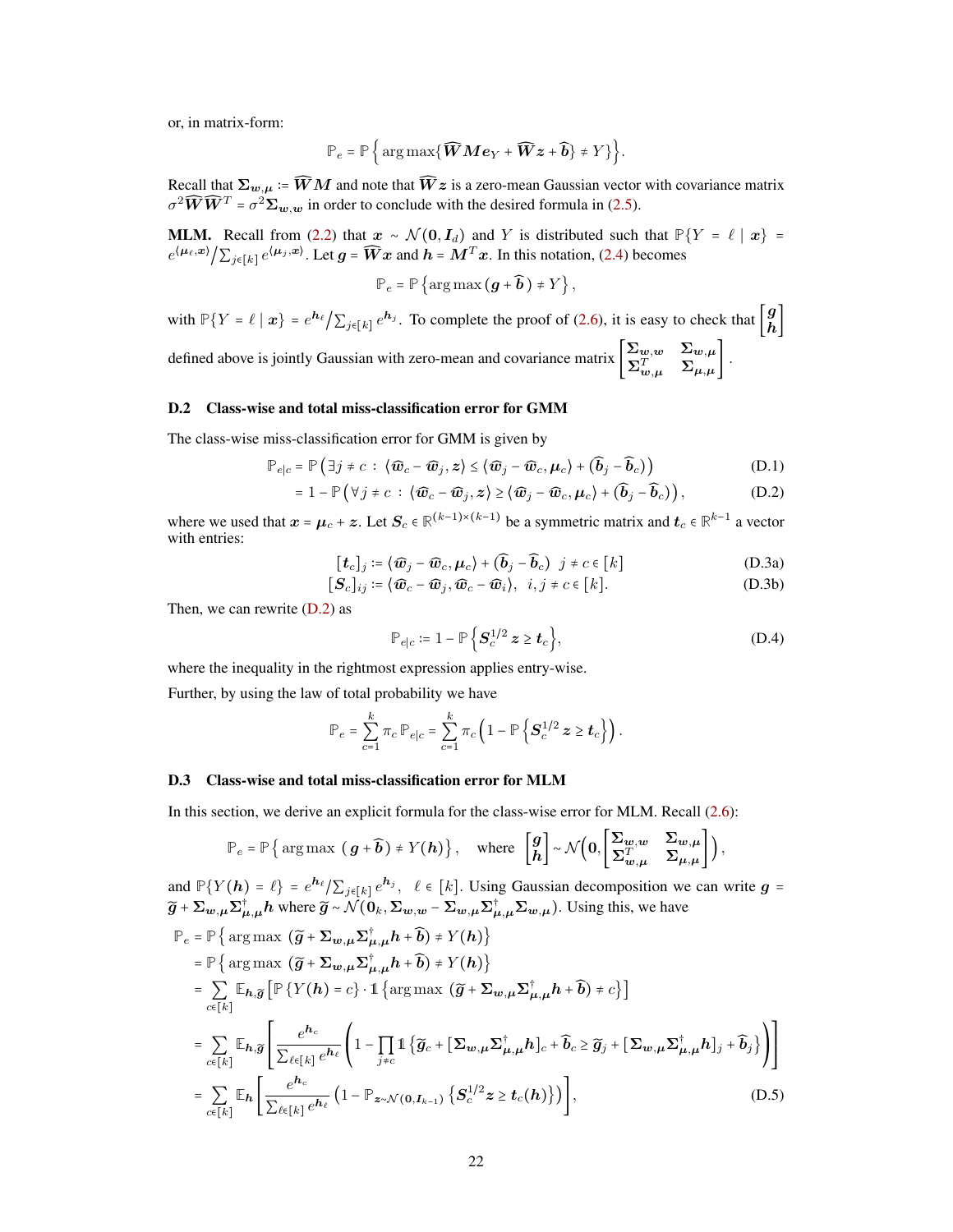where in the last line

<span id="page-22-4"></span>
$$
[\boldsymbol{t}_c(\boldsymbol{h})]_j = \widehat{\boldsymbol{b}}_j - \widehat{\boldsymbol{b}}_c + [\boldsymbol{\Sigma}_{\boldsymbol{w},\boldsymbol{\mu}} \boldsymbol{\Sigma}_{\boldsymbol{\mu},\boldsymbol{\mu}}^\dagger \boldsymbol{h}]_j - [\boldsymbol{\Sigma}_{\boldsymbol{w},\boldsymbol{\mu}} \boldsymbol{\Sigma}_{\boldsymbol{\mu},\boldsymbol{\mu}}^\dagger \boldsymbol{h}]_c, \ \ j \neq c \in [k] \tag{D.6a}
$$

$$
[\boldsymbol{S}_c]_{i,j} = (e_c - e_j)^T (\boldsymbol{\Sigma}_{\boldsymbol{w},\boldsymbol{w}} - \boldsymbol{\Sigma}_{\boldsymbol{w},\boldsymbol{\mu}} \boldsymbol{\Sigma}_{\boldsymbol{\mu},\boldsymbol{\mu}}^{\dagger} \boldsymbol{\Sigma}_{\boldsymbol{w},\boldsymbol{\mu}}) (e_c - e_i), \ \ i,j \neq c \in [k]. \tag{D.6b}
$$

Further recalling the decomposition  $\mathbb{P}_e = \sum_c \mathbb{P}\{\widehat{Y} \neq Y | Y = c\} \mathbb{P}\{Y = c\}$  and noting that

$$
\mathbb{P}\{Y=c\} = \mathbb{E}_{\boldsymbol{x}}\left[\mathbb{P}\left\{Y=c|\boldsymbol{x}\right\}\right] = \mathbb{E}_{\boldsymbol{x}}\left[\frac{1}{\left(1+\sum_{j\neq c}e^{(\mu_j-\mu_c)T_{\boldsymbol{x}}}\right)}\right] = \boldsymbol{\pi}_c
$$

we can see from  $(D.5)$  that the class-wise error probabilities can be calculated as follows:

$$
\mathbb{P}_{e|c} = \mathbb{P}\Big\{\widehat{Y} \neq Y|Y = c\Big\} = \frac{1}{\pi_c} \mathbb{E}_{\boldsymbol{h} \sim \mathcal{N}(\mathbf{0}_k, \boldsymbol{\Sigma}_{\boldsymbol{\mu}, \boldsymbol{\mu}})} \Bigg[ \frac{e^{\boldsymbol{h}_c}}{\sum_{\ell \in [k]} e^{\boldsymbol{h}_\ell}} \left(1 - \mathbb{P}_{\boldsymbol{z} \sim \mathcal{N}(\mathbf{0}, \boldsymbol{I}_{k-1})} \left\{ \boldsymbol{S}_c^{1/2} \boldsymbol{z} \geq \boldsymbol{t}_c(\boldsymbol{h}) \right\} \right) \Bigg], \tag{D.7}
$$

<span id="page-22-0"></span>where  $\pi_c$  is the  $c^{\text{th}}$  entry of the vector  $\pi$  in [\(4.1\)](#page-6-2) and  $S_c, t_c(h)$  are defined in [\(D.6\)](#page-22-4).

# D.4 Evaluating and bounding tail probabilities of multivariate Gaussians

In Sections [D.3](#page-21-0) and [D.2,](#page-21-1) we expressed the class-wise probability of missclassification error for both GMM and MLM in the following convenient form for  $z \sim \mathcal{N}(0, I_{k-1}),$ 

<span id="page-22-5"></span><span id="page-22-3"></span>
$$
1 - \mathbb{P}\{\mathbf{A}^{1/2}\mathbf{z} \leq \mathbf{t}\} = \mathbb{P}\left\{\bigcup_{i \in [k-1]} \{\widetilde{\mathbf{a}}_i^T \mathbf{z} \geq \mathbf{t}_i\}\right\}.
$$
 (D.8)

Here,  $A \ge 0 \in \mathbb{R}^{(k-1)\times (k-1)}$ ,  $t \in \mathbb{R}^{k-1}$  are appropriate coefficient matrices (see [\(D.4\)](#page-21-5) and [\(D.5\)](#page-21-4)) and  $\widetilde{a}_i$  denotes the *i*th row of the matrix  $A^{1/2}$ . For example, [\(D.8\)](#page-22-5) maps to [\(D.4\)](#page-21-5) for  $A \leftarrow S_c$  and  $t \leftarrow (-t_c)$ .

The formulation above is convenient both in our theoretical analysis, as well as, in simulations. In the rest of this section, we briefly discuss some relevant tools that allow to further simplify or bound expressions in the form of [\(D.8\)](#page-22-5).

#### <span id="page-22-1"></span>D.4.1 A special case: Rank-one update of Identity

First, we discuss the case where the coefficient matrix  $\vec{A}$  and vector  $\vec{t}$  in [\(D.8\)](#page-22-5) take the special form  $A \propto I + 11^{T}$  and  $t \propto 1$ . This special case appears in some of the stylized symmetric problem settings studied in this paper, such as classification problems with orthogonal and equally-balanced means.

<span id="page-22-6"></span>**Lemma D.1** *Let*  $A = I_k + 1_k 1_k^T$  *and*  $g \sim \mathcal{N}(0, A)$ *. Then, for any*  $t \in \mathbb{R}$ *,* 

$$
1 - \mathbb{P}\{g \le t\mathbf{1}_k\} = \mathbb{P}\{G_0 + \max_{i \in [k]} G_i \ge t\}, \ \ G_0, G_1, \dots, G_k \stackrel{iid}{\sim} \mathcal{N}(0, 1).
$$
 (D.9)

**Proof** For each  $i \in [n]$ , we can decompose  $g_i = G_0 + G_i$ , where  $G_0, G_1, \ldots, G_k$  are iid standard normals. Indeed, it can be readily checked from this that  $\mathbb{E}[g_i^2] = 2$  and  $\mathbb{E}[g_i g_j] = \mathbb{E}[G_0^2] = 1$ ,  $i \neq j$ , which is consistent with  $g \sim \mathcal{N}(0, A)$ . Thus, we can write

$$
1 - \mathbb{P}\{\boldsymbol{g} \leq t\mathbf{1}_k\} = \mathbb{P}\{\max_{i\in[k]} \boldsymbol{g}_i \geq t\} = \mathbb{P}\{G_0 + \max_{i\in[k]} G_i \geq t\},\
$$

which completes the proof.

### <span id="page-22-2"></span>D.4.2 Slepian's bound

When the matrix  $\vec{A}$  does not have the special structure assumed by Lemma [D.1,](#page-22-6) it is not possible in general to provide simple expressions as the one in  $(D.9)$ . Yet, it might be possible to obtain

<span id="page-22-7"></span>Г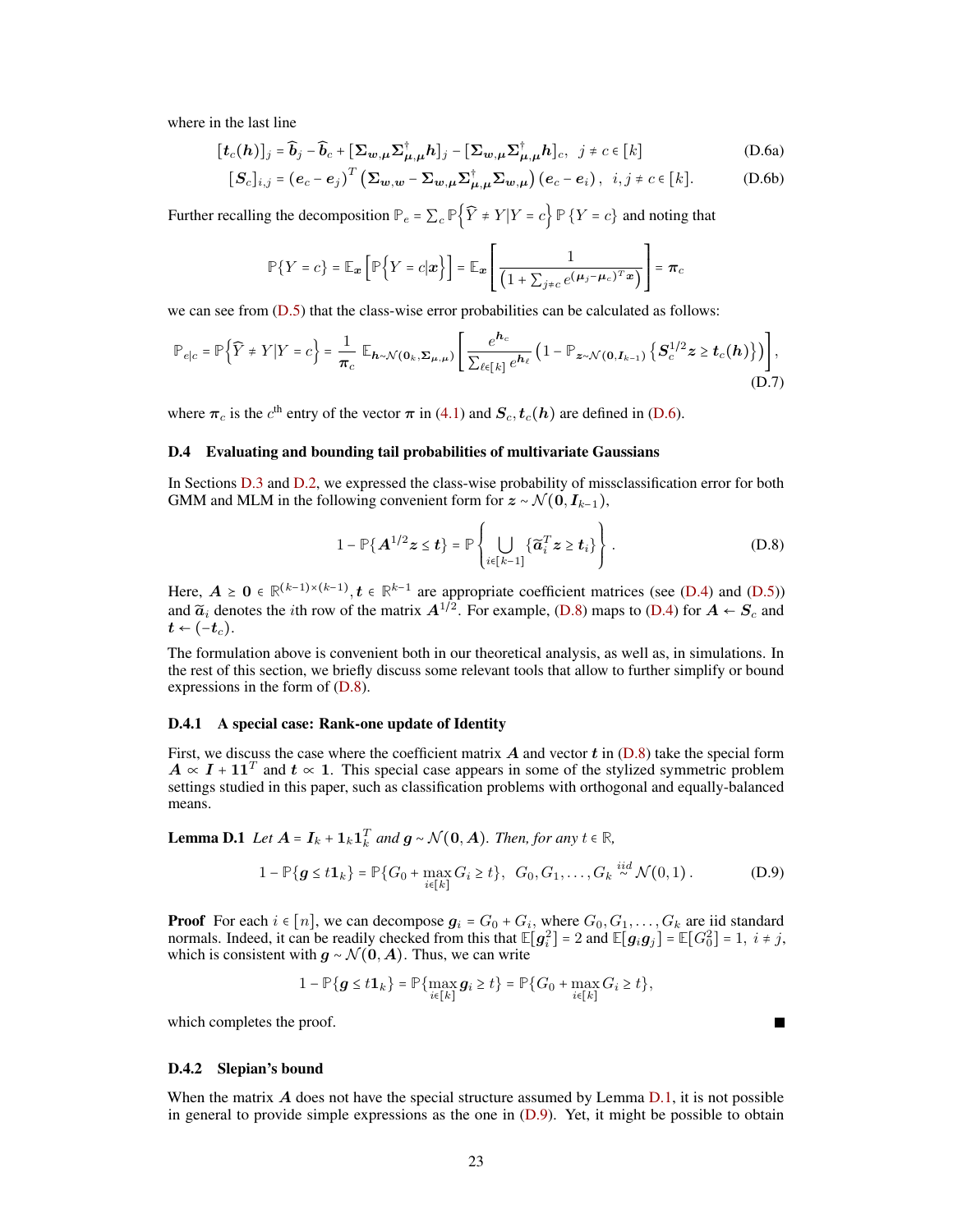upper bounds of the same simple form. Such simple bounds can be useful for theoretical interpretations of otherwise complicated formulae, or can provide efficient means for quick (but, non-tight) implementations.

In this section, we discuss Slepian's inequality (see  $C.1$ ) as a useful tool in this direction. Assume that  $a = \min_{i,j \in [k]} A_{ij} \ge 0$ . To begin, note that  $A \ge (\text{diag}(A) - aI) + aI I^T$ , where the inequality holds element-wise and equality is true for the diagonal elements. Then, one can apply Slepian's Lemma [C.1](#page-19-6) to upper bound the conditional probability of error in [\(D.8\)](#page-22-5) with the following simple bound:

$$
1 - \mathbb{P}\{\mathbf{A}^{1/2}\mathbf{g} \leq \mathbf{t}\} \leq 1 - \mathbb{P}\left\{\left((\text{diag}(\mathbf{A}) - a\mathbf{I}) + a\mathbf{1}\mathbf{1}^T\right)^{1/2}\mathbf{g} \leq \mathbf{t}\right\}
$$
  
\$\leq \mathbb{P}\left\{\bigcup\_{j\in[k]}\left\{G\_0 + G\_j\sqrt{[\mathbf{A}]\_{jj}/a - 1} \geq [\mathbf{t}]\_j/a\right\}\right\}\$, \qquad G\_0, G\_1, \ldots, G\_k \stackrel{iid}{\sim} \mathcal{N}(0, 1)\$.

<span id="page-23-0"></span>In the second line above, we used the Gaussian decomposition of Lemma [D.1.](#page-22-6)

#### D.4.3 Simple bounds for GMM

Union bound. Of course, it is also possible to apply (a simpler) union bound to upper bound the tail probability in [\(D.8\)](#page-22-5). Here, we show explicitly the result of applying union bound to the class-wise error probabilities of the GMM. Specifically, consider [\(D.1\)](#page-21-2). An application of the union bound leads to the following:

<span id="page-23-1"></span>
$$
\mathbb{P}_{e|c} = \mathbb{P}(\exists j \neq c : \langle \widehat{\boldsymbol{w}}_c - \widehat{\boldsymbol{w}}_j, \boldsymbol{z} \rangle \leq \langle \widehat{\boldsymbol{w}}_j - \widehat{\boldsymbol{w}}_c, \boldsymbol{\mu}_c \rangle + (\widehat{\boldsymbol{b}}_j - \widehat{\boldsymbol{b}}_c) \big)
$$
\n
$$
\leq \sum_{j \neq c} \mathbb{P}_{G \sim \mathcal{N}(0,1)} \left\{ \|\widehat{\boldsymbol{w}}_j - \widehat{\boldsymbol{w}}_c\|_{\ell_2} G \leq \langle \widehat{\boldsymbol{w}}_j - \widehat{\boldsymbol{w}}_c, \boldsymbol{\mu}_c \rangle + (\widehat{\boldsymbol{b}}_j - \widehat{\boldsymbol{b}}_c) \right\}
$$
\n
$$
= \sum_{j \neq c} Q \left( \langle \frac{\widehat{\boldsymbol{w}}_c - \widehat{\boldsymbol{w}}_j}{\|\widehat{\boldsymbol{w}}_c - \widehat{\boldsymbol{w}}_j\|_{\ell_2}}, \boldsymbol{\mu}_c \rangle + \frac{\widehat{\boldsymbol{b}}_c - \widehat{\boldsymbol{b}}_j}{\|\widehat{\boldsymbol{w}}_c - \widehat{\boldsymbol{w}}_j\|_{\ell_2}} \right)
$$
\n
$$
= \sum_{j \neq c} Q \left( \frac{-[\boldsymbol{t}_c]_j}{\sqrt{[\mathcal{S}_c]_{jj}}} \right)
$$
\n
$$
\leq (k-1) \cdot Q \left( d_{\text{min}} \right),
$$
\n(D.11)

where in [\(D.11\)](#page-23-1)  $S_c, t_c$  are defined in [\(D.3\)](#page-21-6) and in the last line we denote  $d_{\min}$  :=  $\min_{j \neq c} \left\{ -\left[\mathbf{t}_c\right]_j \middle/ \sqrt{\left[\mathbf{S}_c\right]_{j,j}} \right\}.$ 

Union bound without knowledge of cross-correlations  $\langle w_i, w_j \rangle$ ,  $i \neq j$ . It is worth noting that the upper bound in [\(D.11\)](#page-23-1) requires knowledge of the cross-correlations  $\langle \hat{w}_j, \hat{w}_c \rangle$ ,  $j \neq c$ , i.e., of the off-diagonal entries of  $\Sigma_{w,w}$ . Thankfully, our analysis allows predicting these values. For comparison, we ask wether it is possible to further upper bound the class-wise error probability if only the diagonal entries of  $\Sigma_{w,w}$  (i.e., the norms  $\|\widehat{w}_j\|_{\ell_2}$  ,  $j \in [k]$ ) were known. A simple answer to this questions is as follows. Observe that  $\sqrt{[\mathcal{S}_c]_{jj}} = ||\widehat{\boldsymbol{w}}_c - \widehat{\boldsymbol{w}}_j||_{\ell_2} \le ||\widehat{\boldsymbol{w}}_c||_{\ell_2} + ||\widehat{\boldsymbol{w}}_j||_{\ell_2}$ . Thus, if  $[t_c]_j < 0$  then the jth term in [\(D.11\)](#page-23-1) is further upper bounded by  $Q\left(\frac{-[t_c]_j}{\|\hat{w}_c\|_{\infty} + \|\hat{w}_c\|_{\infty}}\right)$  $\frac{-\lfloor \boldsymbol{\iota}_{c}\rfloor_{j}}{\Vert\boldsymbol{\widehat{w}}_c\Vert_{\ell_2} + \Vert\boldsymbol{\widehat{w}}_j\Vert_{\ell_2}}\Big)$ :

$$
\mathbb{P}_{e|c} \leq \begin{cases} \sum_{j\neq c} Q\left(\frac{-[\mathbf{t}_c]_j}{\|\widehat{\mathbf{w}}_c\|_{\ell_2} + \|\widehat{\mathbf{w}}_j\|_{\ell_2}}\right) & \text{if } \mathbf{t}_c \leq \mathbf{0}, \\ 1 & \text{otherwise.} \end{cases}
$$

Unfortunately, this bound becomes non-trivial for the class-wise probability of error only if

$$
[\![\boldsymbol{t}_c]\!]_j < 0 \Leftrightarrow \langle \widehat{\boldsymbol{w}}_c, \boldsymbol{\mu}_c \rangle + \widehat{\boldsymbol{b}}_c \geq \langle \widehat{\boldsymbol{w}}_j, \boldsymbol{\mu}_c \rangle + \widehat{\boldsymbol{b}}_j \text{ for all } j \neq c.
$$

Intuitively, this assumes a regime where the weight vector  $\widehat{w}_c$  corresponding to class c aligns better with the corresponding mean vector  $\mu_c$  than the rest of the weight vectors  $\hat{w}_j$ ,  $j \neq c$ . This emphasizes the important role of the cross-correlation matrix  $\Sigma_{w,w}$  (including the off-diagonals) for accurate performance prediction. For an illustration, we have implemented this bound and have compared it to our sharp predictions in Figure [7.](#page-17-3)

Oracle lower bound. For completeness, we briefly discuss an oracle lower bound for the class-wise probability of error in GMM. Specifically, assume that the means  $\mu_i$ ,  $i \in [n]$  are known. Then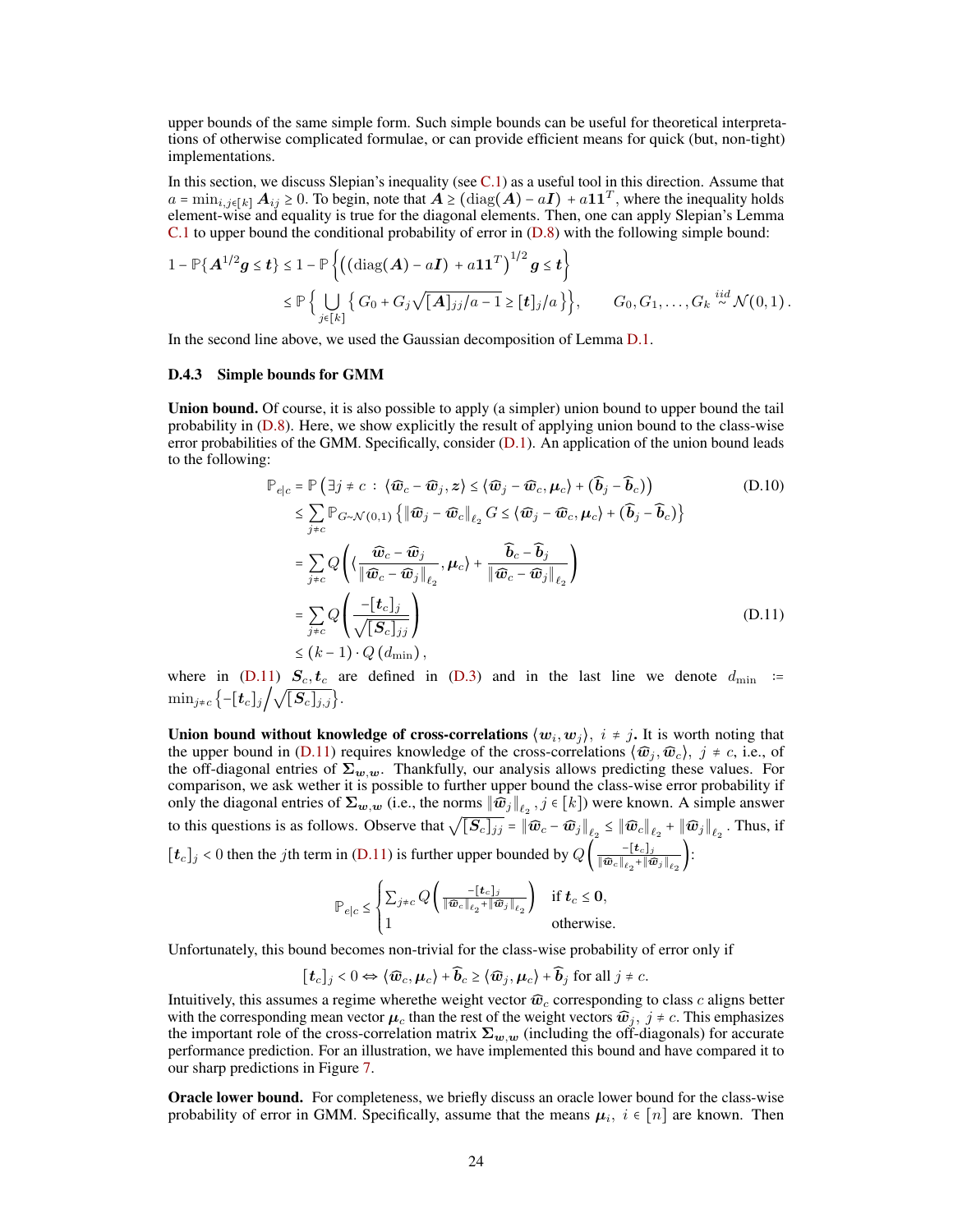the problem of classifying a new sample  $x$  is a  $k$ -ary hypothesis testing problem with Gaussian conditionals. Denote  $\mathbb{P}_{\text{genic,Bayes}}$  the Bayes error of this hypothesis testing problem. Clearly **P**genie,Bayes is a lower bound on the error of any classifier that is trained on data. The paper  $[WBW^+16]$  $[WBW^+16]$  further lower bounds  $\mathbb{P}_{\text{genic},\text{Bayes}}$  in terms of the Bayesian probability of errors between every two classes as follows:

$$
\mathbb{P}_{e} \ge \mathbb{P}_{\text{genic,Bayes}} \ge \frac{2}{k} \sum_{i \neq j} \pi_{i} \mathbb{P}_{\text{genic,ij}} \tag{D.12}
$$

$$
= \frac{2}{k}\sum_{i\neq j}\frac{\pi_i}{\pi_i + \pi_j}\Big\{\pi_i \cdot Q\Bigg(\frac{\|\boldsymbol{\mu}_i - \boldsymbol{\mu}_j\|_{\ell_2}}{2} + \frac{\log(\pi_i/\pi_j)}{\|\boldsymbol{\mu}_i - \boldsymbol{\mu}_j\|_{\ell_2}}\Bigg) + \pi_j \cdot Q\Bigg(\frac{\|\boldsymbol{\mu}_i - \boldsymbol{\mu}_j\|_{\ell_2}}{2} - \frac{\log(\pi_i/\pi_j)}{\|\boldsymbol{\mu}_i - \boldsymbol{\mu}_j\|_{\ell_2}}\Bigg)\Bigg\}.
$$

where  $\mathbb{P}_{\text{genie},ij}$  is the Bayesian error between classes i and j with priors  $\frac{\pi_i}{\pi_i + \pi_j}$  and  $\frac{\pi_j}{\pi_i + \pi_j}$ . For the last equality we have used the well-known formula for the Bayesian probability of binary Gaussian hypothesis testing. In the case of equal-priors the genie lower bound above simplifies to

<span id="page-24-5"></span>
$$
\mathbb{P}_e \ge \frac{2}{k} \sum_{i \ne j} \pi_i \cdot Q\left(\frac{\|\boldsymbol{\mu}_i - \boldsymbol{\mu}_j\|_{\ell_2}}{2}\right). \tag{D.13}
$$

Note that, in contrast to [\(D.13\)](#page-24-5), our analysis allows for precise evaluations of the missclassification error  $P_e$ .

## <span id="page-24-0"></span>E The Class-averaging estimator

#### <span id="page-24-1"></span>E.1 Proofs for GMM

## <span id="page-24-2"></span>E.1.1 GMM: Proof of Proposition [3.1](#page-5-3)

The first statement [\(3.1a\)](#page-5-0) follows directly from the fact that  $\frac{1}{n} \mathbf{1}^T \mathbf{Y}_i = \frac{n_i}{n}$  $\stackrel{P}{\longrightarrow} \pi_i$ . For the next two statements note that

$$
\widehat{\boldsymbol{w}}_i = \frac{1}{n} \boldsymbol{M} \boldsymbol{Y} \boldsymbol{Y}_i + \frac{1}{n} \boldsymbol{Z} \boldsymbol{Y}_i = \frac{1}{n} \sum_{j=1}^k \boldsymbol{\mu}_j (\boldsymbol{Y}_j^T \boldsymbol{Y}_i) + \frac{1}{n} \boldsymbol{Z} \boldsymbol{Y}_i = \frac{\|\boldsymbol{Y}_i\|_{\ell_2}^2}{n} \boldsymbol{\mu}_i + \frac{1}{n} \boldsymbol{Z} \boldsymbol{Y}_i, \tag{E.1}
$$

where in the last line we used orthogonality of the rows  $Y_j$  of the matrix Y:

<span id="page-24-8"></span><span id="page-24-6"></span>
$$
\langle \mathbf{Y}_i, \mathbf{Y}_j \rangle = 0, \forall i \neq j \in [k]. \tag{E.2}
$$

To conclude simply use the facts that for all  $i \in [k]$ :

(i)  $\frac{\|Y_i\|_{\ell_2}^2}{n} = \frac{n_i}{n}$  $\stackrel{P}{\longrightarrow} \pi_i.$ (ii)  $ZY_i \sim \sigma \|Y_i\|_{\ell_2} g_i$  with  $g_i \stackrel{iid}{\sim} \mathcal{N}(0, I_d)$  because of [\(E.2\)](#page-24-6). (iii)  $\frac{\|g_i\|_{\ell_2}}{\sqrt{n}}$  $\stackrel{P}{\longrightarrow} \sqrt{\gamma}$  and  $\frac{1}{\sqrt{\gamma}}$  $\frac{1}{\overline{n}}\langle g_i, \mu_j \rangle \stackrel{P}{\longrightarrow} 0.$ 

### <span id="page-24-3"></span>E.2 Proofs for MLM

#### <span id="page-24-4"></span>E.2.1 Proof of Proposition [4.1](#page-6-4)

Let us define  $g \sim \mathcal{N}(0, I_r)$  and random vector  $v = [V_1, V_2, \dots, V_k]^T$  with entries:

$$
\boldsymbol{v} = \frac{e^{\boldsymbol{V}\boldsymbol{\Sigma}\boldsymbol{g}}}{\mathbf{1}_{k}^{T}e^{\boldsymbol{V}\boldsymbol{\Sigma}\boldsymbol{g}}}, \qquad V_{i} = \frac{e^{e_{i}^{T}\boldsymbol{V}\boldsymbol{\Sigma}\boldsymbol{g}}}{\sum_{j\in[k]}e^{e_{j}^{T}\boldsymbol{V}\boldsymbol{\Sigma}\boldsymbol{g}}}, \ i \in[k].
$$
\n(E.3)

We will prove the following three statements:

<span id="page-24-9"></span><span id="page-24-7"></span>
$$
\widehat{b} \xrightarrow{P} \mathbb{E}[v] \tag{E.4a}
$$

$$
\Sigma_{w,\mu} \stackrel{P}{\longrightarrow} \mathbb{E}\left[vg^T\right] \Sigma V^T \tag{E.4b}
$$

$$
\Sigma_{w,w} \stackrel{P}{\longrightarrow} \gamma \cdot \text{diag}(\mathbb{E}[v]) + \mathbb{E}[vg^T] \cdot \mathbb{E}[gv^T]. \tag{E.4c}
$$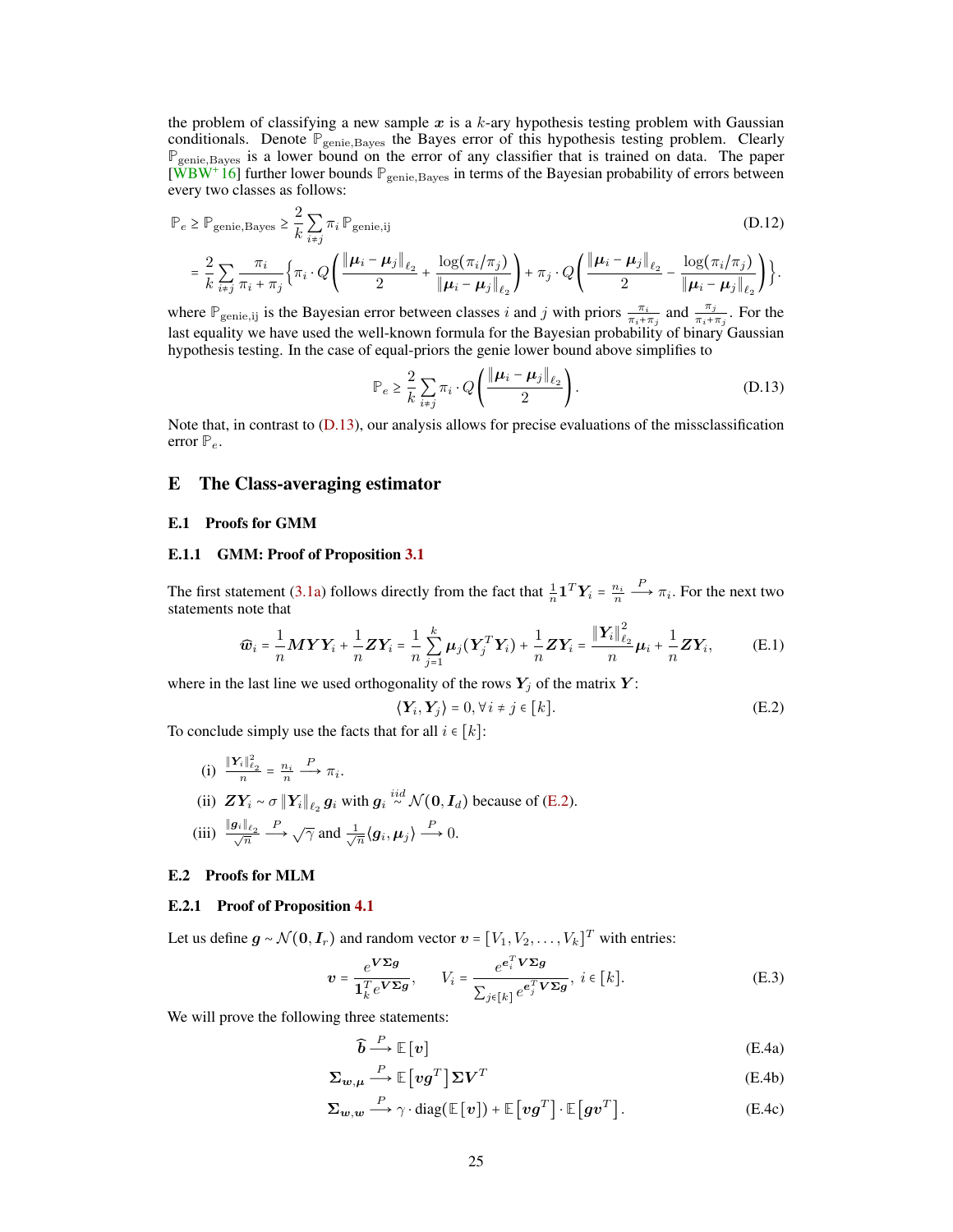These lead to [\(4.2\)](#page-6-1) using Lemma [C.3.](#page-20-3) Therefore, in what follows, we prove [\(E.4\)](#page-24-7)

For the intercepts  $\widehat{\boldsymbol{b}}_{\ell}, \ell \in [k]$  it holds that

$$
\widehat{\boldsymbol{b}}_{\ell} = \frac{1}{n} \mathbf{1}^T \mathbf{Y}_{\ell} \stackrel{P}{\longrightarrow} \mathbb{P} \{ Y = \ell \} = \mathbb{E} \left[ \frac{e^{\mathbf{h}_{\ell}}}{\sum_{j \in [k]} e^{\mathbf{h}_{j}}} \right],
$$

where  $h \sim \mathcal{N}(\mathbf{0}_k, \Sigma_{\mu\mu})$ . To deduce the first statement in [\(E.4a\)](#page-24-8), note that  $h \stackrel{\text{(D)}}{=} V \Sigma g$ .

Continuing with the vectors  $\widehat{\boldsymbol{w}}_{\ell}, \ell \in [k]$ , recall that  $\boldsymbol{w}_{\ell} = \frac{1}{n} \boldsymbol{X} \boldsymbol{Y}_{\ell} = \frac{1}{n} \sum_{i_{\ell} \in [n]} \boldsymbol{x}_{i_{\ell}} [\boldsymbol{Y}_{\ell}]_{i_{\ell}}$ . Consider the singular decomposition

$$
\mathbf{M} = \mathbf{U} \boldsymbol{\Sigma} \mathbf{V}^T = \begin{bmatrix} \mathbf{u}_1 & \mathbf{u}_2 & \dots & \mathbf{u}_r \end{bmatrix} \text{diag}(\sigma_1, \sigma_2, \dots, \sigma_r) \begin{bmatrix} \mathbf{v}_1^T \\ \mathbf{v}_2^T \\ \dots \\ \mathbf{v}_r^T \end{bmatrix},
$$

with  $U \in \mathbb{R}^{d \times r}$ ,  $\Sigma \in \mathbb{R}^{r \times r}$ , and  $V \in \mathbb{R}^{k \times r}$  where  $r = \text{rank}(M) \leq k$ . Decompose  $X \in \mathbb{R}^{d \times n}$  as  $X = U U^T X + P^{\perp} X$  with  $P^{\perp} = I_d - U U^T$ . With this notation we compute

$$
\langle \mathbf{w}_{\ell}, \boldsymbol{\mu}_{c} \rangle = \frac{1}{n} \sum_{i \in [n]} \boldsymbol{x}_{i}^{T} \boldsymbol{\mu}_{c} [\mathbf{Y}_{\ell}]_{i} = \frac{1}{n} \sum_{j=1}^{r} \sum_{i \in [n]} (\boldsymbol{x}_{i}^{T} \boldsymbol{u}_{j}) \cdot (\boldsymbol{\mu}_{c}^{T} \boldsymbol{u}_{j}) [\mathbf{Y}_{\ell}]_{i} + \frac{1}{n} \sum_{i \in [n]} (\boldsymbol{\mu}_{c}^{T} \boldsymbol{P}^{\perp} \boldsymbol{x}_{i}) [\mathbf{Y}_{\ell}]_{i}
$$

$$
\xrightarrow{\mathcal{P}} \sum_{j=1}^{r} (\boldsymbol{e}_{c}^{T} \boldsymbol{V} \boldsymbol{\Sigma} \boldsymbol{e}_{j}) \mathbb{E} \left[ \boldsymbol{g}_{j} \frac{(\boldsymbol{e}^{\boldsymbol{e}_{\ell}^{T} \boldsymbol{V} \boldsymbol{\Sigma} \boldsymbol{g})}}{\sum_{\ell' \in [k]} \boldsymbol{e}^{\boldsymbol{e}_{\ell'}^{T} \boldsymbol{V} \boldsymbol{\Sigma} \boldsymbol{g}}} \right]
$$

$$
= \sum_{j=1}^{r} \mathbb{E} [V_{\ell} \boldsymbol{g}_{j}] (\boldsymbol{e}_{j}^{T} \boldsymbol{\Sigma} \boldsymbol{V}^{T} \boldsymbol{e}_{c}). \tag{E.5}
$$

Here, we have recognized that for every  $i \in [n]: \boldsymbol{U}^T \boldsymbol{x}_i \sim \boldsymbol{g}$ , and also, conditioned on  $\boldsymbol{x}_i \colon [\boldsymbol{Y}_\ell]_i \sim$  $\text{Bern}\left(e^{\mu_{\ell}^T\boldsymbol{x}_{i}}\right)\sum_{\ell'}e^{\mu_{\ell'}^T\boldsymbol{x}_{i}}\right)$  and  $\mu_{\ell}^T\boldsymbol{x}_{i} = e_{\ell}^T\boldsymbol{V}\Sigma\boldsymbol{U}^T\boldsymbol{x}_{i} \sim e_{\ell}^T\boldsymbol{V}\Sigma\boldsymbol{g}, \ell \in [k]$ . This shows the second statement in  $(E.4b)$  when expressed in matrix form.

We proceed similarly with the proof of the last statement in  $(E.4c)$  as follows:

$$
\langle w_{\ell}, w_{c} \rangle = \frac{1}{n^{2}} \sum_{i_{\ell} \in [n], i_{c} \in [n]} x_{i_{\ell}}^{T} x_{i_{c}} [Y_{\ell}]_{i_{\ell}} [Y_{c}]_{i_{c}}
$$
  
= 
$$
\frac{1}{n^{2}} \sum_{j=1}^{r} \sum_{i_{\ell} \in [n], i_{c} \in [n]} (x_{i_{\ell}}^{T} u_{j}) (x_{i_{c}}^{T} u_{j}) [Y_{\ell}]_{i_{\ell}} [Y_{c}]_{i_{c}} + \frac{1}{n^{2}} \sum_{i_{\ell} \in [n], i_{c} \in [n]} (P^{\perp} x_{i_{\ell}})^{T} (P^{\perp} x_{i_{c}}) [Y_{\ell}]_{i_{\ell}} [Y_{c}]_{i_{c}}
$$

For  $i_{\ell} = i_{c} = i \in [n]$  note that

$$
\frac{1}{n^2}\sum_{i\in[n]}\sum_{j=1}^r(\boldsymbol{x}_i^T\boldsymbol{u}_j)(\boldsymbol{x}_i^T\boldsymbol{u}_j)[\boldsymbol{Y_\ell}]_i[\boldsymbol{Y_c}]_i \stackrel{P}{\longrightarrow} 0,
$$

while, for  $i_{\ell} \neq i_c$ ,

$$
\frac{1}{n^2} \sum_{i_{\ell} \neq i_{c} \in [n]} \sum_{j=1}^{r} (\boldsymbol{x}_{i_{\ell}}^{T} \boldsymbol{u}_{j}) [\boldsymbol{Y}_{\ell}]_{i_{\ell}} (\boldsymbol{x}_{i_{c}}^{T} \boldsymbol{u}_{j}) [\boldsymbol{Y}_{c}]_{i_{c}} \stackrel{P}{\longrightarrow} \sum_{j=1}^{r} \mathbb{E} \left[ g_{j} \cdot \frac{\left( e^{\boldsymbol{e}_{\ell}^{T} \boldsymbol{V} \boldsymbol{\Sigma} \boldsymbol{g}} \right)}{\sum_{\ell' \in [k]} e^{\boldsymbol{e}_{\ell'}^{T} \boldsymbol{V} \boldsymbol{\Sigma} \boldsymbol{g}}} \right] \mathbb{E} \left[ g_{j} \cdot \frac{\left( e^{\boldsymbol{e}_{c}^{T} \boldsymbol{V} \boldsymbol{\Sigma} \boldsymbol{g}} \right)}{\sum_{\ell' \in [k]} e^{\boldsymbol{e}_{\ell'}^{T} \boldsymbol{V} \boldsymbol{\Sigma} \boldsymbol{g}}} \right] \newline = \sum_{j=1}^{r} \mathbb{E} \left[ V_{\ell} g_{j} \right] \mathbb{E} \left[ g_{j} V_{c} \right] = \boldsymbol{e}_{\ell}^{T} \boldsymbol{E} \left[ \boldsymbol{v} \boldsymbol{g}^{T} \right] \cdot \boldsymbol{E} \left[ \boldsymbol{g} \boldsymbol{v}^{T} \right] \boldsymbol{e}_{c}^{T}
$$

Furthermore,

$$
\frac{1}{n}\sum_{i\in[n]}\|\boldsymbol{P}^{\perp}\boldsymbol{x}_{i}\|_{\ell_{2}}^{2}[\mathbf{Y}_{\ell}]_{i}[\mathbf{Y}_{c}]_{i}^{2}\stackrel{P}{\longrightarrow}\gamma\cdot\mathbb{1}_{\ell,c}\cdot\mathbb{E}\Bigg[\Bigg(\frac{e^{\boldsymbol{e}_{\ell}^{T}\boldsymbol{V}\boldsymbol{\Sigma}\boldsymbol{g}}}{\sum_{\ell'\in[k]}e^{\boldsymbol{e}_{\ell'}^{T}\boldsymbol{V}\boldsymbol{\Sigma}\boldsymbol{g}}}\Bigg)\Bigg]=\gamma\cdot\boldsymbol{e}_{\ell}^{T}\text{diag}(\mathbb{E}[\boldsymbol{v}])\boldsymbol{e}_{c}.
$$

<span id="page-25-0"></span>Combining the last two displays results in [\(E.4b\)](#page-24-6), as desired.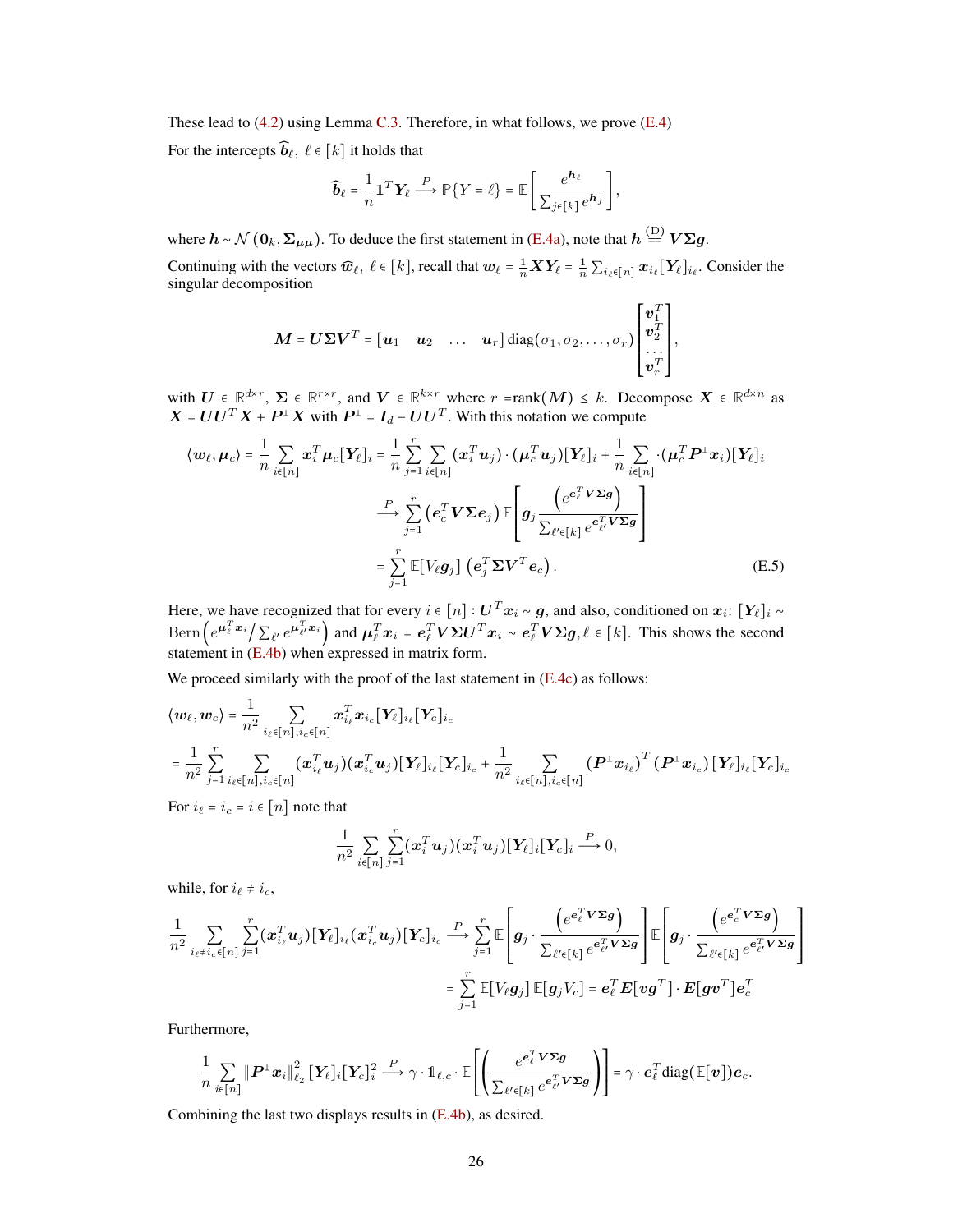#### E.2.2 Orthogonal means

Here, we specialize the general result of Proposition [4.1](#page-6-4) to the special case of orthogonal means:  $\langle \mu_i, \mu_j \rangle = 0, \forall i \neq j$ . Recall the notation  $\mu_i = ||\mu_i||_{\ell_2}, i \in [k]$ . Then, in this case the parameters in [\(4.1\)](#page-6-2) are simply given by the following

$$
\boldsymbol{\pi}_{i} \coloneqq \mathbb{E}\Big[\frac{e^{\mu_{i}G_{i}}}{\sum_{\ell\in[k]}e^{\mu_{\ell}G_{\ell}}}\Big], i\in[k] \quad \text{and} \quad \boldsymbol{\Pi}_{ij} \coloneqq \mathbb{E}\Big[\frac{e^{\mu_{i}G_{i}}e^{\mu_{j}G_{j}}}{\left(\sum_{\ell\in[k]}e^{\mu_{\ell}G_{\ell}}\right)^{2}}\Big], i,j\in[k]. \tag{E.6}
$$

Specifically, [\(4.3\)](#page-7-1) can be equivalently expressed as

$$
\mathbb{P}_{e,\text{Avg}} \stackrel{P}{\longrightarrow} \mathbb{P}\left(\arg\max_{\ell\in[k]}\left\{\gamma \cdot \text{diag}(\boldsymbol{\pi}) \cdot \widetilde{\boldsymbol{g}} + (\text{diag}(\boldsymbol{\pi}) - \Pi) \cdot \Sigma \boldsymbol{g}\right\} \neq Y(\boldsymbol{g})\right) \tag{E.7}
$$
  
\n
$$
= \mathbb{P}\left(\bigcup_{j\neq Y}\left\{\gamma \cdot \boldsymbol{\pi}_{\ell} \cdot \widetilde{\boldsymbol{g}}_{\ell} \geq \gamma \cdot \boldsymbol{\pi}_{Y} \cdot \widetilde{\boldsymbol{g}}_{Y} + (\boldsymbol{e}_{Y} - \boldsymbol{e}_{\ell})^{T} (\text{diag}(\boldsymbol{\pi}) - \Pi) \Sigma \boldsymbol{g} + (\boldsymbol{\pi}_{Y} - \boldsymbol{\pi}_{\ell})\right\}\right), \tag{E.8}
$$

<span id="page-26-0"></span>where  $g, \widetilde{g} \stackrel{iid}{\sim} \mathcal{N}(0, I_k)$ ,  $\mathbb{P}(Y(g) = c) = \frac{e^{\mu_c g_c}}{\sum_{i=1}^{c} e^{\mu_i} }$  $\frac{e^{\mu c s c}}{\sum_{\ell \in [k]} e^{\mu_{\ell} g_{\ell}}}$  and  $\Sigma = \text{diag}(\mu_1, \dots, \mu_k)$ .

# F On the Bayes risk of GMM: Proof of Proposition [3.4](#page-6-3)

Without loss of generality in this proof we assume  $\sigma = 1$ . The general result follows by simply replacing  $(\mu, \sigma)$  with  $(\frac{\mu}{\sigma})$  $(\frac{\mu}{\sigma}, 1)$  and using the proof for  $\sigma = 1$ . Recall that the feature vectors  $x_1, \ldots, x_n$ of the training data set are given by:

<span id="page-26-4"></span><span id="page-26-3"></span><span id="page-26-2"></span><span id="page-26-1"></span>
$$
\boldsymbol{x}_i = \boldsymbol{M} \boldsymbol{y}_i + \boldsymbol{z}_i, \quad i \in [n],
$$

where the matrix of means  $M \in \mathbb{R}^{d \times k}$  has iid Gaussian entries with variance  $\mu^2/d$ ,  $z_i \stackrel{iid}{\sim} \mathcal{N}(0, I_d)$ and  $y_i \stackrel{iid}{\sim}$  Unif  $(e_1,\ldots,e_k)$  with  $e_j$  denoting the  $j^{th}$  canonical vector in  $\mathbb{R}^k$ . By definition here the Bayes estimator is the maximum-likelihood (ML) estimator. By applying the law of total probability and by successive application of the Bayes rule we have the following chain of reformulations of the ML:

$$
\hat{\mathbf{y}}_{n+1} = \arg \max_{\mathbf{e}_j, j \in [k]} P\{\mathbf{y} = \mathbf{e}_j | \mathbf{X}, \mathbf{Y}, \mathbf{x}_{n+1}\}\n= \arg \max_{\mathbf{e}_j, j \in [k]} \int P\{\mathbf{y} = \mathbf{e}_j | \mathbf{M}, \mathbf{X}, \mathbf{Y}, \mathbf{x}_{n+1}\} P\{\mathbf{M} | \mathbf{X}, \mathbf{Y}, \mathbf{x}_{n+1}\} d\mathbf{M}\n= \arg \max_{\mathbf{e}_j, j \in [k]} \int \frac{P\{\mathbf{x}_{n+1} | \mathbf{y} = \mathbf{e}_j, \mathbf{M}, \mathbf{X}, \mathbf{Y}\} \cdot P\{\mathbf{y} = \mathbf{e}_j | \mathbf{M}, \mathbf{X}, \mathbf{Y}\}}{P\{\mathbf{x}_{n+1} | \mathbf{M}, \mathbf{X}, \mathbf{Y}\}} P\{\mathbf{M} | \mathbf{X}, \mathbf{Y}, \mathbf{x}_{n+1}\} d\mathbf{M}\n= \arg \max_{\mathbf{e}_j, j \in [k]} \int P\{\mathbf{x}_{n+1} | \mathbf{y} = \mathbf{e}_j, \mathbf{M}\} \frac{P\{\mathbf{M} | \mathbf{X}, \mathbf{Y}, \mathbf{x}_{n+1}\}}{P\{\mathbf{x}_{n+1} | \mathbf{M}, \mathbf{X}, \mathbf{Y}\}} d\mathbf{M} \qquad (F.1)
$$
\n=  $\arg \max_{\mathbf{e}_j, j \in [k]} \int P\{\mathbf{x}_{n+1} | \mathbf{y} = \mathbf{e}_j, \mathbf{M}\} \frac{P\{\mathbf{M} | \mathbf{X}, \mathbf{Y}\}}{P\{\mathbf{x}_{n+1} | \mathbf{X}, \mathbf{Y}\}} d\mathbf{M}$ \n=  $\arg \max_{\mathbf{e}_j, j \in [k]} \int P\{\mathbf{x}_{n+1} | \mathbf{y} = \mathbf{e}_j, \mathbf{M}\} P\{\mathbf{M} | \mathbf{X}, \mathbf{Y}\} d\mathbf{M}$  (F.2)\n=  $\arg \max_{\mathbf{e}_j, j \in [k]} \int P\{\mathbf{x}_{n+1} | \mathbf{y} = \mathbf{$ 

To arrive in [\(F.1\)](#page-26-1) we used that  $P(y = e_j | M, X, Y) = \pi, \forall j \in [k]$  and  $P(\mathbf{x}_{n+1} | \mathbf{y} = e_j, \mathbf{M}, \mathbf{X}, \mathbf{Y}) = P(\mathbf{x}_{n+1} | \mathbf{y} = e_j, \mathbf{M})$ . Also, [\(F.2\)](#page-26-2) follows by recognizing that  $P(x_{n+1} | \mathbf{X}, \mathbf{Y}) > 0$  is independent of the variable of integration M and of the optimization<br>weight is For the case assesses in (F3) we have integral the assumption term  $P(\mathbf{X}|\mathbf{X})$ variable j. For the same reasons, in [\(F.3\)](#page-26-3) we have ignored the normalizing term  $P(X|Y)$ .

Recalling that  $z_{n+1} \sim \mathcal{N}(\mathbf{0}, \mathbf{I}_d)$ , we have that  $P(x_{n+1} | y = e_j, M) \propto \exp\left(-\left\|x_{n+1} - \mu_j\right\|_{\ell}^2\right)$  $\binom{2}{\ell_2}$  2 where ∝ hides constant positive terms. Moreover, the posterior probability of the mean matrix given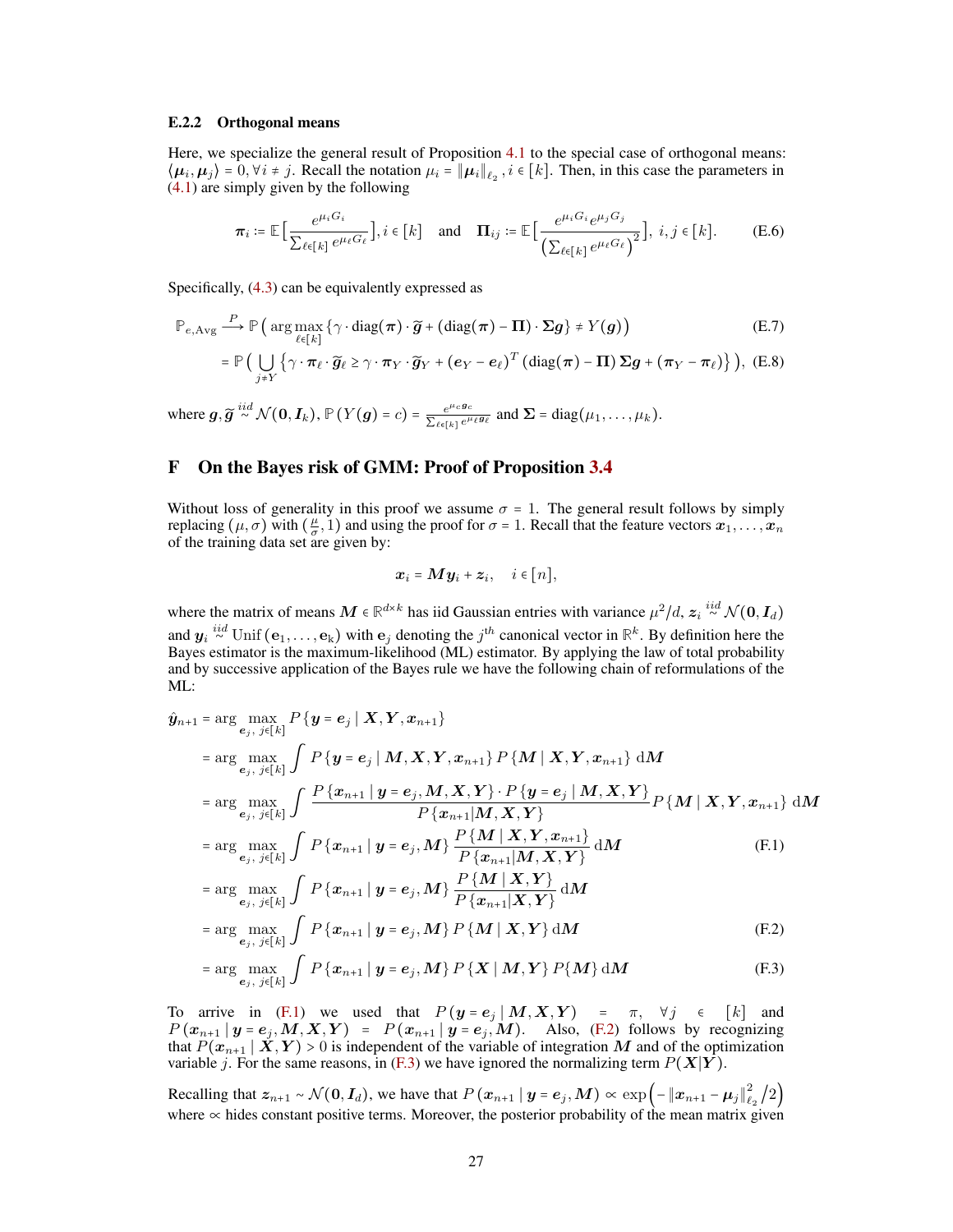the training data is given by

$$
P(X \mid M, Y) \cdot P(M) \propto \exp\left(-\frac{\|X - MY\|_{\ell_2}^2}{2}\right) \cdot \exp\left(-\frac{\|M\|_{\ell_2}^2}{2(\mu^2/d)}\right)
$$

$$
\propto \prod_{c=1}^k \left\{ \exp\left(-\frac{\|\mu_c\|_{\ell_2}^2}{2(\mu^2/d)}\right) \cdot \prod_{i \in \mathcal{C}_c} \exp\left(-\frac{\|\boldsymbol{x}_i - \mu_c\|_{\ell_2}^2}{2}\right) \right\}, \qquad (F.4)
$$

where we denote by  $C_c$  the collection of training samples that belong to class  $c \in [k]$ , i.e.  $C_c = \{i \in [k] \}$  $[n] | y_i = e_c$ .

With these the objective function of the ML rule in  $(F.3)$  becomes:

$$
\hat{\mathbf{y}}_{n+1} = \arg \max_{j \in [k]} \mathcal{I}(j, \mathcal{C}_j \cap \{n+1\}) \cdot \prod_{\substack{c=1 \\ c \neq j}}^k \mathcal{I}(c, \mathcal{C}_c), \tag{F.5}
$$

where for  $\ell \in [k]$  and a subset  $\mathcal{A} \subset [n+1]$  we denote

$$
\mathcal{I}(\ell,\mathcal{A}) \coloneqq \int \, \mathrm{d}\boldsymbol{\mu}_{\ell} \, \exp\!\left(-\frac{\|\boldsymbol{\mu}_{\ell}\|_{\ell_2}^2}{2(\mu^2/d)}\right) \cdot \exp\!\left(-\sum_{i \in \mathcal{A}} \frac{\|\boldsymbol{x}_i - \boldsymbol{\mu}_{\ell}\|_{\ell_2}^2}{2}\right).
$$

By completing the squares and invoking a gaussian integral it can be shown that

$$
\mathcal{I}(\ell,\mathcal{A}) \coloneqq \sqrt{\frac{(d/\mu^2 + |\mathcal{A}|)}{(2\varpi)^d}} \exp\left(-\frac{\left(1 - \frac{1}{d/\mu^2 + |\mathcal{A}|}\right)}{2} \sum_{i \in \mathcal{A}} \|\boldsymbol{x}_i\|_{\ell_2}^2 + \frac{1}{2(d/\mu^2 + |\mathcal{A}|)} \sum_{i \in \mathcal{A}} \langle \boldsymbol{x}_i, \sum_{j \in \mathcal{A}} \boldsymbol{x}_j \rangle\right)
$$
\n
$$
\coloneqq \sqrt{\frac{(d/\mu^2 + |\mathcal{A}|)}{(2\varpi)^d}} \exp\left(-\frac{1}{2\left(\frac{d}{\mu^2} + |\mathcal{A}|\right)} \left(\left(\frac{d}{\mu^2} + |\mathcal{A}| - 1\right) \sum_{i \in \mathcal{A}} \|\boldsymbol{x}_i\|_{\ell_2}^2 - \sum_{i \in \mathcal{A}} \langle \boldsymbol{x}_i, \sum_{j \in \mathcal{A}} \boldsymbol{x}_j \rangle\right)\right)
$$
\n
$$
\coloneqq \sqrt{\frac{(d/\mu^2 + |\mathcal{A}|)}{(2\varpi)^d}} \exp\left(-\frac{1}{2\left(\frac{d/n}{\mu^2} + |\mathcal{A}|/n\right)} \left(\left(\frac{d/n}{\mu^2} + \frac{|\mathcal{A}|}{n} - \frac{1}{n}\right) \sum_{i \in \mathcal{A}} \|\boldsymbol{x}_i\|_{\ell_2}^2 - \frac{1}{n} \sum_{i \in \mathcal{A}} \langle \boldsymbol{x}_i, \sum_{j \in \mathcal{A}} \boldsymbol{x}_j \rangle\right)\right)
$$

Using this in [\(F.5\)](#page-27-0) we have that

$$
\hat{\mathbf{y}}_{n+1} = \arg \max_{j \in [k]} \mathcal{I}(j) \cdot \exp \left( -\frac{1}{2\left(\frac{d/n}{\mu^2} + \frac{n_j+1}{n}\right)} \left( \left(\frac{d/n}{\mu^2} + \frac{n_j}{n}\right) \| \mathbf{x}_{n+1} \|_{\ell_2}^2 - \frac{2}{n} \langle \mathbf{x}_{n+1}, \sum_{\ell \in \mathcal{C}_j} \mathbf{x}_{\ell} \rangle \right) \right),
$$
(F.6)

where  $\xi(n_c) \coloneqq \frac{d/n}{\mu^2} + \frac{n_c}{n}, c \in [k]$  and

$$
\mathcal{I}(j) \coloneqq \left\{ \prod_{\substack{c=1\\c \neq j}}^k e^{-\frac{1}{2\xi(n_c)} \left( (\xi(n_c) - \frac{1}{n}) \sum_{i \in C_c} ||\boldsymbol{x}_i||_{\ell_2}^2 - \frac{1}{n} \sum_{i \in C_c} \langle \boldsymbol{x}_i, \sum_{\ell \in C_c} \boldsymbol{x}_\ell \rangle \right) \right\} \cdot e^{-\frac{1}{2(\xi(n_j) + \frac{1}{n})} \left( \xi(n_j) \sum_{i \in C_j} ||\boldsymbol{x}_i||_{\ell_2}^2 - \frac{1}{n} \sum_{i \in C_j} \langle \boldsymbol{x}_i, \sum_{\ell \in C_j} \boldsymbol{x}_\ell \rangle \right)}.
$$

<span id="page-27-1"></span><span id="page-27-0"></span>.

We conclude that

$$
\hat{\mathbf{y}}_{n+1} = \arg \max_{j \in [k]} \log (\mathcal{I}(j)) - \frac{1}{2 \left( \frac{d/n}{\mu^2} + \frac{n_j + 1}{n} \right)} \left\{ \left( \frac{d/n}{\mu^2} + \frac{n_j}{n} \right) \| \mathbf{x}_{n+1} \|_{\ell_2}^2 - \frac{2}{n} \langle \mathbf{x}_{n+1}, \sum_{\ell \in \mathcal{C}_j} \mathbf{x}_{\ell} \rangle \right\}
$$
\n
$$
= \arg \max_{j \in [k]} \log (\mathcal{I}(j)) + \frac{1}{2 \left( \frac{d/n}{\mu^2} + \frac{n_j + 1}{n} \right)} \left\{ \frac{2}{n} \langle \mathbf{x}_{n+1}, \sum_{\ell \in \mathcal{C}_j} \mathbf{x}_{\ell} \rangle \right\}.
$$
\n(F.7)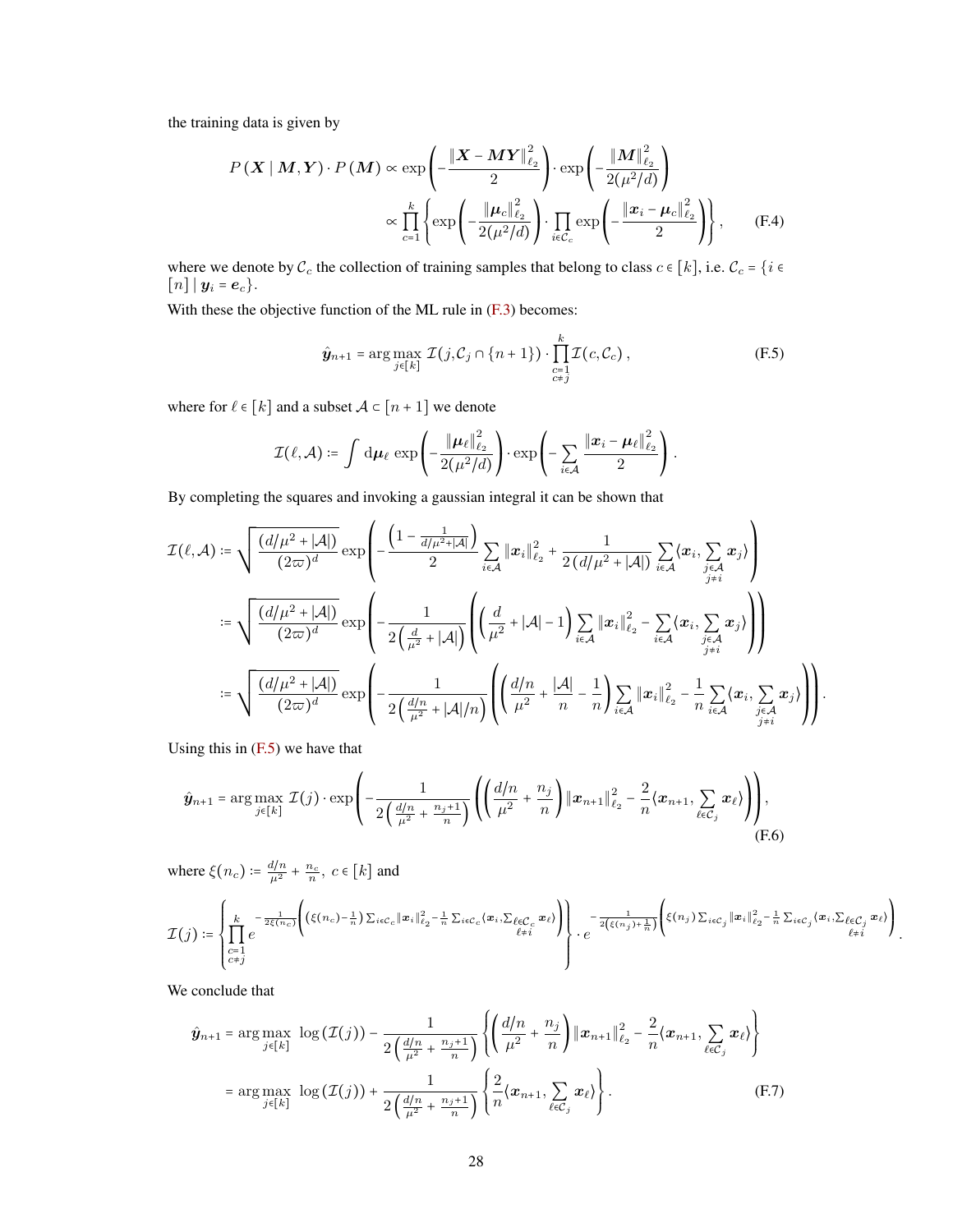Next, we evaluate the objective in [\(F.7\)](#page-27-1) in the asymptotic limit  $n, d \rightarrow \infty, n/d = \gamma$ . First, since  $n_c/n \stackrel{P}{\longrightarrow} \pi$ , note that  $\mathcal{I}(j)$  –  $\mathcal{I}(\ell) \stackrel{P}{\longrightarrow} 0$  for all  $\ell, j \in [k]$ . Moreover, note that

$$
\frac{1}{n}\langle x_{n+1}, \sum_{\ell \in C_j} x_{\ell} \rangle = \frac{1}{n} \langle M y_{n+1} + z_{n+1}, n_j \mu_j + \sum_{\ell \in C_j} z_{\ell} \rangle
$$
\n
$$
= \frac{n_j}{n} \langle M y_{n+1}, \mu_j \rangle + \frac{n_j}{n} \langle z_{n+1}, \mu_j \rangle + \frac{1}{n} \sum_{\ell \in C_j} \langle M y_{n+1}, z_{\ell} \rangle + \frac{1}{n} \sum_{\ell \in C_j} \langle z_{n+1}, z_{\ell} \rangle
$$
\n(F.8)

For each one of the four terms in [\(F.8\)](#page-28-1), we have the following by the CLT:

<span id="page-28-1"></span>
$$
\frac{n_j}{n} \langle My_{n+1}, \mu_\ell \rangle \stackrel{P}{\longrightarrow} \pi \mu^2 \langle y_{n+1}, e_j \rangle
$$
  
\n
$$
\frac{n_j}{n} \langle z_{n+1}, \mu_j \rangle \stackrel{(D)}{\longrightarrow} \mathcal{N}(0, \pi^2 r^2)
$$
  
\n
$$
\frac{1}{n} \sum_{\ell \in \mathcal{C}_j} \langle My_{n+1}, z_\ell \rangle \stackrel{P}{\longrightarrow} 0
$$
  
\n
$$
\frac{1}{n} \sum_{\ell \in \mathcal{C}_j} \langle z_{n+1}, z_\ell \rangle \stackrel{(D)}{\longrightarrow} \mathcal{N}(0, \pi \gamma),
$$

where in the last line we used the fact that  $\frac{1}{\sqrt{n_j}} \sum_{\ell \in C_j} \frac{\langle z_{n+1}, z_{\ell} \rangle}{\sqrt{n}}$  $\stackrel{(D)}{\longrightarrow} \mathcal{N}(0,\gamma).$ 

Therefore, in the asymptotic limit, the Bayes estimator is the solution to:

$$
\hat{\mathbf{y}}_{n+1} = \arg\max_{\mathbf{e}_j,j\in[k]} \pi \mu^2 \langle \mathbf{y}_{n+1}, \mathbf{e}_j \rangle + \sqrt{\pi \left( \pi \mu^2 + \gamma \right)} G_j, \quad G_1, \ldots, G_k \stackrel{iid}{\sim} \mathcal{N}(0,1). \tag{F.9}
$$

As such, the probability of error is

$$
\mathbb{P}_{e} = \mathbb{P}\left\{\hat{\mathbf{y}}_{n+1} \neq \mathbf{y}_{n+1}\right\} = \mathbb{P}\left\{\pi\mu^{2} + \sqrt{\pi(\pi\mu^{2} + \gamma)} G_{0} \le \max_{\ell \in [k-1]} \sqrt{\pi(\pi\mu^{2} + \gamma)} G_{\ell}\right\}
$$
  
=  $\mathbb{P}\left\{G_{0} + \max_{\ell \in [k-1]} G_{\ell} \ge \mu^{2} \sqrt{\frac{\pi}{\pi\mu^{2} + \gamma}}\right\}.$  (F.10)

## <span id="page-28-0"></span>G Proof outline for least-squares: key ideas and challenges

In this section, we provide a proof sketch for the analysis of the multiclass least-squares (LS) classifier.

Specifically, we discuss our approach towards specifying the high-dimensional limits of the key quantities needed to evaluate the classification error:  $b, \Sigma_{w,\mu}$ , and,  $\Sigma_{w,w}$ . For simplicity, we focus here on the performance of the LS classifier GMM. We note that our proofs for the MLM and the Weighted Least-Squares (WLS) classifiers follow the same general strategy, but in some parts require more involved and intricate analysis and derivations. Our proof follows the following general steps; see the appendix for complete details and derivations.

Step I: Decomposing the loss across classes. Recall from Section [2.2](#page-3-1) that the multiclass LS classifier produces a linear classifier  $x \mapsto Wx + b$  via a least-squares fit to the training data:

<span id="page-28-3"></span><span id="page-28-2"></span>
$$
(\widehat{\boldsymbol{W}}, \widehat{\boldsymbol{b}}) \coloneqq \frac{1}{2n} \left\| \boldsymbol{W} \boldsymbol{X} + \boldsymbol{b} \boldsymbol{1}_n^T - \boldsymbol{Y} \right\|_F^2. \tag{G.1}
$$

Notice that the objective function above is separable. That is,

$$
\frac{1}{2n} \left\| \boldsymbol{W} \boldsymbol{X} + \boldsymbol{b} \boldsymbol{1}_n^T - \boldsymbol{Y} \right\|_F^2 = \frac{1}{2n} \sum_{\ell=1}^k \left\| \boldsymbol{X}^T \boldsymbol{w}_{\ell} + b_{\ell} \boldsymbol{1}_n - \boldsymbol{Y}_{\ell} \right\|_{\ell_2}^2.
$$

Hence, for each  $\ell \in [k]$ ,

$$
(\widehat{\boldsymbol{w}}_{\ell}, \widehat{b}_{\ell}) = \arg\min_{\boldsymbol{w}_{\ell}, b_{\ell}} \frac{1}{2n} \left\| \boldsymbol{X}^T \boldsymbol{w}_{\ell} + b_{\ell} \boldsymbol{1}_n - \boldsymbol{Y}_{\ell} \right\|_{\ell_2}^2.
$$
 (G.2)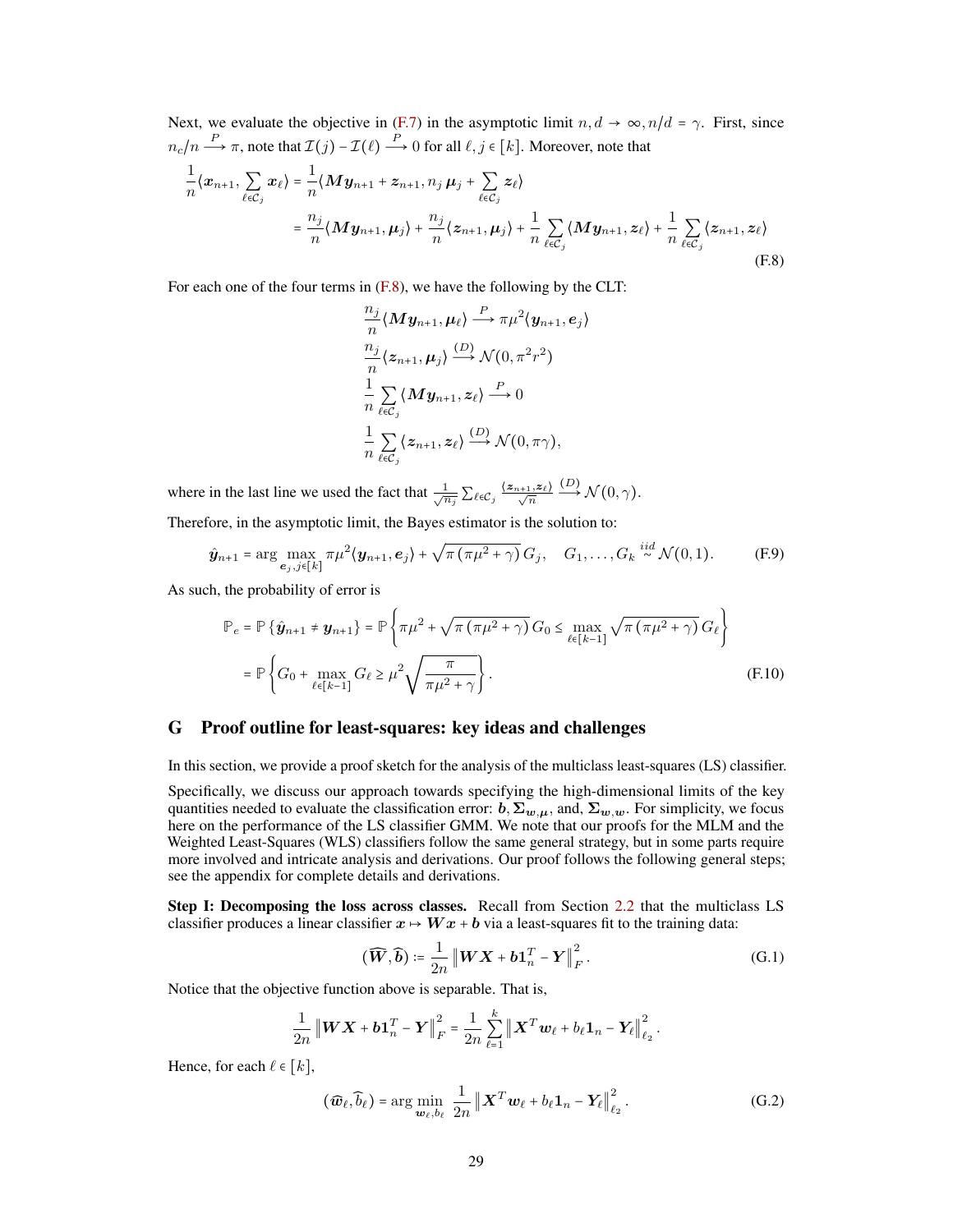This decomposition is convenient for analysis as it is easier to compute the statistical properties of the simple single-output LS in  $(G.2)$  compared to the multi-output objective in  $(G.1)$ . Indeed, as we show, in Step III, this simplification will eventually allow us to compute the high-dimensional behavior of the following key quantities for all  $\ell \in [k]$ : (i) the intercept  $\widehat{b}_\ell$ , (ii) the mean-correlations  $\langle \widehat{\boldsymbol{w}}_{\ell}, \boldsymbol{\mu}_c \rangle, c \in [k]$ , (iii) the norm  $\|\widehat{\boldsymbol{w}}_{\ell}\|_{\ell_2}$ .

Step II: Reduction to an Auxiliary Optimization (AO) problem via CGMT. To calculate the highdimensional statistical behavior of [\(G.2\)](#page-28-2) we use the Convex Gaussian min-max Theorem (CGMT) [\[Sto13,](#page-13-8) [TOH15\]](#page-13-10) framework. We provide a brief introduction of the CGMT machinery in Section [G.1.](#page-30-0) Roughly stated, this framework allows us to replace a *Primary Optimization* (PO) problem of the form [\(G.2\)](#page-28-2) with an *Auxiliary Optimization* (AO) problem that is simpler to analyze, but is predictive of the behavior of the latter. For instance, for the PO in [\(G.2\)](#page-28-2) in the GMM, after some algebraic manipulations, the AO problem takes the form

<span id="page-29-0"></span>
$$
\frac{1}{2} \left( \min_{\boldsymbol{w}_{\ell}, b_{\ell}} \frac{1}{\sqrt{n}} \left\| \sigma \left\| \boldsymbol{w}_{\ell} \right\|_{\ell_2} \boldsymbol{g} + \boldsymbol{Y}^T \boldsymbol{M}^T \boldsymbol{w}_{\ell} + b_{\ell} \boldsymbol{1}_n - \boldsymbol{Y}_{\ell} \right\|_{\ell_2} + \frac{1}{\sqrt{n}} \sigma \boldsymbol{h}^T \boldsymbol{w}_{\ell} \right)_+^2, \tag{G.3}
$$

where  $(x)_+ := \max(0, x)$  and  $g \in \mathbb{R}^n$  and  $h \in \mathbb{R}^d$  are two independent Gaussian random vectors distributed as  $\mathcal{N}(\mathbf{0}, \mathbf{I}_n)$  and  $\mathcal{N}(\mathbf{0}, \mathbf{I}_d)$ .

Step III: Simplification of the AO and computing  $\Sigma_{w,\mu}$  and b. In this step we carry out a series of intricate calculations to further simplify [\(G.3\)](#page-29-0) and characterize its various asymptotic properties. At a high-level, we follow the principled machinery introduced in [\[TOH15,](#page-13-10) [TAH18\]](#page-13-11), organizing our analysis in three intermediate steps: (a) Scalarization; (b) Convergence analysis; and (c) Deterministic analysis. We note that each one of these intermediate steps for the multiclass setting is more involved than in previously considered regression and binary classification settings. The detailed derivations are deferred to the Appendix [H.1.](#page-31-0) At the end of this analysis step, we have computed the highdimensional behavior of the intercepts  $\hat{b}_\ell, \ell \in [k]$ , the mean-correlations  $\langle \hat{w}_\ell, \mu_c \rangle, \ell, c \in [k]$ , the norms  $\|\widehat{\boldsymbol{w}}_\ell\|_{\ell_2}$ ,  $\ell \in [k]$  and the LS training loss  $\|\boldsymbol{X}^T\widehat{\boldsymbol{w}}_\ell + \widehat{\boldsymbol{b}}_\ell\boldsymbol{1}_n - \boldsymbol{Y}_\ell\|_{\ell_2}$ . In particular, for GMM these calculations allow us to conclude the following limits for all  $\ell \in [k]$ :

<span id="page-29-2"></span><span id="page-29-1"></span>
$$
\widehat{b}_{\ell} \stackrel{P}{\longrightarrow} \pi_{\ell} \left( 1 - (e_{\ell} - \pi)^{T} V \Sigma \Delta^{-1} \Sigma V^{T} \pi \right), \qquad M^{T} \widehat{w}_{\ell} \stackrel{P}{\longrightarrow} \pi_{\ell} V \Sigma \Delta^{-1} \Sigma V^{T} \left( e_{\ell} - \pi \right), \tag{G.4}
$$

and

$$
\|\boldsymbol{w}_{\ell}\|_{\ell_2}^2 \stackrel{P}{\longrightarrow} \frac{\gamma}{(1-\gamma)\sigma^2} \pi_{\ell} (1-\pi_{\ell}) + \pi_{\ell}^2 (\boldsymbol{e}_{\ell} - \boldsymbol{\pi})^T \boldsymbol{V} \boldsymbol{\Sigma} \boldsymbol{\Delta}^{-1} \left(\boldsymbol{\Delta}^{-1} - \frac{\gamma}{(1-\gamma)\sigma^2} \boldsymbol{I}_r\right) \boldsymbol{\Sigma} \boldsymbol{V}^T (\boldsymbol{e}_{\ell} - \boldsymbol{\pi}) .
$$
\n(G.5)

where  $\Delta \coloneqq \sigma^2 \mathbf{I}_r + \Sigma \mathbf{V}^T \mathbf{P} \mathbf{V} \Sigma > \mathbf{0}_{r \times r}$  and  $\mathbf{P} \coloneqq \text{diag}(\boldsymbol{\pi}) - \boldsymbol{\pi} \boldsymbol{\pi}^T$ .

Expressing [\(G.4\)](#page-29-1) in matrix form leads to [\(3.3a\)](#page-5-0) in Theorem [3.2.](#page-5-4) Thus, it remains to prove [\(3.3b\)](#page-5-1), i.e., to determine the high-dimensional limit of  $\Sigma_{w,w}$ . Note that [\(G.5\)](#page-29-2) already determines the diagonal entries of  $\Sigma_{w,w}$ . However, thus far, our analysis treats the optimization of each classifier  $\widehat{w}_\ell$ ,  $\ell \in [k]$ independently and provides no information for the cross-correlation  $\langle \widehat{w}_{\ell}, \widehat{w}_{c} \rangle, \ell \neq c \in [k]$ 

Step IV: Computing  $\Sigma_{w,w}$  and capturing cross-correlations. The final and most involved part of our analysis is characterizing the asymptotic behavior of  $\Sigma_{w,w}$ . To see why this is particularly challenging note that the reduction from [\(G.1\)](#page-28-3) to [\(G.2\)](#page-28-2) "breaks" the dependence of all  $\widehat{w}_1, \widehat{w}_2, \ldots, \widehat{w}_k$ on the *same* feature matrix X. Capturing this dependence is crucial in determining the "crosscorrelations"  $\langle \hat{w}_\ell, \hat{w}_c \rangle$ ,  $\ell \neq c$ . As noted in Section [2.3](#page-3-2) the matrix  $\Sigma_{w,w}$  is needed to calculate the class-wise and total miss-classification errors. Unfortunately, the CGMT is *not* directly applicable to the multi-output LS optimization in [\(G.1\)](#page-28-3). Our idea to circumvent this challenge builds on the following simple observation: the vector  $\widehat{w}_{\ell,c} = \widehat{w}_{\ell} + \widehat{w}_{c}$  is itself the solution to another simple single-output LS problem.

<span id="page-29-3"></span>**Lemma G.1** *For*  $\ell \neq c \in [k]$ *, let*  $\widehat{w}_c$ *,*  $\widehat{w}_c$  *be the*  $\ell$  *and c-th row of*  $\widehat{W}$  *which is the solution to the multi-output least-squares minimization* [\(G.1\)](#page-28-3)*. Denote*  $\widehat{\mathbf{w}}_{\ell,c} := \widehat{\mathbf{w}}_{\ell} + \widehat{\mathbf{w}}_{c}$ *. Then,*  $\widehat{\mathbf{w}}_{\ell,c}$  *is a minimizer in*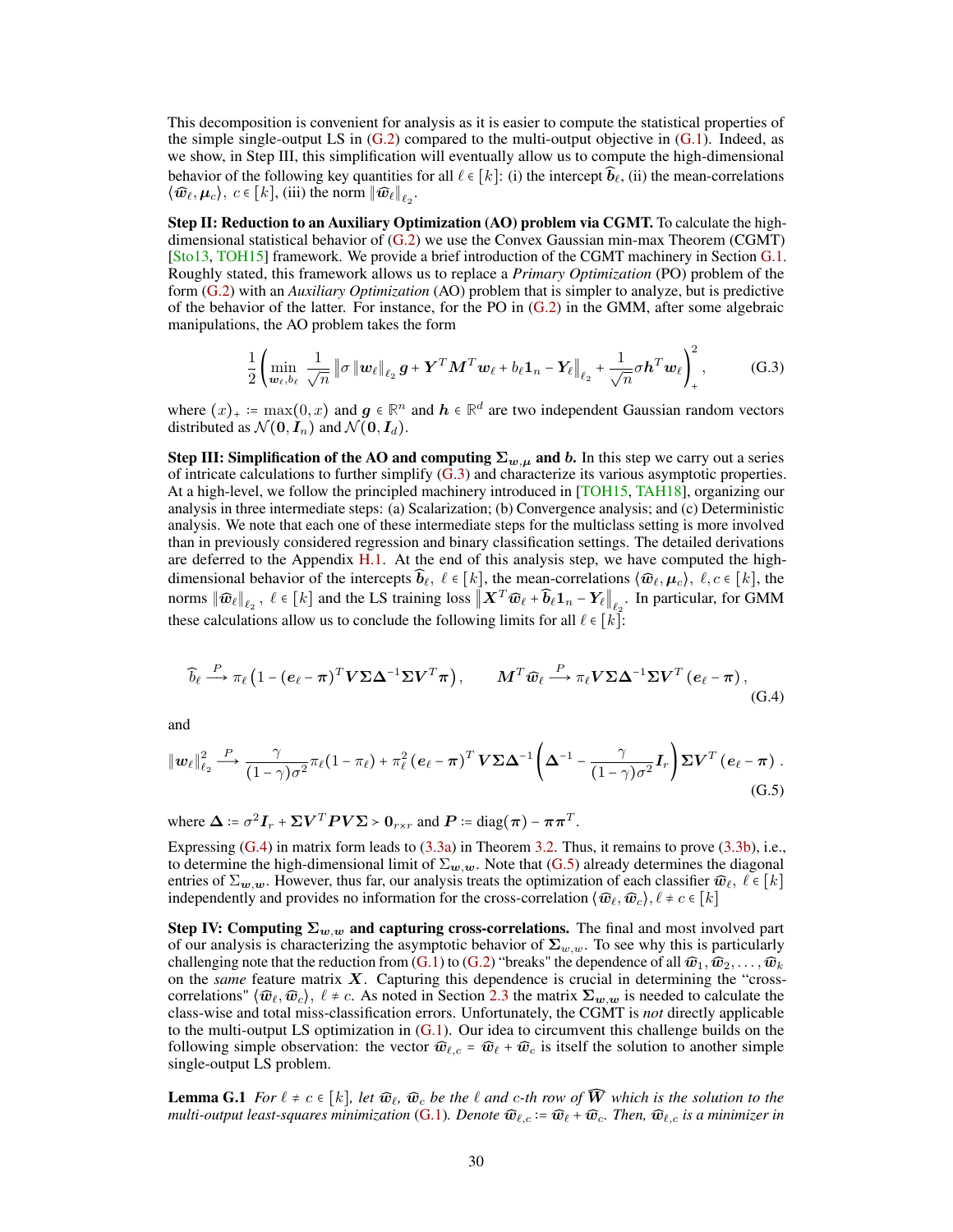*the following single-output least-squares problem:*

$$
\widehat{\boldsymbol{w}}_{\ell,c} = \arg\min_{\boldsymbol{w},b} \frac{1}{2n} \left\| \boldsymbol{Y}_{\ell} + \boldsymbol{Y}_{c} - \boldsymbol{X}^{T} \boldsymbol{w} - b \boldsymbol{1}_{n} \right\|_{\ell_{2}}^{2}.
$$

Thanks to Lemma [G.1,](#page-29-3) we can use the CGMT to characterize the limiting behavior of  $\|\widehat{\boldsymbol{w}}_{\ell} + \widehat{\boldsymbol{w}}_{c}\|_{\ell_2}$ . These calculations are similar to (but, in certain cases, such as for weighted least-squares, more involved than) those in Steps II and III above. Now note that an asymptotic characterization of  $\|\widehat w_\ell + \widehat w_c\|_{\ell_2}$  immediately yields the asymptotic characterization of  $\langle \widehat w_\ell, \widehat w_c\rangle$  as

$$
\langle \widehat{\boldsymbol{w}}_{\ell}, \widehat{\boldsymbol{w}}_{c} \rangle = \frac{\|\widehat{\boldsymbol{w}}_{\ell} + \widehat{\boldsymbol{w}}_{c}\|_{\ell_2}^2 - \|\widehat{\boldsymbol{w}}_{\ell}\|_{\ell_2}^2 - \|\widehat{\boldsymbol{w}}_{c}\|_{\ell_2}^2}{2},
$$
\n(G.6)

and  $\|\widehat{\boldsymbol{w}}_{\ell}\|_{\ell_2}$ ,  $\|\widehat{\boldsymbol{w}}_{\ell}\|_{\ell_2}$  are already computed in Step IV (cf. [\(G.5\)](#page-29-2)). For the GMM, the analysis in this step allow us to calculate the asymptotic behavior of  $\Sigma_{w,w}$  as promised in [\(3.3b\)](#page-5-1) in Theorem [3.2:](#page-5-4)

$$
\Sigma_{\mathbf{w},\mathbf{w}} \stackrel{P}{\longrightarrow} \frac{\gamma}{(1-\gamma)\sigma^2} \mathbf{P} + \mathbf{P} \mathbf{V} \Sigma \mathbf{\Delta}^{-1} \Big( \mathbf{\Delta}^{-1} - \frac{\gamma}{(1-\gamma)\sigma^2} \mathbf{I}_r \Big) \Sigma \mathbf{V}^T \mathbf{P}.
$$

#### <span id="page-30-0"></span>G.1 Background on the CGMT

The CGMT is an extension of Gordon's Gaussian min-max inequality (GMT) [\[Gor88\]](#page-11-18). In the context of high-dimensional inference problems, Gordon's inequality was first successfully used in the study oh sharp phase-transitions in noiseless Compressed Sensing [\[Sto09,](#page-13-7) [CRPW12,](#page-10-9) [ALMT13,](#page-10-10) [Sto09\]](#page-13-7). More recently, [\[Sto13\]](#page-13-8) (see also [\[ALMT13,](#page-10-10) Sec. 10.3]) discovered that Gordon's inequality is essentially tight for certain convex problems. A concrete and general formulation of this idea was given by [\[TOH15\]](#page-13-10) and was called the CGMT.

In order to summarize the essential ideas, consider the following two Gaussian processes:

$$
X_{\boldsymbol{w},\boldsymbol{u}} \coloneqq \boldsymbol{u}^T \boldsymbol{G} \boldsymbol{w} + \psi(\boldsymbol{w},\boldsymbol{u}),\tag{G.7a}
$$

$$
Y_{\boldsymbol{w},\boldsymbol{u}} \coloneqq \|\boldsymbol{w}\|_{\ell_2} \boldsymbol{g}^T \boldsymbol{u} + \|\boldsymbol{u}\|_{\ell_2} \boldsymbol{h}^T \boldsymbol{w} + \psi(\boldsymbol{w}, \boldsymbol{u}), \tag{G.7b}
$$

where:  $G \in \mathbb{R}^{n \times d}$ ,  $g \in \mathbb{R}^n$ ,  $h \in \mathbb{R}^d$ , they all have entries iid Gaussian; the sets  $\mathcal{S}_{w} \subset \mathbb{R}^d$  and  $\mathcal{S}_{u} \subset \mathbb{R}^n$ are compact; and,  $\bar{\psi}$  :  $\mathbb{R}^d \times \mathbb{R}^n \to \mathbb{R}$ . For these two processes, define the following (random) min-max optimization programs, which are refered to as the *primary optimization* (PO) problem and the *auxiliary optimization* AO:

<span id="page-30-2"></span>
$$
\Phi(G) = \min_{\mathbf{C}} \max_{\mathbf{C}} X_{\mathbf{w}, \mathbf{u}},
$$
\n(G.8a)

$$
\phi(g, h) = \min_{w \in S_w} \max_{u \in S_u} Y_{w, u}.
$$
\n(G.8b)

If the sets  $S_w$  and  $S_u$  are convex and *bounded*, and  $\psi$  is continuous *convex-concave* on  $S_w \times S_u$ , then, for any  $\nu \in \mathbb{R}$  and  $t > 0$ , it holds [\[TOH15,](#page-13-10) Thm. 3]:

$$
\mathbb{P}\left(|\Phi(G) - \nu| > t\right) \leq 2 \mathbb{P}\left(|\phi(g, h) - \nu| > t\right). \tag{G.9}
$$

In words, concentration of the optimal cost of the AO problem around  $q^*$  implies concentration of the optimal cost of the corresponding PO problem around the same value  $q^*$ . Asymptotically, if we can show that  $\phi(g, h) \stackrel{P}{\longrightarrow} q^*$ , then we can conclude that  $\Phi(G) \stackrel{P}{\longrightarrow} q^*$ . Moreover, starting from [\(G.9\)](#page-30-2) and under appropriate strict convexity conditions, the CGMT shows that concentration of the optimal solution of the AO problem implies concentration of the optimal solution of the PO around the same value. For example, if minimizers of [\(G.8b\)](#page-28-2) satisfy  $\|w_\phi(g, h)\|_{\ell_2} \stackrel{P}{\longrightarrow} \alpha^*$  for some  $\alpha^* > 0$ , then, the same holds true for the minimizers of [\(G.8a\)](#page-28-3):  $\|w_{\Phi}(G)\|_{\ell_2} \stackrel{P}{\longrightarrow} \alpha^*$ . Thus, one can analyze the AO to infer corresponding properties of the PO, the premise being of course that the former is simpler to handle than the latter.

<span id="page-30-1"></span>In [\[TAH18\]](#page-13-11), the authors introduce a principled machinery that allows to (a) express a quite general family of convex inference optimization problems in the form of the PO and (b) properly analyze the corresponding AO. In particular, the analysis of the AO is performed in three intermediate steps. First, the (random) optimization over vector variables is simplified to an easier optimization over only few scalar variables, termed the "scalarized AO". After the scalarization step, it is possible to establish (uniform) convergence of the scalarized AO to a deterministic min-max optimization problem over only a few scalar variables. The convergence step is followed by the analysis of the latter deterministic problem, which leads to the desired asymptotic characterizations.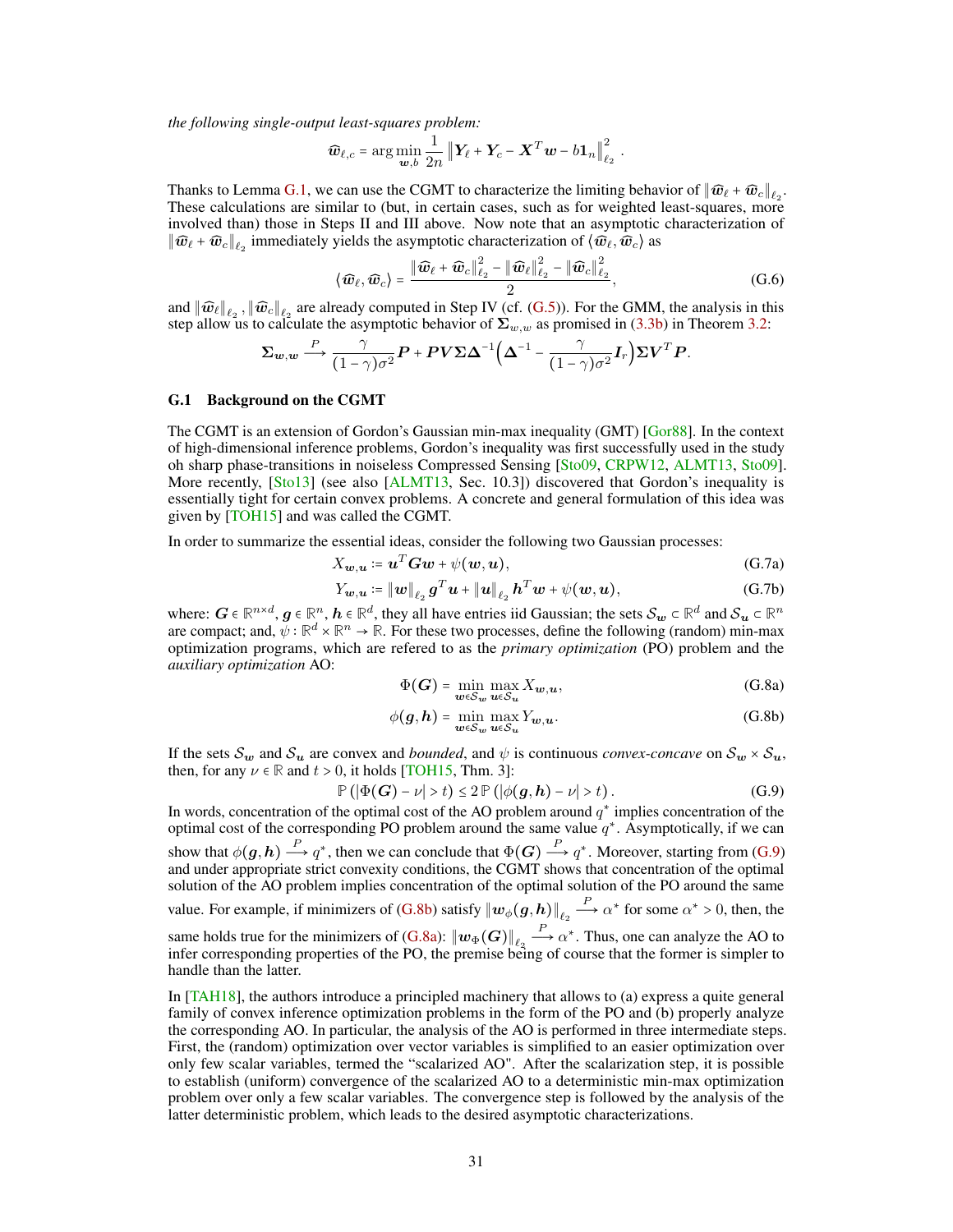# H Least-squares for GMM

## <span id="page-31-0"></span>H.1 Proof of Theorem [3.2](#page-5-4)

# <span id="page-31-1"></span>H.1.1 Computing  $\Sigma_{w,\mu}$

The LS classifier solves:

$$
\min_{\boldsymbol{W}\in\mathbb{R}^{k\times d},\,\boldsymbol{b}\in\mathbb{R}^k} \quad \frac{1}{2n} \left\|\boldsymbol{W}\boldsymbol{X}+\boldsymbol{b}\boldsymbol{1}_n^T-\boldsymbol{Y}\right\|_F^2 = \sum_{\ell=1}^k \min_{\boldsymbol{w}_{\ell},b_{\ell}} \frac{1}{2n} \left\|\boldsymbol{X}^T\boldsymbol{w}_{\ell}+b_{\ell}\boldsymbol{1}_n-\boldsymbol{Y}_{\ell}\right\|_{\ell_2}^2
$$
\n
$$
= \sum_{\ell=1}^k \min_{\boldsymbol{w}_{\ell},b_{\ell}} \frac{1}{2n} \left\|\boldsymbol{Y}^T\boldsymbol{M}^T\boldsymbol{w}_{\ell}+\boldsymbol{Z}^T\boldsymbol{w}_{\ell}+b_{\ell}\boldsymbol{1}_n-\boldsymbol{Y}_{\ell}\right\|_{\ell_2}^2.
$$

Define

<span id="page-31-2"></span>
$$
\mathcal{L}_{PO}\left(\boldsymbol{w}_{\ell},b_{\ell}\right) \coloneqq \frac{1}{2n} \left\| \boldsymbol{Y}^T \boldsymbol{M}^T \boldsymbol{w}_{\ell} + \boldsymbol{Z}^T \boldsymbol{w}_{\ell} + b_{\ell} \boldsymbol{1}_n - \boldsymbol{Y}_{\ell} \right\|_{\ell_2}^2 \,. \tag{H.1}
$$

Identifying the AO. To continue further note that by duality we have

$$
\min_{\boldsymbol{w}_{\ell},b_{\ell}} \mathcal{L}_{PO}(\boldsymbol{w}_{\ell},b_{\ell}) = \min_{\boldsymbol{w}_{\ell},b_{\ell}} \max_{\boldsymbol{s}} \frac{1}{n} \left( \boldsymbol{s}^T \boldsymbol{Y}^T \boldsymbol{M}^T \boldsymbol{w}_{\ell} + \boldsymbol{s}^T \boldsymbol{Z}^T \boldsymbol{w}_{\ell} + b_{\ell} \boldsymbol{s}^T \boldsymbol{1}_n - \boldsymbol{s}^T \boldsymbol{Y}_{\ell} - \frac{\|\boldsymbol{s}\|_{\ell_2}^2}{2} \right).
$$

Note that the above is jointly convex in  $(w_\ell, b_\ell)$  and concave in s and the Gaussian matrix Z is independent of everything else. Thus, the objective is in the form of  $(G.7a)$  and so we consider the corresponding Auxiliary Optimization (AO) problem:

$$
\min_{\boldsymbol{w}_{\ell},b_{\ell}} \ \max_{\boldsymbol{s}} \ \frac{1}{n} \left( \boldsymbol{s}^T \boldsymbol{Y}^T \boldsymbol{M}^T \boldsymbol{w}_{\ell} + \sigma \left\| \boldsymbol{w}_{\ell} \right\|_{\ell_2} \boldsymbol{g}^T \boldsymbol{s} + \sigma \left\| \boldsymbol{s} \right\|_{\ell_2} \boldsymbol{h}^T \boldsymbol{w}_{\ell} + b_{\ell} \boldsymbol{s}^T \boldsymbol{1}_n - \boldsymbol{s}^T \boldsymbol{Y}_{\ell} - \frac{\left\| \boldsymbol{s} \right\|_{\ell_2}^2}{2} \right),
$$

where  $g \in \mathbb{R}^n$  and  $h \in \mathbb{R}^d$  are independent Gaussian random vectors with i.i.d.  $\mathcal{N}(0, 1)$  entries. Maximizing over the direction of s and setting its norm  $\beta = \|\mathbf{s}\|_{\ell_2}$  we arrive at

$$
\begin{split} \min_{\boldsymbol{w}_{\ell},b_{\ell}} \max_{\beta \geq 0} \frac{1}{n} \left( \beta \left\| \sigma \left\| \boldsymbol{w}_{\ell} \right\|_{\ell_{2}} \boldsymbol{g} + \boldsymbol{Y}^{T} \boldsymbol{M}^{T} \boldsymbol{w}_{\ell} + b_{\ell} \boldsymbol{1}_{n} - \boldsymbol{Y}_{\ell} \right\|_{\ell_{2}} + \beta \sigma \boldsymbol{h}^{T} \boldsymbol{w}_{\ell} - \frac{\beta^{2}}{2} \right) \\ = \min_{\boldsymbol{w}_{\ell},b_{\ell}} \frac{1}{2n} \left( \left\| \sigma \left\| \boldsymbol{w}_{\ell} \right\|_{\ell_{2}} \boldsymbol{g} + \boldsymbol{Y}^{T} \boldsymbol{M}^{T} \boldsymbol{w}_{\ell} + b_{\ell} \boldsymbol{1}_{n} - \boldsymbol{Y}_{\ell} \right\|_{\ell_{2}} + \sigma \boldsymbol{h}^{T} \boldsymbol{w}_{\ell} \right)_{+}^{2} \\ = \frac{1}{2} \left( \min_{\boldsymbol{w}_{\ell},b_{\ell}} \frac{1}{\sqrt{n}} \left\| \sigma \left\| \boldsymbol{w}_{\ell} \right\|_{\ell_{2}} \boldsymbol{g} + \boldsymbol{Y}^{T} \boldsymbol{M}^{T} \boldsymbol{w}_{\ell} + b_{\ell} \boldsymbol{1}_{n} - \boldsymbol{Y}_{\ell} \right\|_{\ell_{2}} + \frac{1}{\sqrt{n}} \sigma \boldsymbol{h}^{T} \boldsymbol{w}_{\ell} \right)_{+}^{2} \end{split}
$$

Scalarization of the AO. For convenience, define

$$
\bar{\phi}_{AO,\ell} \coloneqq \min_{\boldsymbol{w}_{\ell},b_{\ell}} \frac{1}{\sqrt{n}} \left\| \sigma \left\| \boldsymbol{w}_{\ell} \right\|_{\ell_2} \boldsymbol{g} + \boldsymbol{Y}^T \boldsymbol{M}^T \boldsymbol{w}_{\ell} + b_{\ell} \boldsymbol{1}_n - \boldsymbol{Y}_{\ell} \right\|_{\ell_2} + \frac{\sigma}{\sqrt{n}} \boldsymbol{h}^T \boldsymbol{w}_{\ell}.
$$
 (H.2)

To continue, consider the singular value decomposition

$$
\mathbf{M} = \mathbf{U} \boldsymbol{\Sigma} \mathbf{V}^T = \begin{bmatrix} \mathbf{u}_1 & \mathbf{u}_2 & \dots & \mathbf{u}_r \end{bmatrix} \text{diag}(\sigma_1, \sigma_2, \dots, \sigma_r) \begin{bmatrix} \mathbf{v}_1^T \\ \mathbf{v}_2^T \\ \dots \\ \mathbf{v}_r^T \end{bmatrix},\tag{H.3}
$$

with  $U \in \mathbb{R}^{d \times r}$ ,  $\Sigma \in \mathbb{R}^{r \times r}$ , and  $V \in \mathbb{R}^{k \times r}$  where  $r = \text{rank}(M) \leq k$ . We further decompose  $w_{\ell}$  in its projections on the orthogonal columns  $u_1, \ldots, u_r$  of  $U$ :

$$
\boldsymbol{w}_{\ell} = \sum_{i=1}^r \alpha_i \boldsymbol{u}_i + \alpha_0 \boldsymbol{w}_{\ell}^{\perp},
$$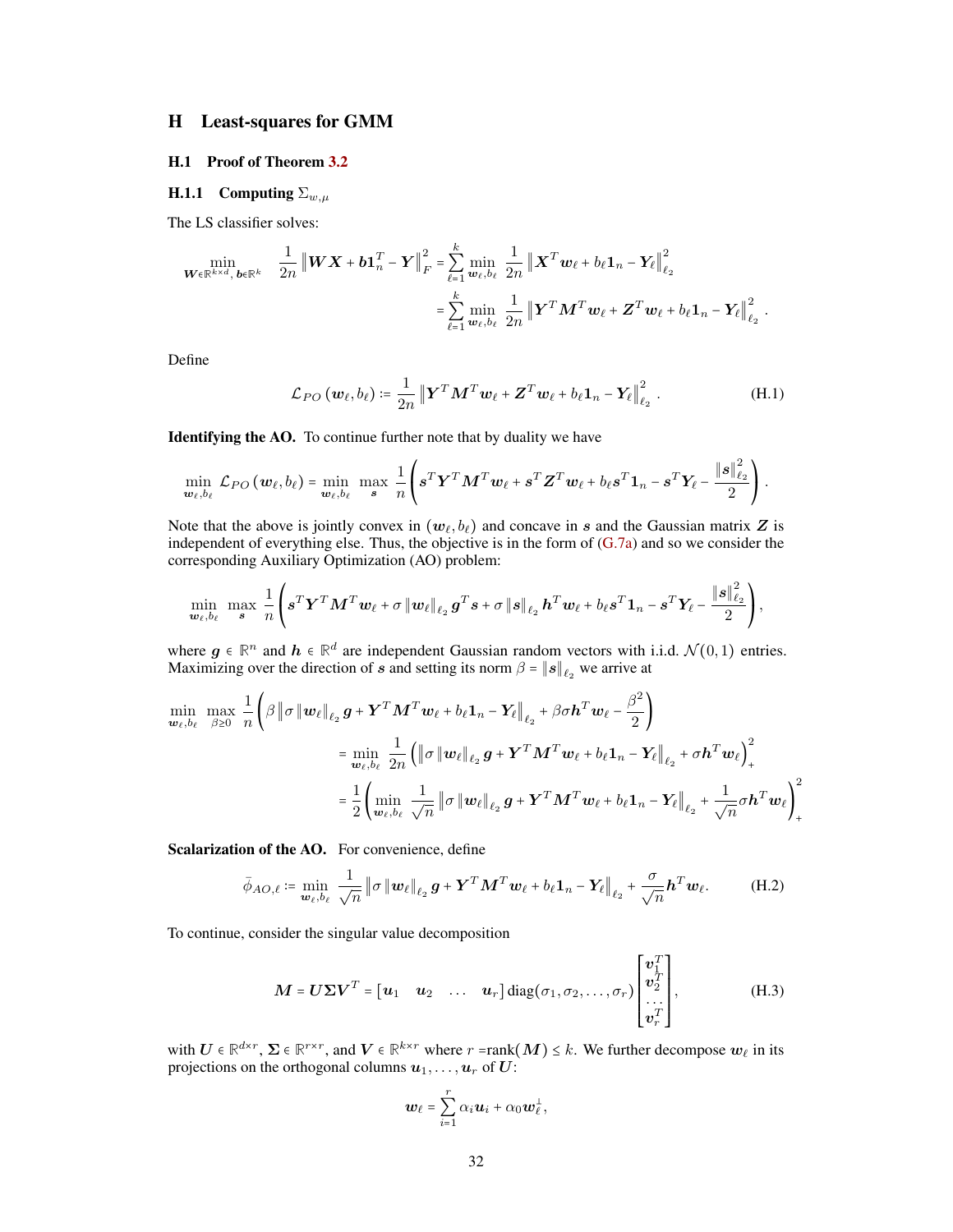where  $\|\boldsymbol{w}_\ell^{\perp}\|_{\ell_2} = 1$  and  $\boldsymbol{U}^T \boldsymbol{w}_\ell^{\perp} = \boldsymbol{0}, \alpha_0 \ge 0$  and we denote

<span id="page-32-3"></span><span id="page-32-0"></span>
$$
\alpha_i := \mathbf{u}_i^T \mathbf{w}_\ell, i \in [r]. \tag{H.4}
$$

We also define  $\alpha = \begin{bmatrix} \alpha_1 & \alpha_2 & \dots & \alpha_k \end{bmatrix}^T$ . In this notation, we have

$$
\bar{\phi}_{AO,\ell}(g,h) \coloneqq \min_{\alpha_0 \ge 0, \ \alpha \in \mathbb{R}^r, \ b_{\ell}} \frac{1}{\sqrt{n}} \left\| \sigma \sqrt{\alpha_0^2 + \|\alpha\|_{\ell_2}^2} g + \mathbf{Y}^T \mathbf{V} \Sigma \alpha + b_{\ell} \mathbf{1}_n - \mathbf{Y}_{\ell} \right\|_{\ell_2} \n+ \sum_{i=1}^r \alpha_i \sigma \frac{\mathbf{h}^T \mathbf{u}_i}{\sqrt{n}} + \frac{\alpha_0 \sigma}{\sqrt{n}} \min_{\mathbf{w}_{\ell}^+} (\mathbf{h}^T \mathbf{w}_{\ell}^+) \n= \min_{\alpha_0 \ge 0, \ \alpha \in \mathbb{R}^r, \ b_{\ell}} \frac{1}{\sqrt{n}} \left\| \sigma \sqrt{\alpha_0^2 + \|\alpha\|_{\ell_2}^2} g + \mathbf{Y}^T \mathbf{V} \Sigma \alpha + b_{\ell} \mathbf{1}_n - \mathbf{Y}_{\ell} \right\|_{\ell_2} \n+ \sum_{i=1}^r \alpha_i \sigma \frac{\mathbf{h}^T \mathbf{u}_i}{\sqrt{n}} - \alpha_0 \sigma \frac{\|\mathbf{h}^{\perp}\|_{\ell_2}}{\sqrt{n}},
$$
\n(H.5)

where in the second line we denote  $h^{\perp}$  the projection of h onto the complement subspace of the span of  $u_1, \ldots, u_r$  and we recalled that  $\|w_\ell^\perp\|_{\ell_2} = 1$  and  $\langle w_\ell^\perp, u_i \rangle = 0, i \in [r]$ .

# Convergence of the AO. First, note that

$$
\frac{1}{n} \left\| \mathbf{Y}^T \mathbf{V} \boldsymbol{\Sigma} \boldsymbol{\alpha} + b_{\ell} \mathbf{1}_n - \mathbf{Y}_{\ell} \right\|_{\ell_2}^2 = \frac{1}{n} \left\| \mathbf{Y}^T \left( \mathbf{V} \boldsymbol{\Sigma} \boldsymbol{\alpha} - \boldsymbol{e}_{\ell} \right) + b_{\ell} \mathbf{1}_n \right\|_{\ell_2}^2
$$
\n
$$
= \frac{1}{n} \left\| \mathbf{Y}^T \left( \mathbf{V} \boldsymbol{\Sigma} \boldsymbol{\alpha} - \boldsymbol{e}_{\ell} \right) \right\|_{\ell_2}^2 + b_{\ell}^2 + \frac{2}{n} b_{\ell} \mathbf{1}_n^T \mathbf{Y}^T \left( \mathbf{V} \boldsymbol{\Sigma} \boldsymbol{\alpha} - \boldsymbol{e}_{\ell} \right)
$$
\n
$$
= \text{trace}\left( \left( \mathbf{V} \boldsymbol{\Sigma} \boldsymbol{\alpha} - \boldsymbol{e}_{\ell} \right)^T \text{diag}\left( \frac{n_1}{n}, \frac{n_2}{n}, \dots, \frac{n_k}{n} \right) \left( \mathbf{V} \boldsymbol{\Sigma} \boldsymbol{\alpha} - \boldsymbol{e}_{\ell} \right) \right)
$$
\n
$$
+ b_{\ell}^2 + 2b_{\ell} \left[ \frac{n_1}{n} - \frac{n_2}{n} - \dots - \frac{n_k}{n} \right] \left( \mathbf{V} \boldsymbol{\Sigma} \boldsymbol{\alpha} - \boldsymbol{e}_{\ell} \right)
$$

Thus

$$
\frac{1}{n} \left\| \mathbf{Y}^T \mathbf{V} \boldsymbol{\Sigma} \boldsymbol{\alpha} + b_{\ell} \mathbf{1}_n - \mathbf{Y}_{\ell} \right\|_{\ell_2}^2 \xrightarrow{P} \text{trace} \left( (\mathbf{V} \boldsymbol{\Sigma} \boldsymbol{\alpha} - \boldsymbol{e}_{\ell})^T \text{diag} \left( \boldsymbol{\pi} \right) (\mathbf{V} \boldsymbol{\Sigma} \boldsymbol{\alpha} - \boldsymbol{e}_{\ell}) \right) \n+ b_{\ell}^2 + 2b_{\ell} \boldsymbol{\pi}^T (\mathbf{V} \boldsymbol{\Sigma} \boldsymbol{\alpha} - \boldsymbol{e}_{\ell}) \n= \boldsymbol{\alpha}^T (\boldsymbol{\Sigma} \mathbf{V}^T \text{diag} (\boldsymbol{\pi}) \mathbf{V} \boldsymbol{\Sigma}) \boldsymbol{\alpha} - 2\pi_{\ell} \boldsymbol{\alpha}^T \boldsymbol{\Sigma} \mathbf{V}^T \boldsymbol{e}_{\ell} + 2b_{\ell} \boldsymbol{\alpha}^T \boldsymbol{\Sigma} \mathbf{V}^T \boldsymbol{\pi} \n+ b_{\ell}^2 - 2b_{\ell} \pi_{\ell} + \pi_{\ell} .
$$

At this point, observe that we have reduced the AO to an optimization problem over only  $r + 2$  scalar At this point, observe that we have reduced the AO to an optimization problem over only  $\ell + 2$  seals variables. Using the law of large numbers, the fact that  $||h^{\perp}||_{\ell_2}$  concentrates around  $\sqrt{d-r}$  and  $(d-r)/n \stackrel{P}{\longrightarrow} \gamma$ , as well as the limit calculation above, it is not hard to see that for fixed  $\alpha_0, b_\ell$  and  $\alpha = [\alpha_1, \dots, \alpha_r]^T \in \mathbb{R}^r$ , the objective function in [\(H.5\)](#page-32-0) converges to the following:  $\mathcal{D}_\ell(\alpha_0, \boldsymbol{\alpha}, b_\ell)$ √

$$
:= \sqrt{\alpha_0^2 \sigma^2 + \alpha^T (\sigma^2 \mathbf{I}_r + \Sigma \mathbf{V}^T \text{diag}(\boldsymbol{\pi}) \mathbf{V} \Sigma) \alpha - 2\alpha^T (\pi_\ell \Sigma \mathbf{V}^T \mathbf{e}_\ell - b_\ell \Sigma \mathbf{V}^T \boldsymbol{\pi}) + b_\ell^2 - 2b_\ell \pi_\ell + \pi_\ell}
$$
  
-  $\alpha_0 \sigma \sqrt{\gamma}$ , (H.6)

We will show in the next paragraph that the argument inside the square-root in  $(H.6)$  is a convex quadratic over  $(\alpha_0, \alpha, b_\ell)$  (see [\(H.19\)](#page-34-0)). Thus, the function  $\mathcal{D}_\ell(\alpha_0, \alpha, b_\ell)$  is jointly convex. Using uniform convergence of convex functions over compact sets [\[AG82,](#page-9-1) Cor.. II.1], we arrive at

<span id="page-32-4"></span><span id="page-32-2"></span><span id="page-32-1"></span>
$$
\bar{\phi}_{AO,\ell}(g,h) \stackrel{P}{\longrightarrow} \min_{\alpha_0 \ge 0,\alpha,b_\ell} \mathcal{D}_\ell(\alpha_0,\alpha,b_\ell). \tag{H.7}
$$

Deterministic Analysis. Here, we analyze the deterministic scalar minimization on the RHS of [\(H.7\)](#page-32-2). Define

$$
\mathbf{A} := \begin{bmatrix} \sigma^2 \mathbf{I}_r + \Sigma \mathbf{V}^T \text{diag}(\boldsymbol{\pi}) \mathbf{V} \Sigma & \Sigma \mathbf{V}^T \boldsymbol{\pi} \\ \boldsymbol{\pi}^T \mathbf{V} \Sigma & 1 \end{bmatrix} \quad \text{and} \quad \mathbf{c}_{\ell} = \begin{bmatrix} \Sigma \mathbf{V}^T \mathbf{e}_{\ell} \\ 1 \end{bmatrix}, \tag{H.8}
$$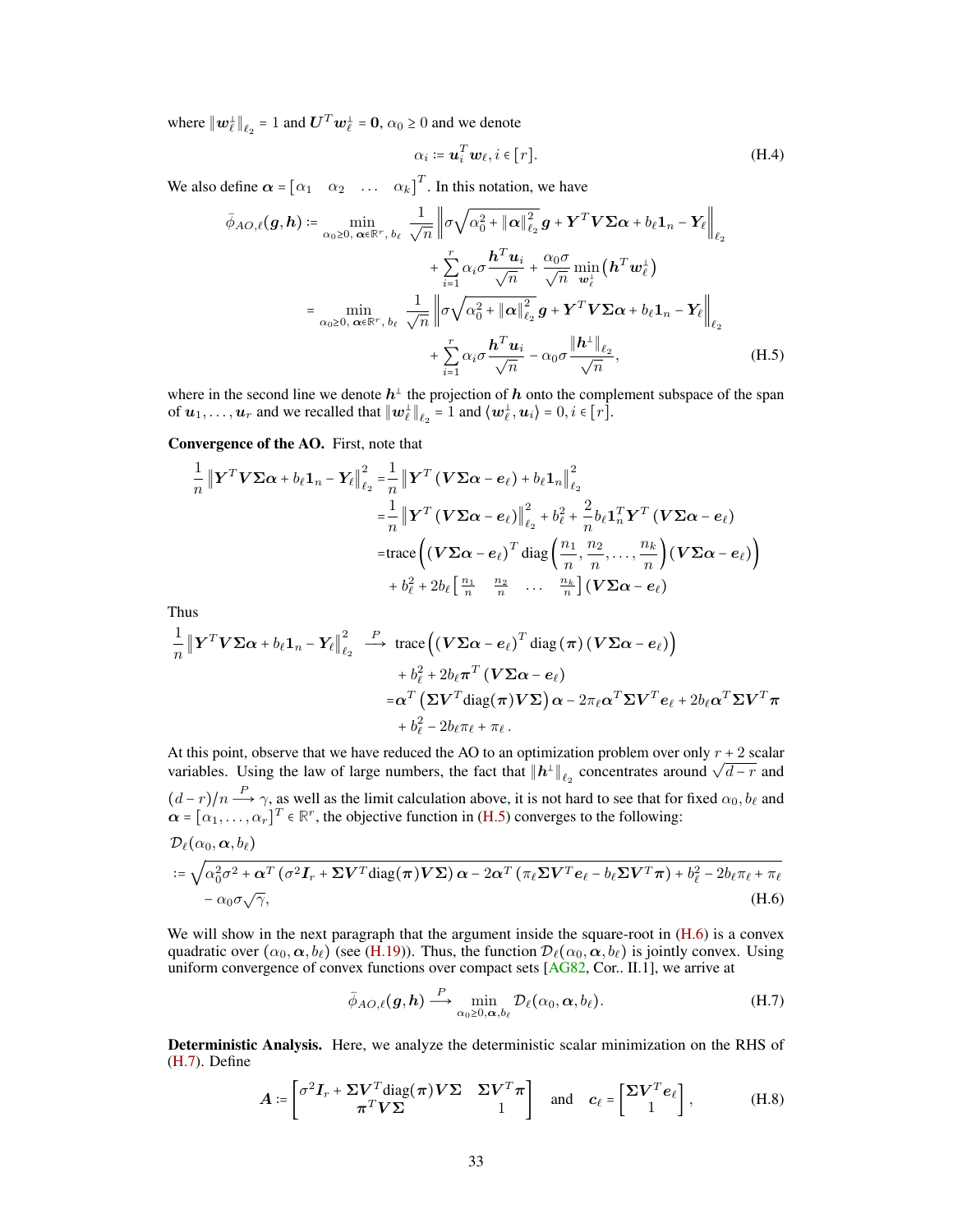and observe that we can write

<span id="page-33-4"></span><span id="page-33-1"></span>
$$
\mathcal{D}_{\ell}(\alpha_0, \alpha, b_{\ell}) = \sqrt{\alpha_0^2 \sigma^2 + \pi_{\ell} + \left[\alpha^T \quad b_{\ell}\right] A \begin{bmatrix} \alpha \\ b_{\ell} \end{bmatrix} - 2\pi_{\ell} c_{\ell}^T \begin{bmatrix} \alpha \\ b_{\ell} \end{bmatrix} - \alpha_0 \sigma \sqrt{\gamma}}.
$$
 (H.9)

First, note that the matrix  $\vec{A}$  is positive definite. This can be checked by computing the Schur complement of A:

$$
\Delta \coloneqq \sigma^2 \mathbf{I}_r + \Sigma \mathbf{V}^T \mathbf{P} \mathbf{V} \Sigma \coloneqq \sigma^2 \mathbf{I}_r + \Sigma \mathbf{V}^T \left( \text{diag}(\boldsymbol{\pi}) - \boldsymbol{\pi} \boldsymbol{\pi}^T \right) \mathbf{V} \Sigma > \mathbf{0}_{r \times r}.
$$
 (H.10)

Positive definiteness above holds because  $P := (\text{diag}(\pi) - \pi \pi^T) \ge 0_{k \times k}$ . Thus the term under the square-root in [\(H.9\)](#page-33-1) is a strictly convex quadratic. Thus,  $\mathcal{D}_\ell$  is jointly convex in its arguments.

To simplify the RHS of [\(H.7\)](#page-32-2) we proceed by minimizing  $\mathcal{D}_{\ell}(\alpha_0, \alpha, b_{\ell})$  over  $(\alpha, b_{\ell})$  which from Lemma  $(C.3)$  is equal to

<span id="page-33-3"></span>
$$
\begin{bmatrix}\n\widehat{\alpha} \\
\widehat{b}_{\ell}\n\end{bmatrix} = \pi_{\ell} \mathbf{A}^{-1} \mathbf{c}_{\ell} = \pi_{\ell} \begin{bmatrix}\nI & 0 \\
-\pi^{T} \mathbf{V} \Sigma & 1\n\end{bmatrix} \begin{bmatrix}\n\Delta^{-1} & 0 \\
0^{T} & 1\n\end{bmatrix} \begin{bmatrix}\nI & -\Sigma \mathbf{V}^{T} \pi \\
0^{T} & 1\n\end{bmatrix} \begin{bmatrix}\n\Sigma \mathbf{V}^{T} e_{\ell}\n\end{bmatrix}
$$
\n
$$
= \pi_{\ell} \begin{bmatrix}\nI & 0 \\
-\pi^{T} \mathbf{V} \Sigma & 1\n\end{bmatrix} \begin{bmatrix}\n\Delta^{-1} & 0 \\
0^{T} & 1\n\end{bmatrix} \begin{bmatrix}\n-\Sigma \mathbf{V}^{T} (\pi - e_{\ell}) \\
1\n\end{bmatrix}
$$
\n
$$
= \pi_{\ell} \begin{bmatrix}\n-\Delta^{-1} \Sigma \mathbf{V}^{T} (\pi - e_{\ell}) \\
1 + \pi^{T} \mathbf{V} \Sigma \Delta^{-1} \Sigma \mathbf{V}^{T} (\pi - e_{\ell})\n\end{bmatrix}.
$$
\n(H.11)

Thus, the minimum value attained is

$$
-\pi_{\ell}^{2}\left[-\left(\boldsymbol{\pi}-\boldsymbol{e}_{\ell}\right)^{T}\boldsymbol{V}\boldsymbol{\Sigma}\qquad1\right]\left[\begin{matrix}\boldsymbol{\Delta}^{-1} & \boldsymbol{0}\\ \boldsymbol{0}^{T} & 1\end{matrix}\right]\left[\begin{matrix}-\boldsymbol{\Sigma}\boldsymbol{V}^{T}\left(\boldsymbol{\pi}-\boldsymbol{e}_{\ell}\right)\\1\end{matrix}\right]=-\pi_{\ell}^{2}\left(1+\left(\boldsymbol{\pi}-\boldsymbol{e}_{\ell}\right)^{T}\boldsymbol{V}\boldsymbol{\Sigma}\boldsymbol{\Delta}^{-1}\boldsymbol{\Sigma}\boldsymbol{V}^{T}\left(\boldsymbol{\pi}-\boldsymbol{e}_{\ell}\right)\right).
$$

Using the above, [\(H.7\)](#page-32-2) reduces to

$$
\bar{\phi}_{AO,\ell}(g,h) \stackrel{P}{\longrightarrow} \min_{\alpha_0 \geq 0} \sqrt{\alpha_0^2 \sigma^2 + \pi_{\ell} - \pi_{\ell}^2 \left(1 + (\pi - e_{\ell})^T V \Sigma \Delta^{-1} \Sigma V^T (\pi - e_{\ell})\right)} - \alpha_0 \sigma \sqrt{\gamma}.
$$
\n(H.12)

Setting the derivative with respect to  $\alpha_0$  to zero we arrive at

<span id="page-33-2"></span>
$$
\frac{\alpha_0 \sigma^2}{\sqrt{\alpha_0^2 \sigma^2 + \pi_\ell - \pi_\ell^2 \left(1 + \left(\pi - e_\ell\right)^T V \Sigma \Delta^{-1} \Sigma V^T \left(\pi - e_\ell\right)\right)}} = \sigma \sqrt{\gamma}.
$$

Thus,

$$
\widehat{\alpha}_0 = \frac{1}{\sigma} \sqrt{\frac{\gamma}{1-\gamma}} \sqrt{\pi_\ell \left(1-\pi_\ell\right) - \pi_\ell^2 \left(\pi - e_\ell\right)^T \mathbf{V} \boldsymbol{\Sigma} \boldsymbol{\Delta}^{-1} \boldsymbol{\Sigma} \mathbf{V}^T \left(\pi - e_\ell\right)}. \tag{H.13}
$$

Plugging the latter into [\(H.12\)](#page-33-2) we arrive at

$$
\bar{\phi}_{AO,\ell}(\bm{g},\bm{h}) \stackrel{P}{\longrightarrow} \sqrt{1-\gamma} \sqrt{\pi_{\ell} \left(1-\pi_{\ell}\right)-\pi_{\ell}^2 \left(\bm{\pi}-\bm{e}_{\ell}\right)^T \bm{V} \bm{\Sigma} \bm{\Delta}^{-1} \bm{\Sigma} \bm{V}^T \left(\bm{\pi}-\bm{e}_{\ell}\right)}.
$$

Asymptotic predictions. First, from [\(H.11\)](#page-33-3) the bias term converges as follows:

<span id="page-33-5"></span>
$$
\widehat{b}_{\ell} \stackrel{P}{\longrightarrow} \pi_{\ell} \left( 1 + \boldsymbol{\pi}^T \boldsymbol{V} \boldsymbol{\Sigma} \boldsymbol{\Delta}^{-1} \boldsymbol{\Sigma} \boldsymbol{V}^T (\boldsymbol{\pi} - \boldsymbol{e}_{\ell}) \right).
$$

Thus,

$$
\widehat{\boldsymbol{b}} \stackrel{P}{\longrightarrow} \text{diag}(\boldsymbol{\pi}) \left(\mathbf{1}_k + \left(\boldsymbol{\pi} \mathbf{1}_k^T - \boldsymbol{I}_k\right) \boldsymbol{V} \boldsymbol{\Sigma} \boldsymbol{\Delta}^{-1} \boldsymbol{\Sigma} \boldsymbol{V}^T \boldsymbol{\pi}\right).
$$

Recall from [\(H.4\)](#page-32-3) that  $\alpha = U^T w_\ell$ . Thus, the correlations  $\langle \mu_i, w_\ell \rangle$ ,  $i \in [k]$  converge as follows:

$$
\boldsymbol{M}^T \boldsymbol{w}_{\ell} = \boldsymbol{V} \boldsymbol{\Sigma} \boldsymbol{U}^T \boldsymbol{w}_{\ell} \stackrel{P}{\longrightarrow} \boldsymbol{V} \boldsymbol{\Sigma} \widehat{\boldsymbol{\alpha}} = -\pi_{\ell} \boldsymbol{V} \boldsymbol{\Sigma} \boldsymbol{\Delta}^{-1} \boldsymbol{\Sigma} \boldsymbol{V}^T \left( \boldsymbol{\pi} - \boldsymbol{e}_{\ell} \right). \tag{H.14}
$$

Here, convergence applies element-wise to the entries of the involved random vectors. Moreover, from the analysis above we can predict the limit of the norm  $||w_\ell||_{\ell_2}$ . For this, note that  $||w_\ell||_\ell^2$  $\widehat{\alpha}_2^2 = \widehat{\alpha}_0^2 + \widehat{\boldsymbol{\alpha}}^T \widehat{\boldsymbol{\alpha}}.$ Thus,

<span id="page-33-0"></span>
$$
\|\boldsymbol{w}_{\ell}\|_{\ell_2}^2 \stackrel{P}{\longrightarrow} \frac{\gamma}{(1-\gamma)\sigma^2} \pi_{\ell} (1-\pi_{\ell}) + \pi_{\ell}^2 (\boldsymbol{\pi} - \boldsymbol{e}_{\ell})^T \boldsymbol{V} \boldsymbol{\Sigma} \boldsymbol{\Delta}^{-1} \left(\boldsymbol{\Delta}^{-1} - \frac{\gamma}{(1-\gamma)\sigma^2} \boldsymbol{I}_r\right) \boldsymbol{\Sigma} \boldsymbol{V}^T (\boldsymbol{\pi} - \boldsymbol{e}_{\ell}).
$$
\n(H.15)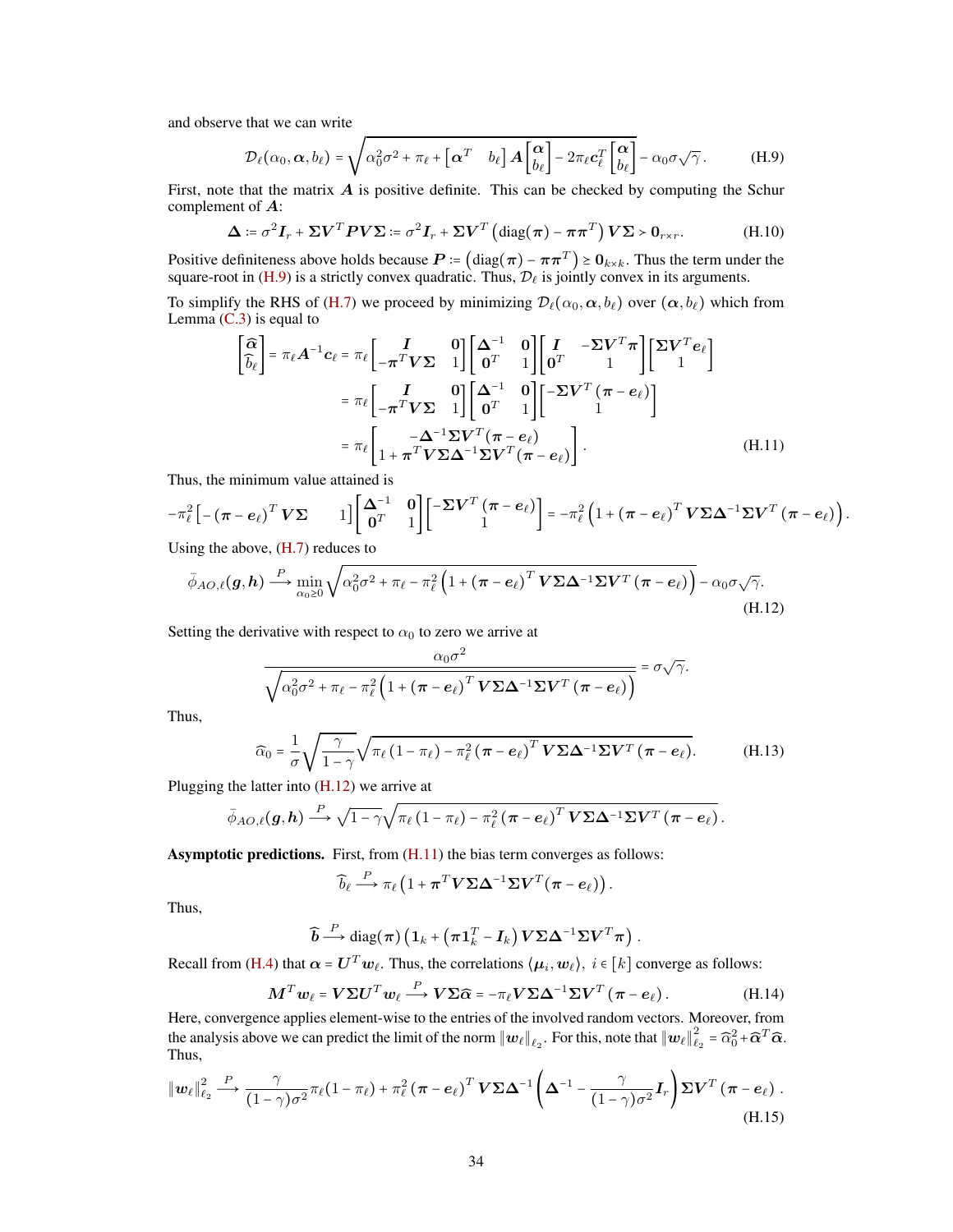## H.1.2 Computing  $\Sigma_{w,w}$

In the previous section we used the CGMT to predict the bias  $\widehat{b}_\ell$ , the correlations  $\langle \mu_i, \widehat{w}_\ell\rangle$ ,  $i[k]$ and the norm  $\|\widehat{\bm{w}}_\ell\|_{\ell_2}$  for all  $\ell \in [k]$  members of the multi-output classifier. Here, we show how to compute the limits of the cross-correlations  $\langle \widehat{w}_{\ell}, \widehat{w}_j \rangle, \ell \neq j \in [k]$ .

<span id="page-34-2"></span>**Lemma H.1** *For*  $\ell \neq j \in [k]$ *, let*  $\widehat{\mathbf{w}}_{\ell}$   $\widehat{\mathbf{w}}_{j}$  *be solutions to the least-squares minimization* 

$$
(\widehat{\boldsymbol{w}}_{\ell},\widehat{\boldsymbol{w}}_j,\widehat{b}_{\ell},\widehat{b}_j) = \arg\min_{\boldsymbol{w}_{\ell},\boldsymbol{w}_j,b_{\ell},b_j} \left\{ \frac{1}{2n} \left\| \boldsymbol{Y}_{\ell} - \boldsymbol{X}^T \boldsymbol{w}_{\ell} - b_{\ell} \boldsymbol{1}_n \right\|_{\ell_2}^2 + \frac{1}{2n} \left\| \boldsymbol{Y}_{j} - \boldsymbol{X}^T \boldsymbol{w}_{j} - b_{j} \boldsymbol{1}_n \right\|_{\ell_2}^2 \right\}.
$$

*Denote*  $\widehat{\mathbf{w}}_{\ell,j} := \widehat{\mathbf{w}}_{\ell} + \widehat{\mathbf{w}}_j$  *and*  $\widehat{b}_{\ell,j} := \widehat{b}_{\ell} + \widehat{b}_j$ *. Then,*  $(\widehat{\mathbf{w}}_{\ell,j}, \widehat{b}_{\ell,j})$  *is a minimizer in the following least-squares problem:*

$$
(\widehat{\boldsymbol{w}}_{\ell,j}, \widehat{b}_{\ell,j}) = \arg\min_{\boldsymbol{w},b} \frac{1}{2n} \left\| \boldsymbol{Y}_{\ell} + \boldsymbol{Y}_{j} - \boldsymbol{X}^{T} \boldsymbol{w} - b \boldsymbol{1}_{n} \right\|_{\ell_{2}}^{2}.
$$
 (H.16)

**Proof** Clearly the minimization in [\(H.16\)](#page-34-1) is convex. Thus, it suffices to prove that  $\widehat{w}_{\ell} + \widehat{w}_{j}$  satisfies the KKT conditions. First, by optimality of  $\widehat{w}_\ell$ , we have that

<span id="page-34-1"></span>
$$
\boldsymbol{X}\left(\boldsymbol{Y}_{\!\ell}-\boldsymbol{X}^T\boldsymbol{\widehat{w}}_{\ell}-\widehat{b}_{\ell}\boldsymbol{1}_n\right)=0
$$

Similarly, for  $\widehat{w}_i$ :

<span id="page-34-4"></span>
$$
\boldsymbol{X}\left(\boldsymbol{Y}_j-\boldsymbol{X}^T\widehat{\boldsymbol{w}}_j-\widehat{b}_j\boldsymbol{1}_n\right)=0.
$$

Adding the equations on the above displays we find that

$$
\boldsymbol{X}\left(\boldsymbol{Y}_{\ell}+\boldsymbol{Y}_{j}-\boldsymbol{X}^{T}(\widehat{\boldsymbol{w}}_{j}+\widehat{\boldsymbol{w}}_{\ell})-(\widehat{b}_{j}+\widehat{b}_{\ell})\boldsymbol{1}_{n}\right)=0.
$$

Recognize that this coincides with the optimality condition for  $(H.16)$ . Thus, the proof is complete.

Thanks to Lemma [H.1,](#page-34-2) we can use the CGMT to characterize the limiting behavior of  $\|\widehat{\bm{w}}_{\ell} + \widehat{\bm{w}}_j\|_{\ell_2}$ . Observe that this immediately gives the limit of  $\langle \hat{w}_\ell, \hat{w}_i \rangle$  since

$$
\langle \widehat{\boldsymbol{w}}_{\ell}, \widehat{\boldsymbol{w}}_{j} \rangle = \frac{\|\widehat{\boldsymbol{w}}_{\ell} + \widehat{\boldsymbol{w}}_{j}\|_{\ell_{2}}^{2} - \|\widehat{\boldsymbol{w}}_{\ell}\|_{\ell_{2}}^{2} - \|\widehat{\boldsymbol{w}}_{j}\|_{\ell_{2}}^{2}}{2}.
$$
 (H.17)

The analysis of  $(H.16)$  is very similar to that of  $(H.1)$ ; thus, most details are omitted. Similar to  $(H.5)$ we can relate [\(H.16\)](#page-34-1) with the following AO problem:

$$
\bar{\phi}_{AO,\ell,j}(\mathbf{g},\mathbf{h}) \coloneqq \min_{\beta_0 \ge 0, \beta \in \mathbb{R}^r, b_{\ell,j}} \frac{1}{\sqrt{n}} \left\| \sigma \sqrt{\beta_0^2 + \|\beta\|_{\ell_2}^2} \mathbf{g} + \mathbf{Y}^T \mathbf{V} \Sigma \beta + b_{\ell,j} \mathbf{1}_n - \mathbf{Y}_{\ell} - \mathbf{Y}_j \right\|_{\ell_2} + \sigma \sum_{i=1}^r \beta_i \frac{\mathbf{h}^T \mathbf{u}_i}{\sqrt{n}} - \sigma \beta_0 \frac{\|\mathbf{h}^{\perp}\|_{\ell_2}}{\sqrt{n}},
$$
\n(H.18)

where we have decomposed

<span id="page-34-3"></span><span id="page-34-0"></span>
$$
\boldsymbol{w}_{\ell,j} = \sum_{i=1}^r \beta_i \boldsymbol{u}_i + \beta_0 \boldsymbol{w}_{\ell,j}^{\perp},
$$

with  $\left\|\boldsymbol{w}_{\ell,j}^{\perp}\right\|_{\ell_2} = 1$  and  $\boldsymbol{U}^T \boldsymbol{w}_{\ell,j}^{\perp} = \boldsymbol{0}_r$ .

Using a calculation similar to the one leading to  $(H.9)$  we can show that  $(H.18)$  converges point-wise in  $\beta_0$ ,  $\beta = [\beta_1, \dots, \beta_r]$ ,  $b_{\ell,j}$  to the following:

$$
\mathcal{D}_{\ell}(\beta_0, \beta, b_{\ell,j}) = \sqrt{\beta_0^2 \sigma^2 + \pi_{\ell} + \pi_j + \left[\beta^T \quad b_{\ell,j}\right] A \begin{bmatrix} \beta \\ b_{\ell,j} \end{bmatrix} - 2d_{\ell,j}^T \begin{bmatrix} \beta \\ b_{\ell,j} \end{bmatrix}} - \beta_0 \sigma \sqrt{\gamma}, \tag{H.19}
$$

where  $\vec{A}$  is as in [\(H.8\)](#page-32-4) and we have further defined

$$
\boldsymbol{d}_{\ell,j} \coloneqq \left[ \begin{matrix} \pi_{\ell} \boldsymbol{\Sigma} \boldsymbol{V}^T \boldsymbol{e}_{\ell} + \pi_{j} \boldsymbol{\Sigma} \boldsymbol{V}^T \boldsymbol{e}_{j} \\ \pi_{\ell} + \pi_{j} \end{matrix} \right].
$$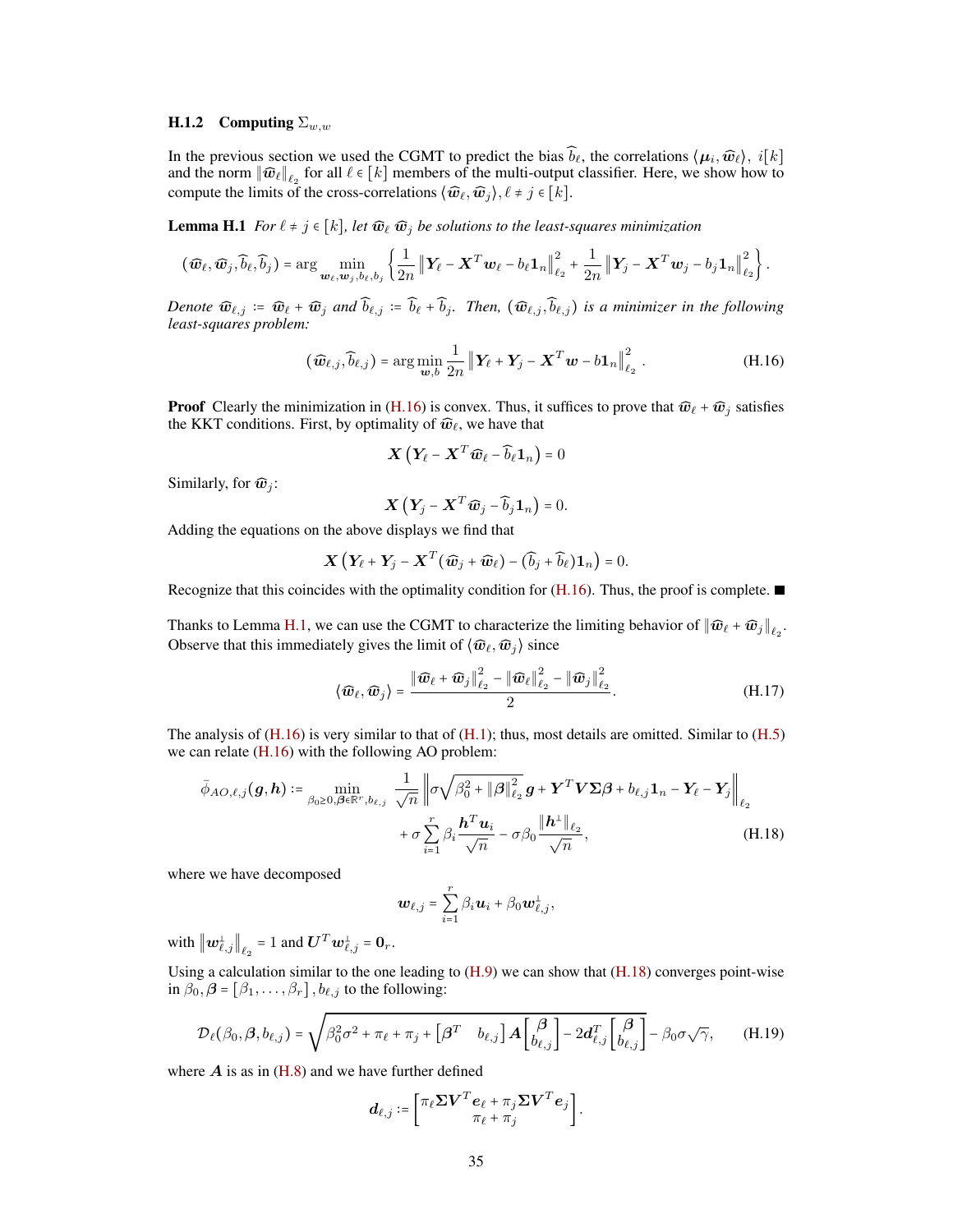Thus, similar to  $(H.11)$  we can compute the minimizer of the deterministic objective in  $(H.19)$ :

$$
\begin{bmatrix} \widehat{\beta} \\ \widehat{b}_{\ell,j} \end{bmatrix} = \begin{bmatrix} -\Delta^{-1} \Sigma V^T \left( \pi_{\ell} (\pi - e_{\ell}) + \pi_{j} (\pi - e_{j}) \right) \\ \pi_{\ell} + \pi_{j} + \pi^T V \Sigma \Delta^{-1} \Sigma V^T \left( \pi_{\ell} (\pi - e_{\ell}) + \pi_{j} (\pi - e_{j}) \right) \end{bmatrix},
$$
(H.20)

and

$$
\widehat{\beta}_0 = \frac{1}{\sigma} \sqrt{\frac{\gamma}{1-\gamma}} \sqrt{\pi_\ell + \pi_j - (\pi_\ell + \pi_j)^2 - (\pi_\ell (\pi - e_\ell) + \pi_j (\pi - e_j))^T V \Sigma \Delta^{-1} \Sigma V^T (\pi_\ell (\pi - e_\ell) + \pi_j (\pi - e_j))},
$$
(H.21)

where recall that  $\Delta$  is as in [\(H.10\)](#page-33-4).

From the CGMT, we have that  $\left\| \widehat{\boldsymbol{w}}_{\ell} + \widehat{\boldsymbol{w}}_j \right\|_{\ell}^2$  $\ell_2$  $\stackrel{P}{\longrightarrow} \widehat{\beta}_0^2 + {\|\boldsymbol{\beta}\|}_{\ell_1}^2$  $\frac{2}{\ell_2}$ . Combining this with the calculations above, we conclude that

$$
\|\widehat{\boldsymbol{w}}_{\ell} + \widehat{\boldsymbol{w}}_{j}\|_{\ell_{2}}^{2} \stackrel{P}{\longrightarrow} \frac{\gamma}{(1-\gamma)\sigma^{2}} (\pi_{\ell} + \pi_{j}) (1 - \pi_{\ell} - \pi_{j})
$$
  
+ 
$$
(\pi_{\ell} (\pi - e_{\ell}) + \pi_{j} (\pi - e_{j}))^{T} \mathbf{V} \Sigma \Delta^{-1} \left(\Delta^{-1} - \frac{\gamma}{(1-\gamma)\sigma^{2}} \mathbf{I}_{r}\right) \Sigma \mathbf{V}^{T} (\pi_{\ell} (\pi - e_{\ell}) + \pi_{j} (\pi - e_{j}))
$$
(H.22)

Finally, using [\(H.22\)](#page-35-1) and [\(H.15\)](#page-33-5) in [\(H.17\)](#page-34-4) it follows that

$$
\langle w_{\ell}, w_{j} \rangle \stackrel{P}{\longrightarrow} \pi_{\ell} \pi_{j} \left( -\frac{\gamma}{(1-\gamma)\sigma^{2}} + (\pi - e_{\ell})^{T} \mathbf{V} \Sigma \Delta^{-1} \left( \Delta^{-1} - \frac{\gamma}{(1-\gamma)\sigma^{2}} \mathbf{I}_{r} \right) \Sigma \mathbf{V}^{T} (\pi - e_{j}) \right). \tag{H.23}
$$

#### <span id="page-35-0"></span>H.2 Orthogonal means

Here, we specialize the asymptotic predictions of Theorem [3.2](#page-5-4) to the case of orthogonal means  $\langle \mu_i, \mu_j \rangle = 0, i \neq j.$ 

**Corollary H.2 (Orthogonal means)** *Consider the case of orthogonal means, i.e.*  $\langle \mu_i, \mu_j \rangle = 0, \forall i \neq j$ j and  $\gamma < 1$  with Euclidean norms given by  $\mu_i = \|\boldsymbol{\mu}_i\|_{\ell_2}$ . Define the following parameters for  $i \in [k]$ :

<span id="page-35-2"></span><span id="page-35-1"></span>
$$
\rho_i := \pi_i \sigma^2 \big/ \big( \sigma^2 + \pi_i \mu_i^2 \big) \quad \text{and} \quad \beta_i = \rho_i \sigma^2 \big/ \big( \sigma^2 - \sum_{i=1}^k \pi_i \rho_i \mu_i^2 \big).
$$

*Then, the following asymptotic limits hold for the least-squares classifier, for all*  $i, j \in [k]$ :

$$
\widehat{\boldsymbol{b}}_i \stackrel{P}{\longrightarrow} \beta_i, \qquad \langle \widehat{\boldsymbol{w}}_i, \boldsymbol{\mu}_j \rangle \stackrel{P}{\longrightarrow} \frac{1}{\sigma} (\mathbb{1}_{ij} - \beta_i) \rho_j \mu_j, \qquad (H.24a)
$$

$$
\langle \widehat{\boldsymbol{w}}_i, \widehat{\boldsymbol{w}}_j \rangle \stackrel{P}{\longrightarrow} \frac{1}{\sigma^4} \beta_i \beta_j \sum_{\ell=1}^k \rho_\ell^2 \mu_\ell^2 - \frac{1}{\sigma^4} \beta_i \rho_j^2 \mu_j^2 - \frac{1}{\sigma^4} \beta_j \rho_i^2 \mu_i^2 - \frac{\gamma \beta_i \rho_j}{(1-\gamma)\sigma^2} + \frac{\mathbb{1}_{ij}}{\sigma^2} \Big( \frac{\gamma}{(1-\gamma)} \rho_i + \frac{1}{\sigma^2} \rho_i^2 \mu_i^2 \Big)
$$
\n(H.24b)

*Furthermore, if the means have equal norms*  $\mu \coloneqq \mu_i$  *and the classes are balanced:*  $\pi_i = 1/k, i \in [k]$ *, then, setting*  $u_{\text{LS}} \coloneqq \frac{\mu^2}{\sigma}$  $\frac{\mu^2}{\sigma} \sqrt{\frac{1-\gamma}{\mu^2 + k\gamma}}$  $\frac{1-\gamma}{\mu^2+k\gamma\sigma^2}$ *, it holds that* 

<span id="page-35-3"></span>
$$
\mathbb{P}_e = \mathbb{P}\left\{G_0 + \max_{j \in [k-1]} G_j \ge u_{\text{LS}}\right\}, \quad G_0, G_1, \dots, G_{k-1} \stackrel{iid}{\sim} \mathcal{N}(0, 1). \tag{H.25}
$$

Proof This is a direct corollary of Theorem [3.2.](#page-5-4) Indeed,  $(H.24)$  can be derived from [\(3.3\)](#page-5-2) after substituting  $V = I_k$ ,  $\Sigma = diag(\mu_1, \mu_2, \dots, \mu_k)$  and some algebra steps that we omit for brevity.

Instead, we outline below how to conclude [\(H.25\)](#page-35-3) from [\(H.24\)](#page-35-2). Assume that  $\mu_i = \mu, \forall i \in [k]$  and  $\pi_i = \pi = 1/k, \forall i \in [k]$ . Recall from [\(2.7\)](#page-4-2) that  $\mathbb{P}(\text{error} | \mathbf{y} = \mathbf{e}_c) = 1 - \mathbb{P}(\mathbf{S}_c^{1/2} \mathbf{z} > t)$ , and using [\(H.24\)](#page-35-2) it can be checked that

$$
S_c = \frac{\pi}{1 + \pi \mu^2} \left( \frac{\pi \mu^2}{1 + \pi \mu^2} + \frac{\gamma}{1 - \gamma} \right) (I_k + 1_k 1_k^T) \quad \text{and} \quad t = -\frac{\pi \mu^2}{1 + \pi \mu^2} 1.
$$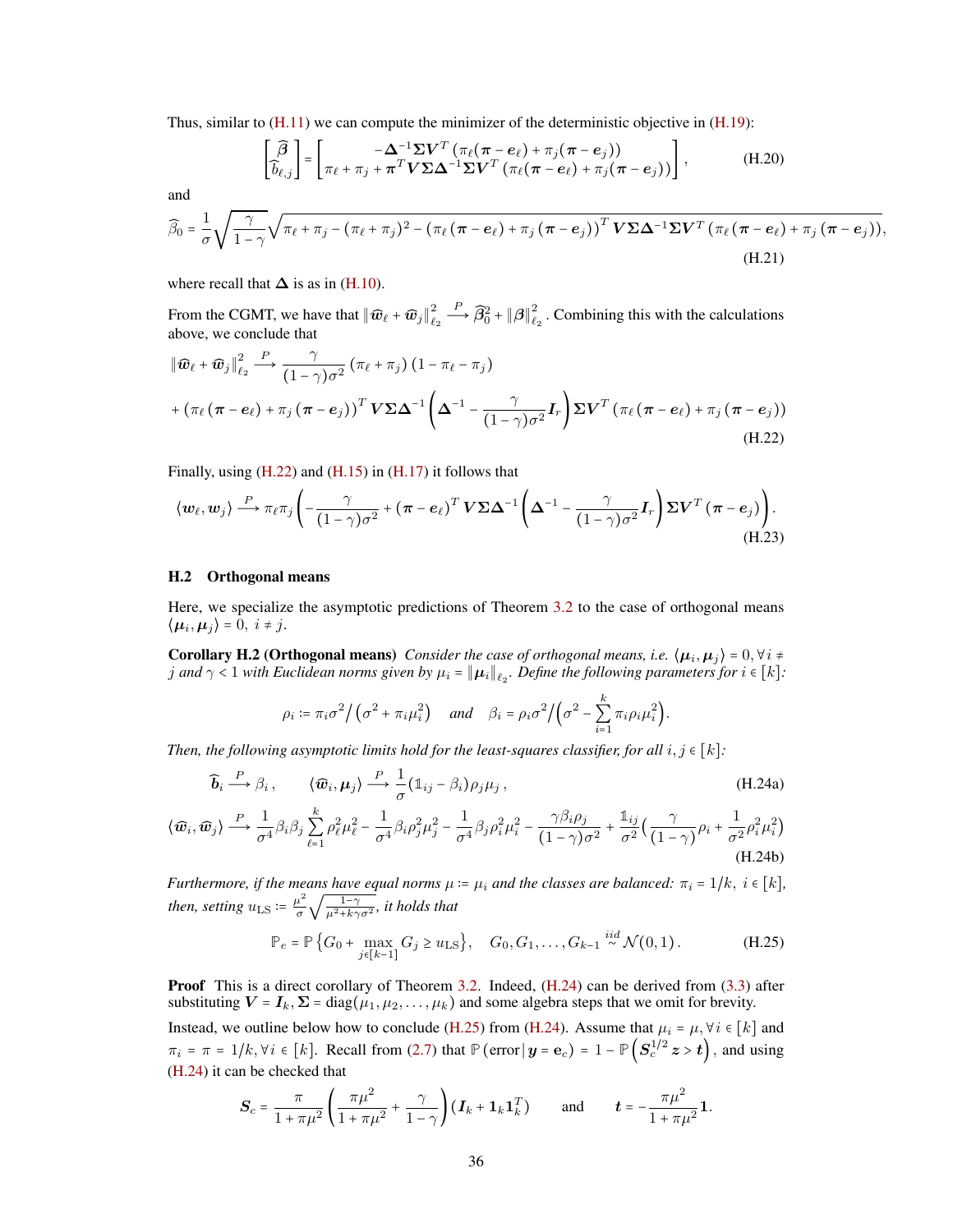Thus, setting

$$
u_{\rm LS} := \mu^2 \sqrt{\frac{\pi}{\pi \mu^2 + \left(\frac{\gamma}{1 - \gamma}\right) (1 + \pi \mu^2)}} = \mu^2 \sqrt{\frac{1 - \gamma}{\mu^2 + \gamma/\pi}},
$$
(H.26)

<span id="page-36-0"></span>and applying Lemma [\(D.1\)](#page-22-6), the probability of error is given by the advertised expression.

## I Least-squares for MLM

#### <span id="page-36-1"></span>I.1 Proof of Theorem [4.2](#page-7-0)

## <span id="page-36-2"></span>**I.1.1** Computing  $\Sigma_{w,u}$

Assume that  $X, Y$  are generated from the MLM.

Fix any  $\ell \in [k]$ . The classifier parameters  $\widehat{w}_{\ell}, \widehat{b}_{\ell}$  minimize the following objective function  $\mathcal{L}_{PO}\left(\boldsymbol{w}_{\ell},b_{\ell}\right)\coloneqq\frac{1}{2n}\left\|\boldsymbol{X}^{T}\boldsymbol{w}_{\ell}+b_{\ell}\boldsymbol{1}_{n}-\boldsymbol{Y}_{\ell}\right\|_{\ell}^{2}$  $\frac{2}{\ell_2}$  .

Identifying the AO. To continue further note that by duality we have

$$
\min_{\boldsymbol{w}_{\ell},b_{\ell}} \mathcal{L}_{PO}(\boldsymbol{w}_{\ell},b_{\ell}) = \min_{\boldsymbol{w}_{\ell},b_{\ell}} \max_{\boldsymbol{s}} \frac{1}{n} \left( \boldsymbol{s}^T \boldsymbol{X}^T \boldsymbol{w}_{\ell} + b_{\ell} \boldsymbol{s}^T \boldsymbol{1}_n - \boldsymbol{s}^T \boldsymbol{Y}_{\ell} - \frac{\|\boldsymbol{s}\|_{\ell_2}^2}{2} \right), \quad (I.1)
$$

and the optimization is jointly convex in  $(w_\ell, b_\ell)$  and concave in s. Here, note that  $Y_\ell$  depends on the Gaussian matrix  $X$ . Thus, before applying the CGMT, we need to break this dependence as follows. Consider the singular value decomposition

$$
\mathbf{M} = \mathbf{U} \boldsymbol{\Sigma} \mathbf{V}^T = \begin{bmatrix} \mathbf{u}_1 & \mathbf{u}_2 & \dots & \mathbf{u}_r \end{bmatrix} \text{diag}(\sigma_1, \sigma_2, \dots, \sigma_r) \begin{bmatrix} \mathbf{v}_1^T \\ \mathbf{v}_2^T \\ \dots \\ \mathbf{v}_r^T \end{bmatrix},\tag{I.2}
$$

with  $U \in \mathbb{R}^{d \times r}$ ,  $\Sigma \in \mathbb{R}^{r \times r}$ , and  $V \in \mathbb{R}^{k \times r}$  where  $r = \text{rank}(M) \leq k$ . For every  $i \in [n]$ , we decompose  $x_i$  in its projection on the subspace spanned orthogonal columns  $u_1, \ldots, u_r$  as follows:

<span id="page-36-6"></span>
$$
\boldsymbol{x}_i = \boldsymbol{U}\boldsymbol{U}^T\boldsymbol{X}_i + \boldsymbol{P}^\perp\boldsymbol{X}_i = \boldsymbol{U}\tilde{\boldsymbol{g}}_i + \boldsymbol{P}^\perp\boldsymbol{x}_i,
$$

where  $\boldsymbol{P}^\perp = \boldsymbol{I}_r - \boldsymbol{U}\boldsymbol{U}^T$ , and we denote

$$
\widetilde{G} \coloneqq [\widetilde{g}_1 \quad \widetilde{g}_2 \quad \dots \quad \widetilde{g}_n], \quad \widetilde{g}_i \coloneqq U^T x_i \in \mathbb{R}^r, i \in [n]. \tag{I.3}
$$

Recalling that  $x_i \sim \mathcal{N}(0, I_d)$  note that

<span id="page-36-7"></span><span id="page-36-5"></span><span id="page-36-4"></span><span id="page-36-3"></span>
$$
\tilde{g}_i \sim \mathcal{N}(\mathbf{0}, \mathbf{I}_r)
$$
 and  $\tilde{g}_i \perp \mathbf{P}^{\perp} \mathbf{x}_i$ . (I.4)

Further recall that for all  $i \in [n]$ , conditioned on  $x_i$ 

$$
[\mathbf{Y}_{\ell}]_i \sim \text{Bern}\left(\frac{e^{\boldsymbol{\mu}_{\ell}^T \boldsymbol{x}_i}}{\sum_{\ell' \in [k]} e^{\boldsymbol{\mu}_{\ell'}^T \boldsymbol{x}_i}}\right) \sim \text{Bern}\left(\frac{e^{\boldsymbol{e}_{\ell}^T \boldsymbol{V} \boldsymbol{\Sigma} \tilde{\boldsymbol{g}}_i}}{\sum_{\ell' \in [k]} e^{\boldsymbol{e}_{\ell'}^T \boldsymbol{V} \boldsymbol{\Sigma} \tilde{\boldsymbol{g}}_i}}\right),\tag{I.5}
$$

where we used  $(1.3)$  and the SVD decomposition of M. In this notation, we can rewrite the PO as follows:

$$
\min_{\boldsymbol{w}_{\ell}, b_{\ell}} \ \max_{\boldsymbol{s}} \ \frac{1}{n} \left( \boldsymbol{s}^T \boldsymbol{X}^T \boldsymbol{P}^{\perp} \boldsymbol{w}_{\ell} + \boldsymbol{s}^T \widetilde{\boldsymbol{G}}^T \boldsymbol{U}^T \boldsymbol{w}_{\ell} + b_{\ell} \boldsymbol{s}^T \boldsymbol{1}_n - \boldsymbol{s}^T \boldsymbol{Y}_{\ell} - \frac{\|\boldsymbol{s}\|_{\ell_2}^2}{2} \right)
$$

From [\(I.4\)](#page-36-4) and [\(I.5\)](#page-36-5) notice that  $Y_\ell$  depends only on  $\widetilde{G}$  and  $\widetilde{G}$  is independent of  $X^T P^\perp$ . Therefore, the corresponding Auxiliary Optimization (AO) problem becomes

$$
\min_{\boldsymbol{w}_{\ell},b_{\ell}} \max_{\boldsymbol{s}} \frac{1}{n} \Bigg( \|\boldsymbol{P}^{\perp}\boldsymbol{w}_{\ell}\|_{\ell_2} \boldsymbol{g}^T\boldsymbol{s} + \|\boldsymbol{s}\|_{\ell_2} \boldsymbol{h}^T\boldsymbol{P}^{\perp}\boldsymbol{w}_{\ell} + \boldsymbol{s}^T\widetilde{\boldsymbol{G}}^T\boldsymbol{U}^T\boldsymbol{w}_{\ell} + b_{\ell}\boldsymbol{s}^T\boldsymbol{1}_n - \boldsymbol{s}^T\boldsymbol{Y}_{\ell} - \frac{\|\boldsymbol{s}\|_{\ell_2}^2}{2} \Bigg), \tag{I.6}
$$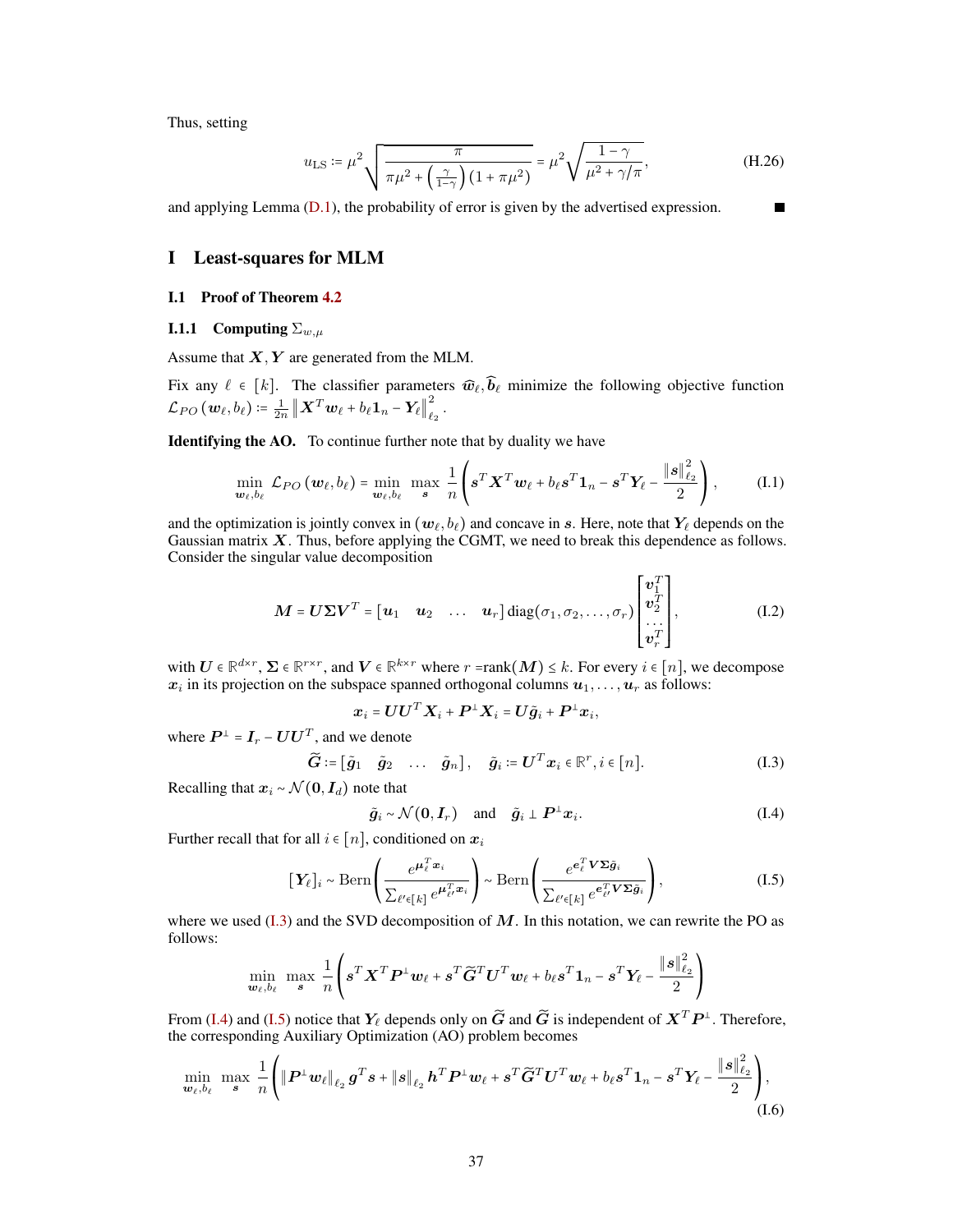where  $g \in \mathbb{R}^n$  and  $h \in \mathbb{R}^d$  are iid Gaussian vectors independent of everything else.

**Scalarization of the AO.** Maximizing over the direction of s and denoting its norm  $\beta = ||s||_{\ell_2} \ge 0$ we arrive at

$$
\min_{\mathbf{w}_{\ell},b_{\ell}} \max_{\beta \geq 0} \frac{1}{n} \left( \beta \left\| \left\| \mathbf{P}^{\perp} \mathbf{w}_{\ell} \right\|_{\ell_{2}} \mathbf{g} + \mathbf{G}^{T} \mathbf{U}^{T} \mathbf{w}_{\ell} + b_{\ell} \mathbf{1}_{n} - \mathbf{Y}_{\ell} \right\|_{\ell_{2}} + \beta \mathbf{h}^{T} \mathbf{P}^{\perp} \mathbf{w}_{\ell} - \frac{\beta^{2}}{2} \right)
$$
\n
$$
= \min_{\mathbf{w}_{\ell},b_{\ell}} \frac{1}{2n} \left( \left\| \left\| \mathbf{P}^{\perp} \mathbf{w}_{\ell} \right\|_{\ell_{2}} \mathbf{g} + \widetilde{\mathbf{G}}^{T} \mathbf{U}^{T} \mathbf{w}_{\ell} + b_{\ell} \mathbf{1}_{n} - \mathbf{Y}_{\ell} \right\|_{\ell_{2}} + \mathbf{h}^{T} \mathbf{P}^{\perp} \mathbf{w}_{\ell} \right)_{+}^{2}
$$
\n
$$
= \frac{1}{2} \left( \min_{\mathbf{w}_{\ell},b_{\ell}} \frac{1}{\sqrt{n}} \left\| \left\| \mathbf{P}^{\perp} \mathbf{w}_{\ell} \right\|_{\ell_{2}} \mathbf{g} + \widetilde{\mathbf{G}}^{T} \mathbf{U}^{T} \mathbf{w}_{\ell} + b_{\ell} \mathbf{1}_{n} - \mathbf{Y}_{\ell} \right\|_{\ell_{2}} + \frac{1}{\sqrt{n}} \mathbf{h}^{T} \mathbf{P}^{\perp} \mathbf{w}_{\ell} \right)_{+}^{2}
$$
\n(1.7)

In the remaining, we focus in the inner minimization above. Let us denote

<span id="page-37-1"></span><span id="page-37-0"></span>
$$
\boldsymbol{a} \coloneqq \boldsymbol{U}^T \boldsymbol{w}_\ell \quad \text{and} \quad \alpha_0 = \|\boldsymbol{P}^\perp \boldsymbol{w}_\ell\|_{\ell_2} \,.
$$

Notice that  $a \perp P^{\perp}w_{\ell}$  and thus the orthogonal decomposition  $w_{\ell} = Ua + P^{\perp}w_{\ell}$ . With this observation, we can optimize over the direction of  $P^Tw_{\ell}$  in [\(I.7\)](#page-37-0) by aligning it with  $-P^Th$ . With this, the minimization in  $(I.7)$  reduces to the following

$$
\min_{\boldsymbol{a},\alpha_0\geq 0,b_{\ell}}\frac{1}{\sqrt{n}}\left\|\alpha_0\boldsymbol{g}+\widetilde{\boldsymbol{G}}^T\boldsymbol{a}+b_{\ell}\boldsymbol{1}_n-\boldsymbol{Y}_{\ell}\right\|_{\ell_2}-\alpha_0\frac{1}{\sqrt{n}}\left\|\boldsymbol{P}^\perp\boldsymbol{h}\right\|_{\ell_2}.\tag{I.8}
$$

Convergence of the AO. First, we argue on point-wise convergence of the objective function in [\(I.8\)](#page-37-1). Fix  $\boldsymbol{a}, \alpha_0$  and  $\boldsymbol{b}_\ell$ . From the WLLN,  $\frac{1}{\sqrt{\ell}}$  $\frac{1}{\overline{n}} \left\| \boldsymbol{P}^\perp \boldsymbol{h} \right\|_{\ell_2} \stackrel{P}{\longrightarrow} \sqrt{\gamma}$  and

$$
\frac{1}{n} \left\| \alpha_0 \boldsymbol{g} + \widetilde{\boldsymbol{G}}^T \boldsymbol{a} + b_\ell \mathbf{1}_n - \boldsymbol{Y}_\ell \right\|_{\ell_2}^2 = \frac{1}{n} \sum_{i=1}^n \left( \alpha_0 \boldsymbol{g}_i + \boldsymbol{a}^T \tilde{\boldsymbol{g}}_i + b_\ell - [\boldsymbol{Y}_\ell]_i \right)^2 \stackrel{P}{\longrightarrow} \mathbb{E} \left[ \left( \alpha_0 G_0 + \boldsymbol{a}^T \boldsymbol{g} + \boldsymbol{b}_\ell - Y_\ell \right)^2 \right],
$$
\n(1.9)

where the expectation is over  $g \sim \mathcal{N}(\mathbf{0}_r, \mathbf{I}_r)$  (with some abuse of notation) and

<span id="page-37-5"></span><span id="page-37-4"></span>
$$
Y_{\ell} \sim \text{Bern}(V_{\ell}) \quad \text{and} \quad V_{\ell} = \frac{e^{e_{\ell}^T \mathbf{V} \boldsymbol{\Sigma} \boldsymbol{g}}}{\sum_{\ell'=1}^{k} e^{e_{\ell} \mathbf{V} \boldsymbol{\Sigma} \boldsymbol{g}}}.
$$
 (I.10)

Therefore, point-wise on  $\boldsymbol{a}, \alpha_0$  and  $\boldsymbol{b}_\ell$ , the objective of the AO converges to

$$
\mathcal{D}_{\ell}(\alpha_0, \boldsymbol{\alpha}, b_{\ell}) \coloneqq \sqrt{\mathbb{E}\left[\left(\alpha_0 G_0 + \boldsymbol{a}^T \boldsymbol{g} + \boldsymbol{b}_{\ell} - Y_{\ell}\right)^2\right]} - \alpha_0 \sqrt{\gamma}.
$$
\n(I.11)

Next, with an argument based on convexity and compactness similar to that in "Convergence analysis of the AO" in Section [H](#page-30-1) it can be argued that the convergence above is uniform. Thus,

$$
(I.8) \xrightarrow{P} \min_{\alpha_0 \ge 0, \alpha, b_\ell} \mathcal{D}_\ell(\alpha_0, \alpha, b_\ell). \tag{I.12}
$$

Deterministic analysis of the AO. Here, we solve the deterministic minimization problem in [\(I.12\)](#page-37-2). Optimization over  $b_\ell$  is straightforward. By setting

<span id="page-37-3"></span><span id="page-37-2"></span>
$$
b_{\ell} = \mathbb{E}[Y_{\ell}] = \mathbb{E}[V_{\ell}],
$$

we now have to optimize

$$
\min_{\alpha_0 \ge 0,\alpha} \sqrt{\alpha_0^2 + \mathbb{E}\left[\left(\mathbf{a}^T\mathbf{g} - Y_{\ell}\right)^2\right] - \left(\mathbb{E}[V_{\ell}]\right)^2} - \alpha_0\sqrt{\gamma}.
$$
\n(1.13)

By direct differentiation and first-order optimality, we compute the optimal values as follows:

$$
\widetilde{\boldsymbol{a}}_j = \mathbb{E}[\boldsymbol{g}_j Y_\ell] = \mathbb{E}[\boldsymbol{g}_j V_\ell], \ j \in [r], \tag{I.14}
$$

$$
\widetilde{\alpha}_0^2 = \frac{\gamma}{1-\gamma} \left( \text{Var}[Y_\ell] - \sum_{j=1}^r \left( \mathbb{E}[\mathbf{g}_j V_\ell] \right)^2 \right) = \frac{\gamma}{1-\gamma} \left( \mathbb{E}[V_\ell] - \left( \mathbb{E}[V_\ell] \right)^2 - \sum_{j=1}^r \left( \mathbb{E}[\mathbf{g}_j V_\ell] \right)^2 \right). \tag{I.15}
$$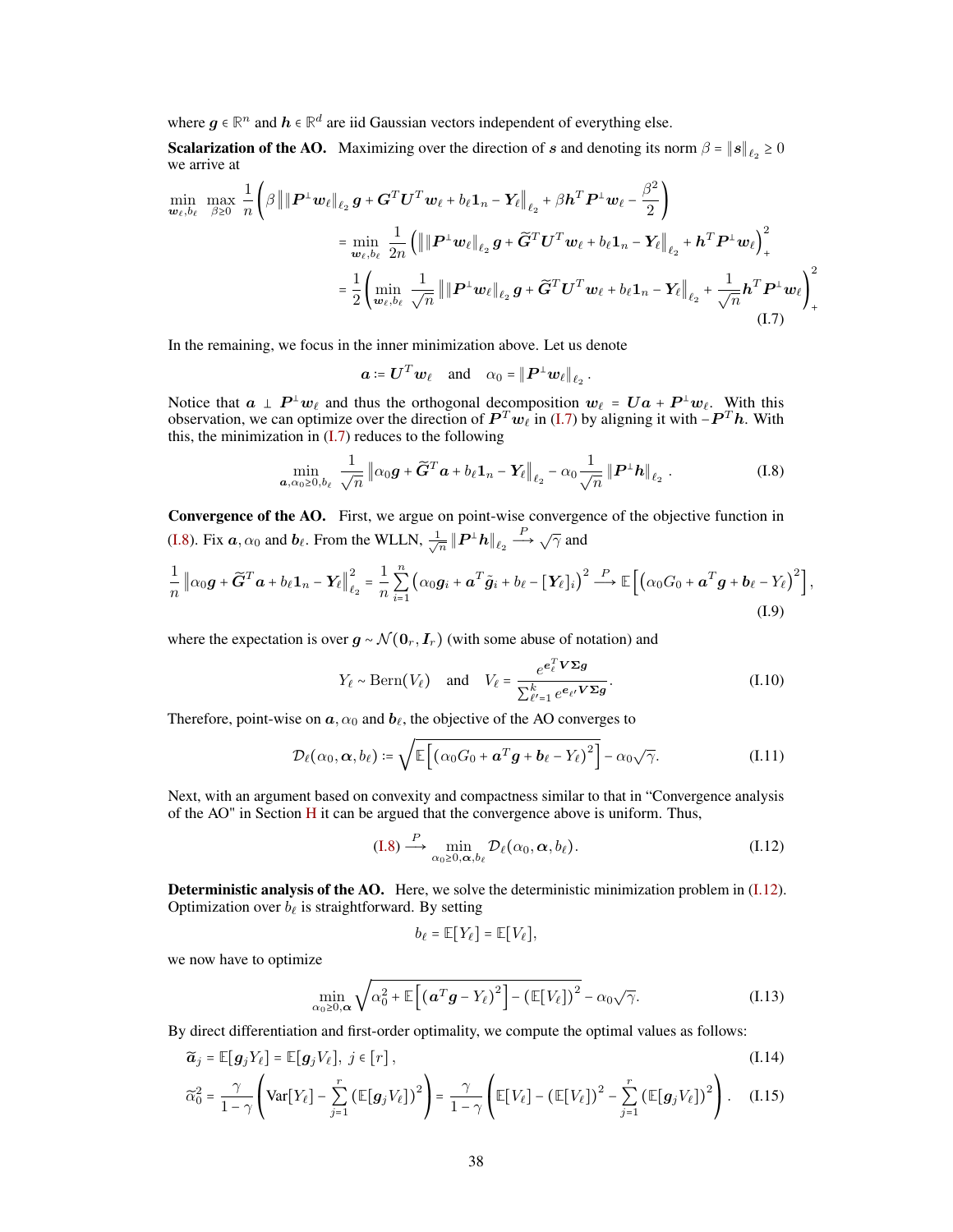Asymptotic Predictions. From the analysis above, we conclude with the following limits about the solution  $\widehat{b}_\ell, \widehat{w}_\ell$  of the PO:

$$
\widehat{\boldsymbol{b}}_{\ell} \stackrel{P}{\longrightarrow} \mathbb{E}[V_{\ell}] \tag{I.16a}
$$

$$
\langle \mu_c, \widehat{\boldsymbol{w}}_{\ell} \rangle \stackrel{P}{\longrightarrow} \boldsymbol{e}_c^T \boldsymbol{V} \boldsymbol{\Sigma} \mathbb{E}[\boldsymbol{g} V_{\ell}], \quad c \in [k]
$$
\n(1.16b)

$$
\|\widehat{\boldsymbol{w}}_{\ell}\|_{\ell_2}^2 \stackrel{P}{\longrightarrow} \sum_{j=1}^r \left(\mathbb{E}[\boldsymbol{g}_j V_{\ell}]\right)^2 + \frac{\gamma}{1-\gamma} \left(\mathbb{E}[V_{\ell}] - \left(\mathbb{E}[V_{\ell}]\right)^2 - \sum_{j=1}^r \left(\mathbb{E}[\boldsymbol{g}_j V_{\ell}]\right)^2\right) \tag{I.16c}
$$

$$
= \frac{\gamma}{1-\gamma} \left( \mathbb{E}[V_{\ell}] - (\mathbb{E}[V_{\ell}])^2 \right) + \frac{1-2\gamma}{1-\gamma} \sum_{j=1}^r \left( \mathbb{E}[g_j V_{\ell}] \right)^2.
$$
 (I.16d)

Recall the notation in [\(4.1\)](#page-6-2). Note that  $\mathbb{E}[V_\ell] = \pi_\ell$ . Moreover, using Gaussian integration by parts Lemma [C.3,](#page-20-3) it can be shown that  $\mathbb{E}[V_{\ell}g] = \Sigma V^T(\text{diag}(\pi) - \Pi) e_{\ell}$ . Using these and writing and in matrix form, we arrive at [\(4.4a\)](#page-6-2).

#### <span id="page-38-0"></span>**I.1.2** Computing  $\Sigma_{w,w}$

Here, we prove [\(4.4b\)](#page-6-1). Specifically, we compute the correlations  $\langle \widehat{w}_{\ell}, \widehat{w}_{c} \rangle$ ,  $\ell \neq c \in [k]$  by following the strategy of Section [H.1.2.](#page-33-0) Specifically, in view of Lemma [H.1](#page-34-2) we need to study the following PO:

<span id="page-38-2"></span>
$$
\min_{\boldsymbol{w}, \boldsymbol{b}} \ \max_{\boldsymbol{s}} \ \frac{1}{n} \left( \boldsymbol{s}^T \boldsymbol{X}^T \boldsymbol{w} + b \boldsymbol{s}^T \boldsymbol{1}_n - \boldsymbol{s}^T (\boldsymbol{Y}_{\ell} + \boldsymbol{Y}_{c}) - \frac{\|\boldsymbol{s}\|_{\ell_2}^2}{2} \right) \tag{I.17}
$$

which is minimized by  $\hat{w}_\ell + \hat{w}_c$ . Thus the analysis will lead us to an asymptotic formula for  $\|\widehat{\boldsymbol{w}}_{\ell} + \widehat{\boldsymbol{w}}_{c}\|_{\ell_2}$ . This when combined with the formulae for  $\|\widehat{\boldsymbol{w}}_{\ell}\|_{\ell_2}$  and  $\|\widehat{\boldsymbol{w}}_{c}\|_{\ell_2}$  in [\(I.16d\)](#page-36-4) will give the desired.

The analysis of  $(1.17)$  is almost identical to the analysis of  $(1.1)$  in the previous section. Specifically, without repeating all the details for brevity, it can be shown that the AO of [\(I.17\)](#page-38-2) converges to the following (cf. [\(I.11\)](#page-37-3):

$$
\mathcal{D}_{\ell}(\alpha_0, \boldsymbol{\alpha}, b_{\ell}) \coloneqq \sqrt{\mathbb{E}\left[\left(\alpha_0 G_0 + \boldsymbol{a}^T \boldsymbol{g} + \boldsymbol{b}_{\ell} - Y_{\ell,c}\right)^2\right]} - \alpha_0 \sqrt{\gamma},\tag{I.18}
$$

where as before  $G_0 \sim \mathcal{N}(0, 1), \mathbf{g} \sim \mathcal{N}(\mathbf{0}_r, \mathbf{I}_r)$ , only now [\(I.10\)](#page-37-4) is modified to:

$$
Y_{\ell,c} \sim \text{Bern}(V_c + V_{\ell}) \quad \text{and as before:} \quad V_{\ell} = \frac{e^{e_{\ell}^T \mathbf{V} \boldsymbol{\Sigma} \mathbf{g}}}{\sum_{\ell'=1}^k e^{e_{\ell} \mathbf{V} \boldsymbol{\Sigma} \mathbf{g}}}.
$$
 (I.19)

With these, it can be shown that

$$
\|\widehat{\boldsymbol{w}}_{\ell}+\widehat{\boldsymbol{w}}_{c}\|_{\ell_2}^2 \stackrel{P}{\longrightarrow} \sum_{j=1}^r \left(\mathbb{E}[\boldsymbol{g}_j(V_c+V_{\ell})]\right)^2 + \frac{\gamma}{1-\gamma}\left(\mathbb{E}[V_c+V_{\ell}] - \left(\mathbb{E}[V_c+V_{\ell}]\right)^2 - \sum_{j=1}^r \left(\mathbb{E}[\boldsymbol{g}_j(V_c+V_{\ell})]\right)^2\right)
$$

Combining this with [\(I.16d\)](#page-36-4), we conclude that for  $\ell \neq c \in [k]$ :

<span id="page-38-3"></span>
$$
\langle \widehat{\boldsymbol{w}}_{\ell}, \widehat{\boldsymbol{w}}_{c} \rangle \stackrel{P}{\longrightarrow} \frac{1-2\gamma}{1-\gamma} \sum_{j=1}^{r} \mathbb{E}[\boldsymbol{g}_j V_c] \mathbb{E}[\boldsymbol{g}_j V_{\ell}] - \frac{\gamma}{1-\gamma} \mathbb{E}[V_c] \mathbb{E}[V_{\ell}]. \tag{I.20}
$$

This shows [\(4.4b\)](#page-6-1) after applying Gaussian integration by parts and expressing it in matrix form; see Lemma [C.3.](#page-20-3)

## <span id="page-38-1"></span>I.2 Orthogonal means and equal-energy

Here, we use Theorem [4.2](#page-7-0) to prove that, in contrast to the GMM, in the MLM under orthogonal and equal-energy means: LS outperforms the averaging classifier for large enough sample sizes. Assuming orthogonal means of equal energy  $\mu$ :

$$
\pi = \pi_1 \mathbf{1}_k = (1/k)\mathbf{1}_k, \tag{I.21}
$$
\n
$$
\Pi = (\Pi_{11} - \Pi_{12})I_k + \Pi_{12}\mathbf{1}_k\mathbf{1}_k^T \text{ with } \Pi_{12} = \frac{1 - k^2 \Pi_{11}^2}{k(k-1)} \text{ and } \Pi_{11} = \mathbb{E}\Big[\frac{e^{2\mu G_1}}{\left(\sum_{\ell \in [k]} e^{\mu G_\ell}\right)^2}\Big].
$$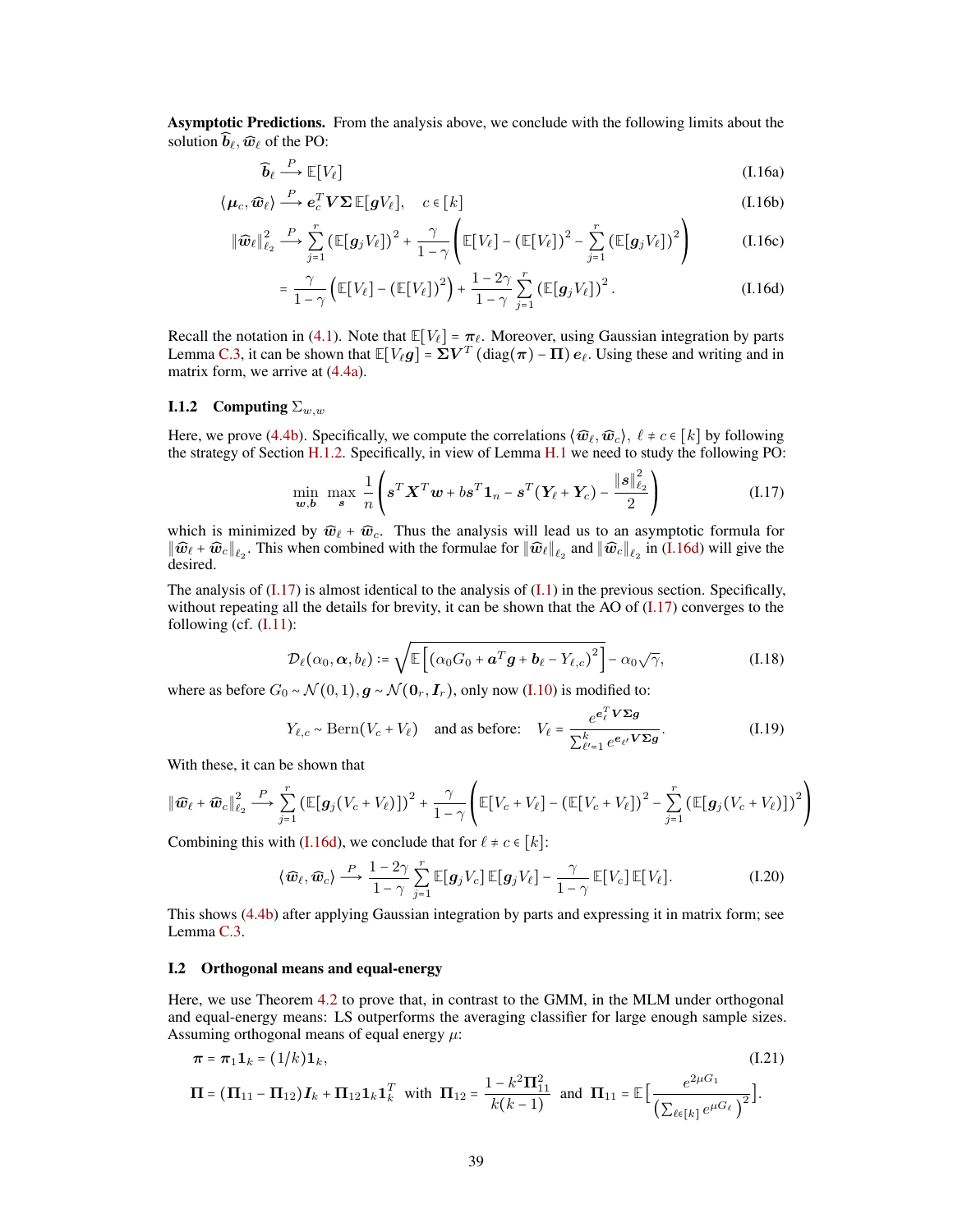Then,

<span id="page-39-2"></span><span id="page-39-1"></span>
$$
\Sigma_{\mathbf{w},\mathbf{w}} - \Sigma_{\mathbf{w},\mu} \Sigma_{\mu,\mu}^{-1} \Sigma_{\mathbf{w},\mu}^{T} \xrightarrow{P} \frac{\gamma}{1-\gamma} \cdot (pI_{k} - q1_{k}1_{k}), \qquad (I.22)
$$

where we defined

$$
p \coloneqq \pi_1 - \mu^2 (\pi_1 - \Pi_{11} + \Pi_{12})^2 \text{ and } q \coloneqq (\pi_1^2 + \Pi_{12}^2 \mu^2 k - 2\mu^2 \Pi_{12} (\pi_1 - \Pi_{11} + \Pi_{12})). \quad (I.23)
$$

Thus, similar to [\(4.3\)](#page-7-1) and with the same notation,

$$
\mathbb{P}_{e,\text{LS}} \stackrel{P}{\longrightarrow} \mathbb{P}\left\{\arg\max_{\ell\in[k]}\left\{\sqrt{\frac{\gamma}{1-\gamma}}\cdot\left(p\mathbf{I}_k - q\mathbf{1}_k\mathbf{1}_k^T\right)^{1/2}\cdot\widetilde{\boldsymbol{g}} + \mu\cdot(\text{diag}(\boldsymbol{\pi}) - \boldsymbol{\Pi})\boldsymbol{g}\right\} \neq Y(\boldsymbol{g})\right\}.
$$
 (I.24)

In [\(I.24\)](#page-39-1) (as well as in [\(4.3\)](#page-7-1)), note that the matrices multiplying  $\tilde{q}$  and q have all the form of a rank one update of a (scaled) identity matrix. It turns out that we can exploit this structure to simplify the formulae for the test error even further. Importantly, this lets us directly compare  $\mathbb{P}_{e,\text{LS}}$  and  $P_{e,\text{Avg}}$  of the two classifiers. These are detailed in Section [I.3.](#page-39-0)

#### <span id="page-39-0"></span>I.3 Proof of Proposition [4.3](#page-7-2)

In [\(E.7\)](#page-26-4) and [\(I.24\)](#page-39-1), we showed the following limits for orthogonal means of equal-energy  $\mu > 0$ :

$$
\mathbb{P}_{e,\text{Avg}} \stackrel{P}{\longrightarrow} \mathbb{P}\left(\arg\max_{\ell\in[k]}\left\{\gamma\cdot\pi_1\cdot I_k\cdot\widetilde{g} + \mu\left((\pi_1 - \Pi_{11})\cdot I_k + \Pi_{12}\mathbf{1}_k\mathbf{1}_k^T\right)\cdot g\right\} \neq Y(g)\right)
$$
\n
$$
\mathbb{P}_{e,\text{LS}} \stackrel{P}{\longrightarrow} \mathbb{P}\left(\arg\max_{\ell\in[k]}\left\{\sqrt{\frac{\gamma}{1-\gamma}}\cdot\left(pI_k - q\mathbf{1}_k\mathbf{1}_k^T\right)^{1/2}\cdot\widetilde{g} + \mu\left((\pi_1 - \Pi_{11})\cdot I_k + \Pi_{12}\mathbf{1}_k\mathbf{1}_k^T\right)\cdot g\right\} \neq Y(g)\right),
$$

where  $\mathbb{P}(Y(g) = \ell) = \frac{e^{\mu g_{\ell}}}{\sum_{\ell} \mu_{\ell}}$  $\frac{e^{-\sigma e}}{\sum_{j\in[k]}e^{\mu g_j}}$  and we have further used [\(I.21\)](#page-38-3) and the notation in [\(I.23\)](#page-39-2).

We compare the expression on the RHS in the above display by applying Lemma [I.1](#page-39-3) below with the following substitutions

$$
g \leftarrow \widetilde{g}, \quad h \leftarrow g, \quad c(h) \leftarrow Y(g)
$$
  
\n
$$
p_2 \leftarrow \frac{\gamma}{1-\gamma} \left( \pi_1 - \mu^2 (\pi_1 - \Pi_{11} + \Pi_{12})^2 \right), \quad q_2 \leftarrow \frac{\gamma}{1-\gamma} \left( \pi_1^2 + \Pi_{12}^2 \mu^2 k - 2\mu^2 \Pi_{12} (\pi_1 - \Pi_{11} + \Pi_{12}) \right),
$$
  
\n
$$
p_1 \leftarrow \gamma \pi_1, \qquad q_1 \leftarrow 0.
$$

This shows that with probability 1,  $\mathbb{P}_{e,\text{LS}} < \mathbb{P}_{e,\text{Avg}}$  if and only if  $p_2 < p_1 \Leftrightarrow \gamma < \gamma_* =$  $\mu^2 (\pi_1 - \Pi_{11} + \Pi_{12})^2 / \pi_1$ . To retrieve (??), recall that  $\pi_1 = 1/k$  and  $k\Pi_{11} + (k^2 - k)\Pi_{12} = 1$ . The only thing left to prove is that  $\gamma_{\star} < 1$ . To see this note that  $p_2 > 0$  from positive semi-definiteness of the Schur matrix in [\(I.23\)](#page-39-2). It takes simple algebra to conclude that  $p_2 > 0 \implies \gamma_* < 1$ .

<span id="page-39-3"></span>**Lemma I.1** *Let*  $k \geq 2$ ,  $g \sim \mathcal{N}(0, I_k)$  **h** ∼  $\mathcal{N}(0, I_k)$ , and discrete random variable  $c(h)$  such that  $\mathbb{P}(c(\mathbf{h}) = \ell) = e^{\mathbf{h}_{\ell}} / \sum_{j \in [k]} e^{\mathbf{h}_j}$ . Consider the function  $F : \mathbb{R}_{>0} \times \mathbb{R} \to [0,1]$  defined as follows

$$
F(p,q) = \mathbb{P}\left(\arg \max\left\{\left(p\boldsymbol{I}_k - q\boldsymbol{1}_k\boldsymbol{1}_k^T\right)^{1/2}\boldsymbol{g} + \left(\alpha\boldsymbol{I}_k - \beta\boldsymbol{1}_k\boldsymbol{1}_k^T\right)^{1/2}\boldsymbol{h}\right\} \neq c(\boldsymbol{h})\right),
$$

such that  $pI_k - q1_k1_k^T > 0$  and fixed  $\alpha I_k - \beta 1_k1_k^T > 0$ . Then, the following statements are true.

- *1.*  $F(p,q) = \mathbb{P}\left(\arg \max \left\{\sqrt{p} \cdot \boldsymbol{g} + \sqrt{\alpha} \boldsymbol{h}\right\} \neq c(\boldsymbol{h})\right).$
- 2. *For*  $0 < p_2 < p_1$  *and any*  $q_1 < \frac{p_1}{k}$ ,  $q_2 < \frac{p_2}{k}$ , *it holds that*  $F(p_2, q_2) < F(p_1, q_1)$ *.*

**Proof** Fix any  $p > 0, q \leq \frac{p}{k}$  $\frac{p}{k}$ . Denote  $\boldsymbol{T} \coloneqq (p\boldsymbol{I}_k - q\boldsymbol{1}_k\boldsymbol{1}_k^T)^{1/2}$  and  $\boldsymbol{S} \coloneqq (\alpha \boldsymbol{I}_k - \beta\boldsymbol{1}_k\boldsymbol{1}_k^T)^{1/2}$  for convenience. It can be checked that  $T = \left(\sqrt{p}I_k + \frac{\sqrt{p-qk} - \sqrt{p}}{k}\right)$  $\frac{\overline{dk} - \sqrt{p}}{k} \mathbf{1}_k \mathbf{1}_k^T$  and  $\mathbf{S} = \left(\sqrt{\alpha} \mathbf{I}_k + \frac{\sqrt{\alpha - \beta k} - \sqrt{\alpha}}{k} \right)$  $\frac{\partial k-\sqrt{\alpha}}{k} \mathbf{1}_k \mathbf{1}_k^T$  ). From these, it follows directly that

$$
F(p,q) = \mathbb{P}\left(\arg\max\left\{\sqrt{p}\cdot g + \sqrt{\alpha}\,h\right\} \neq c(h)\right).
$$

This shows the first statement.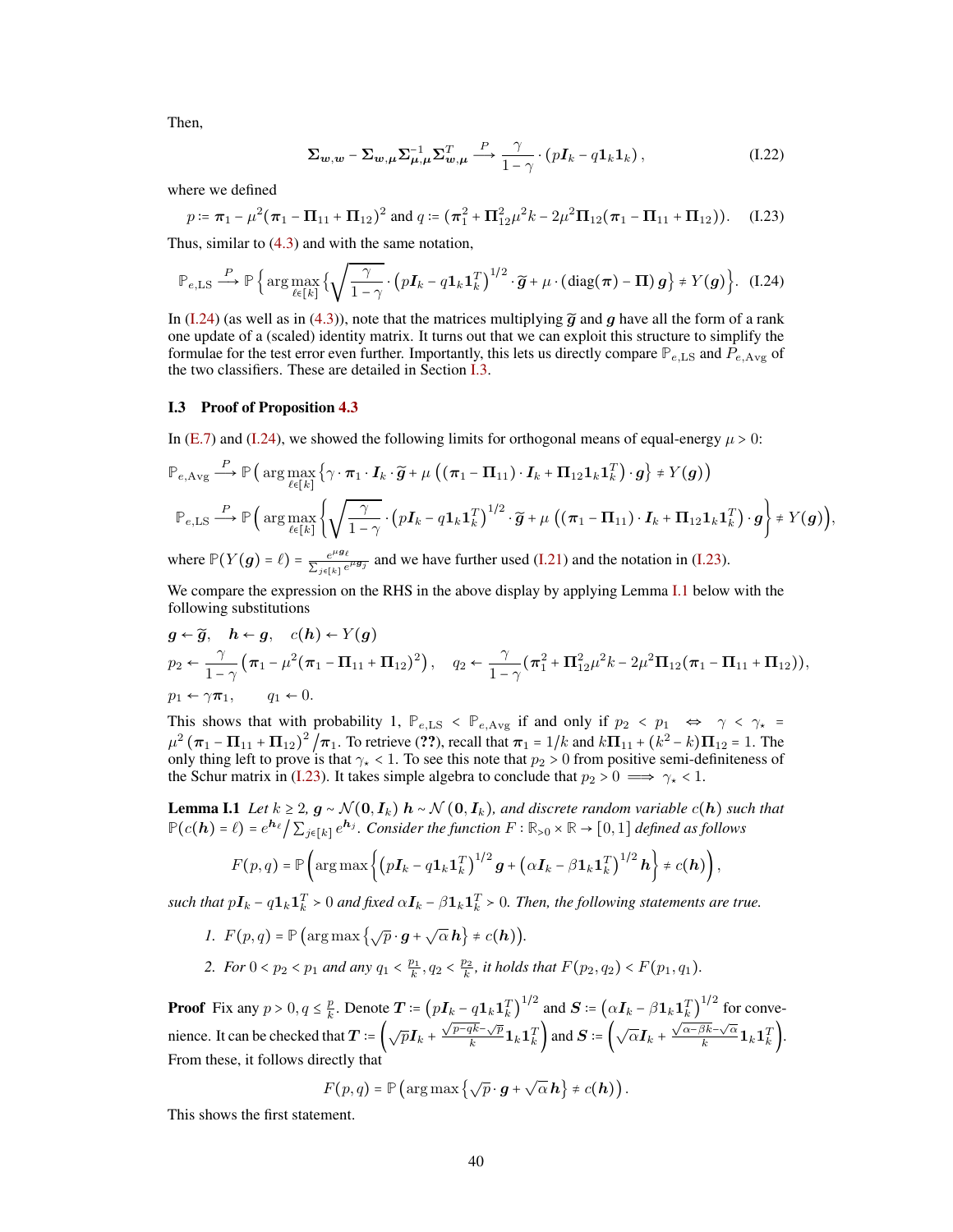Next, we show the second statement. Using the distribution of  $c(h)$  and symmetry we have the following chain of equalities:

$$
1 - F(p,q) = \mathbb{P}\left\{\arg\max_{j\in[k]} \left\{\sqrt{p}\cdot g + \sqrt{\alpha}\,h\right\} = c(h)\right\}
$$
  
\n
$$
= k \cdot \mathbb{E}\left[\frac{e^{h_k}}{\sum_{j\in[k]} e^{h_j}} \cdot 1\left\{\arg\max\left\{\sqrt{p}\cdot g + \sqrt{\alpha}\,h\right\} = k\right\}\right]
$$
  
\n
$$
= k \cdot \mathbb{E}\left[\frac{e^{h_k}}{\sum_{j\in[k]} e^{h_j}} \cdot \prod_{j\in[k-1]} 1\left\{\sqrt{p}\cdot g_j + \sqrt{\alpha}\,h_j < \sqrt{p}\cdot g_k + \sqrt{\alpha}\,h_k\right\}\right]
$$
  
\n
$$
= k \cdot \mathbb{E}\left[\frac{e^{h_k}}{\sum_{j\in[k]} e^{h_j}} \cdot \prod_{j\in[k-1]} 1\left\{g_j < g_k + \frac{\sqrt{\alpha}\,h_k - \sqrt{\alpha}\,h_j}{\sqrt{p}}\right\}\right]
$$
  
\n
$$
= k \cdot \mathbb{E}\left[\frac{e^{h_k}}{\sum_{j\in[k]} e^{h_j}} \cdot \prod_{j\in[k-1]} Q\left(g_k + \frac{\sqrt{\alpha}\,h_j - \sqrt{\alpha}\,h_k}{\sqrt{p}}\right)\right] =: k \cdot G(\sqrt{p}), \quad (I.25)
$$

where in the last line we used the rotational symmetry of the Gaussian distribution:

$$
\mathbb{P}\left\{\boldsymbol{g}_j < \boldsymbol{g}_k + \frac{\sqrt{\alpha}\,\boldsymbol{h}_k - \sqrt{\alpha}\,\boldsymbol{h}_j}{\sqrt{p}}\,|\,\boldsymbol{h}_1,\ldots,\boldsymbol{h}_k\right\} = \mathbb{P}\left\{\boldsymbol{g}_j > \boldsymbol{g}_k + \frac{\sqrt{\alpha}\,\boldsymbol{h}_j - \sqrt{\alpha}\,\boldsymbol{h}_k}{\sqrt{p}}\,|\,\boldsymbol{h}_1,\ldots,\boldsymbol{h}_k\right\}\,,
$$

and the fact that  $g_1, \ldots, g_{k-1}$  are independent.

Next, we will show that the function  $G(·)$  defined above is strictly decreasing in  $(0, \infty)$ . Towards this goal, using  $Q'(x) = -\frac{1}{\sqrt{2}}$  $\frac{1}{2\pi}e^{-x^2/2} = -\phi(x)$  and using the shorthand

<span id="page-40-3"></span><span id="page-40-2"></span><span id="page-40-0"></span>
$$
H_{kj} = \mathbf{h}_j - \mathbf{h}_k, \; j \in [k],
$$

we may compute the derivative of  $G$  at any  $s > 0$  as follows:

$$
\frac{\mathrm{d}\mathcal{G}(s)}{\mathrm{d}s} = \sum_{i \in [k-1]} \mathbb{E} \left[ \frac{e^{\mathbf{h}_k}}{\sum_{j \in [k]} e^{\mathbf{h}_j}} \cdot \phi \left( \mathbf{g}_k + \frac{\sqrt{\alpha} H_{ki}}{s} \right) \cdot \frac{\sqrt{\alpha} H_{ki}}{s^2} \cdot \prod_{j \neq i \in [k-1]} Q \left( \mathbf{g}_k + \frac{\sqrt{\alpha} H_{kj}}{s} \right) \right]
$$
\n
$$
= \sum_{i \in [k-1]} \mathbb{E} \left[ \frac{1}{\sum_{j \in [k]} e^{H_{kj}}} \cdot \phi \left( \mathbf{g}_k + \frac{\sqrt{\alpha} H_{ki}}{s} \right) \cdot \frac{\sqrt{\alpha} H_{ki}}{s^2} \cdot \prod_{j \neq i \in [k-1]} Q \left( \mathbf{g}_k + \frac{\sqrt{\alpha} H_{kj}}{s} \right) \right]
$$
\n
$$
= \sum_{i \in [k-1]} \frac{\sqrt{\alpha}}{s^2} \mathbb{E} \left[ H_{ki} \cdot \mathcal{A}_i \left( \mathbf{g}_k, \{ H_{kj} \}_{j \in [k-1]} \right) \right], \tag{1.26}
$$

where in the last line we have defined

$$
\mathcal{A}_i(g_k,\{H_{kj}\}_{j\in[k-1]})\coloneqq\frac{1}{1+\sum_{j\in[k-1]}e^{H_{kj}}}\cdot\phi(g_k+\frac{\sqrt{\alpha}H_{ki}}{s}\big)\cdot\prod_{j\neq i\in[k-1]}Q\left(g_k+\frac{\sqrt{\alpha}H_{kj}}{s}\right),
$$

Next, we use Gaussian integration by parts (GIBP) to further simplify the expression in [\(I.26\)](#page-40-0). Fix any  $i \in [k-1]$ . Then, by (GIBP):

$$
A_{i} := \mathbb{E}\left[H_{ki} \cdot \mathcal{A}_{i}\left(g_{k}, \{H_{kj}\}_{j\in[k-1]}\right)\right]
$$
\n
$$
= \mathbb{E}[H_{ki}^{2}] \mathbb{E}\left[\frac{d}{dH_{ki}}\mathcal{A}_{i}\left(g_{k}, \{H_{kj}\}_{j\in[k-1]}\right)\right] + \sum_{\substack{\ell \in [k-1] \\ \ell \neq i}} \mathbb{E}[H_{ki} \cdot H_{k\ell}] \mathbb{E}\left[\frac{d}{dH_{k\ell}}\mathcal{A}_{i}\left(g_{k}, \{H_{kj}\}_{j\in[k-1]}\right)\right]
$$
\n
$$
= 2 \mathbb{E}\left[\frac{d}{dH_{ki}}\mathcal{A}_{i}\left(g_{k}, \{H_{kj}\}_{j\in[k-1]}\right)\right] + \sum_{\substack{\ell \in [k-1] \\ \ell \neq i}} \mathbb{E}\left[\frac{d}{dH_{k\ell}}\mathcal{A}_{i}\left(g_{k}, \{H_{kj}\}_{j\in[k-1]}\right)\right], \qquad (I.28)
$$
\nTermI

where in the second line, we used the fact that  $h \sim \mathcal{N}(0, I_k)$  to compute

<span id="page-40-1"></span>
$$
\mathbb{E}[H_{ki}^2] = 2, \quad \text{and} \quad \mathbb{E}[H_{ki}H_{k\ell}] = 1, \ \ell \neq i, \ \ell \in [k-1].
$$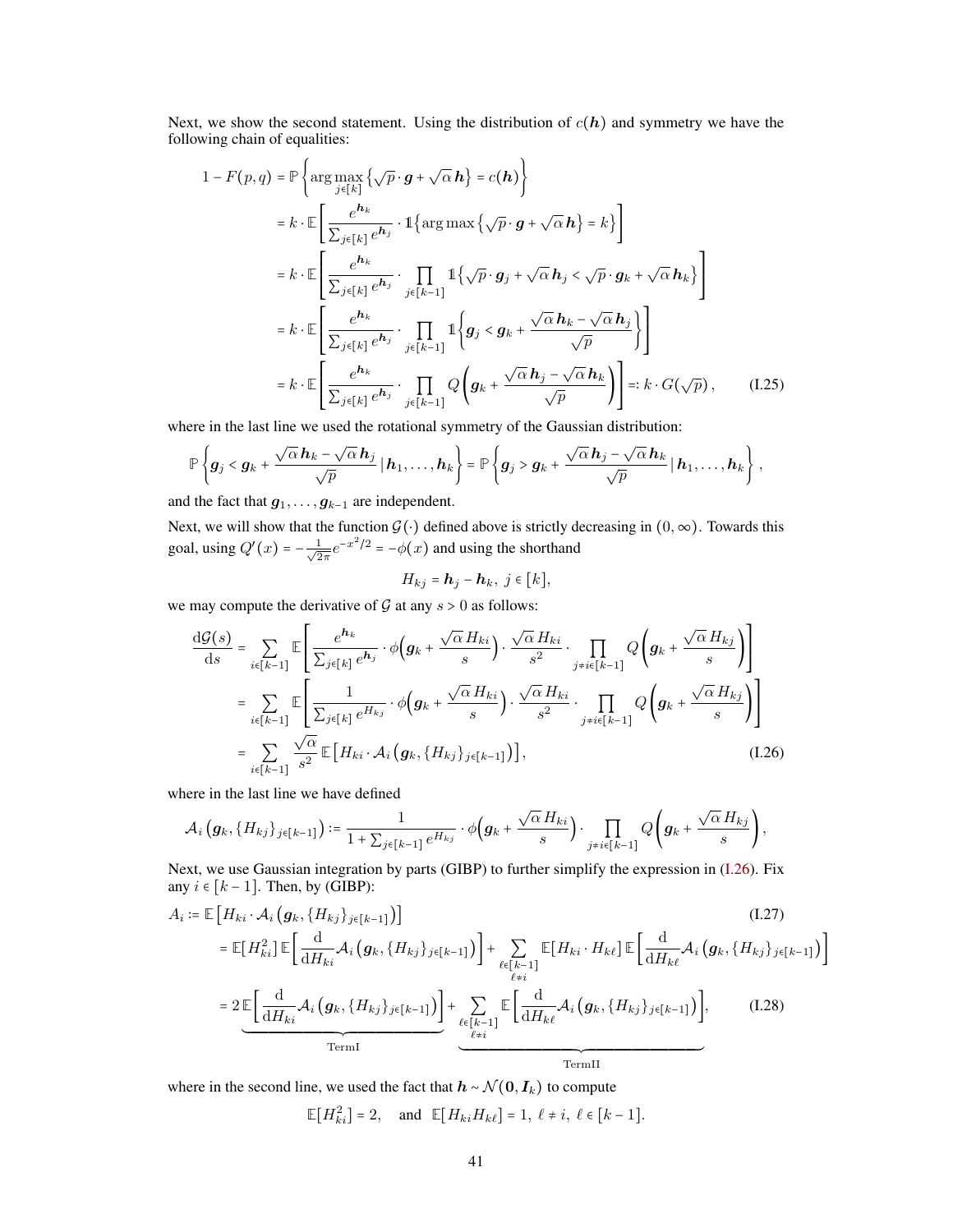We now compute the derivatives in [\(I.28\)](#page-40-1). First, for any  $\ell \in [k - 1]$ ,  $\ell \neq i$ ,

$$
\frac{d\mathcal{A}_i(g_k, \{H_{kj}\}_{j\in[k-1]})}{dH_{k\ell}} = -\frac{e^{H_{k\ell}}}{\left(1 + \sum_{j\in[k-1]} e^{H_{kj}}\right)^2} \cdot \phi\left(g_k + \frac{\sqrt{\alpha} H_{ki}}{s}\right) \cdot \prod_{j\neq i\in[k-1]} Q\left(g_k + \frac{\sqrt{\alpha} H_{kj}}{s}\right) =: \text{TermII(a)}_{\ell}
$$
\n
$$
-\frac{\sqrt{\alpha}}{s} \cdot \frac{1}{1 + \sum_{j\in[k-1]} e^{H_{kj}}} \cdot \phi\left(g_k + \frac{\sqrt{\alpha} H_{ki}}{s}\right) \cdot \phi\left(g_k + \frac{\sqrt{\alpha} H_{k\ell}}{s}\right) \cdot \prod_{j\neq(i,\ell)\in[k-1]} Q\left(g_k + \frac{\sqrt{\alpha} H_{kj}}{s}\right) =: \text{TermII(b)}_{\ell}
$$
\n
$$
= \text{TermII(a)}_{\ell} + \text{TermII(b)}_{\ell}
$$
\n(1.29)

Thus,

TermII = 
$$
\sum_{\ell \neq i \in [k-1]} \mathbb{E} \left[ \text{TermII}(a)_{\ell} \right] + \mathbb{E} \left[ \text{TermII}(b)_{\ell} \right] =: \mathbb{E} \left[ \text{TermII}(a) \right] + N_i,
$$
 (I.30)

where we defined

$$
N_i = -\frac{\sqrt{\alpha}}{s} \cdot \mathbb{E}\left[\frac{\phi\left(\mathbf{g}_k + \frac{\sqrt{\alpha}H_{ki}}{s}\right)}{1 + \sum_{j \in [k-1]} e^{H_{kj}}} \cdot \sum_{\ell \neq i \in [k-1]} \left\{\phi\left(\mathbf{g}_k + \frac{\sqrt{\alpha}H_{k\ell}}{s}\right) \cdot \prod_{j \neq (i,\ell) \in [k-1]} Q\left(\mathbf{g}_k + \frac{\sqrt{\alpha}H_{kj}}{s}\right)\right\}\right] < 0.
$$
\n(1.31)

and we remark for later use that

<span id="page-41-6"></span><span id="page-41-4"></span><span id="page-41-2"></span>
$$
\mathbb{E}\left[\text{TermII}(a)\right] = \sum_{\ell \neq i \in [k-1]} \mathbb{E}\left[\text{TermII}(a)_{\ell}\right] < 0. \tag{I.32}
$$

Second, it holds that

$$
\frac{d\mathcal{A}_{i} (g_{k}, \{H_{kj}\}_{j\in[k-1]})}{dH_{ki}} = -\frac{e^{H_{ki}}}{(1 + \sum_{j\in[k-1]}e^{H_{kj}})^{2}} \cdot \phi(g_{k} + \frac{\sqrt{\alpha}H_{ki}}{s}) \cdot \prod_{j\neq i\in[k-1]} Q(g_{k} + \frac{\sqrt{\alpha}H_{kj}}{s}) + \frac{d\phi(g_{k} + \frac{\sqrt{\alpha}H_{ki}}{s})}{dH_{ki}} \cdot \frac{1}{1 + \sum_{j\in[k-1]}e^{H_{kj}}} \cdot \prod_{j\neq i\in[k-1]} Q(g_{k} + \frac{\sqrt{\alpha}H_{kj}}{s})
$$
\n
$$
= -\frac{e^{H_{ki}}}{(1 + \sum_{j\in[k-1]}e^{H_{kj}})^{2}} \cdot \phi(g_{k} + \frac{\sqrt{\alpha}H_{ki}}{s}) \cdot \prod_{j\neq i\in[k-1]} Q(g_{k} + \frac{\sqrt{\alpha}H_{kj}}{s}) =: \text{TermI(a)}
$$
\n
$$
-\frac{\sqrt{\alpha}}{s} \left(g_{k} + \frac{\sqrt{\alpha}H_{ki}}{s}\right) \phi(g_{k} + \frac{\sqrt{\alpha}H_{ki}}{s}) \cdot \frac{1}{1 + \sum_{j\in[k-1]}e^{H_{kj}}} \cdot \prod_{j\neq i\in[k-1]} Q(g_{k} + \frac{\sqrt{\alpha}H_{kj}}{s}) =: \text{TermI(b)},
$$
\n
$$
= \text{TermI(a)} + \text{TermI(b)},
$$
\n(1.33)

where in the penultimate line we used the fact that  $\phi'(x) = -x\phi(x)$ . Consider the two terms in [\(I.33\)](#page-41-0). Clearly,

<span id="page-41-5"></span><span id="page-41-3"></span><span id="page-41-1"></span><span id="page-41-0"></span>
$$
\mathbb{E}[\text{TermI(a)}] < 0. \tag{I.34}
$$

For the second term we observe that:

$$
\mathbb{E}\left[\text{TermI}(b)\right] = -\frac{\sqrt{\alpha}}{s}\mathbb{E}\left[\left(\boldsymbol{g}_k + \frac{\sqrt{\alpha}H_{ki}}{s}\right) \cdot \mathcal{A}_i\left(\boldsymbol{g}_k, \{H_{kj}\}_{j\in[k-1]}\right)\right] \tag{I.35}
$$
\n
$$
= -\frac{\alpha}{s^2} \cdot \mathbb{E}\left[H_{ki} \cdot \mathcal{A}_i\left(\boldsymbol{g}_k, \{H_{kj}\}_{j\in[k-1]}\right)\right] - \frac{\sqrt{\alpha}}{s}\mathbb{E}\left[\boldsymbol{g}_k \cdot \mathcal{A}_i\left(\boldsymbol{g}_k, \{H_{kj}\}_{j\in[k-1]}\right)\right]
$$
\n
$$
= -\frac{\alpha}{s^2} \cdot A_i - \frac{\sqrt{\alpha}}{s}\mathbb{E}\left[\boldsymbol{g}_k \cdot \mathcal{A}_i\left(\boldsymbol{g}_k, \{H_{kj}\}_{j\in[k-1]}\right)\right]. \tag{I.36}
$$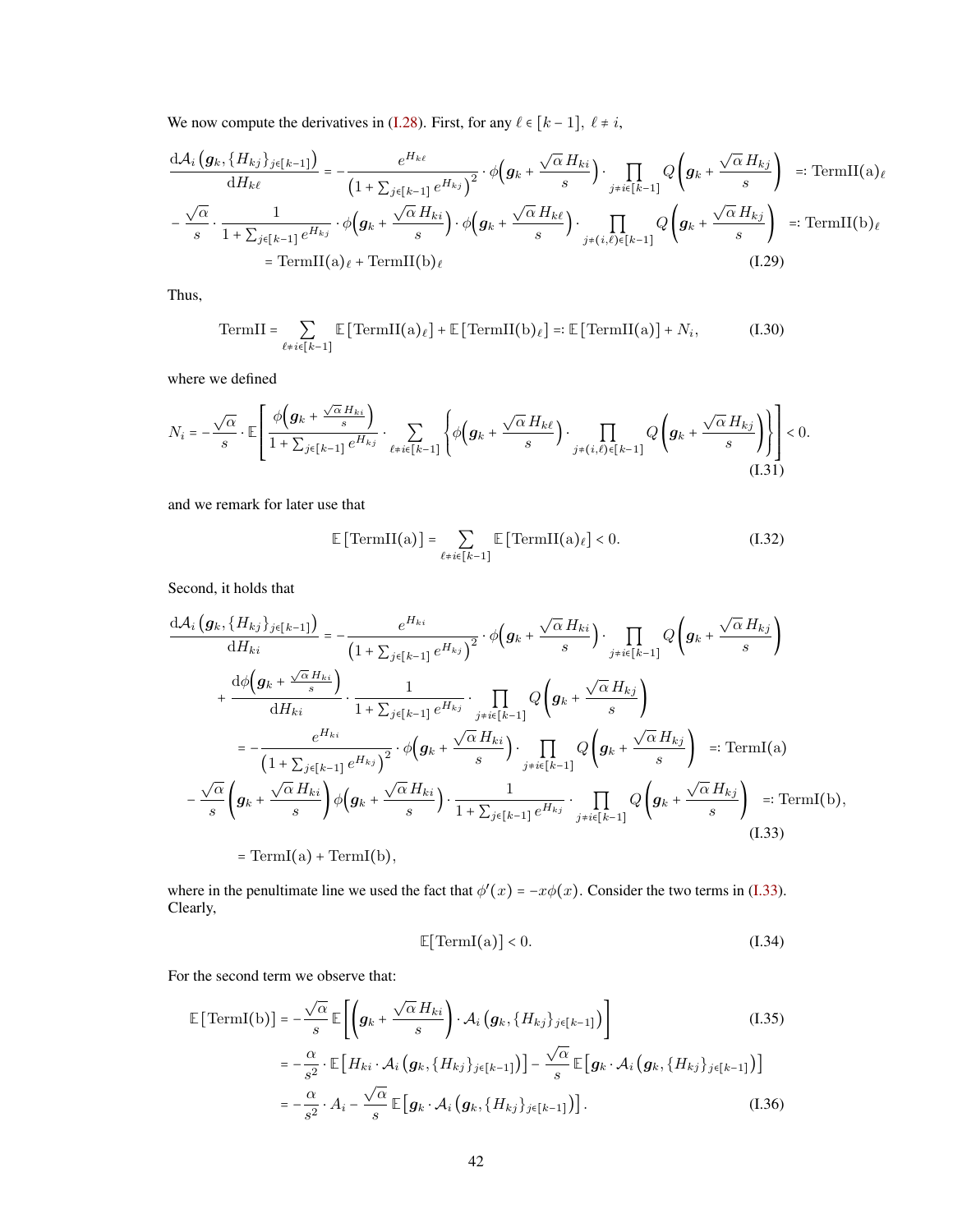Moreover, using again GIBP,  $\mathbb{E}[g_k^2] = 1$ ,  $\mathbb{E}[g_k H_{kj}] = 0$ ,  $j \in [k]$  and the fact that  $\phi'(x) = -x\phi(x)$ ,

$$
\mathbb{E}\left[\mathbf{g}_{k} \cdot \mathcal{A}_{i}\left(\mathbf{g}_{k}, \{H_{kj}\}_{j\in[k-1]}\right)\right] = \mathbb{E}\left[\frac{\mathrm{d}\mathcal{A}_{i}\left(\mathbf{g}_{k}, \{H_{kj}\}_{j\in[k]}\right)}{\mathrm{d}\mathbf{g}_{k}}\right]
$$
\n
$$
= -\mathbb{E}\left[\left(\mathbf{g}_{k} + \frac{\sqrt{\alpha} H_{ki}}{s}\right) \cdot \mathcal{A}_{i}\left(\mathbf{g}_{k}, \{H_{kj}\}_{j\in[k-1]}\right)\right]
$$
\n
$$
-\sum_{\ell \neq i \in[k-1]} \mathbb{E}\left[\phi\left(\mathbf{g}_{k} + \frac{\sqrt{\alpha} H_{k\ell}}{s}\right) \cdot \frac{1}{1 + \sum_{j \in[k-1]} e^{H_{k\ell}}} \cdot \phi\left(\mathbf{g}_{k} + \frac{\sqrt{\alpha} H_{ki}}{s}\right) \cdot \prod_{j \neq (i,\ell) \in[k-1]} Q\left(\mathbf{g}_{k} + \frac{\sqrt{\alpha} H_{kj}}{s}\right)\right]
$$
\n
$$
= \frac{s}{\sqrt{\alpha}} \mathbb{E}\left[\text{TermI(b)}\right] + \frac{s}{\sqrt{\alpha}} N_{i},\tag{I.37}
$$

where, we have recalled  $(1.35)$  and  $(1.31)$ . Using  $(1.37)$  in  $(1.36)$ , we find that

$$
\mathbb{E}\left[\text{TermI(b)}\right] = -\frac{\alpha}{s^2} \cdot A_i - \mathbb{E}\left[\text{TermI(b)}\right] - N_i \implies \mathbb{E}\left[\text{TermI(b)}\right] = -\frac{\alpha}{2s^2} \cdot A_i - \frac{N_i}{2}.\tag{I.38}
$$

We are now ready to put things together:

$$
A_i = 2 \cdot \text{TermI} + \text{TermII} \qquad \text{by (I.28)}
$$
  
\n
$$
= 2 \mathbb{E}[\text{TermI}(a)] + 2 \mathbb{E}[\text{TermI}(b)] + \mathbb{E}[\text{TermII}(a)] + N_i \qquad \text{by (I.30)}
$$
  
\n
$$
= 2 \mathbb{E}[\text{TermI}(a)] - \frac{\alpha}{s^2} \cdot A_i - N_i + \mathbb{E}[\text{TermII}(a)] + N_i \qquad \text{by (I.38)}
$$
  
\n
$$
\implies A_i = \frac{s^2}{s^2 + \alpha} \left( 2 \mathbb{E}[\text{TermI}(a)] + \mathbb{E}[\text{TermI}(a)] \right)
$$
  
\n
$$
< 0 \qquad \qquad \text{by (I.34) and (I.32)}.
$$

From this, [\(I.26\)](#page-40-0) and [\(I.27\)](#page-40-2), we have shown that G is strictly decreasing in  $(0, \infty)$ . Recalling the definition of G in [\(I.25\)](#page-40-3), this implies that  $F(p, q)$  is strictly increasing in  $p > 0$ , as desired to complete the proof. Е

# <span id="page-42-0"></span>J Weighted LS for GMM (Proof of Theorem [B.1\)](#page-18-2)

# <span id="page-42-1"></span>**J.1** Computing  $\Sigma_{w,\mu}$

The WLS estimator solves:

$$
\min_{\boldsymbol{W}\in\mathbb{R}^{k\times d},\,\boldsymbol{b}\in\mathbb{R}^k} \quad \frac{1}{2n} \left\| \left( \boldsymbol{W} \boldsymbol{X} + \boldsymbol{b} \boldsymbol{1}_n^T - \boldsymbol{Y} \right) \boldsymbol{D} \right\|_F^2 = \sum_{\ell=1}^k \min_{\boldsymbol{w}_{\ell},\boldsymbol{b}_{\ell}} \frac{1}{2n} \left\| \boldsymbol{D} \left( \boldsymbol{X}^T \boldsymbol{w}_{\ell} + b_{\ell} \boldsymbol{1}_n - \boldsymbol{Y}_{\ell} \right) \right\|_{\ell_2}^2
$$
\n
$$
= \sum_{\ell=1}^k \min_{\boldsymbol{w}_{\ell},\boldsymbol{b}_{\ell}} \frac{1}{2n} \left\| \boldsymbol{D} \left( \boldsymbol{Y}^T \boldsymbol{M}^T \boldsymbol{w}_{\ell} + \boldsymbol{Z}^T \boldsymbol{w}_{\ell} + b_{\ell} \boldsymbol{1}_n - \boldsymbol{Y}_{\ell} \right) \right\|_{\ell_2}^2
$$

Define

$$
\mathcal{L}_{PO}\left(\boldsymbol{w}_{\ell},b_{\ell}\right) \coloneqq \frac{1}{2n} \left\| \boldsymbol{D} \left(\boldsymbol{Y}^T \boldsymbol{M}^T \boldsymbol{w}_{\ell} + \boldsymbol{Z}^T \boldsymbol{w}_{\ell} + b_{\ell} \boldsymbol{1}_n - \boldsymbol{Y}_{\ell} \right) \right\|_{\ell_2}^2 \,. \tag{J.1}
$$

<span id="page-42-3"></span><span id="page-42-2"></span>.

Identifying the AO. By duality we have

$$
\min_{\boldsymbol{w}_{\ell},b_{\ell}} \mathcal{L}_{PO}(\boldsymbol{w}_{\ell},b_{\ell}) = \min_{\boldsymbol{u},\boldsymbol{w}_{\ell},b_{\ell}} \max_{\boldsymbol{s}} \frac{1}{n} \left( \boldsymbol{s}^{T} \boldsymbol{D} \boldsymbol{Y}^{T} \boldsymbol{M}^{T} \boldsymbol{w}_{\ell} + \boldsymbol{s}^{T} \boldsymbol{D} \boldsymbol{Z}^{T} \boldsymbol{w}_{\ell} + b_{\ell} \boldsymbol{s}^{T} \boldsymbol{D} \boldsymbol{1}_{n} - \boldsymbol{s}^{T} \boldsymbol{D} \boldsymbol{Y}_{\ell} - \boldsymbol{s}^{T} \boldsymbol{u} + \frac{\|\boldsymbol{u}\|_{\ell_{2}}^{2}}{2} \right)
$$

Note that the above is jointly convex in  $(u, w_\ell, b_\ell)$  and concave in s. Thus, we consider the Auxiliary Optimization (AO) problem

$$
\min_{\boldsymbol{u}, \boldsymbol{w}_{\ell}, b_{\ell}} \ \max_{\boldsymbol{s}} \ \frac{1}{n} \left( \boldsymbol{s}^T \boldsymbol{D} \boldsymbol{Y}^T \boldsymbol{M}^T \boldsymbol{w}_{\ell} + \sigma \left\| \boldsymbol{w}_{\ell} \right\|_{\ell_2} \boldsymbol{g}^T \boldsymbol{D} \boldsymbol{s} + \sigma \left\| \boldsymbol{D} \boldsymbol{s} \right\|_{\ell_2} \boldsymbol{h}^T \boldsymbol{w}_{\ell} + b_{\ell} \boldsymbol{s}^T \boldsymbol{D} \boldsymbol{1}_n - \boldsymbol{s}^T \boldsymbol{D} \boldsymbol{Y}_{\ell} - \boldsymbol{s}^T \boldsymbol{u} + \frac{\left\| \boldsymbol{u} \right\|_{\ell_2}^2}{2} \right),
$$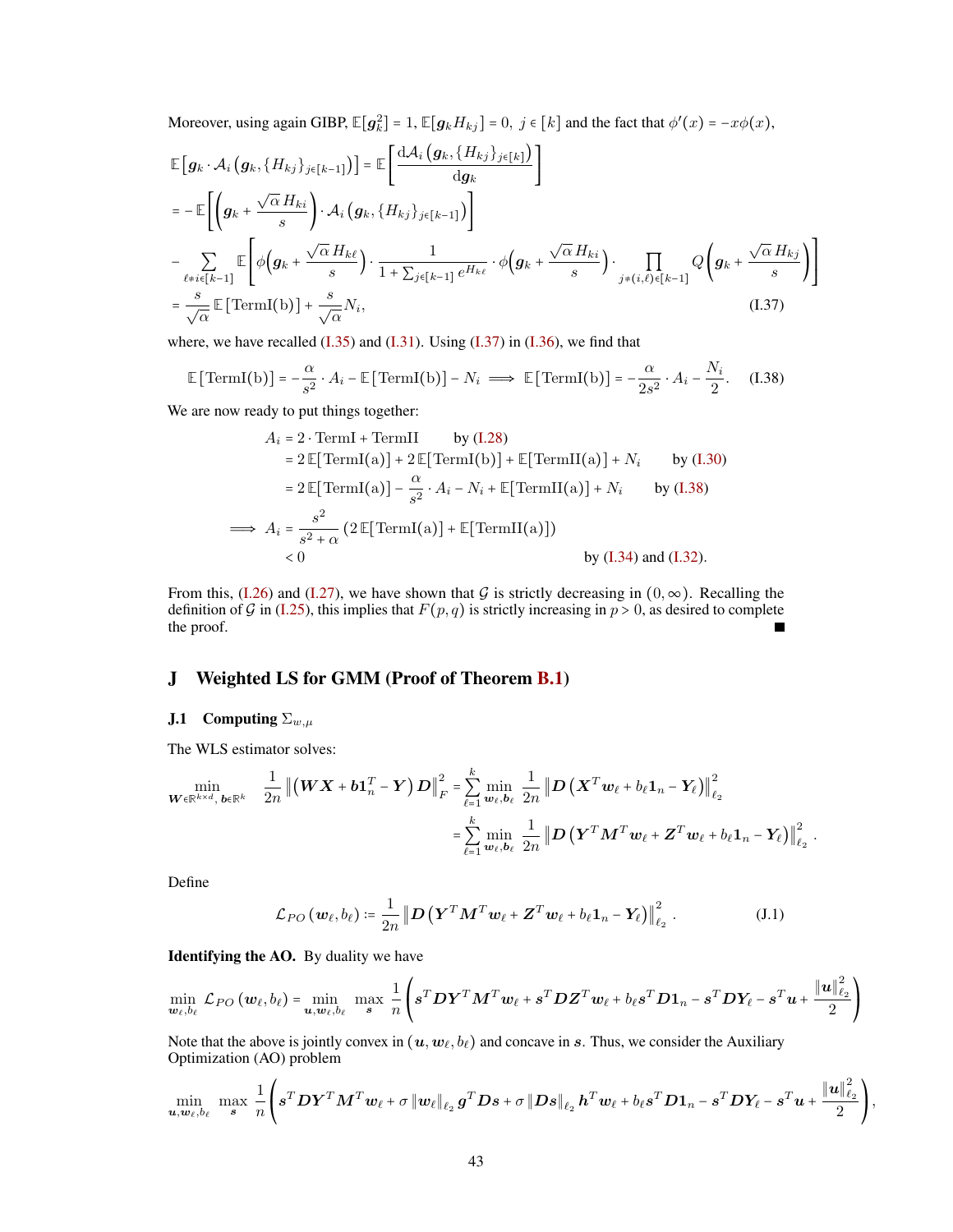where  $g \in \mathbb{R}^n$  and  $h \in \mathbb{R}^d$  are independent Gaussian random vectors with i.i.d.  $\mathcal{N}(0, 1)$  entries. Moreover, we carry out a change of variable  $s \rightarrow Ds$  to arrive at

$$
\min_{\boldsymbol u,\boldsymbol w_\ell,b_\ell}\ \max_{\boldsymbol s}\ \frac{1}{n}\left(\boldsymbol s^T\boldsymbol Y^T\boldsymbol M^T\boldsymbol w_\ell + \sigma\left\|\boldsymbol w_\ell\right\|_{\ell_2}\boldsymbol g^T\boldsymbol s + \sigma\left\|\boldsymbol s\right\|_{\ell_2}\boldsymbol h^T\boldsymbol w_\ell + b_\ell\boldsymbol s^T\boldsymbol 1_n - \boldsymbol s^T\boldsymbol Y_\ell - \boldsymbol s^T\boldsymbol D^{-1}\boldsymbol u + \frac{\left\|\boldsymbol u\right\|_{\ell_2}^2}{2}\right).
$$

**Simplification of the AO.** Maximizing over the direction of s and setting its norm  $\beta = ||s||_{\ell_2}$  above we arrive at

$$
\begin{split}\n\min_{\mathbf{u},\mathbf{w}_{\ell},b_{\ell}} \max_{\beta\geq 0} & \max_{\mathbf{s}: \|\mathbf{s}\|_{\ell_{2}}=1} \frac{1}{n} \left( \beta \mathbf{s}^{T} \mathbf{Y}^{T} \mathbf{M}^{T} \mathbf{w}_{\ell} + \sigma \beta \left\| \mathbf{w}_{\ell} \right\|_{\ell_{2}} \mathbf{g}^{T} \mathbf{s} + \sigma \beta \mathbf{h}^{T} \mathbf{w}_{\ell} + b_{\ell} \beta \mathbf{s}^{T} \mathbf{1}_{n} - \beta \mathbf{s}^{T} \mathbf{Y}_{\ell} - \beta \mathbf{s}^{T} \mathbf{D}^{-1} \mathbf{u} + \frac{\|\mathbf{u}\|_{\ell_{2}}^{2}}{2} \right) \\
&= \min_{\mathbf{u},\mathbf{w}_{\ell},b_{\ell}} \max_{\beta\geq 0} \frac{1}{n} \left( \beta \left\| \mathbf{Y}^{T} \mathbf{M}^{T} \mathbf{w}_{\ell} + \sigma \left\| \mathbf{w}_{\ell} \right\|_{\ell_{2}} \mathbf{g} + b_{\ell} \mathbf{1}_{n} - \mathbf{Y}_{\ell} - \mathbf{D}^{-1} \mathbf{u} \right\|_{\ell_{2}} + \sigma \beta \mathbf{h}^{T} \mathbf{w}_{\ell} + \frac{\|\mathbf{u}\|_{\ell_{2}}^{2}}{2} \right) \\
&= \min_{\mathbf{u},b_{\ell}} \max_{\beta\geq 0} \min_{\mathbf{w}_{\ell}} \frac{1}{n} \left( \beta \left\| \mathbf{Y}^{T} \mathbf{M}^{T} \mathbf{w}_{\ell} + \sigma \left\| \mathbf{w}_{\ell} \right\|_{\ell_{2}} \mathbf{g} + b_{\ell} \mathbf{1}_{n} - \mathbf{Y}_{\ell} - \mathbf{D}^{-1} \mathbf{u} \right\|_{\ell_{2}} + \sigma \beta \mathbf{h}^{T} \mathbf{w}_{\ell} + \frac{\|\mathbf{u}\|_{\ell_{2}}^{2}}{2} \right).\n\end{split}
$$

To continue, consider the singular value decomposition

$$
\mathbf{M} = \mathbf{U} \boldsymbol{\Sigma} \mathbf{V}^T = \begin{bmatrix} \mathbf{u}_1 & \mathbf{u}_2 & \dots & \mathbf{u}_r \end{bmatrix} \text{diag}(\sigma_1, \sigma_2, \dots, \sigma_r) \begin{bmatrix} \mathbf{v}_1^T \\ \mathbf{v}_2^T \\ \dots \\ \mathbf{v}_r^T \end{bmatrix},\tag{J.2}
$$

with  $r \coloneqq \text{rank}(M) \leq k$  and define the variable  $\alpha = U^T w_\ell$  and  $\alpha_\perp = U^T_\perp w_\ell$  where  $U_\perp$  is the orthogonal complement of the columns of U. With these definitions the above optimization problem reduces to

$$
\min_{\mathbf{u},b_{\ell}} \max_{\beta \geq 0} \min_{\alpha} \min_{\alpha_{\perp}} \frac{1}{n} \left( \beta \left\| \mathbf{Y}^T \mathbf{V} \boldsymbol{\Sigma} \boldsymbol{\alpha} + \sigma \sqrt{\|\boldsymbol{\alpha}\|_{\ell_2}^2 + \|\boldsymbol{\alpha}_{\perp}\|_{\ell_2}^2} \mathbf{g} + b_{\ell} \mathbf{1}_n - \mathbf{Y}_{\ell} - \mathbf{D}^{-1} \mathbf{u} \right\|_{\ell_2} + \sigma \beta \mathbf{h}^T \mathbf{U} \boldsymbol{\alpha} + \sigma \beta \mathbf{h}^T \mathbf{U}_{\perp} \boldsymbol{\alpha}_{\perp} + \frac{\|\mathbf{u}\|_{\ell_2}^2}{2} \right)
$$

Decomposing the optimization over  $\alpha_\perp$  in terms of its direction and norm  $\alpha_0 = \|\alpha_\perp\|_{\ell_2}$  we arrive at

$$
\min_{\mathbf{u},b_{\ell}} \max_{\beta \geq 0} \min_{\alpha} \min_{\alpha_0 \geq 0} \frac{1}{n} \left( \beta \left\| \mathbf{Y}^T \mathbf{V} \boldsymbol{\Sigma} \boldsymbol{\alpha} + \sigma \sqrt{\|\boldsymbol{\alpha}\|_{\ell_2}^2 + \alpha_0^2} \mathbf{g} + b_{\ell} \mathbf{1}_n - \mathbf{Y}_{\ell} - \mathbf{D}^{-1} \mathbf{u} \right\|_{\ell_2} + \sigma \beta \mathbf{h}^T \mathbf{U} \boldsymbol{\alpha} - \sigma \alpha_0 \beta \left\| \mathbf{U}_{\perp}^T \mathbf{h} \right\|_{\ell_2} + \frac{\|\mathbf{u}\|_{\ell_2}^2}{2} \right)
$$

.

Since  $U^T h$  is  $r \le k$  dimensional in our asymptotic regime the term  $\frac{h^T U \alpha}{n}$  can be ignored. Also replacing  $\beta$  with  $\beta/\sqrt{n}$  we thus arrive at

$$
\min_{\mathbf{u},b_{\ell}} \max_{\beta \geq 0} \min_{\mathbf{\alpha}} \min_{\alpha_0 \geq 0} \frac{\beta}{\sqrt{n}} \left\| \mathbf{Y}^T \mathbf{V} \boldsymbol{\Sigma} \boldsymbol{\alpha} + \sigma \sqrt{\|\boldsymbol{\alpha}\|_{\ell_2}^2 + \alpha_0^2} \mathbf{g} + b_{\ell} \mathbf{1}_n - \mathbf{Y}_{\ell} - \mathbf{D}^{-1} \mathbf{u} \right\|_{\ell_2}^2 - \frac{1}{\sqrt{n}} \sigma \alpha_0 \beta \left\| \mathbf{U}_{\perp}^T \mathbf{h} \right\|_{\ell_2} + \frac{\|\mathbf{u}\|_{\ell_2}^2}{2n}
$$
\n
$$
= \min_{\mathbf{u},b_{\ell}} \max_{\beta \geq 0} \min_{\mathbf{\alpha}} \min_{\alpha_0 \geq 0} \min_{\tau \geq 0} \frac{\beta}{2n\tau} \left\| \mathbf{Y}^T \mathbf{V} \boldsymbol{\Sigma} \boldsymbol{\alpha} + \sigma \sqrt{\|\boldsymbol{\alpha}\|_{\ell_2}^2 + \alpha_0^2} \mathbf{g} + b_{\ell} \mathbf{1}_n - \mathbf{Y}_{\ell} - \mathbf{D}^{-1} \mathbf{u} \right\|_{\ell_2}^2 + \frac{\beta \tau}{2}
$$
\n
$$
- \frac{1}{\sqrt{n}} \sigma \alpha_0 \beta \left\| \mathbf{U}_{\perp}^T \mathbf{h} \right\|_{\ell_2} + \frac{\|\mathbf{u}\|_{\ell_2}^2}{2n}
$$
\n
$$
= \min_{b_{\ell}} \max_{\beta \geq 0} \min_{\mathbf{\alpha}} \min_{\alpha_0 \geq 0} \min_{\tau \geq 0} \frac{\beta}{n\tau} \left\| \mathbf{Y}^T \mathbf{V} \boldsymbol{\Sigma} \boldsymbol{\alpha} + \sigma \sqrt{\|\boldsymbol{\alpha}\|_{\ell_2}^2 + \alpha_0^2} \mathbf{g} + b_{\ell} \mathbf{1}_n - \mathbf{Y}_{\ell} - \mathbf{D}^{-1} \mathbf{u} \right\|_{\ell_2}^2 + \frac{\beta \tau}{2}
$$
\n
$$
- \frac{1}{\sqrt{n}} \sigma \alpha_0 \beta \left\| \
$$

Setting the derivative with respect to  $u$  to zero we arrive at

$$
\boldsymbol{u} = \frac{\beta}{\tau} \boldsymbol{D}^{-1} \left( \boldsymbol{I} + \frac{\beta}{\tau} \boldsymbol{D}^{-2} \right)^{-1} \left( \boldsymbol{Y}^T \boldsymbol{V} \boldsymbol{\Sigma} \boldsymbol{\alpha} + \sigma \sqrt{\|\boldsymbol{\alpha}\|_{\ell_2}^2 + \alpha_0^2} \boldsymbol{g} + b_{\ell} \boldsymbol{1}_n - \boldsymbol{Y}_{\ell} \right).
$$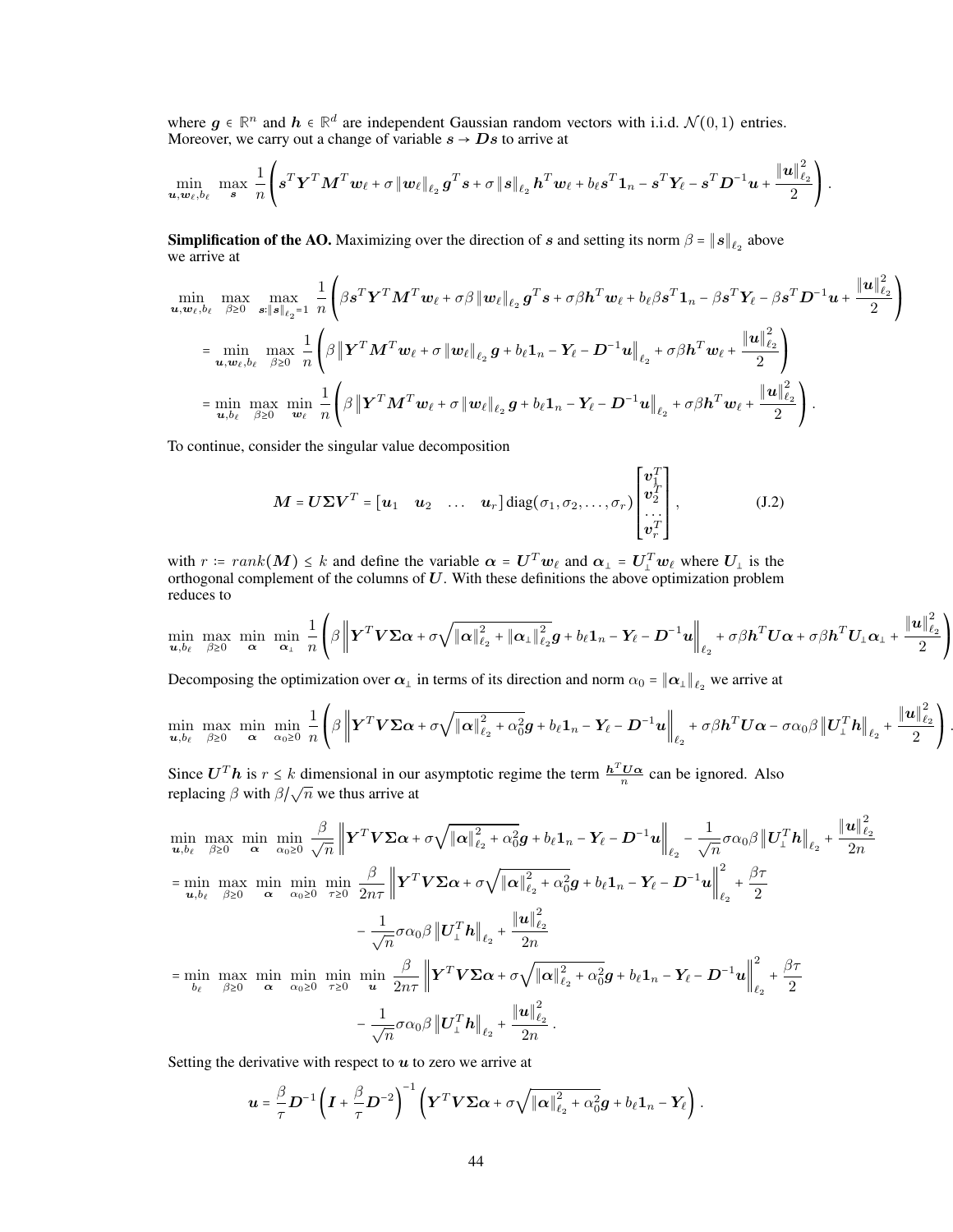Plugging the latter into the above the AO simplifies to

$$
\min_{b_{\ell}} \max_{\beta \ge 0} \min_{\alpha} \min_{\alpha_0 \ge 0} \min_{\tau \ge 0} \frac{\beta}{2\tau n} \text{trace}\left(t^T \left(I + \frac{\beta}{\tau} D^{-2}\right)^{-1} t\right) - \frac{1}{\sqrt{n}} \sigma \alpha_0 \beta \left\|U_{\perp}^T h\right\|_{\ell_2} + \frac{\beta \tau}{2}
$$

where

$$
\boldsymbol{t} \coloneqq \boldsymbol{Y}^T \boldsymbol{V} \boldsymbol{\Sigma} \boldsymbol{\alpha} + \sigma \sqrt{\left\| \boldsymbol{\alpha} \right\|_{\ell_2}^2 + \alpha_0^2} \boldsymbol{g} + b_{\ell} \boldsymbol{1}_n - \boldsymbol{Y}_{\ell} = \boldsymbol{Y}^T \left( \boldsymbol{V} \boldsymbol{\Sigma} \boldsymbol{\alpha} - \boldsymbol{e}_{\ell} \right) + \sigma \sqrt{\left\| \boldsymbol{\alpha} \right\|_{\ell_2}^2 + \alpha_0^2} \boldsymbol{g} + b_{\ell} \boldsymbol{1}_n
$$

To continue note that in our asymptotic regime we have

$$
\frac{1}{\sqrt{n}} \left\| \boldsymbol{U}_{\perp}^T \boldsymbol{h} \right\|_{\ell_2} \ \stackrel{P}{\longrightarrow} \ \sqrt{\gamma}
$$

and the cross terms can be ignored so that in an asymptotic sense

$$
\frac{1}{n}\text{trace}\left(t^{T}\left(I+\frac{\beta}{\tau}D^{-2}\right)^{-1}t\right) \n= \frac{1}{n}\sigma^{2}\left(\left\|\alpha\right\|_{\ell_{2}}^{2}+\alpha_{0}^{2}\right)\text{trace}\left(\left(I+\frac{\beta}{\tau}D^{-2}\right)^{-1}\right) \n+ \frac{1}{n}\left(\mathbf{Y}^{T}\left(\mathbf{V}\Sigma\alpha-e_{\ell}\right)+b_{\ell}\mathbf{1}_{n}\right)^{T}\left(I+\frac{\beta}{\tau}D^{-2}\right)^{-1}\left(\mathbf{Y}^{T}\left(\mathbf{V}\Sigma\alpha-e_{\ell}\right)+b_{\ell}\mathbf{1}_{n}\right)
$$

Therefore we arrive at

$$
\min_{b_{\ell}} \max_{\beta \geq 0} \min_{\alpha} \min_{\tau \geq 0} \min_{\alpha_0 \geq 0} \frac{\beta}{2\tau n} \sigma^2 \left( \|\alpha\|_{\ell_2}^2 + \alpha_0^2 \right) \text{trace}\left( \left( I + \frac{\beta}{\tau} D^{-2} \right)^{-1} \right) - \sigma \alpha_0 \beta \sqrt{\gamma} + \frac{\beta \tau}{2} + \frac{\beta}{2\tau n} \left( Y^T \left( V \Sigma \alpha - e_{\ell} \right) + b_{\ell} 1_n \right)^T \left( I + \frac{\beta}{\tau} D^{-2} \right)^{-1} \left( Y^T \left( V \Sigma \alpha - e_{\ell} \right) + b_{\ell} 1_n \right),
$$

which can be rewritten in the form

$$
\min_{b_{\ell}} \max_{\beta \geq 0} \min_{\alpha} \min_{\tau \geq 0} \frac{\beta}{2\tau n} \sigma^2 \|\alpha\|_{\ell_2}^2 \operatorname{trace}\left(\left(I + \frac{\beta}{\tau} D^{-2}\right)^{-1}\right) + \frac{\beta\tau}{2} \n+ \frac{\beta}{2\tau n} \left(\mathbf{Y}^T \left(\mathbf{V} \boldsymbol{\Sigma} \alpha - e_{\ell}\right) + b_{\ell} \mathbf{1}_n\right)^T \left(I + \frac{\beta}{\tau} D^{-2}\right)^{-1} \left(\mathbf{Y}^T \left(\mathbf{V} \boldsymbol{\Sigma} \alpha - e_{\ell}\right) + b_{\ell} \mathbf{1}_n\right) \n+ \frac{\beta}{2\tau n} \sigma^2 \alpha_0^2 \operatorname{trace}\left(\left(I + \frac{\beta}{\tau} D^{-2}\right)^{-1}\right) - \alpha_0 \sigma \beta \sqrt{\gamma}.
$$

To continue further we shall assume  $D = diag(Y^T\omega)$ . Note that in this case

$$
\frac{1}{n}\text{trace}\left(\left(\boldsymbol{I}+\frac{\beta}{\tau}\boldsymbol{D}^{-2}\right)^{-1}\right)=\frac{1}{n}\sum_{i=1}^{n}\frac{(\boldsymbol{y}_{i}^{T}\boldsymbol{\omega})^{2}}{(\boldsymbol{y}_{i}^{T}\boldsymbol{\omega})^{2}+\frac{\beta}{\tau}}=\sum_{\ell=1}^{k}\frac{n_{\ell}}{n}\frac{\omega_{\ell}^{2}}{\omega_{\ell}^{2}+\frac{\beta}{\tau}}\longrightarrow\sum_{\ell=1}^{k}\frac{\pi_{\ell}\omega_{\ell}^{2}}{\omega_{\ell}^{2}+\frac{\beta}{\tau}}.
$$

Also,

$$
\frac{1}{n} \left( \mathbf{Y}^T \left( \mathbf{V} \boldsymbol{\Sigma} \boldsymbol{\alpha} - \boldsymbol{e}_{\ell} \right) + b_{\ell} \mathbf{1}_n \right)^T \left( \mathbf{I} + \frac{\beta}{\tau} \mathbf{D}^{-2} \right)^{-1} \left( \mathbf{Y}^T \left( \mathbf{V} \boldsymbol{\Sigma} \boldsymbol{\alpha} - \boldsymbol{e}_{\ell} \right) + b_{\ell} \mathbf{1}_n \right) \n= \frac{1}{n} \left( \mathbf{V} \boldsymbol{\Sigma} \boldsymbol{\alpha} - \boldsymbol{e}_{\ell} \right)^T \mathbf{Y} \left( \mathbf{I} + \frac{\beta}{\tau} \mathbf{D}^{-2} \right)^{-1} \mathbf{Y}^T \left( \mathbf{V} \boldsymbol{\Sigma} \boldsymbol{\alpha} - \boldsymbol{e}_{\ell} \right) \n+ \frac{2}{n} b_{\ell} \mathbf{1}_n^T \left( \mathbf{I} + \frac{\beta}{\tau} \mathbf{D}^{-2} \right)^{-1} \mathbf{Y}^T \left( \mathbf{V} \boldsymbol{\Sigma} \boldsymbol{\alpha} - \boldsymbol{e}_{\ell} \right) + \frac{b_{\ell}^2}{n} \text{trace} \left( \left( \mathbf{I} + \frac{\beta}{\tau} \mathbf{D}^{-2} \right)^{-1} \right) \n\overset{P}{\longrightarrow} \left( \mathbf{V} \boldsymbol{\Sigma} \boldsymbol{\alpha} - \boldsymbol{e}_{\ell} \right)^T \text{diag} \left( \frac{\pi_1 \omega_1^2}{\omega_1^2 + \frac{\beta}{\tau}}, \frac{\pi_2 \omega_2^2}{\omega_2^2 + \frac{\beta}{\tau}}, \dots, \frac{\pi_k \omega_k^2}{\omega_k^2 + \frac{\beta}{\tau}} \right) \left( \mathbf{V} \boldsymbol{\Sigma} \boldsymbol{\alpha} - \boldsymbol{e}_{\ell} \right) \n+ 2b_{\ell} \left[ \frac{\pi_1 \omega_1^2}{\omega_1^2 + \frac{\beta}{\tau}}, \frac{\pi_2 \omega_2^2}{\omega_2^2 + \frac{\beta}{\tau}}, \dots, \frac{\pi_k \omega_k^2}{\omega_k^2 + \frac{\beta}{\tau}} \right] \left( \mathbf{V} \boldsymbol{\Sigma} \boldsymbol{\alpha} - \boldsymbol{e}_{\ell}
$$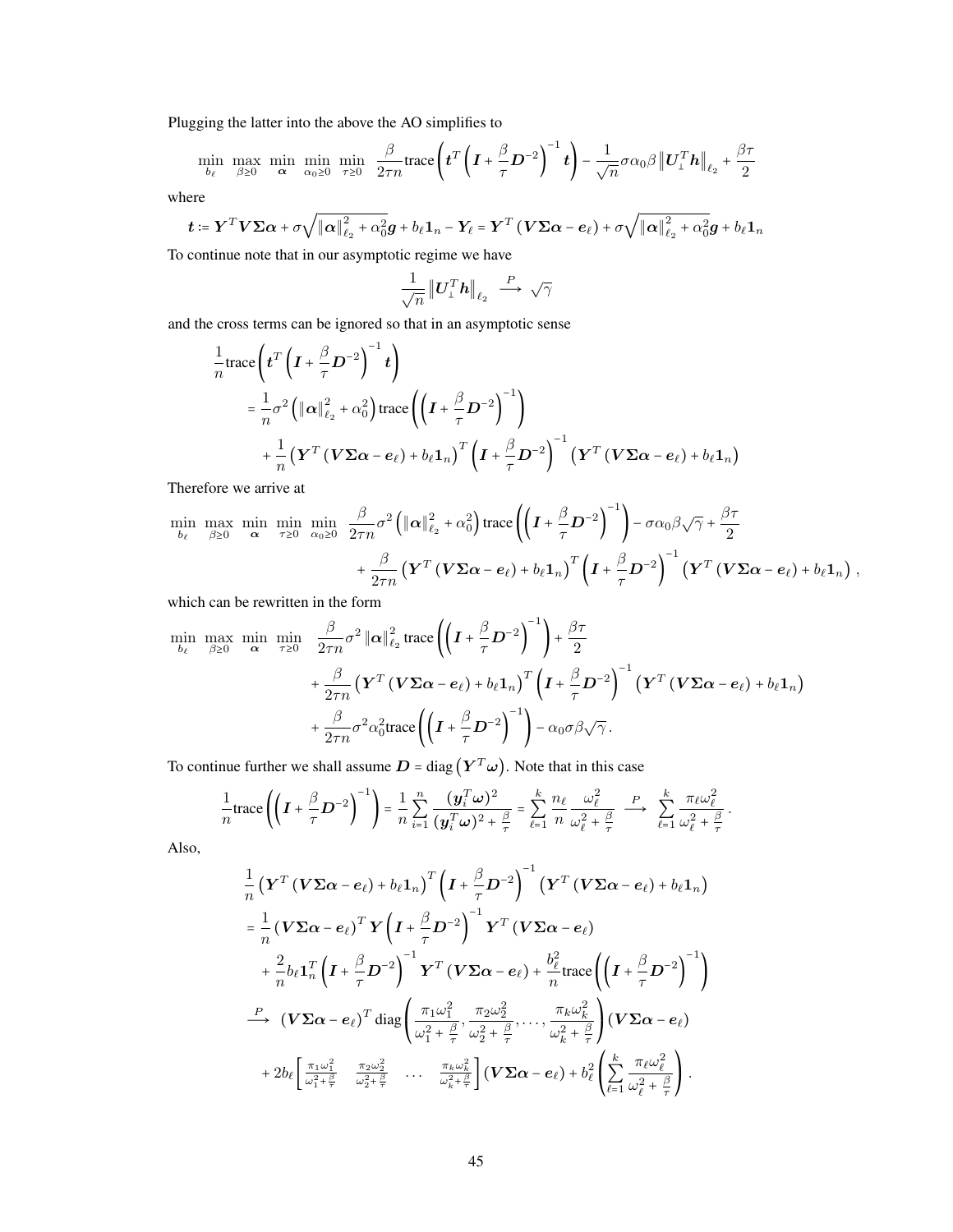Next define

$$
A(\eta) := \begin{bmatrix} \sigma^2 (\pi^T \nu(\eta)) I + \Sigma V^T \text{diag}(\pi) \text{ diag}(\nu(\eta)) V \Sigma & \Sigma V^T \text{diag}(\nu(\eta)) \pi \\ \pi^T \text{diag}(\nu(\eta)) V \Sigma & \pi^T \nu(\eta) \end{bmatrix}
$$
  

$$
c_{\ell} := \begin{bmatrix} \Sigma V^T e_{\ell} \\ 1 \end{bmatrix},
$$
 (J.3)

where

<span id="page-45-1"></span><span id="page-45-0"></span>
$$
\nu(\eta) = \frac{1}{\gamma} \begin{bmatrix} \frac{\omega_1^2}{\omega_1^2 + \eta} \\ \frac{\omega_2^2}{\omega_2^2 + \eta} \\ \dots \\ \frac{\omega_k^2}{\omega_k^2 + \eta} \end{bmatrix} .
$$
 (J.4)

We thus arrive at

$$
\min_{\mathbf{\alpha}} \min_{b_{\ell}} \max_{\alpha_{0} \geq 0} \max_{\beta \geq 0} \min_{\tau \geq 0} \frac{\gamma \beta}{2\tau} \left( \pi_{\ell} \nu_{\ell} \left( \frac{\beta}{\tau} \right) + \left[ \mathbf{\alpha}^{T} \quad b_{\ell} \right] \mathbf{A} \left( \frac{\beta}{\tau} \right) \left[ \frac{\mathbf{\alpha}}{b_{\ell}} \right] - 2 \pi_{\ell} \nu_{\ell} \left( \frac{\beta}{\tau} \right) \mathbf{c}_{\ell}^{T} \left[ \frac{\mathbf{\alpha}}{b_{\ell}} \right] \right) + \frac{\gamma \beta}{2\tau} \sigma^{2} \left( \pi^{T} \nu \left( \frac{\beta}{\tau} \right) \right) \alpha_{0}^{2} - \alpha_{0} \sigma \beta \sqrt{\gamma} + \frac{\beta \tau}{2} .
$$

**Deterministic Analysis of the AO.** Setting the derivative of the above with respect to  $\alpha_0$  to zero we arrive at

$$
\frac{\gamma \beta}{\tau} \sigma^2 \left( \pi^T \nu \left( \frac{\beta}{\tau} \right) \right) \alpha_0 - \sigma \beta \sqrt{\gamma} = 0 \quad \Rightarrow \quad \alpha_0 = \frac{\tau}{\sigma \sqrt{\gamma} \left( \pi^T \nu \left( \frac{\beta}{\tau} \right) \right)}.
$$

Note that the above objective has the form

$$
f\left(\frac{\beta}{\tau}\right) - \alpha_0 \sigma \beta \sqrt{\gamma} + \frac{\beta \tau}{2}
$$

with

$$
f(\eta) \coloneqq \frac{\eta \gamma}{2} \left( \pi_{\ell} \nu_{\ell}(\eta) + \begin{bmatrix} \alpha^T & b_{\ell} \end{bmatrix} A(\eta) \begin{bmatrix} \alpha \\ b_{\ell} \end{bmatrix} - 2 \pi_{\ell} \nu_{\ell}(\eta) c_{\ell}^T \begin{bmatrix} \alpha \\ b_{\ell} \end{bmatrix} \right) + \frac{\gamma \eta}{2} \sigma^2 \left( \pi^T \nu(\eta) \right) \alpha_0^2.
$$

Thus setting the derivatives with respect to  $\beta$  and  $\tau$  to zero, we have

$$
\frac{1}{\tau}f'\left(\frac{\beta}{\tau}\right) - \alpha_0\sigma\sqrt{\gamma} + \frac{\tau}{2} = 0 \quad \Rightarrow \quad f'\left(\frac{\beta}{\tau}\right) - \alpha_0\sigma\sqrt{\gamma}\tau + \frac{\tau^2}{2} = 0 \quad \Rightarrow \quad f'\left(\frac{\beta}{\tau}\right) = \tau^2 \left(\frac{1}{\pi^T \nu\left(\frac{\beta}{\tau}\right)} - \frac{1}{2}\right)
$$
\nand

$$
-\frac{\beta}{\tau^2}f'\left(\frac{\beta}{\tau}\right)+\frac{\beta}{2}=0 \implies \tau^2=2f'\left(\frac{\beta}{\tau}\right).
$$

Combining the latter two we conclude that  $\pi^T \nu \left(\frac{\beta}{\tau}\right)$  $(\frac{\beta}{\tau})$  = 1. Thus,  $\eta = \frac{\beta}{\tau}$  $\frac{\beta}{\tau}$  is the solution to  $\boldsymbol{\pi}^T \boldsymbol{\nu}(\eta) = 1$ . To calculate  $\tau$  and hence  $\alpha_0$  we calculate  $f'$  which is equal to

$$
f'(\eta) = \frac{\gamma}{2} \left( \pi_{\ell} \nu_{\ell}(\eta) + \left[ \alpha^{T} b_{\ell} \right] A(\eta) \begin{bmatrix} \alpha \\ b_{\ell} \end{bmatrix} - 2 \pi_{\ell} \nu_{\ell}(\eta) \mathbf{c}_{\ell}^{T} \begin{bmatrix} \alpha \\ b_{\ell} \end{bmatrix} \right) + \frac{\gamma}{2} \sigma^{2} \left( \pi^{T} \nu(\eta) \right) \alpha_{0}^{2} + \frac{\gamma \eta}{2} \sigma^{2} \alpha_{0}^{2} (\pi^{T} \nu'(\eta)) + \frac{\gamma \eta}{2} \left( \pi_{\ell} \nu_{\ell}(\eta) + \left[ \alpha^{T} b_{\ell} \right] A'(\eta) \begin{bmatrix} \alpha \\ b_{\ell} \end{bmatrix} - 2 \pi_{\ell} \nu_{\ell}(\eta) \mathbf{c}_{\ell}^{T} \begin{bmatrix} \alpha \\ b_{\ell} \end{bmatrix} \right),
$$

where

$$
\begin{split} \nu'(\eta) & = -\frac{1}{\gamma} \begin{bmatrix} \frac{\omega_1^2}{(\omega_1^2 + \eta)^2} \\ \frac{\omega_2^2}{(\omega_2^2 + \eta)^2} \\ \cdots \\ \frac{\omega_k^2}{(\omega_k^2 + \eta)^2} \end{bmatrix} \\ A'(\eta) & := & \begin{bmatrix} \sigma^2 \left( \pi^T \nu'(\eta) \right) I + \Sigma V^T \text{diag} \left( \pi \right) \text{diag} \left( \nu'(\eta) \right) V \Sigma & \Sigma V^T \text{diag} \left( \nu'(\eta) \right) \pi \\ \pi^T \text{diag} \left( \nu'(\eta) \right) V \Sigma & \pi^T \nu'(\eta) \end{bmatrix} \\ c_{\ell} & := & \begin{bmatrix} \Sigma V^T e_{\ell} \\ 1 \end{bmatrix} . \end{split}
$$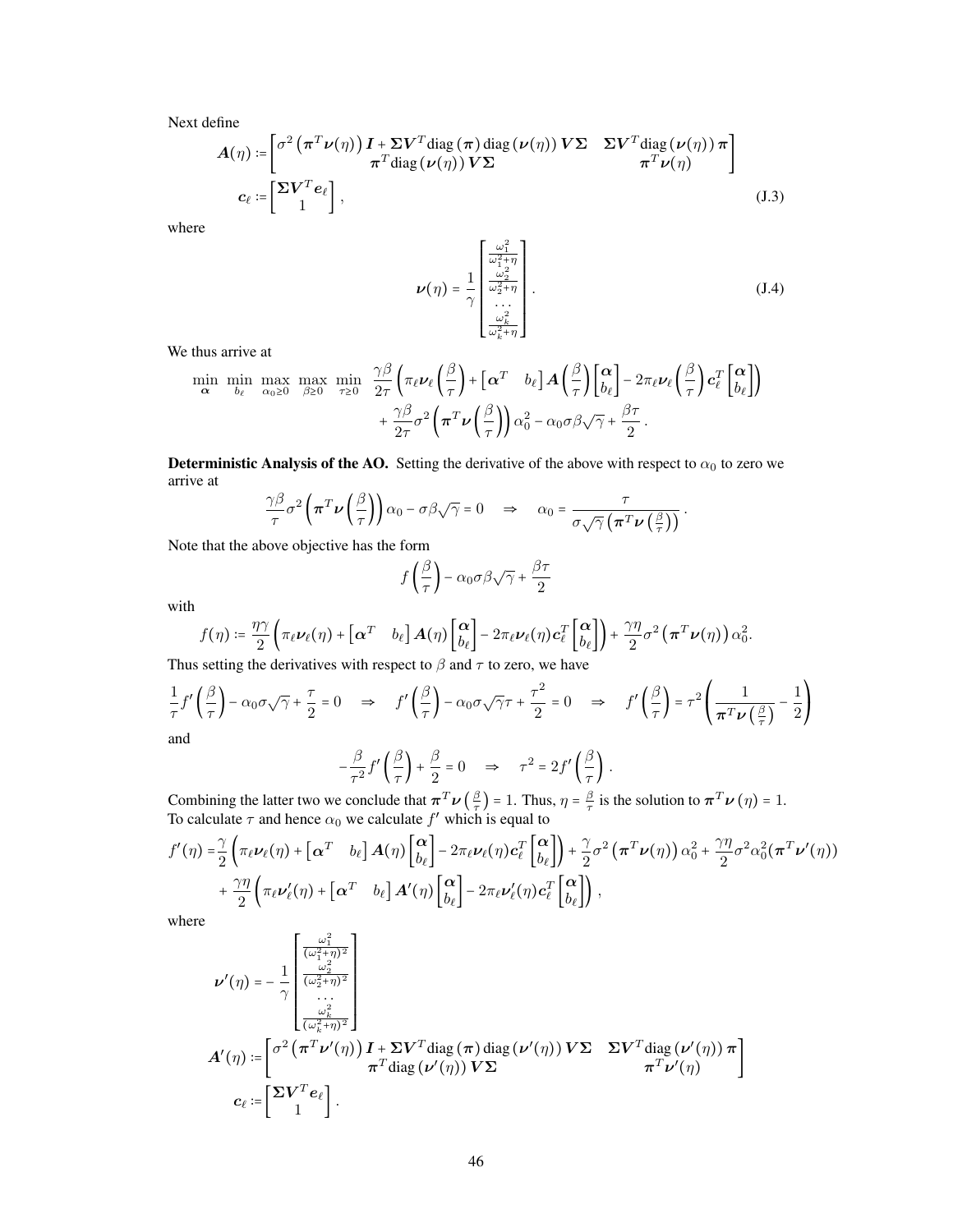Now note that at the optimal point we have

$$
f'(\eta) = \frac{\tau^2}{2} = \frac{\gamma}{2} \sigma^2 \left( \boldsymbol{\pi}^T \boldsymbol{\nu}(\eta) \right)^2 \alpha_0^2.
$$

Thus from the above we can conclude that

$$
\alpha_0^2 = -\frac{1}{\eta \sigma^2 (\pi^T \nu'(\eta))} \left( \pi_\ell \nu_\ell(\eta) + \begin{bmatrix} \alpha^T & b_\ell \end{bmatrix} A(\eta) \begin{bmatrix} \alpha \\ b_\ell \end{bmatrix} - 2 \pi_\ell \nu_\ell(\eta) \mathbf{c}_\ell^T \begin{bmatrix} \alpha \\ b_\ell \end{bmatrix} \right) - \frac{1}{\sigma^2 (\pi^T \nu'(\eta))} \left( \pi_\ell \nu'_\ell(\eta) + \begin{bmatrix} \alpha^T & b_\ell \end{bmatrix} A'(\eta) \begin{bmatrix} \alpha \\ b_\ell \end{bmatrix} - 2 \pi_\ell \nu'_\ell(\eta) \mathbf{c}_\ell^T \begin{bmatrix} \alpha \\ b_\ell \end{bmatrix} \right).
$$

Thus the AO optimization problem reduces to

$$
\min_{b_{\ell}} \ \min_{\alpha} \ \frac{\eta \gamma}{2} \left( \pi_{\ell} \nu_{\ell} + \begin{bmatrix} \alpha^T & b_{\ell} \end{bmatrix} A \begin{bmatrix} \alpha \\ b_{\ell} \end{bmatrix} - 2 \pi_{\ell} \nu_{\ell} c_{\ell}^T \begin{bmatrix} \alpha \\ b_{\ell} \end{bmatrix} \right),
$$

where  $\eta$  is the solution to

$$
\sum_{\ell=1}^k \frac{\pi_\ell \omega_\ell^2}{\omega_\ell^2 + \eta} = \gamma \,,
$$

and

$$
A(\eta) := \begin{bmatrix} \sigma^2 I_r + \Sigma V^T \text{diag}(\pi \odot \nu) V \Sigma & \Sigma V^T (\pi \odot \nu) \\ (\pi \odot \nu)^T V \Sigma & 1 \end{bmatrix}
$$
  

$$
c_{\ell} := \begin{bmatrix} \Sigma V^T e_{\ell} \\ 1 \end{bmatrix},
$$
 (J.5)

<span id="page-46-0"></span>.

with

$$
\nu \coloneqq \frac{1}{\gamma} \begin{bmatrix} \frac{\omega_1^2}{\omega_1^2 + \eta} \\ \frac{\omega_2^2}{\omega_2^2 + \eta} \\ \dots \\ \frac{\omega_k^2}{\omega_k^2 + \eta} \end{bmatrix}
$$

First, note that the matrix  $A$  is positive definite. This can be checked by computing the Schur complement of A:

$$
\Delta \coloneqq \sigma^2 \mathbf{I}_r + \Sigma \mathbf{V}^T \mathbf{P} \mathbf{V} \Sigma \coloneqq \sigma^2 \mathbf{I}_r + \Sigma \mathbf{V}^T \left( \text{diag}(\pi \odot \nu) - (\pi \odot \nu) (\pi \odot \nu)^T \right) \mathbf{V} \Sigma > \mathbf{0}_{r \times r}. \quad (J.6)
$$

Positive definiteness above holds because  $P = (\text{diag}(\pi \odot \nu) - (\pi \odot \nu) (\pi \odot \nu)^T) \ge 0_{k \times k}$ . Thus the objective is a strictly convex quadratic and is jointly convex in its arguments. We proceed by minimizing the objective over  $(\alpha, b_\ell)$  which is equal to

$$
\begin{bmatrix} \widehat{\alpha} \\ \widehat{b}_{\ell} \end{bmatrix} = \pi_{\ell} \nu_{\ell} \mathbf{A}^{-1} \mathbf{c}_{\ell} = \pi_{\ell} \nu_{\ell} \begin{bmatrix} -\boldsymbol{\Delta}^{-1} \boldsymbol{\Sigma} \mathbf{V}^T (\boldsymbol{\pi} \odot \boldsymbol{\nu} - \boldsymbol{e}_{\ell}) \\ 1 + (\boldsymbol{\pi} \odot \boldsymbol{\nu})^T \mathbf{V} \boldsymbol{\Sigma} \boldsymbol{\Delta}^{-1} \boldsymbol{\Sigma} \mathbf{V}^T (\boldsymbol{\pi} \odot \boldsymbol{\nu} - \boldsymbol{e}_{\ell}) \end{bmatrix} . \tag{J.7}
$$

Thus, the minimum value attained is

$$
-\pi_{\ell}^{2}\nu_{\ell}^{2}\left[-\left(\pi\odot\nu-e_{\ell}\right)^{T}V\Sigma\right] \left[\begin{array}{cc} \Delta^{-1} & 0\\ 0^{T} & 1 \end{array}\right] \left[\begin{array}{cc} -\Sigma V^{T}\left(\pi\odot\nu-e_{\ell}\right)\\ 1 \end{array}\right] \qquad (J.8)
$$

$$
=-\pi_{\ell}^{2}\nu_{\ell}^{2}\left(1+\left(\pi\odot\nu-e_{\ell}\right)^{T}V\Sigma\Delta^{-1}\Sigma V^{T}\left(\pi\odot\nu-e_{\ell}\right)\right).
$$

Thus the objective reduces to

$$
\frac{\eta \gamma}{2} \left( \pi_{\ell} \nu_{\ell} \left( 1 - \pi_{\ell} \nu_{\ell} \right) - \pi_{\ell}^{2} \nu_{\ell}^{2} \left( \pi \odot \nu - e_{\ell} \right)^{T} V \Sigma \Delta^{-1} \Sigma V^{T} \left( \pi \odot \nu - e_{\ell} \right) \right).
$$
 (J.9)

Therefore,

$$
\alpha_0^2 = -\frac{1}{\eta \sigma^2 (\pi^T \nu'(\eta))} \left( \pi_\ell \nu_\ell \left( 1 - \pi_\ell \nu_\ell \right) - \pi_\ell^2 \nu_\ell^2 (\pi \odot \nu - e_\ell)^T V \Sigma \Delta^{-1} \Sigma V^T (\pi \odot \nu - e_\ell) \right) - \frac{1}{\sigma^2 (\pi^T \nu'(\eta))} \left( \pi_\ell \nu'_\ell(\eta) + \left[ \alpha^T \quad b_\ell \right] A'(\eta) \begin{bmatrix} \alpha \\ b_\ell \end{bmatrix} - 2 \pi_\ell \nu'_\ell(\eta) c_\ell^T \begin{bmatrix} \alpha \\ b_\ell \end{bmatrix} \right),
$$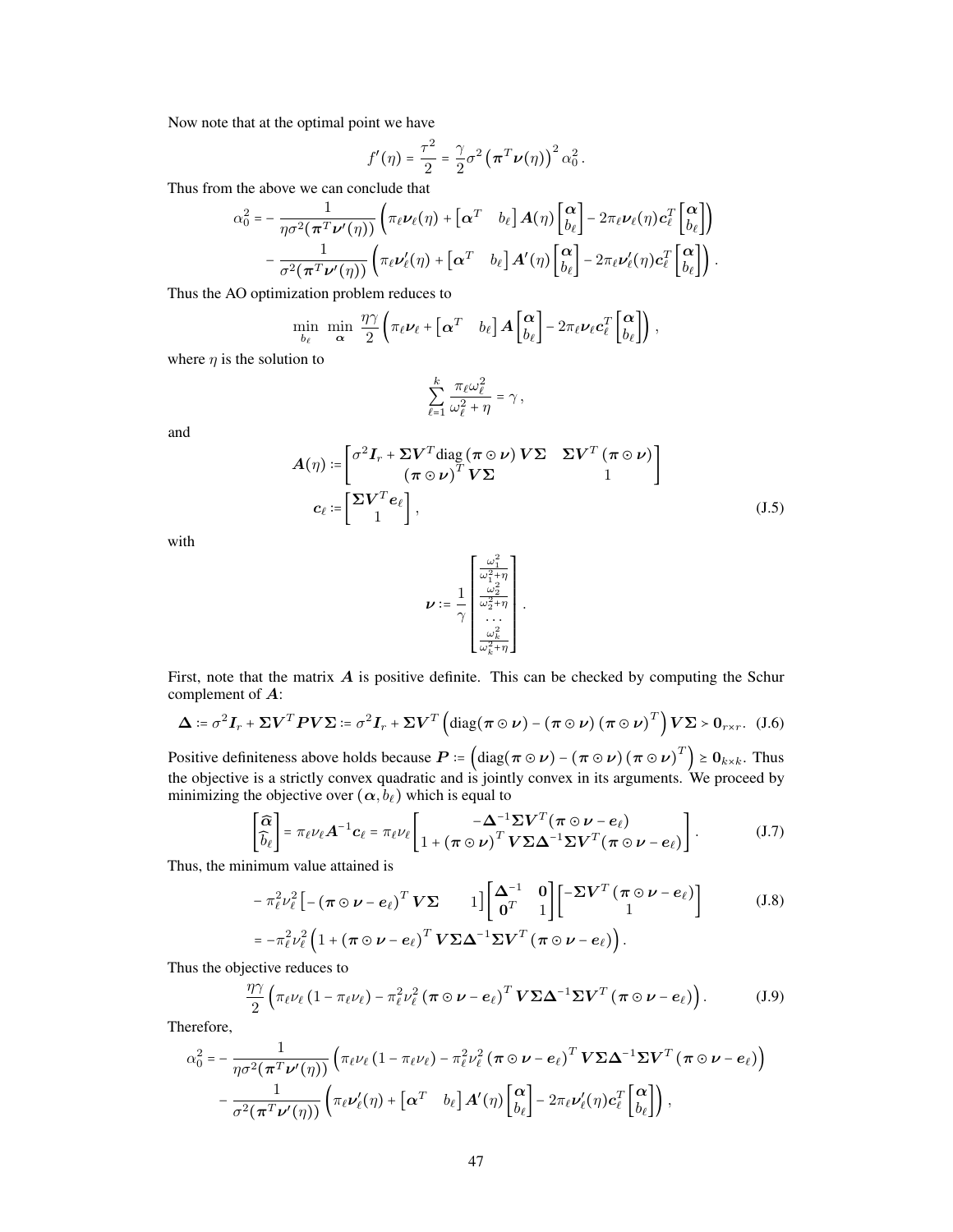where

<span id="page-47-1"></span>
$$
\begin{bmatrix} \widehat{\alpha} \\ \widehat{b}_{\ell} \end{bmatrix} = \pi_{\ell} \nu_{\ell} \begin{bmatrix} -\Delta^{-1} \Sigma V^{T} (\pi \odot \nu - e_{\ell}) \\ 1 + (\pi \odot \nu)^{T} V \Sigma \Delta^{-1} \Sigma V^{T} (\pi \odot \nu - e_{\ell}) \end{bmatrix}
$$
(J.10)

and

$$
\nu'(\eta) = -\frac{1}{\gamma} \begin{bmatrix} \frac{\omega_1^2}{(\omega_1^2 + \eta)^2} \\ \frac{\omega_2^2}{(\omega_2^2 + \eta)^2} \\ \vdots \\ \frac{\omega_k^2}{(\omega_k^2 + \eta)^2} \end{bmatrix}
$$

$$
A'(\eta) := \begin{bmatrix} \sigma^2 \left( \pi^T \nu'(\eta) \right) I + \Sigma V^T \text{diag} \left( \pi \right) \text{diag} \left( \nu'(\eta) \right) V \Sigma & \Sigma V^T \text{diag} \left( \nu'(\eta) \right) \pi \\ \pi^T \text{diag} \left( \nu'(\eta) \right) V \Sigma & \pi^T \nu'(\eta) \end{bmatrix}.
$$

To continue note that

$$
\pi_{\ell}\nu'_{\ell}(\eta) + \begin{bmatrix} \alpha^T & b_{\ell} \end{bmatrix} A'(\eta) \begin{bmatrix} \alpha \\ b_{\ell} \end{bmatrix} - 2\pi_{\ell}\nu'_{\ell}(\eta) \mathbf{c}_{\ell}^T \begin{bmatrix} \alpha \\ b_{\ell} \end{bmatrix} \n= \pi_{\ell}\nu'_{\ell}(\eta) + \pi_{\ell}^2\nu_{\ell}^2 \mathbf{c}_{\ell}^T A^{-1} A'(\eta) A^{-1} \mathbf{c}_{\ell} - 2\pi_{\ell}^2\nu'_{\ell}\nu_{\ell} \mathbf{c}_{\ell}^T A^{-1} \mathbf{c}_{\ell}.
$$

Thus,

$$
\alpha_0^2 = -\frac{1}{\eta \sigma^2 (\pi^T \nu'(\eta))} \left( \pi_\ell \nu_\ell \left( 1 - \pi_\ell \nu_\ell \right) - \pi_\ell^2 \nu_\ell^2 (\pi \odot \nu - e_\ell)^T V \Sigma \Delta^{-1} \Sigma V^T (\pi \odot \nu - e_\ell) \right) \n- \frac{1}{\sigma^2 (\pi^T \nu'(\eta))} \left( \pi_\ell \nu'_\ell(\eta) + \pi_\ell^2 \nu_\ell^2 c_\ell^T A^{-1} A'(\eta) A^{-1} c_\ell - 2 \pi_\ell^2 \nu'_\ell \nu_\ell c_\ell^T A^{-1} c_\ell \right) \n= \frac{\gamma}{\eta \sigma^2 \left( \sum_{\ell=1}^k \frac{\pi_\ell \omega_\ell^2}{(\omega_\ell^2 + \eta)^2} \right)} \left( \pi_\ell \nu_\ell \left( 1 - \pi_\ell \nu_\ell \right) - \pi_\ell^2 \nu_\ell^2 (\pi \odot \nu - e_\ell)^T V \Sigma \Delta^{-1} \Sigma V^T (\pi \odot \nu - e_\ell) \right) \n+ \frac{\gamma}{\sigma^2 \left( \sum_{\ell=1}^k \frac{\pi_\ell \omega_\ell^2}{(\omega_\ell^2 + \eta)^2} \right)} \left( \pi_\ell \nu'_\ell(\eta) + \pi_\ell^2 \nu_\ell^2 c_\ell^T A^{-1} A'(\eta) A^{-1} c_\ell - 2 \pi_\ell^2 \nu'_\ell \nu_\ell c_\ell^T A^{-1} c_\ell \right) \n:= \frac{\zeta}{\sigma^2} \left( \pi_\ell \nu_\ell \left( 1 - \pi_\ell \nu_\ell \right) - \pi_\ell^2 \nu_\ell^2 (\pi \odot \nu - e_\ell)^T V \Sigma \Delta^{-1} \Sigma V^T (\pi \odot \nu - e_\ell) \right) \n+ \frac{\zeta \eta}{\sigma^2} \left( \pi_\ell \nu'_\ell(\eta) + \pi_\ell^2 \nu_\ell^2 c_\ell^T A^{-1} A'(\eta) A^{-1} c_\ell - 2 \pi_\ell^2 \nu'_\ell \nu_\ell c_\ell^T A^{-1} c_\ell \right) \n\text{where } \zeta := \frac{\gamma}{\eta \left( \sum_{\ell=1}^k \frac{\pi_\ell \omega_\ell^2}{(\omega_\ell^2 + \eta)^2} \right)}.
$$

Asymptotic predictions. First, from [\(J.7\)](#page-46-0) the bias term converges as follows:

$$
\widehat{b}_{\ell} \stackrel{P}{\longrightarrow} \pi_{\ell} \nu_{\ell} \left(1 + (\pi \odot \nu)^{T} \boldsymbol{V} \boldsymbol{\Sigma} \boldsymbol{\Delta}^{-1} \boldsymbol{\Sigma} \boldsymbol{V}^{T} (\pi \odot \nu - e_{\ell})\right).
$$

Thus,

<span id="page-47-2"></span>
$$
\widehat{\boldsymbol{b}} \stackrel{P}{\longrightarrow} \left(\boldsymbol{I}_k - \boldsymbol{P} \boldsymbol{V} \boldsymbol{\Sigma} \boldsymbol{\Delta}^{-1} \boldsymbol{\Sigma} \boldsymbol{V}^T\right) \left(\boldsymbol{\pi} \odot \boldsymbol{\nu}\right) .
$$

Recall that  $\alpha = U^T w_\ell$ . Thus, the correlations  $\langle \mu_i, w_\ell \rangle$ ,  $i \in [k]$  converge as follows:

$$
\boldsymbol{M}^T \boldsymbol{w}_{\ell} = \boldsymbol{V} \boldsymbol{\Sigma} \boldsymbol{U}^T \boldsymbol{w}_{\ell} \stackrel{P}{\longrightarrow} \boldsymbol{V} \boldsymbol{\Sigma} \widehat{\boldsymbol{\alpha}} = -\pi_{\ell} \nu_{\ell} \boldsymbol{V} \boldsymbol{\Sigma} \boldsymbol{\Delta}^{-1} \boldsymbol{\Sigma} \boldsymbol{V}^T (\boldsymbol{\pi} \odot \boldsymbol{\nu} - \boldsymbol{e}_{\ell}). \tag{J.11}
$$

Here, convergence applies element-wise to the entries of the involved random vectors. Moreover, from the analysis above we can predict the limit of the norm  $||w_\ell||_{\ell_2}$ . For this, note that  $||w_\ell||_\ell^2$  $\widehat{\alpha}_2^2 = \widehat{\alpha}_0^2 + \widehat{\boldsymbol{\alpha}}^T \widehat{\boldsymbol{\alpha}}.$ Thus,

<span id="page-47-0"></span>
$$
\|\boldsymbol{w}_{\ell}\|_{\ell_2}^2 \xrightarrow{\boldsymbol{P}} \frac{\zeta}{\sigma^2} \pi_{\ell} \nu_{\ell} (1 - \pi_{\ell} \nu_{\ell}) + \pi_{\ell}^2 \nu_{\ell}^2 (\boldsymbol{\pi} \odot \boldsymbol{\nu} - \boldsymbol{e}_{\ell})^T \boldsymbol{V} \boldsymbol{\Sigma} \boldsymbol{\Delta}^{-1} \left( \boldsymbol{\Delta}^{-1} - \frac{\zeta}{\sigma^2} \boldsymbol{I}_r \right) \boldsymbol{\Sigma} \boldsymbol{V}^T (\boldsymbol{\pi} \odot \boldsymbol{\nu} - \boldsymbol{e}_{\ell}) + \frac{\eta \zeta}{\sigma^2} \left( \pi_{\ell} \nu_{\ell}^{\prime}(\eta) + \pi_{\ell}^2 \nu_{\ell}^2 \boldsymbol{c}_{\ell}^T \boldsymbol{A}^{-1} \boldsymbol{A}^{\prime} \boldsymbol{A}^{-1} \boldsymbol{c}_{\ell} - 2 \pi_{\ell}^2 \nu_{\ell}^{\prime} \nu_{\ell} \boldsymbol{c}_{\ell}^T \boldsymbol{A}^{-1} \boldsymbol{c}_{\ell} \right). \tag{J.12}
$$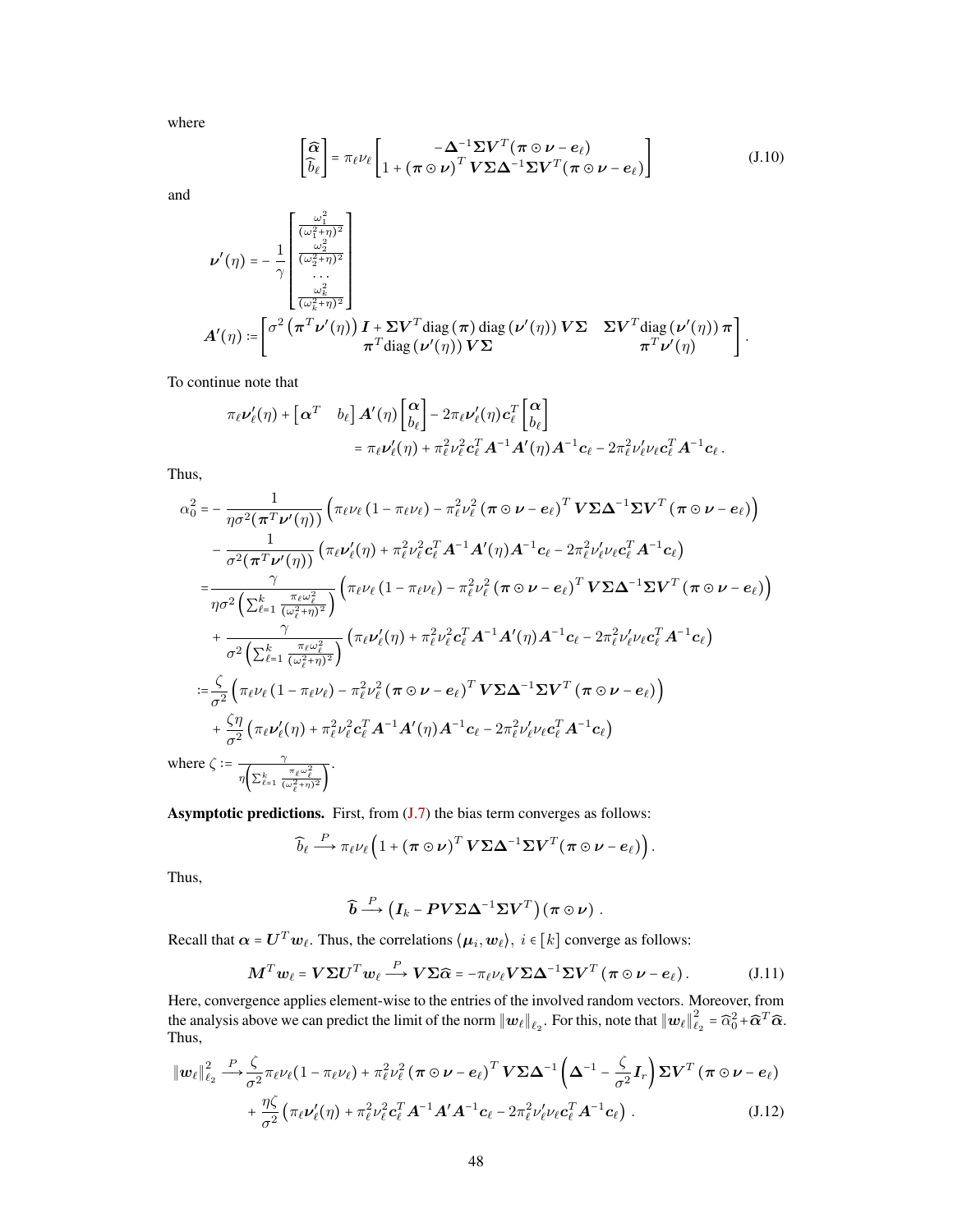## **J.2** Computing  $\Sigma_{w,w}$

In the previous section we used the CGMT to predict the bias  $\widehat{b}_\ell$ , the correlations  $\langle \mu_i, \widehat{w}_\ell\rangle$ ,  $i[k]$ and the norm  $\|\widehat{\bm{w}}_\ell\|_{\ell_2}$  for all  $\ell \in [k]$  members of the multi-output classifier. Here, we show how to compute the limits of the cross-correlations  $\langle \widehat{w}_{\ell}, \widehat{w}_j \rangle, \ell \neq j \in [k]$ .

<span id="page-48-1"></span>**Lemma J.1** *For*  $\ell \neq j \in [k]$  *let*  $\widehat{\mathbf{w}}_{\ell}$   $\widehat{\mathbf{w}}_j$  *be solutions to the least-squares minimization* (??), *i.e.*,

$$
\begin{aligned} \left(\widehat{\boldsymbol{w}}_{\ell},\widehat{\boldsymbol{w}}_{j},\widehat{b}_{\ell},\widehat{b}_{j}\right) \\ & \quad =\arg\min_{\boldsymbol{w}_{\ell},\boldsymbol{w}_{j},b_{\ell},b_{j}}\left\{\frac{1}{2n}\left\|\boldsymbol{D}\left(\boldsymbol{Y}_{\ell}-\boldsymbol{X}^{T}\boldsymbol{w}_{\ell}-b_{\ell}\boldsymbol{1}_{n}\right)\right\|_{\ell_{2}}^{2}+\frac{1}{2n}\left\|\boldsymbol{D}\left(\boldsymbol{Y}_{j}-\boldsymbol{X}^{T}\boldsymbol{w}_{j}-b_{j}\boldsymbol{1}_{n}\right)\right\|_{\ell_{2}}^{2}\right\} . \end{aligned}
$$

*Denote*  $\widehat{\mathbf{w}}_{\ell,j} := \widehat{\mathbf{w}}_{\ell} + \widehat{\mathbf{w}}_{j}$  *and*  $\widehat{b}_{\ell,j} := \widehat{b}_{\ell} + \widehat{b}_{j}$ *. Then,*  $(\widehat{\mathbf{w}}_{\ell,j}, \widehat{b}_{\ell,j})$  *is a minimizer in the following least-squares problem:*

$$
(\widehat{\boldsymbol{w}}_{\ell,j}, \widehat{b}_{\ell,j}) = \arg\min_{\boldsymbol{w},b} \frac{1}{2n} \left\| \boldsymbol{D} \left( \boldsymbol{Y}_{\ell} + \boldsymbol{Y}_{j} - \boldsymbol{X}^{T} \boldsymbol{w} - b \boldsymbol{1}_{n} \right) \right\|_{\ell_{2}}^{2}
$$
(J.13)

**Proof** Clearly the minimization in [\(J.13\)](#page-48-0) is convex. Thus, it suffices to prove that  $\hat{w}_{\ell} + \hat{w}_j$  satisfies the KKT conditions. First, by optimality of  $\widehat{w}_\ell$ , we have that

<span id="page-48-0"></span>
$$
\boldsymbol{X}\boldsymbol{D}^2\left(\boldsymbol{Y}_{\!\ell}-\boldsymbol{X}^T\boldsymbol{\widehat{w}}_{\ell}-\boldsymbol{\widehat{b}}_{\ell}\boldsymbol{1}_n\right)=0
$$

Similarly, for  $\widehat{w}_j$ :

$$
\boldsymbol{X}\boldsymbol{D}^2\left(\boldsymbol{Y}_j-\boldsymbol{X}^T\boldsymbol{\widehat{w}}_j-\boldsymbol{\widehat{b}}_j\boldsymbol{1}_n\right)=0.
$$

Adding the equations on the above displays we find that

$$
\boldsymbol{X}\boldsymbol{D}^2\left(\boldsymbol{Y}_{\ell}+\boldsymbol{Y}_{j}-\boldsymbol{X}^T(\widehat{\boldsymbol{w}}_j+\widehat{\boldsymbol{w}}_{\ell})-(\widehat{b}_j+\widehat{b}_{\ell})\boldsymbol{1}_n\right)=0.
$$

Recognize that this coincides with the optimality condition for  $(J.13)$ . Thus, the proof is complete.

Thanks to Lemma [J.1,](#page-48-1) we can use the CGMT to characterize the limiting behavior of  $\|\widehat{\boldsymbol{w}}_{\ell} + \widehat{\boldsymbol{w}}_j\|_{\ell_2}$ . Observe that this immediately gives the limit of  $\langle \hat{w}_\ell, \hat{w}_j \rangle$  since

$$
\langle \widehat{\boldsymbol{w}}_{\ell}, \widehat{\boldsymbol{w}}_{j} \rangle = \frac{\|\widehat{\boldsymbol{w}}_{\ell} + \widehat{\boldsymbol{w}}_{j}\|_{\ell_{2}}^{2} - \|\widehat{\boldsymbol{w}}_{\ell}\|_{\ell_{2}}^{2} - \|\widehat{\boldsymbol{w}}_{j}\|_{\ell_{2}}^{2}}{2}.
$$
 (J.14)

The analysis of  $(J.13)$  is very similar to that of  $(H.1)$ . In particular we use the following decomposition

<span id="page-48-2"></span>
$$
\boldsymbol{w}_{\ell,j} = \sum_{i=1}^r \beta_i \boldsymbol{u}_i + \beta_0 \boldsymbol{w}_{\ell,j}^{\perp},
$$

with  $\left\|\boldsymbol{w}_{\ell,j}^{\perp}\right\|_{\ell_2} = 1$  and  $\boldsymbol{U}^T\boldsymbol{w}_{\ell,j}^{\perp} = \boldsymbol{0}_r$ . This allows us to arrive at

$$
\begin{split}\n&\min_{\boldsymbol{\beta}}\min_{\boldsymbol{b}_{\ell,j}}\max_{\alpha_0\geq 0}\max_{\beta\geq 0}\min_{\tau\geq 0} \\
&\frac{\gamma\beta}{2\tau}\bigg(\pi_{\ell}\nu_{\ell}\bigg(\frac{\beta}{\tau}\bigg)+\pi_{j}\nu_{j}\bigg(\frac{\beta}{\tau}\bigg)+\big[\boldsymbol{\beta}^{T}\hspace{0.5em}\big[\boldsymbol{b}_{\ell,j}\big]\big]\boldsymbol{A}\bigg(\frac{\beta}{\tau}\bigg)\bigg[\boldsymbol{\beta}^{T}\hspace{0.5em}\bigg]-2\bigg(\pi_{\ell}\nu_{\ell}\bigg(\frac{\beta}{\tau}\bigg)\boldsymbol{c}_{\ell}+\pi_{j}\nu_{j}\bigg(\frac{\beta}{\tau}\bigg)\boldsymbol{c}_{j}\bigg)^{T}\bigg[\boldsymbol{\beta}^{T}\hspace{0.5em}\bigg]\\
&+\frac{\gamma\beta}{2\tau}\sigma^{2}\bigg(\boldsymbol{\pi}^{T}\nu\bigg(\frac{\beta}{\tau}\bigg)\big)\beta_{0}^{2}-\beta_{0}\sigma\beta\sqrt{\gamma}+\frac{\beta\tau}{2}\,,\n\end{split}
$$

where  $A(\eta)$  and  $c_\ell$  are as in [\(J.3\)](#page-45-0) and  $\nu(\eta)$  is as in [\(J.4\)](#page-45-1).

Setting the derivative of the above with respect to  $\alpha_0$  to zero we arrive at

$$
\frac{\gamma \beta}{\tau} \sigma^2 \left( \boldsymbol{\pi}^T \boldsymbol{\nu} \left( \frac{\beta}{\tau} \right) \right) \beta_0 - \sigma \beta \sqrt{\gamma} = 0 \quad \Rightarrow \quad \beta_0 = \frac{\tau}{\sigma \sqrt{\gamma} \left( \boldsymbol{\pi}^T \boldsymbol{\nu} \left( \frac{\beta}{\tau} \right) \right)}.
$$

Note that the above objective has the form

$$
g\left(\frac{\beta}{\tau}\right) - \beta_0 \sigma \beta \sqrt{\gamma} + \frac{\beta \tau}{2},
$$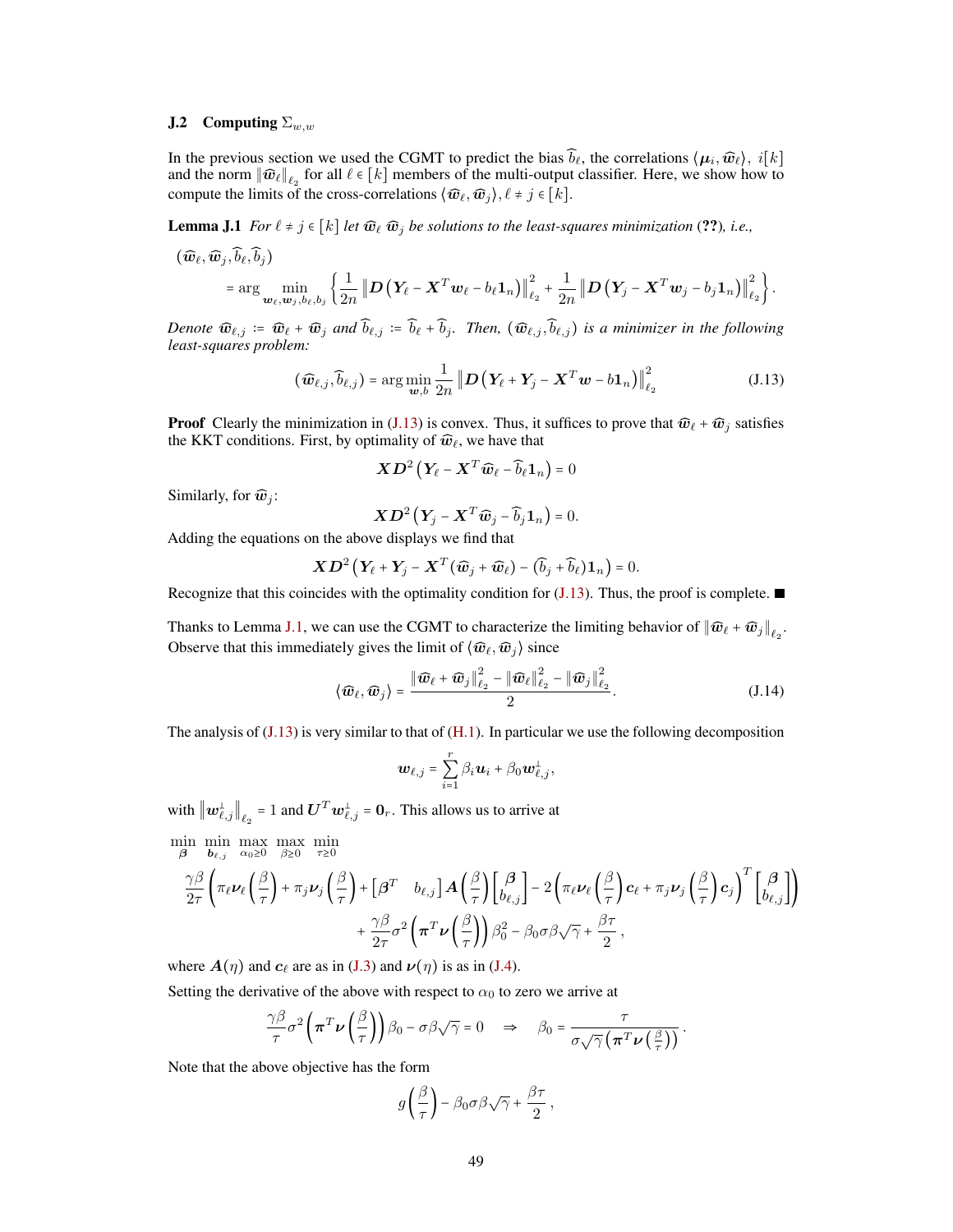with

$$
g(\eta) := \frac{\eta \gamma}{2} \left( \pi_{\ell} \nu_{\ell} (\eta) + \pi_{j} \nu_{j} (\eta) + \left[ \beta^{T} b_{\ell,j} \right] A(\eta) \begin{bmatrix} \beta \\ b_{\ell,j} \end{bmatrix} - 2 \left( \pi_{\ell} \nu_{\ell} (\eta) c_{\ell} + \pi_{j} \nu_{j} (\eta) c_{j} \right)^{T} \begin{bmatrix} \beta \\ b_{\ell,j} \end{bmatrix} \right) + \frac{\gamma \eta}{2} \sigma^{2} (\pi^{T} \nu(\eta)) \beta_{0}^{2}.
$$

Thus, the derivatives with respect to  $\beta$  and  $\tau$  to zero we have

$$
\frac{1}{\tau}g'\left(\frac{\beta}{\tau}\right) - \beta_0\sigma\sqrt{\gamma} + \frac{\tau}{2} = 0 \quad \Rightarrow \quad g'\left(\frac{\beta}{\tau}\right) - \beta_0\sigma\sqrt{\gamma}\tau + \frac{\tau^2}{2} = 0 \quad \Rightarrow \quad g'\left(\frac{\beta}{\tau}\right) = \tau^2 \left(\frac{1}{\pi^T \nu\left(\frac{\beta}{\tau}\right)} - \frac{1}{2}\right)
$$

and

$$
-\frac{\beta}{\tau^2}g'\left(\frac{\beta}{\tau}\right)+\frac{\beta}{2}=0 \quad \Rightarrow \quad \tau^2=2g'\left(\frac{\beta}{\tau}\right).
$$

Combining the latter two we conclude that  $\pi^T \nu \left(\frac{\beta}{\tau}\right)$  $(\frac{\beta}{\tau})$  = 1. Thus,  $\eta = \frac{\beta}{\tau}$  $\frac{\beta}{\tau}$  is the solution to  $\boldsymbol{\pi}^T \boldsymbol{\nu}(\eta) = 1$ . To calculate  $\tau$  and hence  $\beta_0$  we calculate  $g'$  which is equal to

$$
g'(\eta) = \frac{\gamma}{2} \left( \pi_{\ell} \nu_{\ell}(\eta) + \pi_{j} \nu_{j}(\eta) + \left[ \beta^{T} b_{\ell,j} \right] A(\eta) \begin{bmatrix} \beta \\ b_{\ell,j} \end{bmatrix} - 2 \left( \pi_{\ell} \nu_{\ell}(\eta) \mathbf{c}_{\ell} + \pi_{j} \nu_{j}(\eta) \mathbf{c}_{j} \right)^{T} \begin{bmatrix} \beta \\ b_{\ell,j} \end{bmatrix} \right) + \frac{\gamma}{2} \sigma^{2} \left( \pi^{T} \nu(\eta) \right) \beta_{0}^{2} + \frac{\gamma \eta}{2} \sigma^{2} \beta_{0}^{2} (\pi^{T} \nu'(\eta)) + \frac{\gamma \eta}{2} \left( \pi_{\ell} \nu_{\ell}'(\eta) + \pi_{j} \nu_{j}'(\eta) + \left[ \beta^{T} b_{\ell,j} \right] A'(\eta) \begin{bmatrix} \beta \\ b_{\ell,j} \end{bmatrix} - 2 \left( \pi_{\ell} \nu_{\ell}'(\eta) \mathbf{c}_{\ell} + \pi_{j} \nu_{j}'(\eta) \mathbf{c}_{j} \right)^{T} \begin{bmatrix} \beta \\ b_{\ell,j} \end{bmatrix} \right).
$$

Here, we have

$$
\nu'(\eta) = -\frac{1}{\gamma} \begin{bmatrix} \frac{\omega_1^2}{(\omega_1^2 + \eta)^2} \\ \frac{\omega_2^2}{(\omega_2^2 + \eta)^2} \\ \frac{\omega_k^2}{(\omega_k^2 + \eta)^2} \end{bmatrix}
$$
  

$$
A'(\eta) := \begin{bmatrix} \sigma^2 \left( \pi^T \nu'(\eta) \right) I + \Sigma V^T \text{diag}(\pi) \text{diag}(\nu'(\eta)) V \Sigma & \Sigma V^T \text{diag}(\nu'(\eta)) \pi \\ \pi^T \text{diag}(\nu'(\eta)) V \Sigma & \pi^T \nu'(\eta) \end{bmatrix}
$$
  

$$
c_{\ell} := \begin{bmatrix} \Sigma V^T e_{\ell} \\ 1 \end{bmatrix}.
$$

Now note that at the optimal point we have

$$
g'(\eta) = \frac{\tau^2}{2} = \frac{\gamma}{2}\sigma^2 \left(\boldsymbol{\pi}^T \boldsymbol{\nu}(\eta)\right) \beta_0^2
$$

Thus from the above we can conclude that

$$
\beta_0^2 = -\frac{1}{\eta \sigma^2 (\pi^T \nu'(\eta))} \left( \pi_\ell \nu_\ell (\eta) + \pi_j \nu_j (\eta) + \left[ \beta^T \quad b_{\ell,j} \right] A(\eta) \begin{bmatrix} \beta \\ b_{\ell,j} \end{bmatrix} - 2 \left( \pi_\ell \nu_\ell (\eta) \mathbf{c}_\ell + \pi_j \nu_j (\eta) \mathbf{c}_j \right)^T \begin{bmatrix} \beta \\ b_{\ell,j} \end{bmatrix} \right) - \frac{1}{\sigma^2 (\pi^T \nu'(\eta))} \left( \pi_\ell \nu'_\ell (\eta) + \pi_j \nu'_j (\eta) + \left[ \beta^T \quad b_{\ell,j} \right] A'(\eta) \begin{bmatrix} \beta \\ b_{\ell,j} \end{bmatrix} - 2 \left( \pi_\ell \nu'_\ell (\eta) \mathbf{c}_\ell + \pi_j \nu'_j (\eta) \mathbf{c}_j \right)^T \begin{bmatrix} \beta \\ b_{\ell,j} \end{bmatrix} \right).
$$

.

Thus, the AO problem reduces to

$$
\min_{\boldsymbol{b}_{\ell,j}} \ \min_{\boldsymbol{\beta}} \ \frac{\eta \gamma}{2} \left( \pi_{\ell} \boldsymbol{\nu}_{\ell} + \pi_{j} \boldsymbol{\nu}_{j} + \begin{bmatrix} \boldsymbol{\beta}^{T} & b_{\ell,j} \end{bmatrix} \boldsymbol{A} \begin{bmatrix} \boldsymbol{\beta} \\ b_{\ell,j} \end{bmatrix} - 2 \left( \pi_{\ell} \boldsymbol{\nu}_{\ell} \boldsymbol{c}_{\ell} + \pi_{j} \boldsymbol{\nu}_{j} \boldsymbol{c}_{j} \right)^{T} \begin{bmatrix} \boldsymbol{\beta} \\ b_{\ell,j} \end{bmatrix} \right),
$$

where  $\eta$  is the solution to

$$
\sum_{\ell=1}^k \frac{\pi_\ell \omega_\ell^2}{\omega_\ell^2 + \eta} = \gamma \, .
$$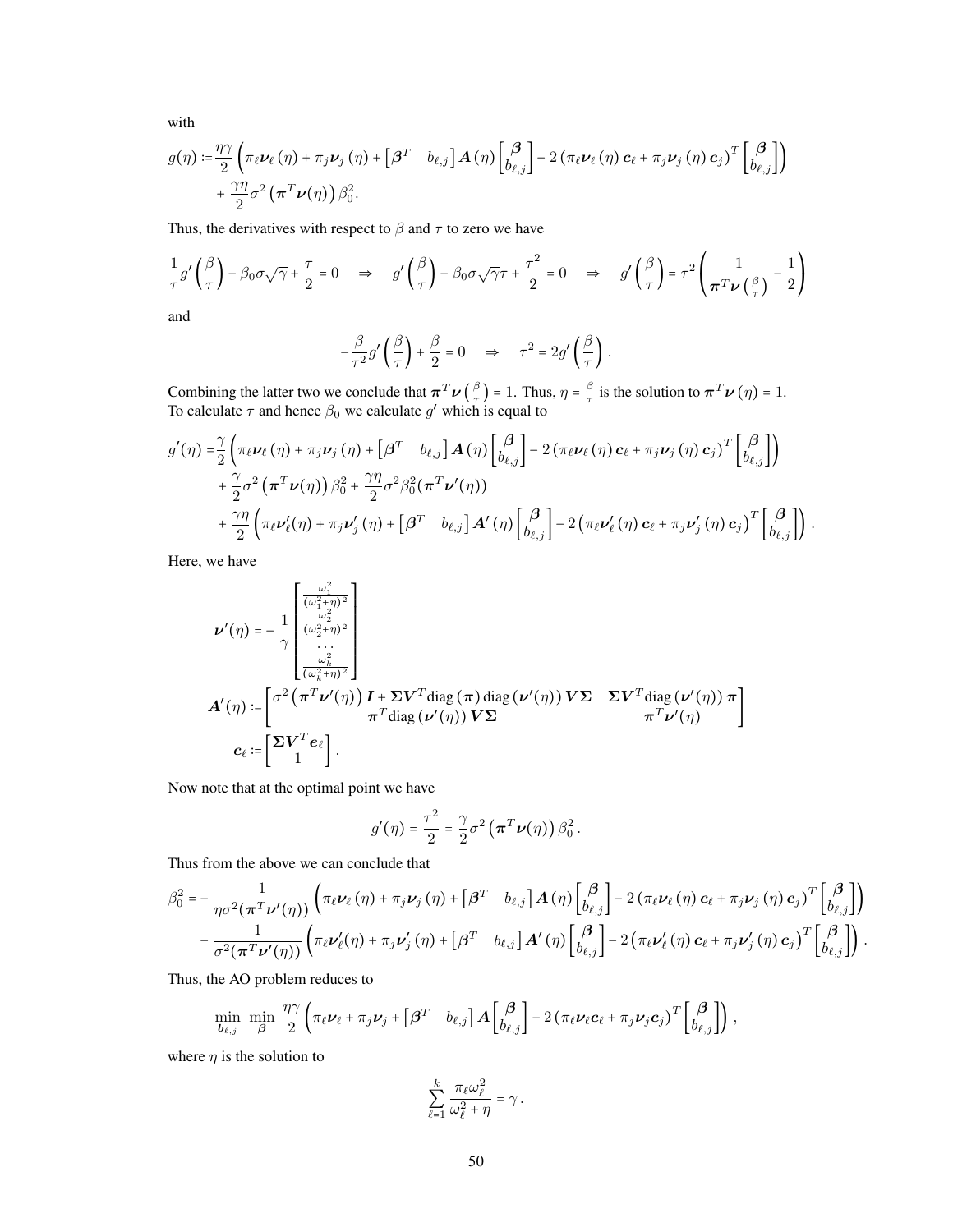Thus, similar to  $(J.10)$  we can compute the minimizer of the deterministic

$$
\begin{bmatrix}\n\widehat{\beta} \\
\widehat{b}_{\ell,j}\n\end{bmatrix} =\n\begin{bmatrix}\n-\Delta^{-1}\Sigma V^T (\pi_\ell \nu_\ell (\pi \odot \nu - e_\ell) + \pi_j \nu_j (\pi \odot \nu - e_j)) \\
\pi_\ell \nu_\ell + \pi_j \nu_j + (\pi \odot \nu)^T V \Sigma \Delta^{-1} \Sigma V^T (\pi_\ell \nu_\ell (\pi \odot \nu - e_\ell) + \pi_j \nu_j (\pi \odot \nu - e_j))\n\end{bmatrix} \\
= A^{-1} (\pi_\ell \nu_\ell c_\ell + \pi_j \nu_j c_j)
$$
\n(J.15)

and

$$
\label{eq:nu} \begin{split} \nu'(\eta) =& -\frac{1}{\gamma} \begin{bmatrix} \frac{\omega_1^2}{(\omega_1^2+\eta)^2} \\ \frac{\omega_2^2}{(\omega_2^2+\eta)^2} \\ \dots \\ \frac{\omega_k^2}{(\omega_k^2+\eta)^2} \end{bmatrix} \\ A'(\eta) =& \begin{bmatrix} \sigma^2 \left(\pi^T \nu'(\eta)\right) I + \Sigma V^T \text{diag}\left(\pi\right) \text{diag}\left(\nu'(\eta)\right) V \Sigma & \Sigma V^T \text{diag}\left(\nu'(\eta)\right) \pi \\ \pi^T \text{diag}\left(\nu'(\eta)\right) V \Sigma & \pi^T \nu'(\eta) \end{bmatrix}. \end{split}
$$

To continue note that

$$
\pi_{\ell}\nu'_{\ell}(\eta) + \pi_{j}\nu'_{j}(\eta) + \left[\beta^{T} b_{\ell,j}\right]A'(\eta)\left[\begin{matrix} \beta \\ b_{\ell,j}\end{matrix}\right] - 2\left(\pi_{\ell}\nu'_{\ell}(\eta)\mathbf{c}_{\ell} + \pi_{j}\nu'_{j}(\eta)\mathbf{c}_{j}\right)^{T}\left[\begin{matrix} \beta \\ b_{\ell,j}\end{matrix}\right] \n= \pi_{\ell}\nu'_{\ell}(\eta) + \pi_{j}\nu'_{j}(\eta) + \left(\pi_{\ell}\nu'_{\ell}(\eta)\mathbf{c}_{\ell} + \pi_{j}\nu'_{j}(\eta)\mathbf{c}_{j}\right)^{T}A^{-1}A'(\eta)A^{-1}\left(\pi_{\ell}\nu'_{\ell}(\eta)\mathbf{c}_{\ell} + \pi_{j}\nu'_{j}(\eta)\mathbf{c}_{j}\right) \n- 2\left(\pi_{\ell}\nu'_{\ell}(\eta)\mathbf{c}_{\ell} + \pi_{j}\nu'_{j}(\eta)\mathbf{c}_{j}\right)^{T}A^{-1}\left(\pi_{\ell}\nu'_{\ell}(\eta)\mathbf{c}_{\ell} + \pi_{j}\nu'_{j}(\eta)\mathbf{c}_{j}\right).
$$

Thus,

$$
\beta_0^2 = -\frac{1}{\eta \sigma^2 (\pi^T \nu'(\eta))} \left( \pi_{\ell} \nu_{\ell} (\eta) + \pi_j \nu_j (\eta) + \left[ \beta^T b_{\ell,j} \right] A(\eta) \begin{bmatrix} \beta \\ b_{\ell,j} \end{bmatrix} - 2 (\pi_{\ell} \nu_{\ell} (\eta) \mathbf{c}_{\ell} + \pi_j \nu_j (\eta) \mathbf{c}_{j})^T \begin{bmatrix} \beta \\ b_{\ell,j} \end{bmatrix} \right) \n- \frac{1}{\sigma^2 (\pi^T \nu'(\eta))} \left( \pi_{\ell} \nu'_{\ell} (\eta) + \pi_j \nu'_j (\eta) + \left[ \beta^T b_{\ell,j} \right] A'(\eta) \begin{bmatrix} \beta \\ b_{\ell,j} \end{bmatrix} - 2 (\pi_{\ell} \nu'_{\ell} (\eta) \mathbf{c}_{\ell} + \pi_j \nu'_j (\eta) \mathbf{c}_{j})^T \begin{bmatrix} \beta \\ b_{\ell,j} \end{bmatrix} \right) \n= \frac{\zeta}{\sigma^2} \left( \pi_{\ell} \nu_{\ell} + \pi_j \nu_j - (\pi_{\ell} \nu_{\ell} + \pi_j \nu_j)^2 \n- (\pi_{\ell} \nu_{\ell} (\pi \odot \nu - \mathbf{e}_{\ell}) + \pi_j \nu_j (\pi \odot \nu - \mathbf{e}_{j}))^T \mathbf{V} \Sigma \Delta^{-1} \Sigma V^T (\pi_{\ell} \nu_{\ell} (\pi \odot \nu - \mathbf{e}_{\ell}) + \pi_j \nu_j (\pi \odot \nu - \mathbf{e}_{j})) \right) \n+ \frac{\zeta \eta}{\sigma^2} \left( \pi_{\ell} \nu'_{\ell} (\eta) + \pi_j \nu'_j (\eta) + (\pi_{\ell} \nu_{\ell} (\eta) \mathbf{c}_{\ell} + \pi_j \nu_j (\eta) \mathbf{c}_{j})^T A^{-1} A'(\eta) A^{-1} (\pi_{\ell} \nu_{\ell} (\eta) \mathbf{c}_{\ell} + \pi_j \nu_j (\eta) \mathbf{c}_{j}) \right) \n- 2 (\pi_{\ell} \nu'_{\ell} (\eta) \mathbf{c}_{\ell} + \pi_j \nu'_j (\eta) \mathbf{c}_{j})^T A^{-1} (\pi_{\ell} \nu_{\ell} (\eta) \mathbf
$$

where  $\zeta = \frac{\gamma}{\sqrt{2\pi}}$  $\eta\left(\sum_{\ell=1}^k \frac{\pi_\ell\omega_\ell^2}{(\omega_\ell^2+\eta)^2}\right)$ . From the CGMT, we have that  $\left\| \widehat{\boldsymbol{w}}_{\ell} + \widehat{\boldsymbol{w}}_j \right\|_{\ell}^2$  $\ell_2$  $\stackrel{P}{\longrightarrow} \widehat{\beta}_0^2 + {\|\bm{\beta}\|}^2_\ell$  $\epsilon_{2}^{2}$ . Combining this with the calculations above, we conclude that

<span id="page-50-0"></span>
$$
\|\widehat{\boldsymbol{w}}_{\ell} + \widehat{\boldsymbol{w}}_{j}\|_{\ell_{2}}^{2} \stackrel{P}{\longrightarrow} \frac{\zeta}{\sigma^{2}} \left(\pi_{\ell}\nu_{\ell} + \pi_{j}\nu_{j}\right) \left(1 - \pi_{\ell}\nu_{\ell} - \pi_{j}\nu_{j}\right) \n+ \left(\pi_{\ell}\nu_{\ell}\left(\pi \odot \nu - e_{\ell}\right) + \pi_{j}\nu_{j}\left(\pi \odot \nu - e_{j}\right)\right)^{T} \mathbf{V} \boldsymbol{\Sigma} \boldsymbol{\Delta}^{-1} \left(\boldsymbol{\Delta}^{-1} - \frac{\eta}{\sigma^{2}} \boldsymbol{I}_{r}\right) \boldsymbol{\Sigma} \mathbf{V}^{T} \left(\pi_{\ell}\nu_{\ell}\left(\pi \odot \nu - e_{\ell}\right) + \pi_{j}\nu_{j}\left(\pi \odot \nu - e_{j}\right)\right) \n+ \frac{\zeta \eta}{\sigma^{2}} \left(\pi_{\ell}\nu_{\ell}'(\eta) + \pi_{j}\nu_{j}'(\eta) + \left(\pi_{\ell}\nu_{\ell}\left(\eta\right)c_{\ell} + \pi_{j}\nu_{j}(\eta)c_{j}\right)^{T} \boldsymbol{A}^{-1} \boldsymbol{A}'(\eta) \boldsymbol{A}^{-1} \left(\pi_{\ell}\nu_{\ell}\left(\eta\right)c_{\ell} + \pi_{j}\nu_{j}(\eta)c_{j}\right) \right) \n- 2 \left(\pi_{\ell}\nu_{\ell}'(\eta)c_{\ell} + \pi_{j}\nu_{j}'(\eta)c_{j}\right)^{T} \boldsymbol{A}^{-1} \left(\pi_{\ell}\nu_{\ell}\left(\eta\right)c_{\ell} + \pi_{j}\nu_{j}(\eta)c_{j}\right) \right).
$$
\n(J.16)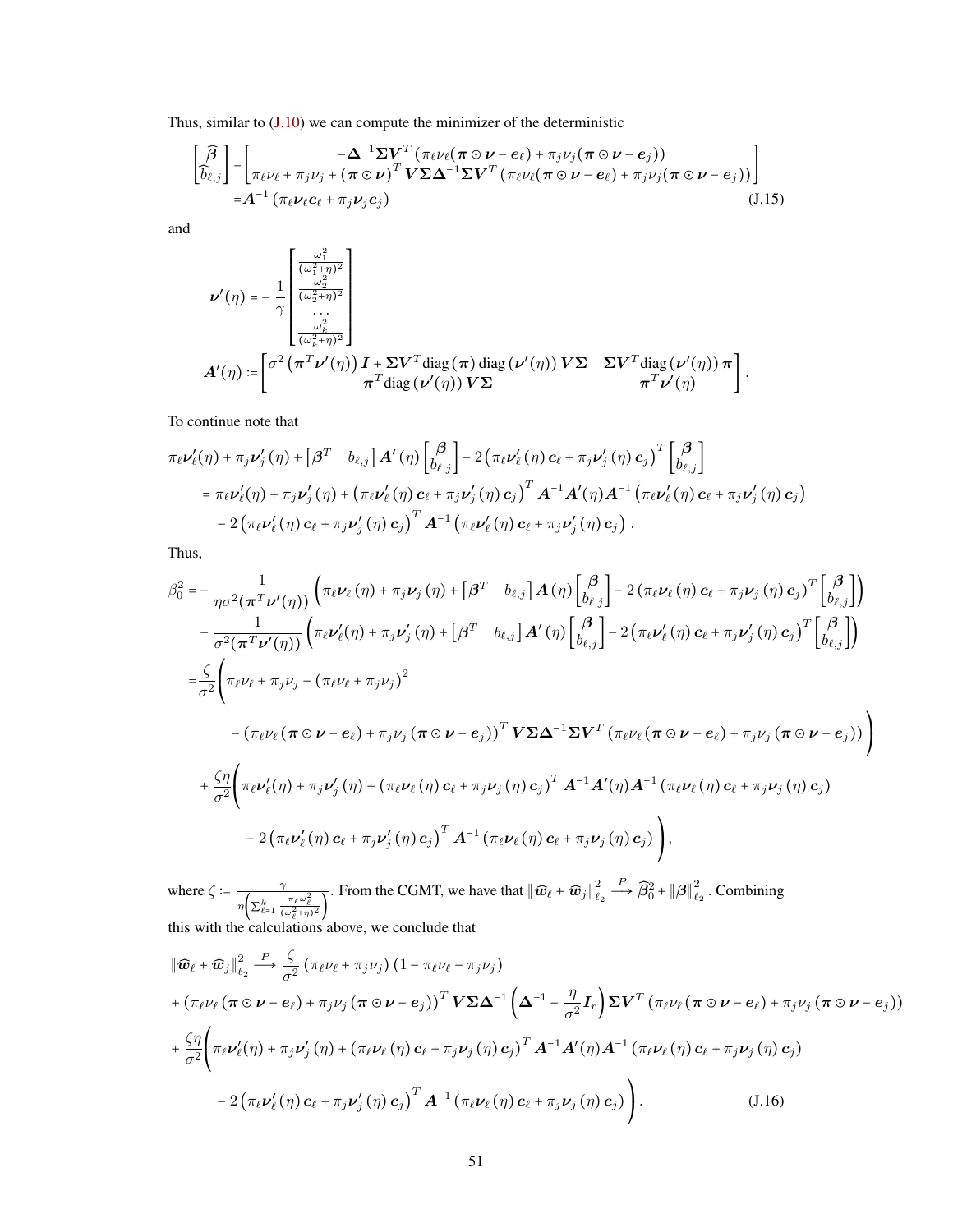Finally, using  $(J.16)$  and  $(J.12)$  in  $(J.14)$  it follows that

$$
\langle w_{\ell}, w_{j} \rangle \stackrel{P}{\longrightarrow} \pi_{\ell} \nu_{\ell} \pi_{j} \nu_{j} \left( -\frac{\zeta}{\sigma^{2}} + (\pi \odot \nu - e_{\ell})^{T} \mathbf{V} \Sigma \Delta^{-1} \left( \Delta^{-1} - \frac{\zeta}{\sigma^{2}} \mathbf{I}_{r} \right) \Sigma \mathbf{V}^{T} (\pi \odot \nu - e_{j}) \right) + \frac{\zeta \eta}{\sigma^{2}} \pi_{\ell} \nu_{\ell} \pi_{j} \nu_{j} c_{j}^{T} A^{-1} A' A^{-1} c_{\ell} - \frac{\zeta \eta}{\sigma^{2}} \pi_{\ell} \pi_{j} (\nu_{\ell} \nu_{j} + \nu_{\ell}' \nu_{j}) c_{j}^{T} A^{-1} c_{\ell} = \pi_{\ell} \nu_{\ell} \pi_{j} \nu_{j} \left( -\frac{\zeta}{\sigma^{2}} + (\pi \odot \nu - e_{\ell})^{T} \mathbf{V} \Sigma \Delta^{-1} \left( \Delta^{-1} - \frac{\zeta}{\sigma^{2}} \mathbf{I}_{r} \right) \Sigma \mathbf{V}^{T} (\pi \odot \nu - e_{j}) \right) + \frac{\zeta \eta}{\sigma^{2}} \pi_{\ell} \nu_{\ell} \pi_{j} \nu_{j} \left( e_{j}^{T} \begin{bmatrix} \Sigma \mathbf{V}^{T} \\ \mathbf{1}^{T} \end{bmatrix}^{T} A^{-1} A' A^{-1} \begin{bmatrix} \Sigma \mathbf{V}^{T} \\ \mathbf{1}^{T} \end{bmatrix} e_{\ell} \right) - \frac{\eta \zeta}{\sigma^{2}} \pi_{\ell} \pi_{j} (\nu_{\ell} \nu_{j}' + \nu_{\ell}' \nu_{j}) \left( e_{j}^{T} \begin{bmatrix} \Sigma \mathbf{V}^{T} \\ \mathbf{1}^{T} \end{bmatrix}^{T} A^{-1} \begin{bmatrix} \Sigma \mathbf{V}^{T} \\ \mathbf{1}^{T} \end{bmatrix} e_{\ell} \right) \qquad (J.17)
$$

Putting everything together we arrive at

$$
\Sigma_{\mathbf{w},\mathbf{w}} \stackrel{P}{\longrightarrow} \frac{\zeta}{\sigma^2} \mathbf{P} + \mathbf{P} \mathbf{V} \Sigma \Delta^{-1} \Big( \Delta^{-1} - \frac{\zeta}{\sigma^2} \mathbf{I}_r \Big) \Sigma \mathbf{V}^T \mathbf{P} + \frac{\zeta \eta}{\sigma^2} \mathbf{Q},
$$

where

$$
Q := \text{diag}(\pi \odot \nu') + \text{diag}(\pi \odot \nu) \left[ \frac{\Sigma V^T}{1^T} \right]^T (A^{-1} A' A^{-1}) \left[ \frac{\Sigma V^T}{1^T} \right] \text{diag}(\pi \odot \nu)
$$

$$
- \text{diag}(\pi \odot \nu') \left[ \frac{\Sigma V^T}{1^T} \right]^T A^{-1} \left[ \frac{\Sigma V^T}{1^T} \right] \text{diag}(\pi \odot \nu) - \text{diag}(\pi \odot \nu) \left[ \frac{\Sigma V^T}{1^T} \right]^T A^{-1} \left[ \frac{\Sigma V^T}{1^T} \right] \text{diag}(\pi \odot \nu')
$$

and as mentioned earlier

$$
A' := A'(\eta) := \begin{bmatrix} \sigma^2 (\pi^T \nu'(\eta)) I + \Sigma V^T \text{diag}(\pi) \text{ diag}(\nu'(\eta)) V \Sigma & \Sigma V^T \text{diag}(\nu'(\eta)) \pi \\ \pi^T \text{diag}(\nu'(\eta)) V \Sigma & \pi^T \nu'(\eta) \end{bmatrix}
$$
  

$$
A := A(\eta) := \begin{bmatrix} \sigma^2 (\pi^T \nu(\eta)) I + \Sigma V^T \text{diag}(\pi) \text{diag}(\nu(\eta)) V \Sigma & \Sigma V^T \text{diag}(\nu(\eta)) \pi \\ \pi^T \text{diag}(\nu(\eta)) V \Sigma & \pi^T \nu(\eta) \end{bmatrix}.
$$

Let us end by simplifying  $Q$  to this aim

$$
A^{-1}\begin{bmatrix} \Sigma V^T \\ \mathbf{1}^T \end{bmatrix} \text{diag} \left(\pi \odot \nu\right) = \begin{bmatrix} I & 0 \\ -\widetilde{\pi}^T V \Sigma & 1 \end{bmatrix} \begin{bmatrix} \Delta^{-1} & 0 \\ 0^T & 1 \end{bmatrix} \begin{bmatrix} I & -\Sigma V^T \widetilde{\pi} \\ 0^T & 1 \end{bmatrix} \begin{bmatrix} \Sigma V^T \\ \mathbf{1}^T \end{bmatrix} \text{diag} \left(\pi \odot \nu\right)
$$

$$
= \begin{bmatrix} I & 0 \\ -\widetilde{\pi}^T V \Sigma & 1 \end{bmatrix} \begin{bmatrix} \Delta^{-1} & 0 \\ 0^T & 1 \end{bmatrix} \begin{bmatrix} \Sigma V^T \left(I - \widetilde{\pi} \mathbf{1}^T\right) \\ 1^T \end{bmatrix} \text{diag} \left(\pi \odot \nu\right)
$$

$$
= \begin{bmatrix} I & 0 \\ -\widetilde{\pi}^T V \Sigma & 1 \end{bmatrix} \begin{bmatrix} \Delta^{-1} \Sigma V^T \left(I - \widetilde{\pi} \mathbf{1}^T\right) \\ 1^T \end{bmatrix} \text{diag} \left(\pi \odot \nu\right)
$$

$$
= \begin{bmatrix} \Delta^{-1} \Sigma V^T \left(I - \widetilde{\pi} \mathbf{1}^T\right) \\ -\widetilde{\pi}^T V \Sigma \Delta^{-1} \Sigma V^T \left(I - \widetilde{\pi} \mathbf{1}^T\right) + 1^T \end{bmatrix} \text{diag} \left(\pi \odot \nu\right)
$$

$$
= \begin{bmatrix} \Delta^{-1} \Sigma V^T \left(\text{diag} \left(\widetilde{\pi}\right) - \widetilde{\pi} \widetilde{\pi}^T\right) \\ -\widetilde{\pi}^T V \Sigma \Delta^{-1} \Sigma V^T \left(\text{diag} \left(\widetilde{\pi}\right) - \widetilde{\pi} \widetilde{\pi}^T\right) + \widetilde{\pi}^T \end{bmatrix}
$$

Thus, defining  $\tilde{\pi}' = \pi \odot \nu'$  we have

$$
\operatorname{diag}(\pi \odot \nu') \begin{bmatrix} \Sigma V^T \\ 1^T \end{bmatrix}^T A^{-1} \begin{bmatrix} \Sigma V^T \\ 1^T \end{bmatrix} \operatorname{diag}(\pi \odot \nu) = \operatorname{diag}(\pi \odot \nu') \begin{bmatrix} \Sigma V^T \\ 1^T \end{bmatrix}^T \begin{bmatrix} \Delta^{-1} \Sigma V^T \left( \operatorname{diag}(\widetilde{\pi}) - \widetilde{\pi} \widetilde{\pi}^T \right) \\ -\widetilde{\pi}^T V \Sigma \Delta^{-1} \Sigma V^T \left( \operatorname{diag}(\widetilde{\pi}) - \widetilde{\pi} \widetilde{\pi}^T \right) + \widetilde{\pi}^T \end{bmatrix}
$$

$$
= \left( \operatorname{diag}(\widetilde{\pi}') - \widetilde{\pi}' \widetilde{\pi}^T \right) V \Sigma \Delta^{-1} \Sigma V^T \left( \operatorname{diag}(\widetilde{\pi}) - \widetilde{\pi} \widetilde{\pi}^T \right) + \widetilde{\pi}' \widetilde{\pi}^T
$$

]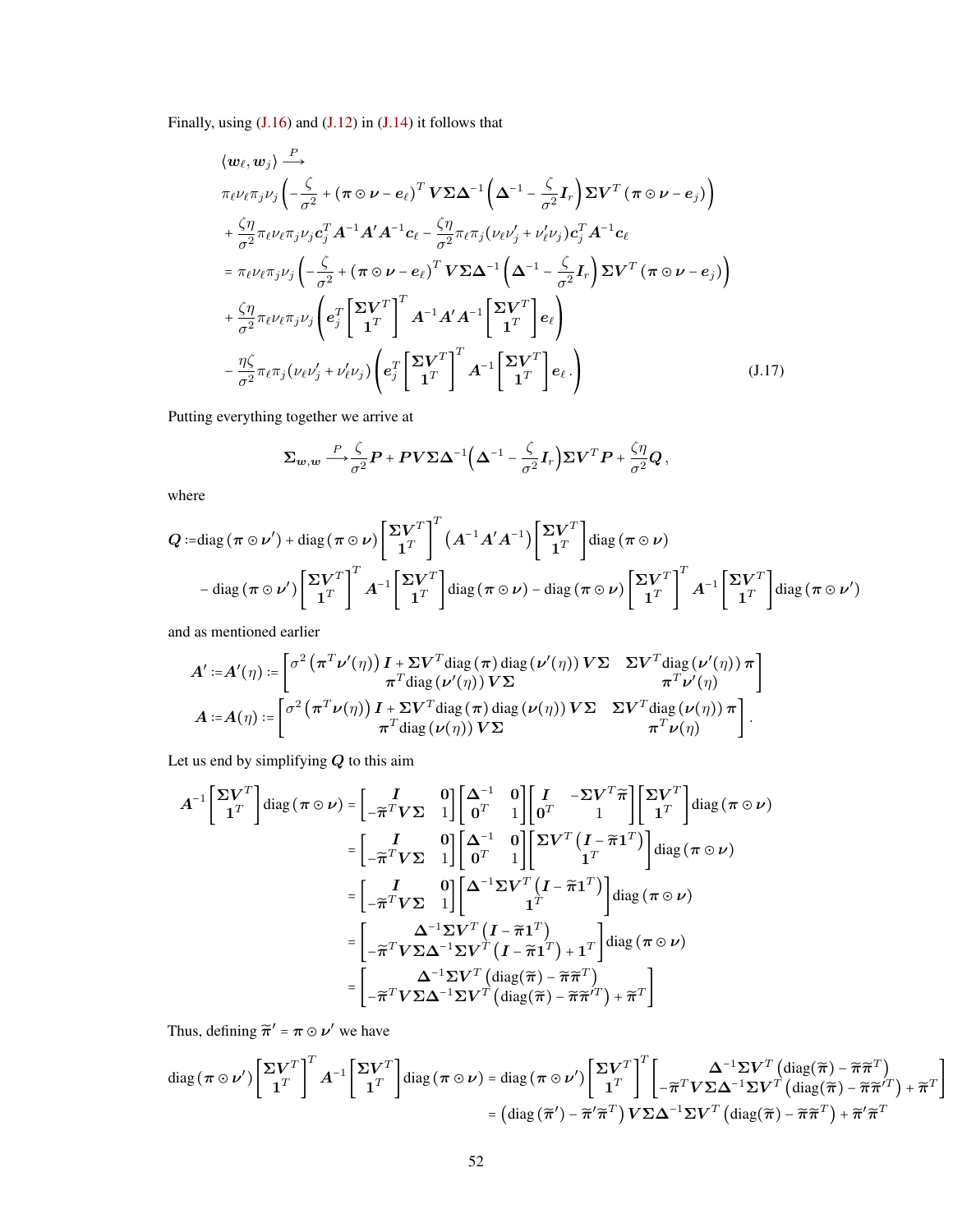Using the above and recalling  $\tilde{\pi}' = \pi \odot \nu'$  we arrive at

$$
Q = \text{diag}(\widetilde{\pi}')
$$
  
+ 
$$
\begin{bmatrix} \Delta^{-1} \Sigma V^{T} \left( \text{diag}(\widetilde{\pi}) - \widetilde{\pi} \widetilde{\pi}^{T} \right) \\ -\widetilde{\pi}^{T} V \Sigma \Delta^{-1} \Sigma V^{T} \left( \text{diag}(\widetilde{\pi}) - \widetilde{\pi} \widetilde{\pi}^{T} \right) + \widetilde{\pi}^{T} \end{bmatrix}^{T} A' \begin{bmatrix} \Delta^{-1} \Sigma V^{T} \left( \text{diag}(\widetilde{\pi}) - \widetilde{\pi} \widetilde{\pi}^{T} \right) \\ -\left( \text{diag}(\widetilde{\pi}') - \widetilde{\pi}' \widetilde{\pi}^{T} \right) V \Sigma \Delta^{-1} \Sigma V^{T} \left( \text{diag}(\widetilde{\pi}) - \widetilde{\pi} \widetilde{\pi}^{T} \right) - \widetilde{\pi}' \widetilde{\pi}^{T} \\ -\left( \text{diag}(\widetilde{\pi}) - \widetilde{\pi} \widetilde{\pi}^{T} \right) V \Sigma \Delta^{-1} \Sigma V^{T} \left( \text{diag}(\widetilde{\pi}') - \widetilde{\pi} \widetilde{\pi}'^{T} \right) - \widetilde{\pi} \widetilde{\pi}'^{T} \end{bmatrix} (J.18)
$$

where

<span id="page-52-1"></span>
$$
A' = \begin{bmatrix} \sigma^2 (\widetilde{\pi}'^T \mathbf{1}) I + \Sigma V^T \text{diag} (\widetilde{\pi}') V \Sigma & \Sigma V^T \widetilde{\pi}' \\ \widetilde{\pi}'^T V \Sigma & \widetilde{\pi}'^T \mathbf{1} \end{bmatrix}
$$

$$
A = \begin{bmatrix} \sigma^2 I + \Sigma V^T \text{diag} (\widetilde{\pi}) V \Sigma & \Sigma V^T \widetilde{\pi} \\ \widetilde{\pi}^T V \Sigma & 1 \end{bmatrix}.
$$

Using the above the cross-correlation matrix  $\Sigma_{w,w}$  is given by

$$
\Sigma_{\mathbf{w},\mathbf{w}} \stackrel{P}{\longrightarrow} \frac{\zeta}{\sigma^2} \mathbf{P} + \mathbf{P} \mathbf{V} \Sigma \Delta^{-1} \Big( \Delta^{-1} - \frac{\zeta}{\sigma^2} \mathbf{I}_r \Big) \Sigma \mathbf{V}^T \mathbf{P} + \frac{\zeta \eta}{\sigma^2} \mathbf{Q}.
$$

# <span id="page-52-0"></span>K Weighted LS for MLM (Proof of Theorem [B.2\)](#page-19-4)

Let  $D = D^{(n)} = diag(D_1, ..., D_n)$  be a diagonal matrix with non-zero diagonal entries. In particular, assume that the diagonal entries of  $\bm{D}$  are distributed  $D_i \stackrel{iid}{\sim} D$  where the random variable  $D$  may depend on the entries of the matrix of response variables  $Y$ . Here, we focus on the following setting:

<span id="page-52-2"></span>
$$
D = \sum_{j \in [k]} diag(\omega_j Y_j), \quad \omega_j \ge 0, \ j \in [k].
$$
 (K.1)

Specifically, for [\(K.1\)](#page-52-2), we have  $D_i \stackrel{iid}{\sim} D$  with  $D = \omega_\ell Y_\ell + \sum_{i \neq \ell \in [k]} \omega_i Y_i$ , where for all  $c \in [k]$ :

<span id="page-52-3"></span>
$$
\mathbb{P}\left(\left[Y_1, Y_2, \dots, Y_k\right]^T = \boldsymbol{e}_c\right) = V_c = \frac{e^{\boldsymbol{e}_c^T \boldsymbol{V} \boldsymbol{\Sigma} \boldsymbol{g}}}{\sum_{\ell'=1}^k e^{\boldsymbol{e}_{\ell'} \boldsymbol{V} \boldsymbol{\Sigma} \boldsymbol{g}}},\tag{K.2}
$$

 $\boldsymbol{M}\boldsymbol{M}^T = \boldsymbol{V}\boldsymbol{\Sigma}^2\boldsymbol{V}^T$ , and  $\boldsymbol{g} \sim \mathcal{N}(\boldsymbol{0},\boldsymbol{I}_r)$ .

With these, we consider the weighted least-squares (WLS) solution for  $\ell \in [k]$ :

$$
(\widehat{\boldsymbol{w}}_{\ell},\widehat{b})=\arg\min_{\boldsymbol{w},b}\mathcal{L}_{PO}(\boldsymbol{w},b)\coloneqq\frac{1}{2n}\left\Vert \boldsymbol{D}\left(\boldsymbol{X}^{T}\boldsymbol{w}+b\boldsymbol{1}_{n}-\boldsymbol{Y}_{\ell}\right)\right\Vert _{\ell_{2}}^{2},
$$

where  $D$  is as in  $(K.1)$ . In fact, it is convenient to rewrite the above as follows:

$$
(\widehat{\boldsymbol{w}}_{\ell},\widehat{b}) = \arg\min_{\boldsymbol{w},b,\boldsymbol{u}} \ \max_{\boldsymbol{s}} \ \frac{1}{n} \left( \boldsymbol{s}^T \boldsymbol{D} \boldsymbol{X}^T \boldsymbol{w} + b \boldsymbol{s}^T \boldsymbol{D} \boldsymbol{1}_n \boldsymbol{s}^T \boldsymbol{D} \boldsymbol{Y}_{\ell} - \boldsymbol{s}^T \boldsymbol{u} + \frac{\|\boldsymbol{u}\|_{\ell_2}^2}{2} \right). \tag{K.3}
$$

**Identifying the AO.** The PO in  $(K.3)$  is very similar to  $(I.1)$ . In particular, following step by step the same decomposition trick as in Section [H.1.1,](#page-31-1) it can be shown that the AO corresponding to  $(K.3)$ becomes (cf. [\(I.6\)](#page-36-7))

$$
\min_{\boldsymbol{w}_{\ell},\boldsymbol{b}_{\ell},\boldsymbol{u}} \ \max_{\boldsymbol{s}} \ \frac{1}{n} \Bigg( \|\boldsymbol{P}^{\perp}\boldsymbol{w}_{\ell}\|_{\ell_2} \ \boldsymbol{g}^T\boldsymbol{D}\boldsymbol{s} + \|\boldsymbol{D}\boldsymbol{s}\|_{\ell_2} \ \boldsymbol{h}^T\boldsymbol{P}^{\perp}\boldsymbol{w}_{\ell} + \boldsymbol{s}^T\boldsymbol{D}\widetilde{\boldsymbol{G}}^T\boldsymbol{U}^T\boldsymbol{w}_{\ell} + b_{\ell}\boldsymbol{s}^T\boldsymbol{D}\boldsymbol{1}_n - \boldsymbol{s}^T\boldsymbol{D}\boldsymbol{Y}_{\ell} - \boldsymbol{u}^T\boldsymbol{s} + \frac{\|\boldsymbol{u}\|_{\ell_2}^2}{2} \Bigg),
$$

where we use the same notation as in Section [H.1.1](#page-31-1) for  $P^{\perp}$ ,  $U$ ,  $\widetilde{G}$ ,  $g$  and  $h$ . Recall also the relation of  $Y_\ell$  to  $\widetilde{G}$  in [\(I.5\)](#page-36-5).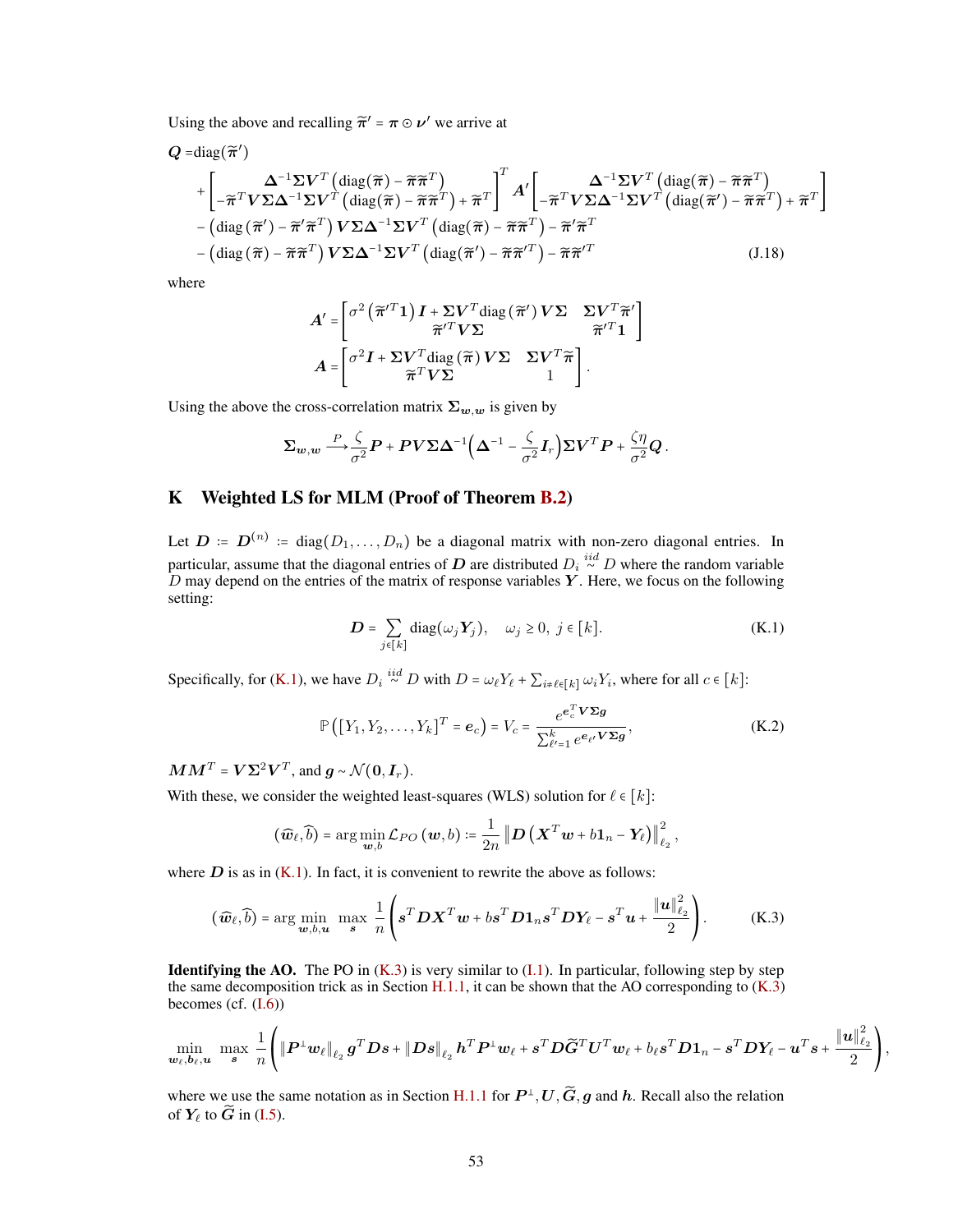**Scalarization of the AO.** We start the process of simplifying the AO by setting  $\beta = ||Ds||_{\ell_2}/\sqrt{n}$ and optimizing over the direction of  $\overline{Ds}$  to equivalently write the AO as

$$
\min_{\boldsymbol{w}_{\ell},\boldsymbol{b}_{\ell},\boldsymbol{u}} \ \max_{\beta\geq 0} \ \frac{1}{\sqrt{n}} \left(\beta \left\| \left\| \boldsymbol{P}^{\perp} \boldsymbol{w}_{\ell} \right\|_{\ell_2} \boldsymbol{g} + \widetilde{\boldsymbol{G}}^T \boldsymbol{U}^T \boldsymbol{w}_{\ell} + b_{\ell} \boldsymbol{1}_n - \boldsymbol{Y}_{\ell} - \boldsymbol{D}^{-1} \boldsymbol{u} \right\|_{\ell_2} + \beta \boldsymbol{h}^T \boldsymbol{P}^{\perp} \boldsymbol{w}_{\ell} \right) + \frac{\|\boldsymbol{u}\|_{\ell_2}^2}{2n},
$$
\n(K.4)

Next, focus on the minimization over  $w_\ell$ . Let us denote

<span id="page-53-1"></span><span id="page-53-0"></span>
$$
\boldsymbol{a} \coloneqq \boldsymbol{U}^T \boldsymbol{w}_\ell \quad \text{and} \quad \alpha_0 = \|\boldsymbol{P}^\perp \boldsymbol{w}_\ell\|_{\ell_2}.
$$

Notice that  $a \perp P^{\perp}w_{\ell}$  and thus the orthogonal decomposition  $w_{\ell} = Ua + P^{\perp}w_{\ell}$ . With this observation, note that the optimal direction of  $\bm{P}^T\bm{w}_\ell$  in [\(K.4\)](#page-53-0) aligns with  $\bm{P}^T\bm{h}$  for all values of  $\beta$ . Therefore,  $(K.4)$  reduces to

$$
\min_{\mathbf{a}, \alpha_0 \geq 0, \mathbf{b}_{\ell}, \mathbf{u}} \quad \max_{\beta \geq 0} \quad \frac{1}{\sqrt{n}} \left( \beta \left\| \alpha_0 \mathbf{g} + \widetilde{\mathbf{G}}^T \mathbf{a} + b_{\ell} \mathbf{1}_n - \mathbf{Y}_{\ell} - \mathbf{D}^{-1} \mathbf{u} \right\|_{\ell_2} - \beta \alpha_0 \left\| \mathbf{P}^{\perp} \mathbf{h} \right\|_{\ell_2} \right) + \frac{\left\| \mathbf{u} \right\|_{\ell_2}^2}{2n}, \quad (\text{K.5})
$$

Continuing let us denote  $t = \alpha_0 g + \widetilde{G}^T a + b_\ell 1_n - Y_\ell$  for convenience and rewrite  $\big\|t - D^{-1}u\big\|_{\ell_2}$  as follows

<span id="page-53-2"></span>
$$
\frac{\left\|\bm{t}-\bm{D}^{-1}\bm{u}\right\|_{\ell_2}}{\sqrt{n}} = \min_{\tau>0} \ \frac{\tau}{2} + \frac{\left\|\bm{t}-\bm{D}^{-1}\bm{u}\right\|_{\ell_2}^2}{2\tau n}.
$$

Note that the resulting minimization is convex in  $u$  and concave in  $\beta$ . Also, by considering the bounded AO (such that  $\beta$  is bounded; see [\[DKT19,](#page-10-16) Sec. A]), we can flip the order of min-max and optimize over  $u$  first. In particular,  $u$  minimizes the following strictly convex quadratic

$$
\min_{\bm{u}} \left\{ \frac{1}{n} \left( \frac{\beta}{2\tau} \left\| \bm{D}^{-1} \bm{u} \right\|_{\ell_2} + \frac{1}{2} \left\| \bm{u} \right\|_{\ell_2}^2 - \frac{\beta}{\tau} \bm{t}^T \bm{D}^{-1} \bm{u} \right) = \frac{1}{2n} \bm{u}^T \left( \frac{\beta}{\tau} \bm{D}^{-2} + \bm{I}_n \right) \bm{u} - \frac{\beta}{\tau n} \bm{t}^T \bm{D}^{-1} \bm{u} \right\}.
$$

In particular,

$$
\boldsymbol{u} = \frac{\beta}{\tau} \left( \frac{\beta}{\tau} \boldsymbol{D}^{-2} + \boldsymbol{I} \right)^{-1} \boldsymbol{D}^{-1} \boldsymbol{t} = \left( \boldsymbol{D}^{-1} + \frac{\tau}{\beta} \boldsymbol{D} \right)^{-1} \left( \alpha_0 \boldsymbol{g} + \widetilde{\boldsymbol{G}}^T \boldsymbol{a} + b_\ell \boldsymbol{1}_n - \boldsymbol{Y}_\ell \right)
$$

Putting things together, the new objective function of  $(K.5)$  becomes

$$
\min_{\mathbf{a}, \alpha_0 \ge 0, b_\ell, \tau > 0} \max_{\beta \ge 0} \mathcal{R}(\mathbf{a}, \alpha_0, b_\ell, \tau, \beta)
$$
\n(K.6)

\nwhere 
$$
\mathcal{R}(\mathbf{a}, \alpha_0, b_\ell, \tau, \beta) \coloneqq \frac{\beta \tau}{2n} + \frac{\beta}{2\tau n} ||\mathbf{t}||_{\ell_2}^2 - \frac{\beta}{2\tau n} \mathbf{t}^T \left( \mathbf{I} + \frac{\tau}{\beta} \mathbf{D}^2 \right)^{-1} \mathbf{t} - \frac{\beta \alpha_0}{\sqrt{n}} ||\mathbf{P}^\perp \mathbf{h}||_{\ell_2}.
$$

**Convergence of the AO** After having simplified the AO into an optimization problem over  $r + 4$ variables, we are ready to study its asymptotic behavior. First, we argue on point-wise convergence of R in [\(K.6\)](#page-53-2). Fix  $a, \alpha_0, b_\ell, \tau$  and  $\beta$ . From the WLLN,  $\frac{1}{\sqrt{\beta}}$  $\frac{1}{\overline{n}} ||\boldsymbol{P}^\perp \boldsymbol{h}||_{\ell_2} \stackrel{P}{\longrightarrow} \sqrt{\gamma}$  and as in [\(I.9\)](#page-37-5)

$$
\frac{1}{n}||\boldsymbol{t}||_{\ell_2}^2 = \frac{1}{n}\sum_{i=1}^n \left(\alpha_0 \boldsymbol{g}_i + \boldsymbol{a}^T \tilde{\boldsymbol{g}}_i + b_{\ell} - [\boldsymbol{Y}_{\ell}]_i\right)^2 \stackrel{P}{\longrightarrow} \mathbb{E}\left[\left(\alpha_0 G_0 + \boldsymbol{a}^T \boldsymbol{g} + \boldsymbol{b}_{\ell} - Y_{\ell}\right)^2\right],
$$

where the expectation is over  $g \sim \mathcal{N}(\mathbf{0}_r, \mathbf{I}_r)$  (with some abuse of notation) and

<span id="page-53-3"></span>
$$
Y_{\ell} \sim \text{Bern}(V_{\ell}) \quad \text{and} \quad V_{\ell} = \frac{e^{e_{\ell}^T \mathbf{V} \Sigma \mathbf{g}}}{\sum_{\ell'=1}^r e^{e_{\ell} \mathbf{V} \Sigma \mathbf{g}}}.
$$
 (K.7)

Furthermore,

$$
\frac{1}{n}t^T\left(I+\frac{\tau}{\beta}D^2\right)^{-1}t = \frac{1}{n}\sum_{i=1}^n\frac{\left(\alpha_0g_i + \mathbf{a}^T\tilde{g}_i + b_\ell - \left[\mathbf{Y}_\ell\right]_i\right)^2}{1+\frac{\tau}{\beta}d_i^2} \xrightarrow{P} \mathbb{E}\left[\frac{\left(\alpha_0G_0 + \mathbf{a}^Tg + b_\ell - Y_\ell\right)^2}{1+\frac{\tau}{\beta}D^2}\right]
$$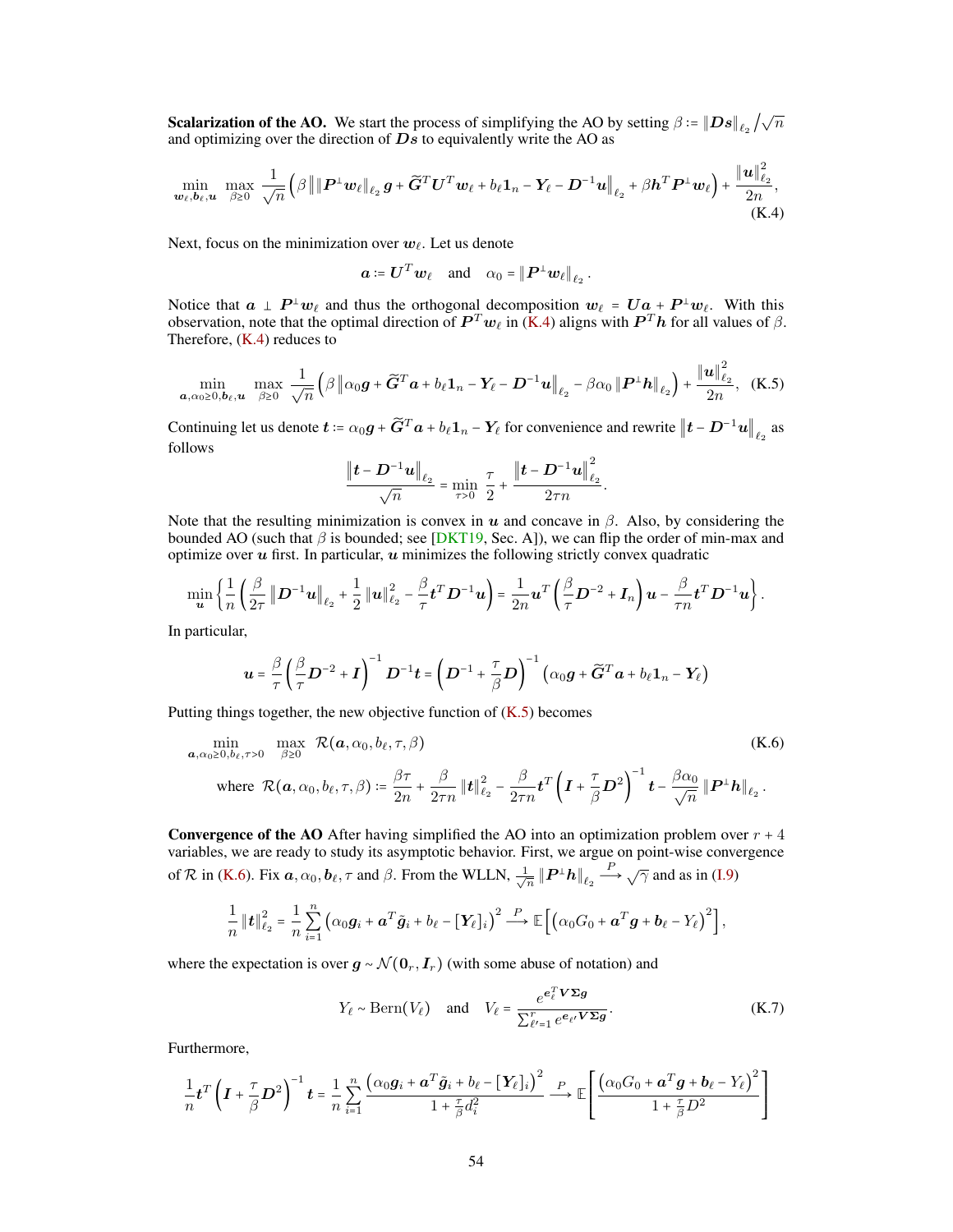Therefore, point-wise on  $\mathbf{a}, \alpha_0, \mathbf{b}_\ell, \tau$  and  $\beta$ , the objective R of the AO converges to

$$
\mathcal{D}_{\ell}(\alpha_{0}, \boldsymbol{\alpha}, b_{\ell}, \tau, \beta) \coloneqq \frac{\beta \tau}{2} + \frac{\beta}{2\tau} \mathbb{E}\left[\left(\alpha_{0}G_{0} + \boldsymbol{a}^{T}\boldsymbol{g} + \boldsymbol{b}_{\ell} - Y_{\ell}\right)^{2}\right] - \frac{\beta}{2\tau} \mathbb{E}\left[\frac{\left(\alpha_{0}G_{0} + \boldsymbol{a}^{T}\boldsymbol{g} + \boldsymbol{b}_{\ell} - Y_{\ell}\right)^{2}}{1 + \frac{\tau}{\beta}D^{2}}\right] - \beta\alpha_{0}\sqrt{\gamma}
$$
\n
$$
= \frac{\beta\tau}{2} + \frac{1}{2} \mathbb{E}\left[\frac{D^{2}\left(\alpha_{0}G_{0} + \boldsymbol{a}^{T}\boldsymbol{g} + \boldsymbol{b}_{\ell} - Y_{\ell}\right)^{2}}{1 + \frac{\tau}{\beta}D^{2}}\right] - \beta\alpha_{0}\sqrt{\gamma}
$$
\n
$$
= \frac{\beta\tau}{2} + \frac{1}{2} \mathbb{E}\left[\frac{\left(\alpha_{0}G_{0} + \boldsymbol{a}^{T}\boldsymbol{g} + \boldsymbol{b}_{\ell} - Y_{\ell}\right)^{2}}{D^{-2} + (\tau/\beta)}\right] - \beta\alpha_{0}\sqrt{\gamma}.
$$
\n(K.8)

<span id="page-54-0"></span>We note that the function above is jointly convex in  $(\alpha_0, \alpha, b_\ell, \tau)$  and concave in  $\beta$ .

## K.1 Computing  $\Sigma_{w,\mu}$

It can be checked that the first order optimality conditions of  $\mathcal{D}_{\ell}(\alpha_0,\alpha, b_{\ell}, \tau, \beta)$  with respect to  $\beta$ and  $\tau > 0$  are given as follows:

<span id="page-54-7"></span><span id="page-54-4"></span>
$$
\beta^2 = \mathbb{E}\left[\frac{(\alpha_0 G_0 + \boldsymbol{a}^T \boldsymbol{g} + \boldsymbol{b}_\ell - Y_\ell)^2}{\left(D^{-2} + (\tau/\beta)\right)^2}\right] \quad \text{or} \quad \beta = 0,
$$
 (K.9)

$$
\alpha_0 \sqrt{\gamma} = \frac{\tau}{2} + \frac{\tau}{2\beta^2} \cdot \mathbb{E}\left[\frac{\left(\alpha_0 G_0 + \mathbf{a}^T \mathbf{g} + \mathbf{b}_\ell - Y_\ell\right)^2}{\left(D^{-2} + \left(\tau/\beta\right)\right)^2}\right].
$$
\n(K.10)

Thus, at optimality either  $\beta = 0$  or  $\tau = \alpha_0 \sqrt{\gamma}$ . In what follows, consider the solution  $\tau = \alpha_0 \sqrt{\gamma}$ . We will show that this leads to the true saddle point of D.

Moreover, by denoting  $\eta := \frac{\beta}{\tau}$  $\frac{\beta}{\tau}$  and recalling from [\(K.7\)](#page-53-3) that  $Y_{\ell}$  = Bern( $V_{\ell}$ ), we can express  $\mathcal{D}_{\ell}(\alpha_0, \alpha, b_{\ell}, \tau, \beta)$  as follows

$$
\frac{\beta\tau}{2} + \frac{\alpha_0^2}{2} \mathbb{E}\left[\frac{1}{D^{-2} + 1/\eta}\right] - \beta\alpha_0\sqrt{\gamma} + \frac{1}{2}\left[a^T \quad \boldsymbol{b}_{\ell}\right] \cdot \boldsymbol{A}\left(\eta\right) \cdot \begin{bmatrix} \boldsymbol{a} \\ \boldsymbol{b}_{\ell} \end{bmatrix} - \boldsymbol{c}_{\ell}^T\left(\eta\right) \begin{bmatrix} \boldsymbol{a} \\ \boldsymbol{b}_{\ell} \end{bmatrix} + \frac{1}{2} \mathbb{E}\left[\frac{Y_{\ell}^2}{D^{-2} + 1/\eta}\right],
$$

<span id="page-54-5"></span>where

$$
\boldsymbol{A}(\eta) \coloneqq \begin{bmatrix} \mathbb{E} \begin{bmatrix} \frac{gg^T}{D^{-2} + 1/\eta} \end{bmatrix} & \mathbb{E} \begin{bmatrix} \frac{g}{D^{-2} + 1/\eta} \end{bmatrix} \\ \mathbb{E} \begin{bmatrix} \frac{g^T}{D^{-2} + 1/\eta} \end{bmatrix} & \mathbb{E} \begin{bmatrix} \frac{1}{D^{-2} + 1/\eta} \end{bmatrix} \end{bmatrix}
$$
\n(K.11a)

$$
\boldsymbol{c}_{\ell}(\eta) \coloneqq \left[ \mathbb{E} \left[ \frac{\boldsymbol{g} Y_{\ell}}{D^{-2} + 1/\eta} \right] \right] \tag{K.11b}
$$

we have the following first-order optimality conditions for  $\alpha_0$ ,  $\boldsymbol{a}$  and  $\boldsymbol{b}_{\ell}$ :

$$
\begin{bmatrix} a \\ b_{\ell} \end{bmatrix} = A^{-1}(\eta) \cdot c_{\ell}(\eta) \tag{K.12}
$$

<span id="page-54-6"></span><span id="page-54-3"></span><span id="page-54-2"></span><span id="page-54-1"></span>
$$
\alpha_0 = \beta \sqrt{\gamma} \bigg/ \mathbb{E} \bigg[ \frac{1}{D^{-2} + 1/\eta} \bigg]. \tag{K.13}
$$

Rearranging [\(K.13\)](#page-54-1) and using  $\tau = \alpha_0 \sqrt{\gamma}$  gives the following equation for  $\eta$ :

$$
\frac{\alpha_0 \sqrt{\gamma}}{\beta} \mathbb{E} \left[ \frac{1}{D^{-2} + 1/\eta} \right] = \gamma \stackrel{\tau = \alpha_0 \sqrt{\gamma}}{\Longrightarrow} \mathbb{E} \left[ \frac{1/\eta}{D^{-2} + 1/\eta} \right] = \gamma.
$$
 (K.14)

Thus, the optimal values of a and  $b_\ell$  are found by [\(K.12\)](#page-54-2) for  $\eta$  the positive solution of the equation in [\(K.14\)](#page-54-3). To solve for  $\alpha_0$ , we combine [\(K.13\)](#page-54-1) and [\(K.9\)](#page-54-4) which leads to

$$
\alpha_0^2 \left( \gamma \eta^2 - \mathbb{E} \left[ \left( \frac{1}{D^{-2} + 1/\eta} \right)^2 \right] \right) = \mathbb{E} \left[ \frac{\left( \boldsymbol{a}^T \boldsymbol{g} + \boldsymbol{b}_\ell - Y_\ell \right)^2}{\left( D^{-2} + 1/\eta \right)^2} \right], \tag{K.15}
$$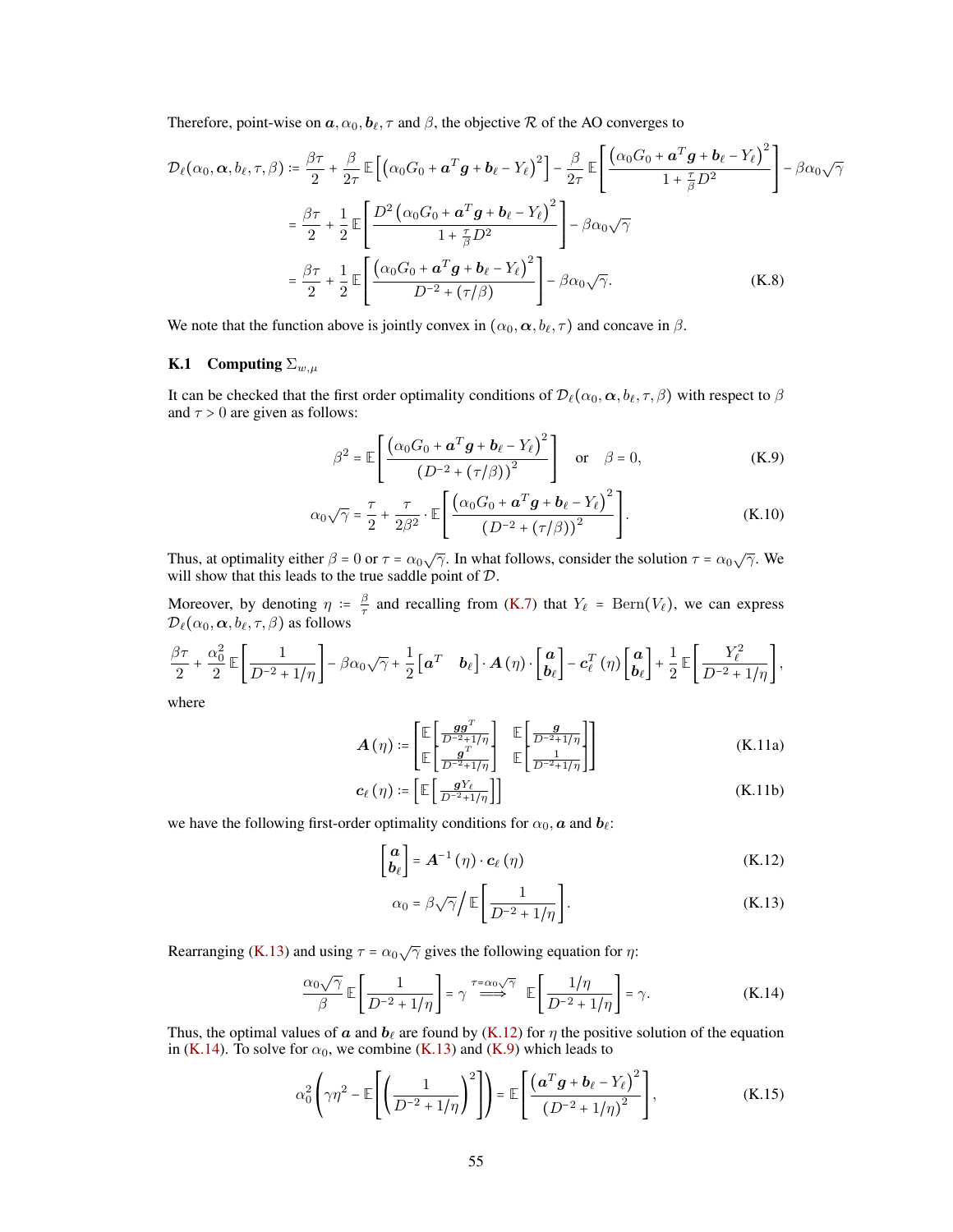where we have also used the RHS of  $(K.14)$ . Next, we specialize these findings to the special structure of the weighting matrix  $D$  in  $(K.1)$ .

Applying weighting  $(K.1)$ . Assume  $(K.1)$  holds. In this case, Equation  $(K.14)$  that determines the value of  $\eta > 0$  becomes

<span id="page-55-0"></span>
$$
F(\eta) \coloneqq \sum_{i \in [k]} \frac{\pi_i \omega_i^2}{\omega_i^2 + \eta} = \gamma,
$$
 (K.16)

where we have recalled the notation in [\(4.1\)](#page-6-2)  $\pi_i := \mathbb{E}[V_i] > 0$ ,  $i \in [k]$ . It can be easily checked by direct differentiation that  $\eta \mapsto F$  is strictly decreasing in  $(0, \infty)$ . Also, using  $\sum_{i \in [k]} \pi_i = 1$  the range of F in  $(0, \infty)$  is  $(0, 1)$ . Thus, it follows that  $(K.16)$  has a unique solution for all  $\gamma \in (0, 1)$ .

Also, in this case we can write  $(K.11)$  in the following more convenient form:

$$
\mathbf{A}(\eta) \coloneqq \sum_{i \in [k]} \left( \frac{\omega_i^2 \eta}{\omega_i^2 + \eta} \right) \underbrace{\mathbb{E}\left[ \begin{bmatrix} \mathbf{g} \\ 1 \end{bmatrix} \begin{bmatrix} \mathbf{g}^T & 1 \end{bmatrix} V_i \right]}_{=: \widetilde{\mathbf{A}}_i}
$$
\n
$$
\mathbf{c}_{\ell}(\eta) \coloneqq \left( \frac{\omega_{\ell}^2 \eta}{\omega_{\ell}^2 + \eta} \right) \underbrace{\mathbb{E}\left[ \begin{bmatrix} \mathbf{g} \\ 1 \end{bmatrix} V_{\ell} \right]}_{=: \widetilde{\mathbf{c}}_{\ell}}.
$$
\n(K.18)

For convenience let us define vectors  $\mathbf{v} = \mathbf{v}(\eta), \tilde{\boldsymbol{\pi}} = \tilde{\boldsymbol{\pi}}(\eta) \in \mathbb{R}^k$  with entries:

$$
\widetilde{\pi}_i \coloneqq \pi_i \left( \frac{1}{\gamma} \cdot \frac{\omega_i^2}{\omega_i^2 + \eta} \right) =: \pi_i \cdot \nu_i \tag{K.19}
$$

Because of [\(K.16\)](#page-55-0), notice that  $\tilde{\pi}$  is a probability vector, i.e.

<span id="page-55-4"></span>
$$
\widetilde{\boldsymbol{\pi}}^T \mathbf{1}_k = \boldsymbol{\pi}^T \boldsymbol{\nu} = 1.
$$

With the notation above, it holds

$$
A(\eta) = \gamma \cdot \eta \cdot \left[ \frac{\sum_{i \in [k]} \nu_i \cdot \mathbb{E}[V_i g g^T]}{\sum_{i \in [k]} \nu_i \cdot \mathbb{E}[V_i g^T]} \frac{\sum_{i \in [k]} \nu_i \cdot \mathbb{E}[V_i g]}{1} \right]
$$
  
=  $\gamma \cdot \eta \cdot \left[ \frac{\sum_{i \in [k]} \nu_i \cdot \mathbb{E}[V_i g g^T]}{\nu^T (\text{diag}(\pi) - \Pi) V \Sigma} \frac{\Sigma V^T (\text{diag}(\pi) - \Pi) \nu}{1} \right]$  (K.20)

$$
= \gamma \cdot \eta \cdot \left[ \frac{\mathbb{E}\left[ (\nu^T v) g g^T \right]}{\nu^T \left( \text{diag}(\pi) - \Pi \right) V \Sigma} \right] \qquad \text{(K.21)}
$$

$$
\mathbf{c}_{\ell}(\eta) = \gamma \cdot \eta \cdot \left[ \frac{\nu_{\ell} \mathbb{E}[V_{\ell}g]}{\tilde{\pi}_{\ell}} \right]
$$
  
=  $\gamma \cdot \eta \cdot \left[ \frac{\Sigma V^{T} (\text{diag}(\pi) - \Pi) \nu_{\ell} e_{\ell}}{\tilde{\pi}_{\ell}} \right]$  (K.22)

where we have also used the fact that  $\mathbb{E}[V_i \bm{g}] = \bm{\Sigma} \bm{V}^T (\text{diag}(\bm{\pi}) - \bm{\Pi}) \bm{e}_i, \ i \in [k]$  and recalled the notation

<span id="page-55-3"></span><span id="page-55-2"></span><span id="page-55-1"></span>
$$
\boldsymbol{v} = [V_1, \ldots, V_k]^T.
$$

Using [\(K.30\)](#page-56-1) and [\(K.31\)](#page-56-2), we conclude from [\(K.12\)](#page-54-2) the following expressions for  $\alpha$  and  $\dot{\alpha}$ :

$$
\mathbf{a} = \mathbf{\Delta}^{-1} \mathbf{\Sigma} \mathbf{V}^T \left( \text{diag}(\boldsymbol{\pi}) - \mathbf{\Pi} \right) \cdot \nu_\ell \cdot \left( e_\ell - \boldsymbol{\pi}_\ell \nu \right),\tag{K.23}
$$

$$
\boldsymbol{b}_{\ell} = \widetilde{\boldsymbol{\pi}}_{\ell} - \boldsymbol{\nu}^T \left( \mathrm{diag}(\boldsymbol{\pi}) - \boldsymbol{\Pi} \right) \boldsymbol{V} \boldsymbol{\Sigma} \boldsymbol{\Delta}^{-1} \boldsymbol{\Sigma} \boldsymbol{V}^T \left( \mathrm{diag}(\boldsymbol{\pi}) - \boldsymbol{\Pi} \right) \cdot \boldsymbol{\nu}_{\ell} \cdot \left( \boldsymbol{e}_{\ell} - \boldsymbol{\pi}_{\ell} \boldsymbol{\nu} \right), \tag{K.24}
$$

where we defined

$$
\Delta = \mathbb{E}\left[\left(\nu^T v\right)gg^T\right] - \Sigma V^T \left(\text{diag}(\pi) - \Pi\right)\nu\nu^T \left(\text{diag}(\pi) - \Pi\right)V\Sigma > 0_{r \times r}.\tag{K.25}
$$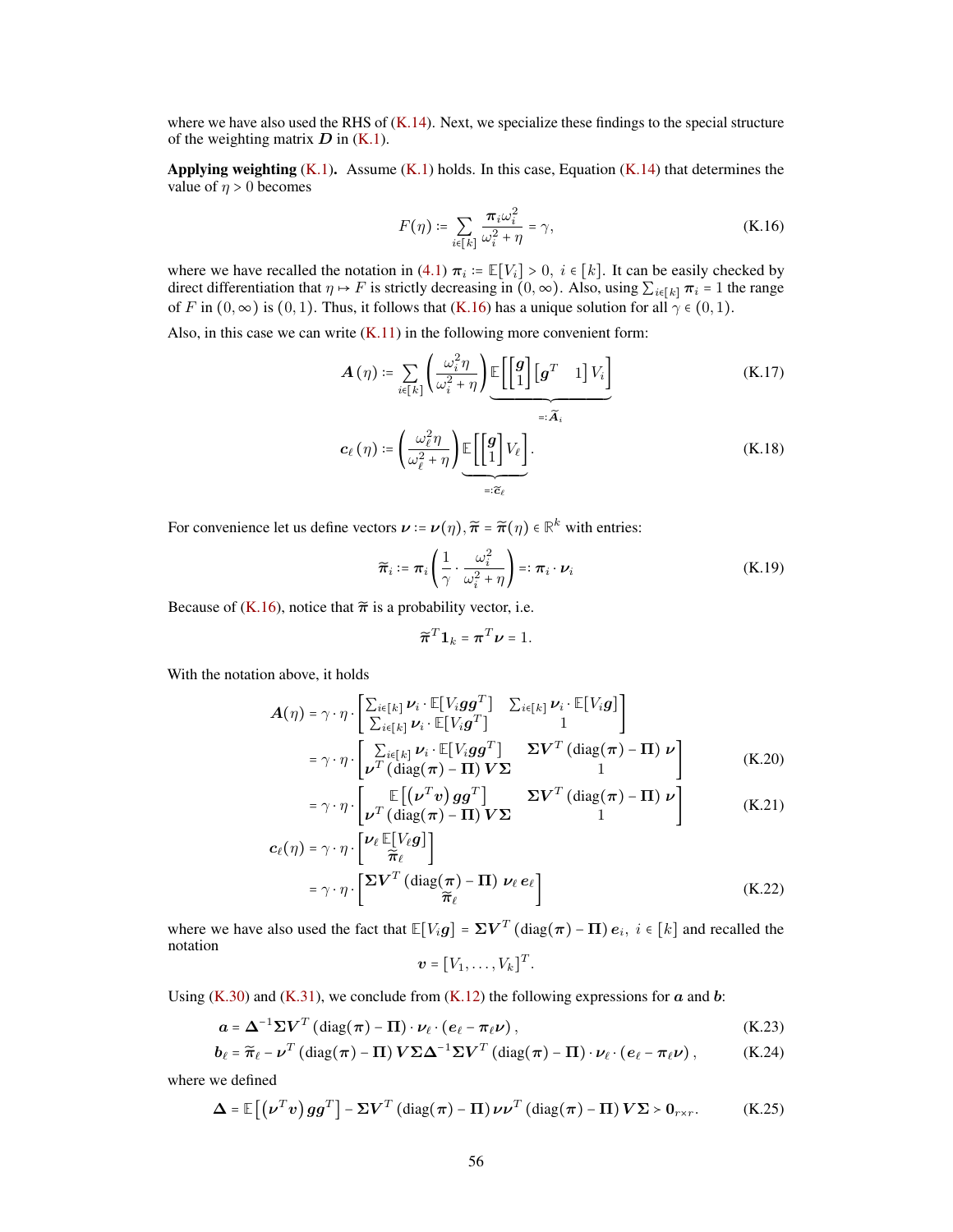Finally, we show how to compute  $\alpha_0$  using [\(K.15\)](#page-54-6). The RHS in (K.15) can be computed as

$$
\sum_{i \neq \ell \in [k]} \frac{\begin{bmatrix} a^T & b_\ell \end{bmatrix} \widetilde{A}_i \begin{bmatrix} a \\ b_\ell \end{bmatrix}}{\begin{bmatrix} \omega_i^{-2} + 1/\eta \end{bmatrix}^2} + \frac{\begin{bmatrix} a^T & b_\ell \end{bmatrix} \widetilde{A}_\ell \begin{bmatrix} a \\ b_\ell \end{bmatrix} - 2\begin{bmatrix} a^T & b_\ell \end{bmatrix} \widetilde{c}_\ell + \pi_\ell}{\begin{bmatrix} \omega_\ell^{-2} + 1/\eta \end{bmatrix}^2}
$$
\n
$$
= \eta^2 \cdot \gamma^2 \cdot \left\{ \begin{bmatrix} a^T & b_\ell \end{bmatrix} \left( \sum_{i \in [k]} \nu_i^2 \widetilde{A}_i \right) \begin{bmatrix} a \\ b_\ell \end{bmatrix} - 2\begin{bmatrix} a^T & b_\ell \end{bmatrix} \nu_\ell^2 \widetilde{c}_\ell + \pi_\ell \nu_\ell^2 \right\},
$$
\nwhere  $\mathbf{S}$  is  $\mathbf{S}$  is  $\mathbf{S}$  and  $\mathbf{S}$  and  $\mathbf{S}$  is not that

where  $a, b_\ell$  are as in [\(K.23\)](#page-55-1) and [\(K.24\)](#page-55-2). Also, note that

$$
\mathbb{E}\left[\left(\frac{1}{D^{-2}+1/\eta}\right)^{2}\right] = \eta^{2} \sum_{i\in[k]} \frac{\pi_{i}\omega_{i}^{4}}{(\omega_{i}^{2}+\eta)^{2}} = \eta^{2} \cdot \gamma^{2} \cdot \pi^{T} \text{diag}(\nu)\nu = \eta^{2} \cdot \gamma^{2} \cdot \widetilde{\pi}^{T}\nu.
$$

Put together, we have the following expression for  $\alpha_0$ :

$$
\alpha_0^2 = \frac{1}{(1/\gamma - \widetilde{\pi}^T \nu)} \cdot \left\{ \left[ \mathbf{a}^T \quad \mathbf{b}_{\ell} \right] \left( \sum_{i \in [k]} \nu_i^2 \widetilde{A}_i \right) \left[ \begin{matrix} a \\ b_{\ell} \end{matrix} \right] - 2 \left[ \mathbf{a}^T \quad \mathbf{b}_{\ell} \right] \nu_{\ell}^2 \widetilde{\mathbf{c}}_{\ell} + \pi_{\ell} \nu_{\ell}^2 \right\} \n= \frac{1}{(1/\gamma - \widetilde{\pi}^T \nu)} \cdot \left\{ \left[ \mathbf{a}^T \quad \mathbf{b}_{\ell} \right] \mathbf{A}^{\prime} \left[ \begin{matrix} a \\ b_{\ell} \end{matrix} \right] - 2 \left[ \mathbf{a}^T \quad \mathbf{b}_{\ell} \right] \left[ \sum V^T (\text{diag}(\pi) - \Pi) \nu_{\ell}^2 \mathbf{e}_{\ell} \right] + \widetilde{\pi}_{\ell} \cdot \nu_{\ell} \right\}, \tag{K.26}
$$

where  $a, b_\ell$  are as in [\(K.23\)](#page-55-1), [\(K.24\)](#page-55-2) and we have also defined

$$
A' = \left[ \nu^T \text{diag}(\nu) v \right] g g^T \right] \qquad \Sigma V^T \left( \text{diag}(\pi) - \Pi \right) \text{diag}(\nu) \nu \right]. \tag{K.27}
$$

**Asymptotic Predictions.** Writing  $(K.24)$  in vector form we find that

$$
\widehat{\boldsymbol{b}} \stackrel{P}{\longrightarrow} \widetilde{\boldsymbol{\pi}} - \text{diag}(\boldsymbol{\nu}) \left( \boldsymbol{I}_k - \boldsymbol{\pi} \boldsymbol{\nu}^T \right) \left( \text{diag}(\boldsymbol{\pi}) - \boldsymbol{\Pi} \right) \boldsymbol{V} \boldsymbol{\Sigma} \boldsymbol{\Delta}^{-1} \boldsymbol{\Sigma} \boldsymbol{V}^T \left( \text{diag}(\boldsymbol{\pi}) - \boldsymbol{\Pi} \right) \boldsymbol{\nu}. \tag{K.28}
$$

Also, recalling that  $e_{\ell}^T \Sigma_{w,\mu} = \widehat{w}_{\ell}^T U \Sigma V^T \stackrel{P}{\longrightarrow} a^T \Sigma V^T$  and using [\(K.23\)](#page-55-1):

<span id="page-56-5"></span><span id="page-56-4"></span><span id="page-56-3"></span>
$$
\Sigma_{w,\mu} \stackrel{P}{\longrightarrow} \text{diag}(\nu) \left( I_k - \pi \nu^T \right) \left( \text{diag}(\pi) - \Pi \right) V \Sigma \Delta^{-1} \Sigma V^T. \tag{K.29}
$$

Finally, for the magnitudes of the weight vectors, recall that  $\|\widehat{\boldsymbol{w}}_{\ell}\|_{\ell}^{2}$  $\ell_2$  $\stackrel{P}{\longrightarrow} \|a\|_{\ell}^2$  $\frac{2}{\ell_2}$  +  $\alpha_0^2$ . Thus, to find the limiting values of the norms, we can combine  $(K.26)$  and  $(K.23)$ - $(K.24)$ . For convenience, we summarize the final expression here. Define the following<sup>[1](#page-0-0)</sup>

<span id="page-56-1"></span>
$$
A := \left[ \begin{matrix} \mathbb{E}\left[ \left( \boldsymbol{\nu}^T \boldsymbol{v} \right) \boldsymbol{g} \boldsymbol{g}^T \right] & \boldsymbol{\Sigma} \boldsymbol{V}^T \left( \text{diag}(\boldsymbol{\pi}) - \boldsymbol{\Pi} \right) \boldsymbol{\nu} \\ \boldsymbol{\nu}^T \left( \text{diag}(\boldsymbol{\pi}) - \boldsymbol{\Pi} \right) \boldsymbol{V} \boldsymbol{\Sigma} & 1 \end{matrix} \right]
$$
(K.30)

<span id="page-56-6"></span><span id="page-56-2"></span>
$$
\boldsymbol{c}_{\ell} \coloneqq \begin{bmatrix} \boldsymbol{\Sigma} \boldsymbol{V}^T \left( \mathrm{diag}(\boldsymbol{\pi}) - \boldsymbol{\Pi} \right) \boldsymbol{\nu}_{\ell} \, \boldsymbol{e}_{\ell} \\ \widetilde{\boldsymbol{\pi}}_{\ell} \end{bmatrix} . \tag{K.31}
$$

Further recall the matrix  $A'$  in [\(K.27\)](#page-56-4).

$$
\|\widehat{\boldsymbol{w}}_{\ell}\|_{\ell_2}^2 \stackrel{P}{\longrightarrow} \|\Delta^{-1} \Sigma \boldsymbol{V}^T (\text{diag}(\boldsymbol{\pi}) - \Pi) \cdot \boldsymbol{\nu}_{\ell} \cdot (\boldsymbol{e}_{\ell} - \boldsymbol{\pi}_{\ell} \boldsymbol{\nu})\|_{\ell_2}^2
$$
  
+ 
$$
\frac{1}{(1/\gamma - \widetilde{\boldsymbol{\pi}}^T \boldsymbol{\nu})} \cdot \left\{ \boldsymbol{c}_{\ell}^T \boldsymbol{A}^{-1} \boldsymbol{A}' \boldsymbol{A}^{-1} \boldsymbol{c}_{\ell} - 2 \boldsymbol{\nu}_{\ell} \boldsymbol{c}_{\ell}^T \boldsymbol{A}^{-1} \boldsymbol{c}_{\ell} + \widetilde{\boldsymbol{\pi}}_{\ell} \cdot \boldsymbol{\nu}_{\ell} \right\}.
$$
(K.32)

**Remark K.2** *Consider the special case*  $\omega_i = 1$ ,  $i \in [k]$ *. We show how the above recovers the solution for (un-weighted) LS. First, note that in this case* [\(K.16\)](#page-55-0) *simply gives*  $\eta = \frac{1}{\gamma} - 1$ . *Thus,*  $\nu$  = 1<sub>k</sub> and  $\widetilde{\pi}$  =  $\pi$ . Also, recall that  $(diag(\pi) - \Pi) 1_k = 0$  and  $1^T v = 1$ . Thus, [\(K.25\)](#page-55-3) simply gives  $\Delta = \mathbb{E}[gg^T] = I_r$ . With these, it can be readily checked that [\(K.28\)](#page-56-5) and [\(K.23\)](#page-55-1) simplify to *the expressions in* [\(4.4a\)](#page-6-2)*. Similarly,*  $A = A' = I_{r+1}$  *and* [\(K.26\)](#page-56-3) *reduces in this case to* [\(I.1.1\)](#page-36-4)*. For general weight coefficients, such simplifications do not seem possible and one needs to compute the* matrix  $\mathbb{E}\big[\big(\nu^T v\big)gg^T\big]$  that appears in the definitions of  $\Delta, A$  and  $A'$ . We note that this calculation *can be somewhat simplified by applying Gaussian integration by parts similar to lemma [C.3.](#page-20-3)*

<span id="page-56-0"></span><sup>&</sup>lt;sup>1</sup>Note the slight abuse of notation compared to the definitions in  $(K.30)$  and  $(K.30)$ . This "renaming" should not be confusing as the constant  $\gamma \cdot \eta$  (that is different between the two definitions) cancels when computing  $\lceil \frac{a}{b} \rceil$  $\begin{bmatrix} \boldsymbol{a} \\ \boldsymbol{b}_\ell \end{bmatrix} = \boldsymbol{A}^{-1} \boldsymbol{c}_\ell$  (see [\(K.12\)](#page-54-2)).